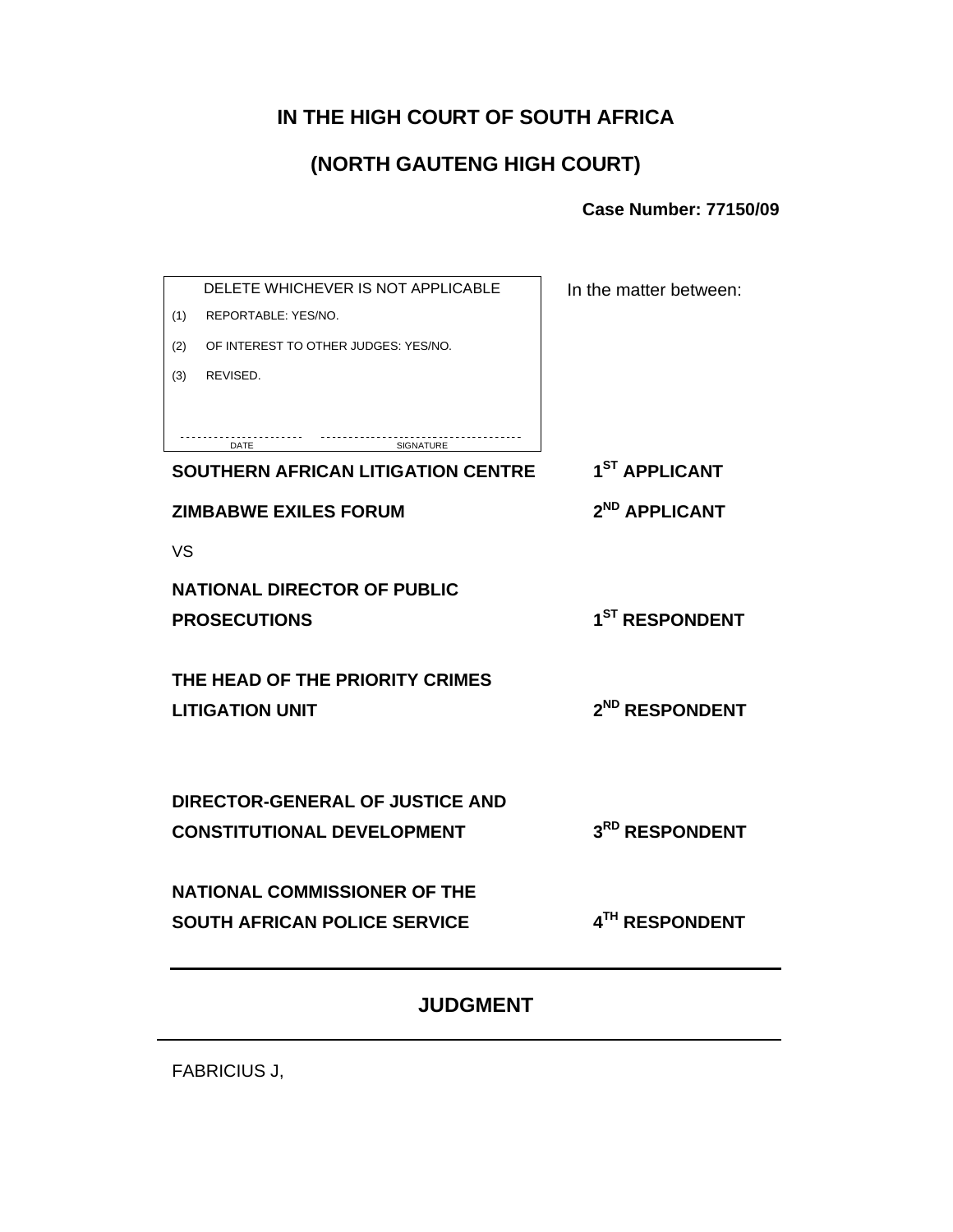- 1. This is an application for judicial review of the decision of the First, Second and Fourth Respondents not to institute an investigation into crimes against humanity of torture committed in Zimbabwe ("impugned decision(s)"). The Second Respondent has filed a notice to abide by the decision of this court, but belatedly also filed an answering affidavit which I will deal with hereunder.
- 2. The application is brought in terms of *s6 of the Promotion of Administrative Justice Act 3 of 2000 ("PAJA")* and the **Implementation of the Rome Statute Act** of the *International Criminal Court Act 27 of 2002 (ICC Act).*
- 3. According to the Applicants it concerns the First, Second and Fourth Respondents' failure to discharge their obligations to investigate and prosecute crimes under international law in accordance with South Africa's international law obligations, and domestic law contemplated in the **Rome Statute of the International Criminal Court** ("Rome Statute") and the ICC Act.
- 4. Independently of PAJA, it also allegedly concerns the prolonged refusal and/or failure by the Respondents to act in conformity with their obligations under the ICC Act, the principle of legality, and their obligations under s179 of the Constitution of 1996 read with the

2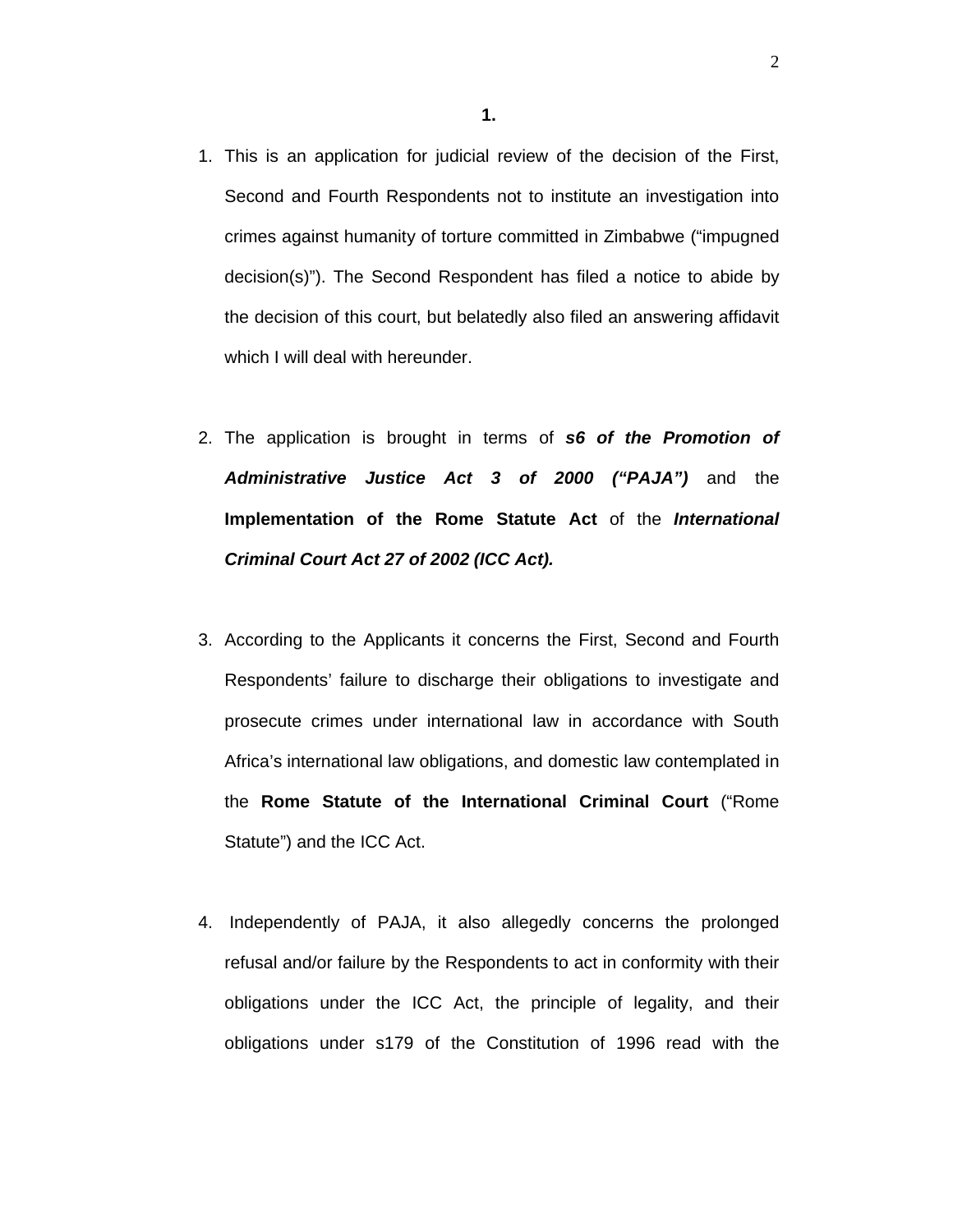requirements of the National Prosecution Authority Act 32 of 1998 as amended.

5. In addition, the delays by the Respondents in making their decision allegedly violates s237 of the Constitution, which requires all constitutional obligations to be performed diligently and without delay.

# 6. **Applicants have raised the following issues to be determined in this application** :

- a. South Africa's obligation under international law to investigate and prosecute international crimes in terms of the Rome Statute and its relevance to the impugned decision;
- b. South Africa's domestic obligation to investigate and prosecute international crimes contemplated in the ICC Act and the legal framework it creates;
- c. The nature, scope and extent of the obligation imposed on the First, Second and Fourth Respondents in terms of the ICC Act in relation to the investigation and prosecution of international crimes, in light of South Africa's international and domestic law obligations, including those under the Constitution;
- d. What is legally required of the First, Second and Fourth Respondents when contemplating the investigation and prosecution of crimes contemplated in the ICC Act, in light of South Africa's international and domestic obligations, and faced with a comprehensive dossier containing evidence indicating the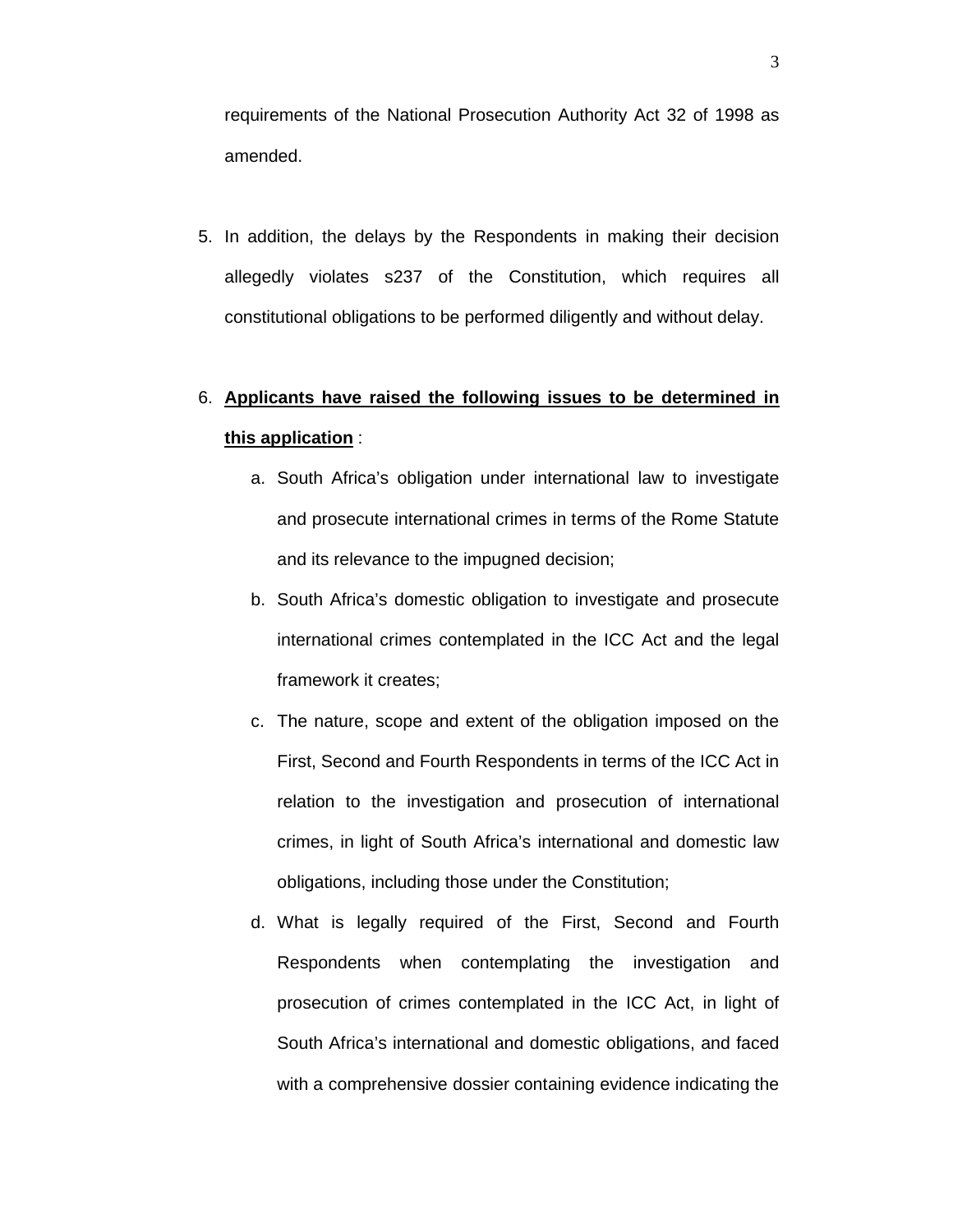commission of torture on a widespread and systematic scale by perpetrators, who after the commission of the offence are or may be anticipated to be present in South Africa;

- e. Whether the First, Second and Fourth Respondents' conduct and decision took into account, as required by law, relevant international law considerations;
- f. Whether the manner in which the First, Second and Fourth Respondents handled the Applicants' request was consistent with - and gave effect to - the purpose and objectives of the ICC Act ie:
	- i. Whether the First Respondent was entitled to refer the matter in its entirety to the Fourth Respondent, and thereby abrogate its responsibility;
	- ii.Whether the First Respondent applied its mind to the decision of the Fourth Respondent not to initiate an investigation.
- g. Whether the Applicants were justified in submitting their request for an investigation to the Second Respondent;
- h. Whether the information provided by the Applicants was sufficient to justify the initiation of an investigation;
- i. Whether the First, Second and Fourth Respondent relied on considerations that were irrelevant to the determination of the question before them ie: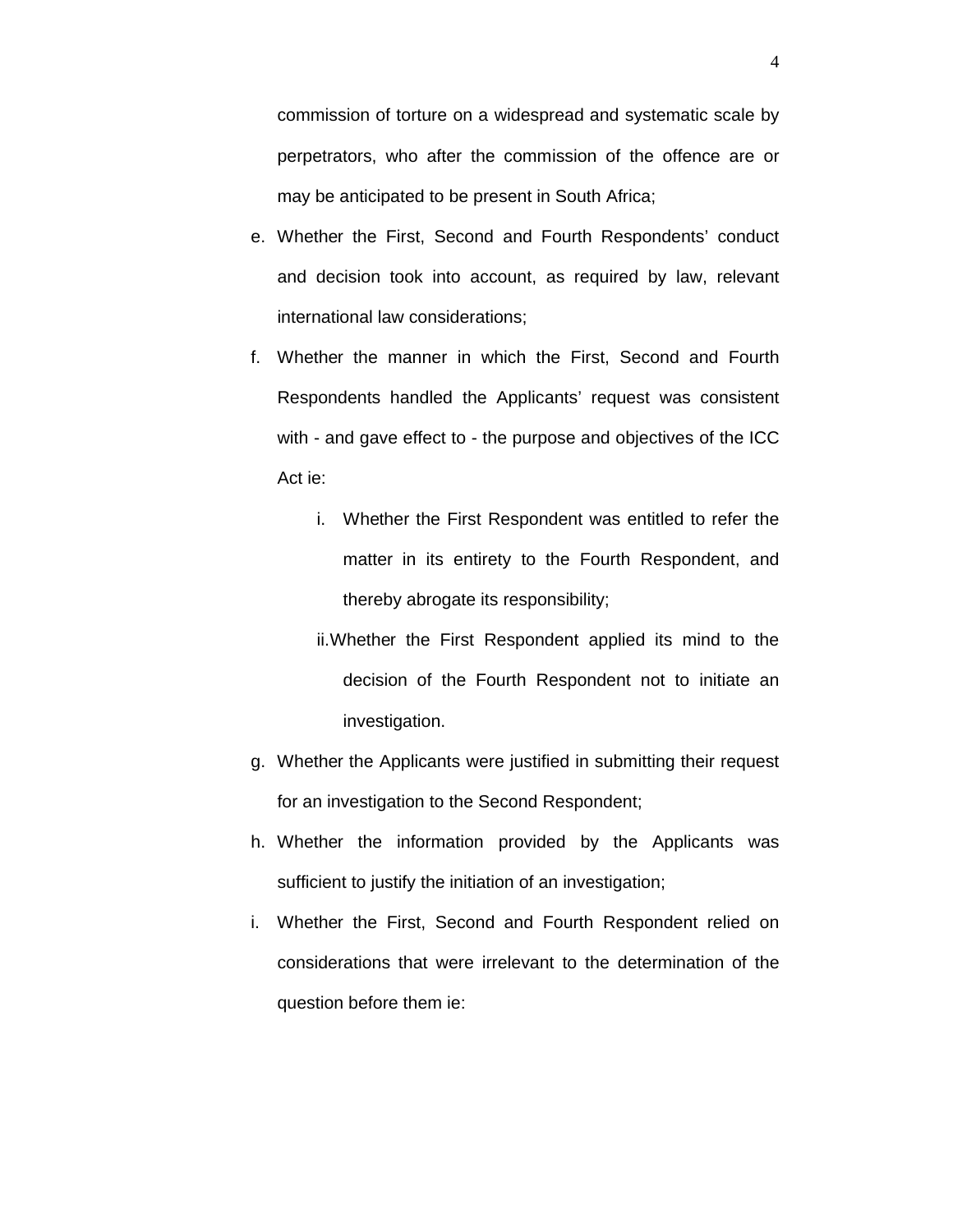- (i) Whether the Applicants were required to conduct a court- directed investigation in bringing this matter to their attention;
- (ii) Whether the Respondents were entitled to rely on reasons based on speculation (i.e. anticipated non-cooperation of Zimbabwe);
- (iii) Whether the Respondents were justified in taking into account political considerations in deciding not to initiate an investigation;
- (iv) Whether the Respondents could rely on justifications proffered after the impugned decision(s) was/were made;
- j. Whether the delay occasioned by the Respondents was justified.
- k. Whether the Applicants have *locus standi.*

I must add that the conduct of the Second Respondent, and his obligations/duties also deserve scrutiny.

### 7. **The following relief is sought:**

- a. Reviewing and setting aside the impugned decision(s);
- b. A declaratory order that the impugned decision(s) are unlawful and inconsistent with the Constitution and invalid;
- c. A declaratory order that the delays occasioned by the Respondents in reaching the impugned decision(s) violates s179 and s237 of the Constitution;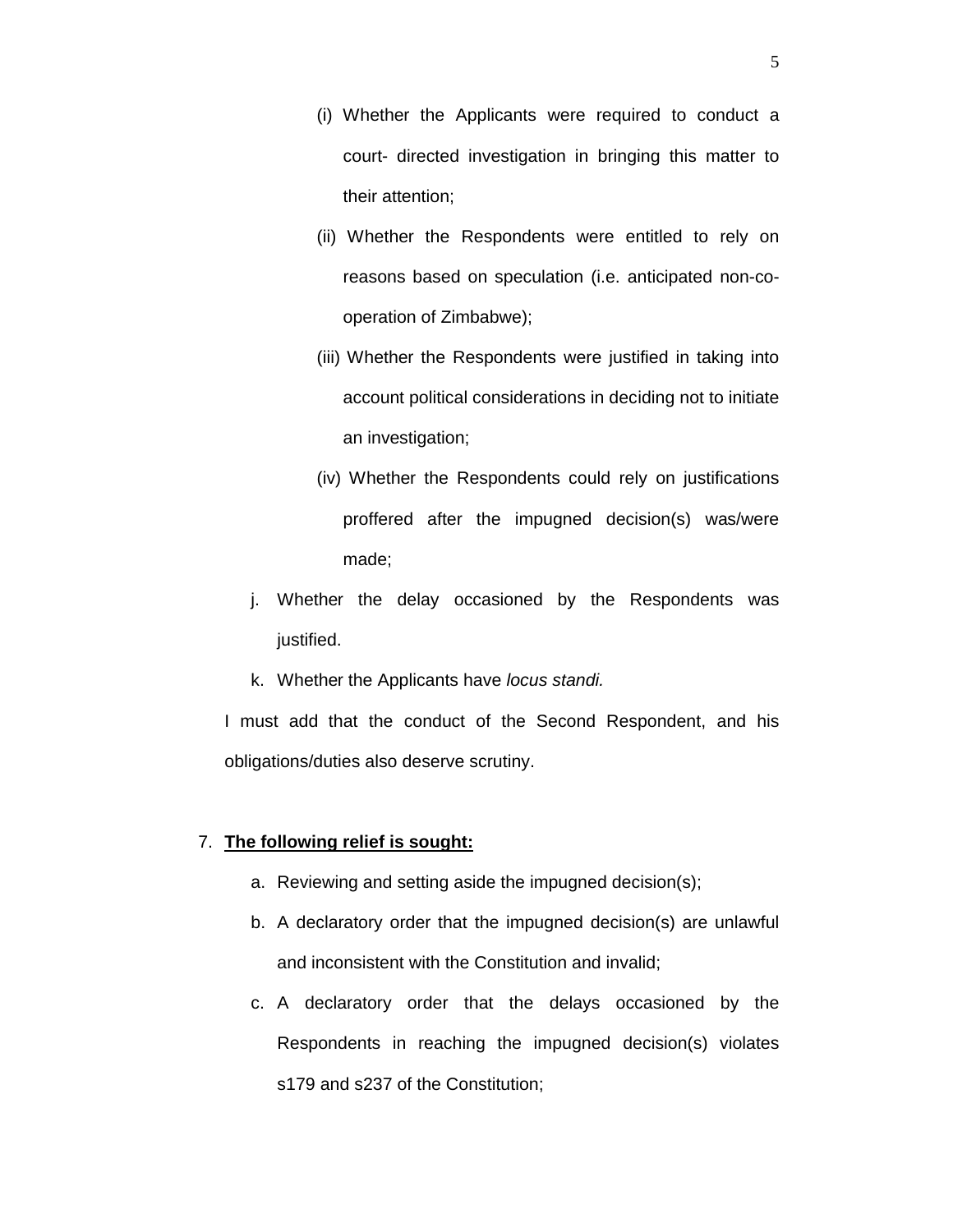- d. A mandamus directing the First, Second and Fourth Respondents to reconsider the Applicants' request to initiate an investigation. (This prayer was later expanded upon at my request)
- e. The costs of this application;
- 8. What follows are the facts relied upon by the Applicants, and where necessary I will refer to the Respondents' version at the appropriate stage. The relevant events took place on 27 March 2007 in Harare, Zimbabwe. Applicants say that on that day the Zimbabwean police, under orders from the ruling party, the Zanu-PF, raided the headquarters of the opposition party, the Movement for Democratic Change ("MDC"). Over one hundred people were arrested and taken into custody, amongst them were MDC supporters and officials, as well as persons who worked in near by shops and offices. Individuals affiliated to the MDC were detained for several days, and were continuously and severely tortured. In response to this raid First Applicant compiled detailed and motivated representations consisting of testimony relating to events that took place during and subsequent to this raid, which had taken place at Harvest House. The representations consisted of twenty three signed affidavits, in which seventeen deponents attested to being tortured whilst in police custody. The remaining affidavits, attested to by Zimbabwean lawyers and medical practitioners, confirm that these individuals were in fact tortured. Applicants say that these affidavits also demonstrated that;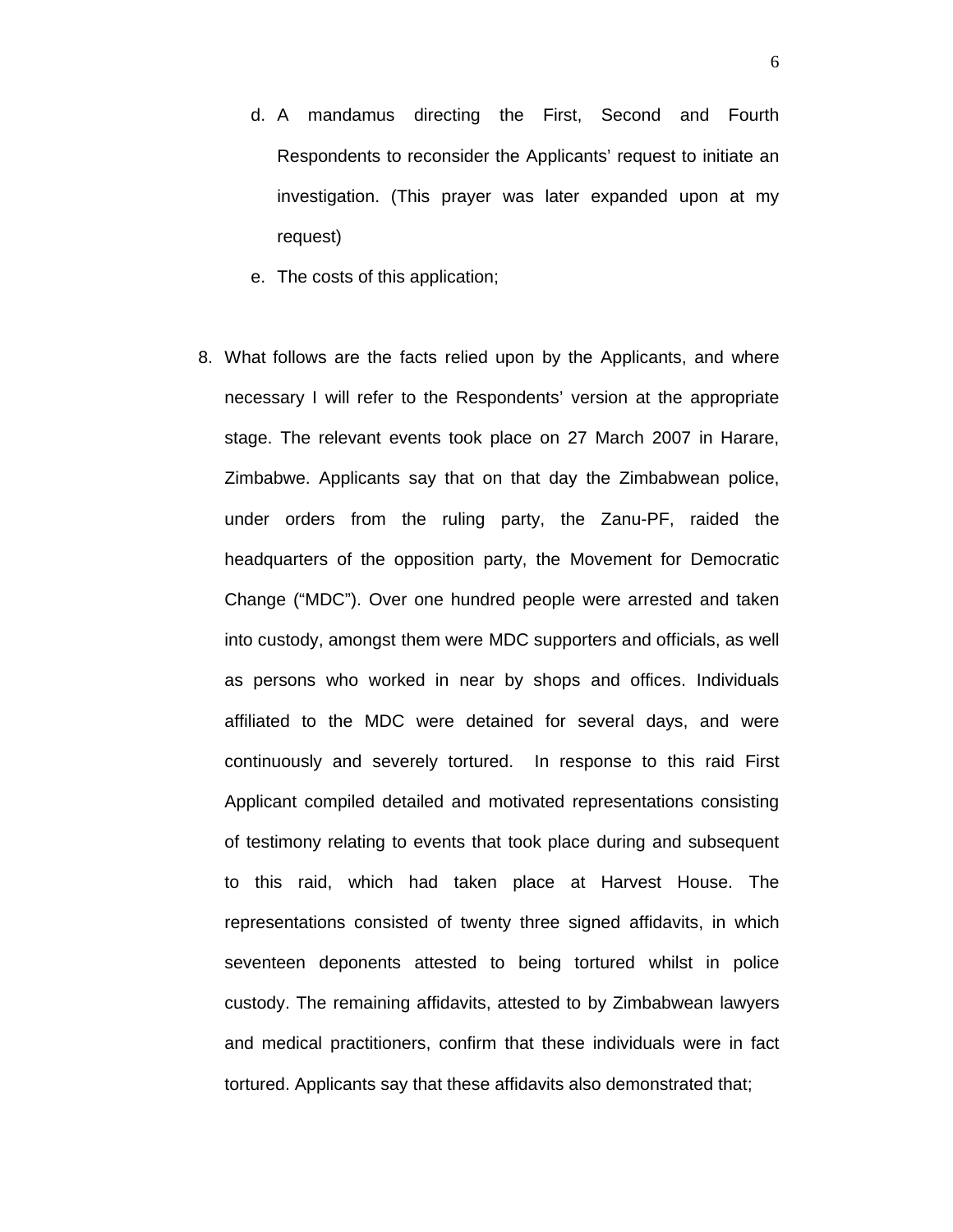- 1.1The individuals were tortured on the basis of their association with the MDC and their opposition to the ruling party, Zanu-PF;
- 1.2 The abuse that they were subjected to was inflicted by-and at the instigation of and/ or consent or acquiescence of public officials;
- 1.3These acts of torture were part of a widespread and systematic attack on MDC supporters and officials and those opposed to the ruling party, the Zanu-PF.
- 9. Applicants then alleged that in the light of the collapse of the Rule of Law in Zimbabwe, concern for the safety of the victims, and the unlikely- hood of securing accountability in a Zimbabwean court, First Applicant believed that because South Africa was legally required to investigate war crimes, crimes against humanity and genocide, regardless of whether they were committed in South Africa or by South African nationals, those responsible could and should be held accountable under South African law designed for this very purpose.
- 10. SALC (First Applicant) accordingly incorporated the evidence into a detailed dossier ("the torture docket" or "the docket") and on 14 March 2008 hand-delivered it to the Priority Claims Litigation Unit ("PCLU", the Second Respondent), being the entity responsible for the investigation and prosecution of crimes contemplated in the ICC Act, as part of the National Prosecuting Authority ("the NPA").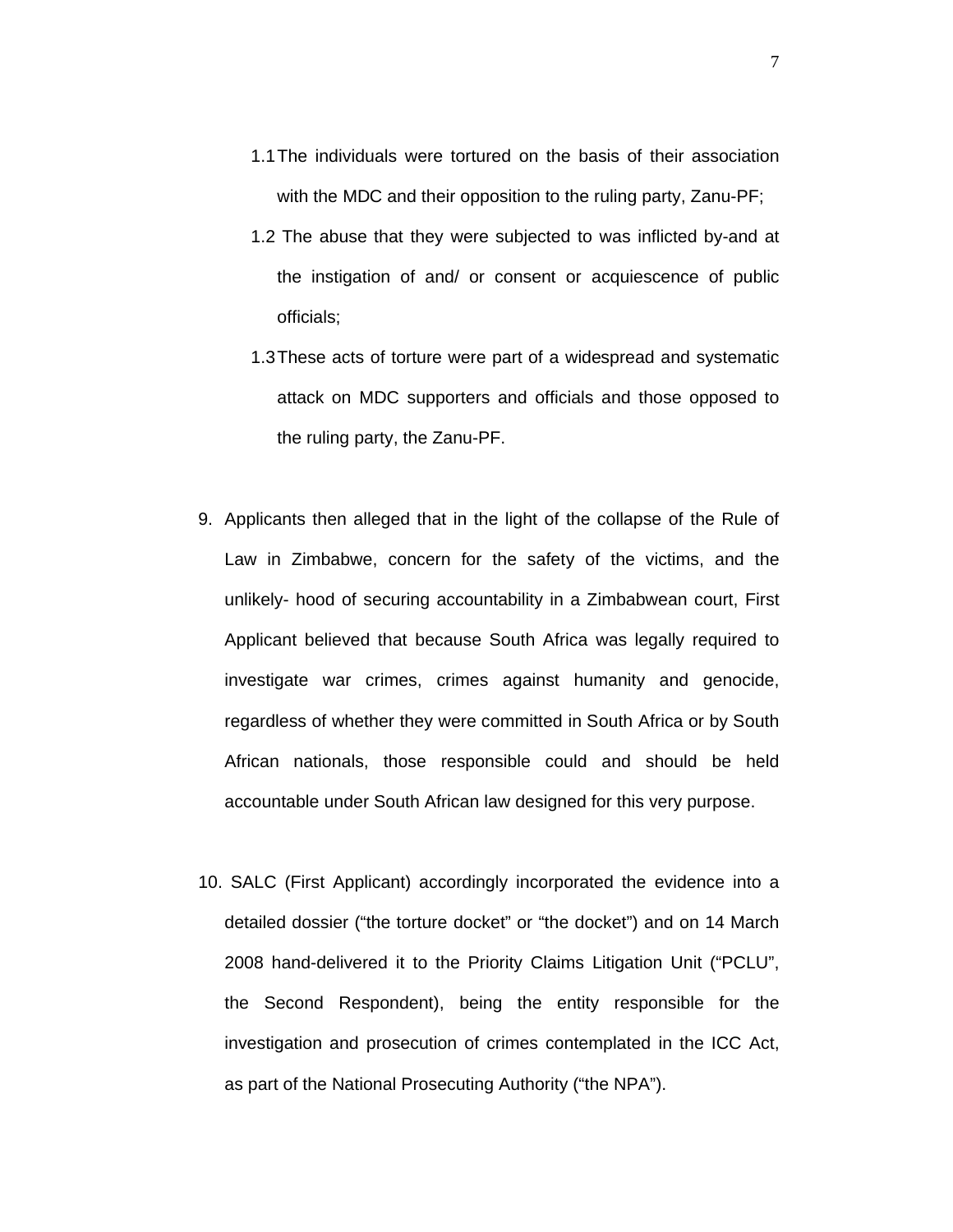### 11. **The docket consisted of a detailed legal memorandum, and:**

- 1.1 identified the Zimbabwean officials responsible for the raid and relevant torture;
- 1.2 provided an overview of torture as a crime against humanity;
- 1.3 detailed South Africa's legal international obligations and jurisdiction to investigate and prosecute international crimes contemplated in the ICC Act;
- 1.4 outlined the obligation imposed on the authorities responsible for the administration and enforcement of the ICC Act;
- 1.5 requested the responsible authorities to institute an investigation with the view to prosecuting those responsible.
- 12. Applicants say that a summary of the evidence accompanied the legal memorandum, and included the affidavits of those tortured, corroborating testimony of lawyers, doctors and family members, as well as medical records. It also contained reports of reputable and independent organisations such as Human Rights Watch and Amnesty International, which documented both the events subsequent to 28 March 2007, and other separate clusters of the systematic use of torture on the part of Zimbabwean police.

# 13. **It is Applicants' case that the docket made the following abundantly clear:**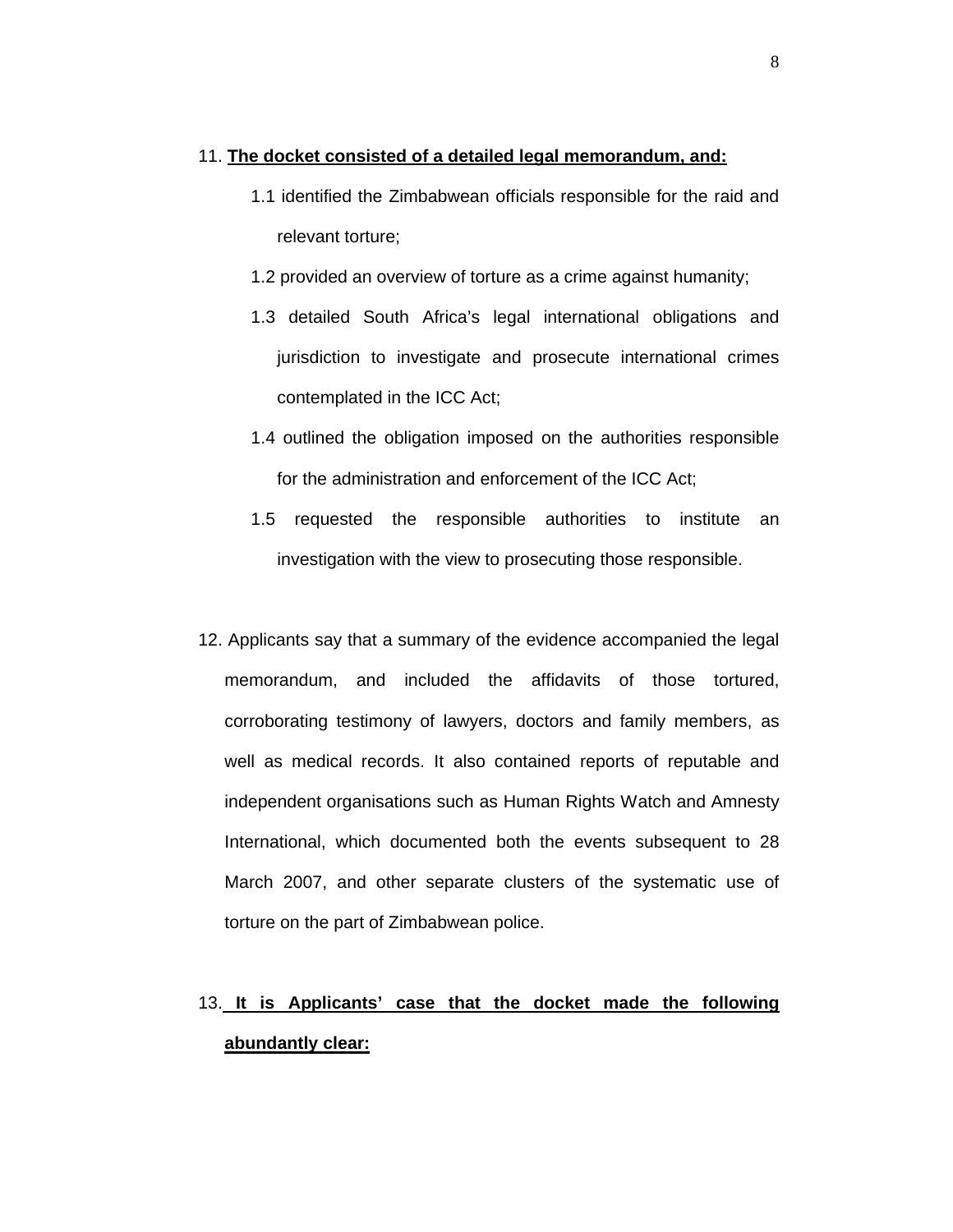- 1.1 that SALC gathered evidence which showed that the harm inflicted by the Zimbabwean police falls within the internationally accepted definitions of torture and crimes against humanity;
- 1.2 that identified Zimbabwean officials were responsible for the crime against humanity, ie torture;
- 1.3 these officials from time to time visit South Africa and that, if and when they do so, South Africa was under a duty at International Law and under the ICC Act to apprehend and prosecute them if possible;
- 1.4 That it was the NPA's function under the ICC Act to discharge its duty on behalf of the State, by doing whatever was necessary in law to consider the docket and to take appropriate action.

# 14. **In the light of those considerations, the torture docket requested the following from the NPA**:

- 1.1 that it, through the PCLU, consider the memorandum together with evidence contained in the docket, in order that it may with all reasonable speed decide to take appropriate action under the ICC Act, against acts of torture as a crime against humanity committed by the named perpetrators in Zimbabwe:
- 1.2 if the need arose, that the NPA consult further with SALC and its lawyers in respect of the further gathering of evidence and or provision of advice, regarding international criminal law in relation to the acts alleged against the named perpetrators;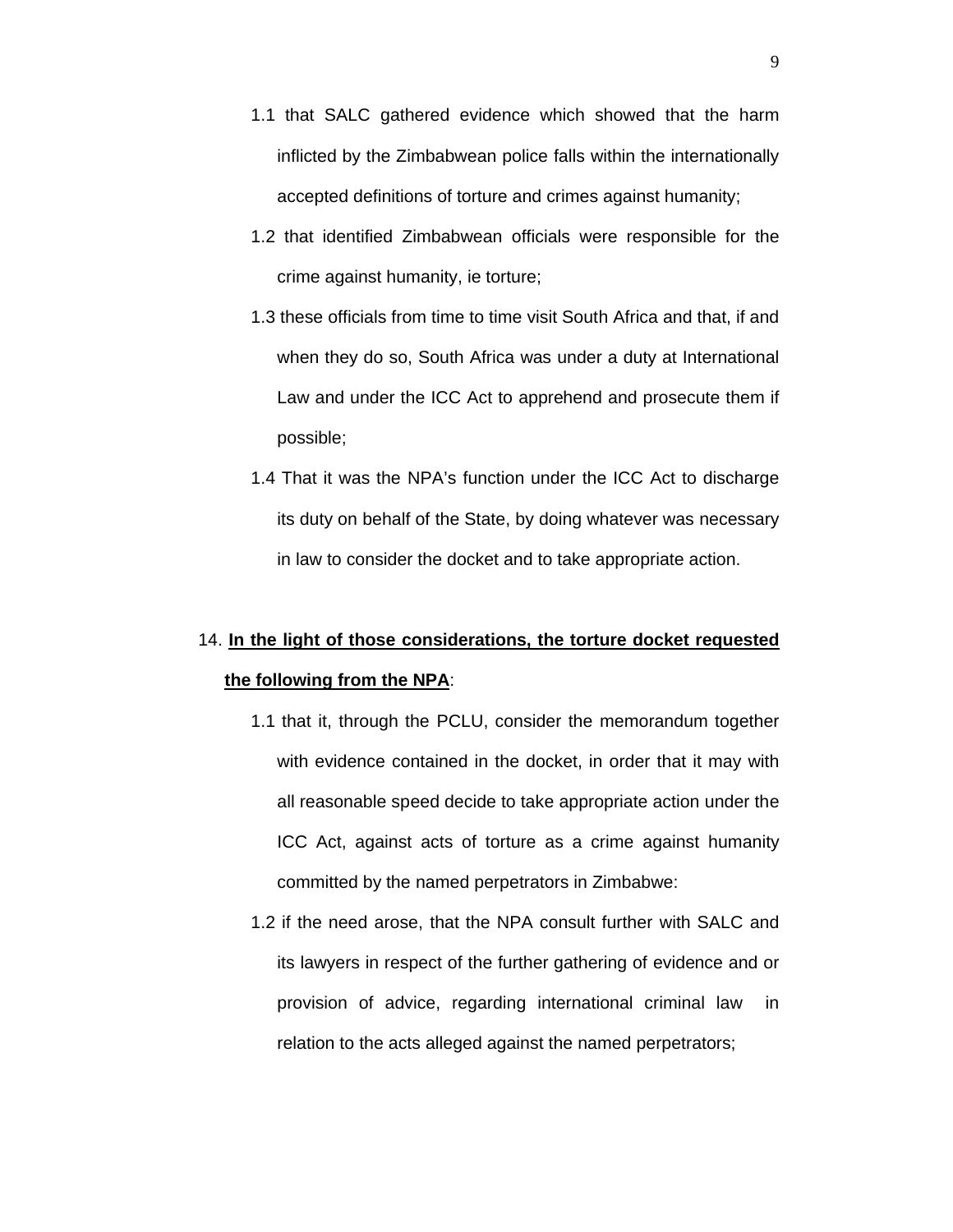1.3 that the NPA communicate its decisions in respect of a prospective decision to the Director of SALC.

It is now convenient to refer to the relevant statutory provisions and other policy documents and directives:

### 15. **The Constitution of the Republic of South Africa;**

1.1Chapter 1 section 2 deals with the supremacy of the Constitution and provides that it is the supreme law of the Republic. Law or conduct inconsistent with it is invalid, and the obligations imposed by it must be fulfilled. Chapter 2 contains the Bill of Rights, which is the corner-stone of democracy in South Africa. It enshrines the rights of all people in the country, and affirms the democratic values of human dignity, equality and freedom. The State must respect, protect, promote and fulfil the rights contained therein. The Bill of Rights applies to all law, and binds the legislature, the executive, the judiciary, and all organs of State. Chapter 3 deals with co-operative government, and provides that all spheres of government must observe and adhere to the principles contained in the chapter, and must conduct their activities within those parameters. Chapter 8 deals with courts and the administration of justice. Section 179 in particular deals with the prosecuting authority. This consists of a National Director of Public Prosecutions, who is the head of the prosecuting authority, and is appointed by the President. He is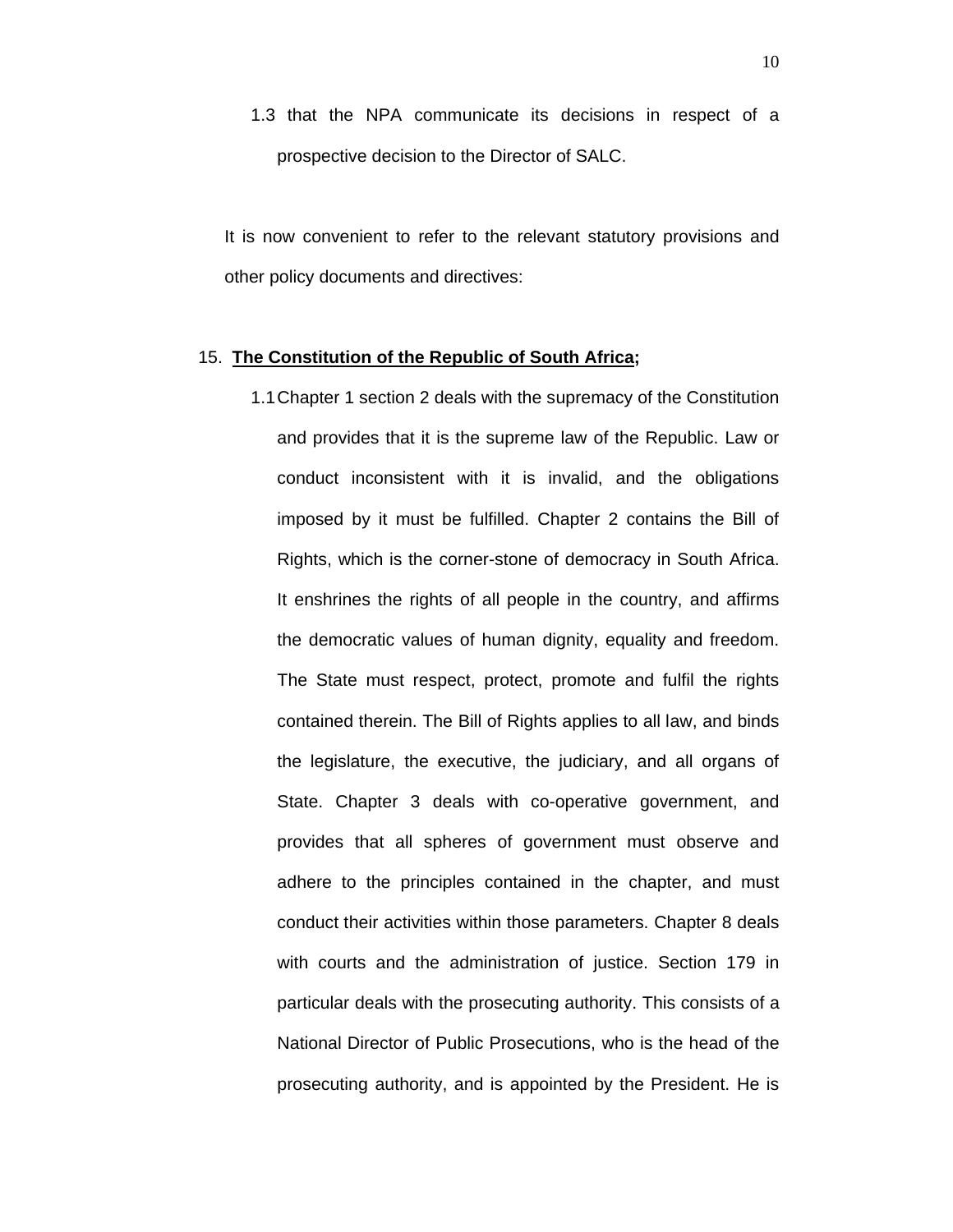also the head of Directors of Public Prosecutions, and prosecutors as determined by an Act of Parliament. The prosecuting authority has the power to institute criminal proceedings on behalf of the State, and to carry out any necessary functions to instituting criminal proceedings. The section also provides that the National Director must issue policy directives which must be observed in the prosecution process, and may review a decision to prosecute or not to prosecute under certain specified circumstances. Section 205 deals with the police service. The objects of the Police Service are to prevent, combat and investigate crime, amongst others. A National Commissioner of the Police Service controls and manages it, subject to certain constraints.

#### 1.2 **National Prosecuting Authority Act 32 of 1998 as amended;**

Section 7 provides for the establishment of certain Investigating Directorates in the office of the National Director, which may be so established by the President by proclamation in the Gazette. Chapter 4 deals with the powers, duties and functions of members of the Prosecuting Authority. Section 20 provides for the power to institute and conduct criminal proceedings on behalf of the state, and to carry out any necessary functions incidental to instituting and conducting such criminal proceedings, amongst others. Section 21, as contemplated by the Constitution, provides for a prosecution policy and issuing of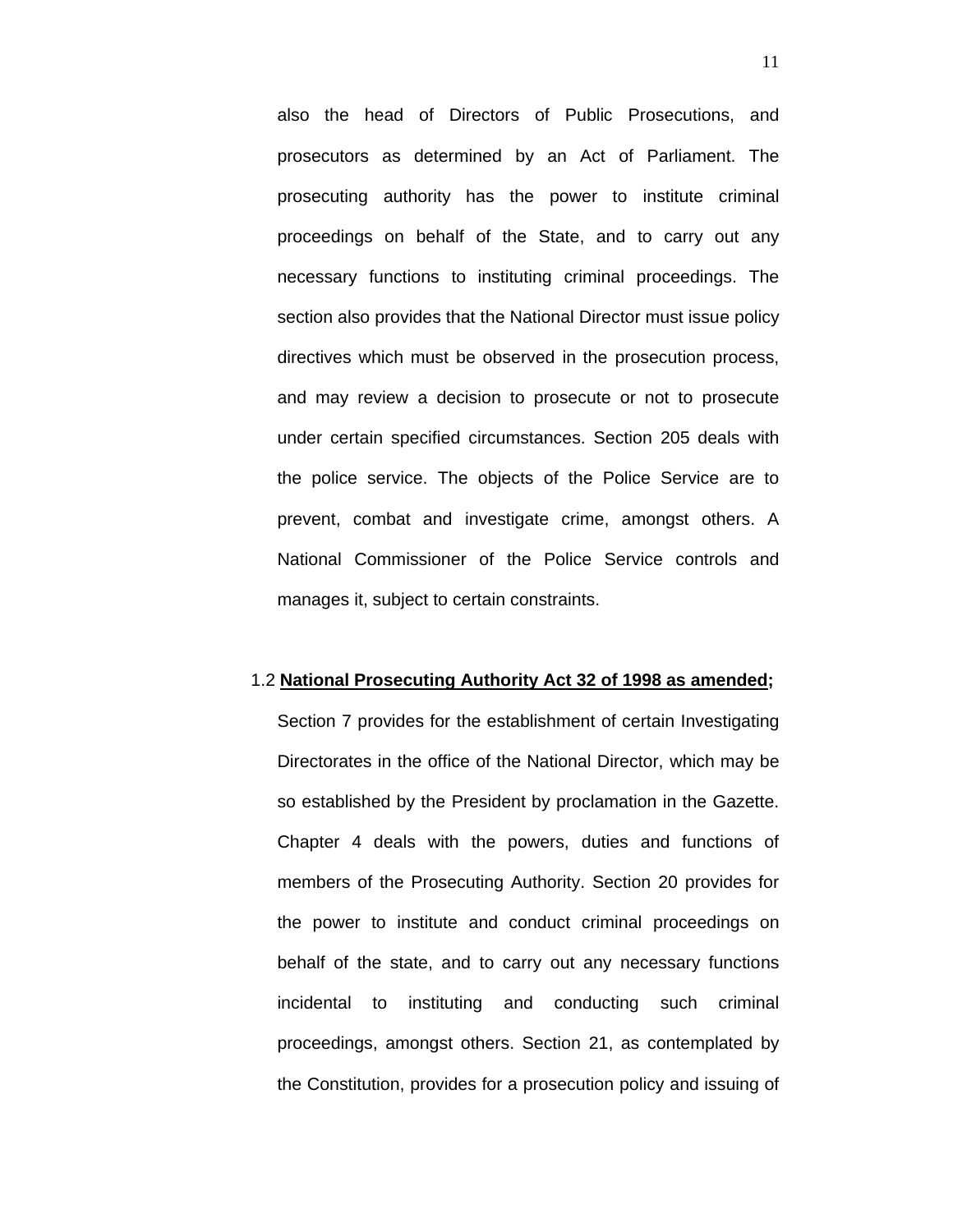policy directives. Section 22 provides for the application of the United-Nations guidelines on the role of prosecutors within the framework of national legislation. Chapter 5 applies to the powers, duties and functions relating to Investigating Directorates. Nothing in that chapter derogates from any power or duty which relates to the prevention, combating or investigation of any offences, and which is bestowed upon the South African Police Service in terms of any law.

### 1.3 **South African Police Service Act 68 of 1995 as amended;**

The National Commissioner of the service is appointed according to the mentioned terms of the constitution. Chapter 6A deals with a Directorate for Priority Crime Investigation. Section 17F, in the context of a multi-disciplinary approach, requires government departments or institutions when required to do so, to take reasonable steps to assist the Directorate in the achievement of its objectives. The said chapter 6 was inserted into the Act by s 5.3 of Act 57 of 2008 which came into operation on 06/07/2009, after the impugned decision of 29/05/2009.

### 1.4 **The NPA's Prosecution Policy;**

This document amongst others describes the role of the prosecutor in criminal proceedings, the discretion given to him or her in the context of the criminal process, and more particularly deals with the decision whether or not to institute criminal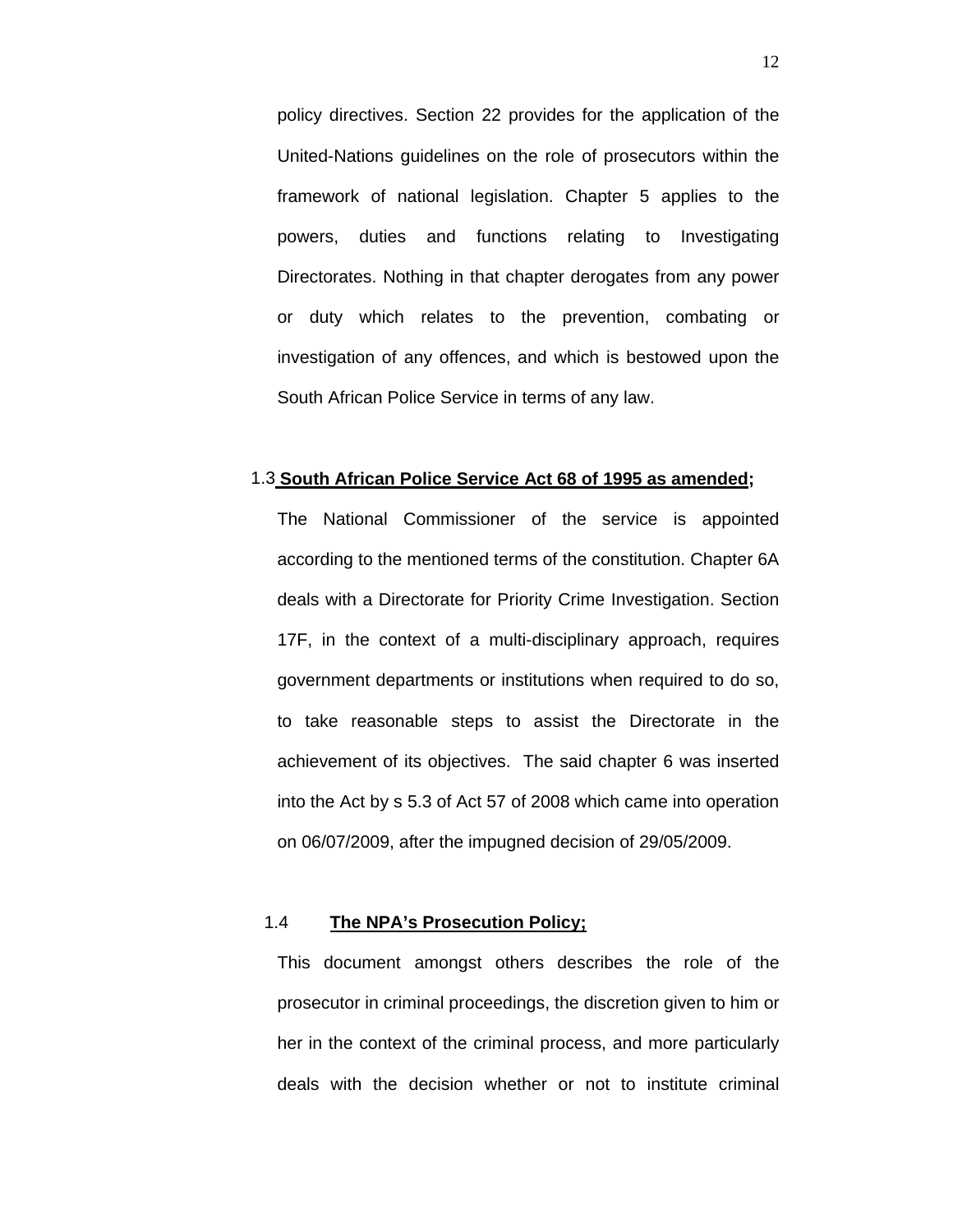proceedings against an accused, but before that part of the process occurs, also provides for a docket to be handed to the prosecutor by the police, which needs to be properly studied so as to ensure that the relevant facts had been properly investigated. Thereafter the prosecutor should consider whether to request the police to investigate the case further, to institute the prosecution, or to decline to prosecute, amongst other powers.

### 1.5 **The NPA's directive on foreign investigations;**

This directive indicates what is required when foreign investigations are contemplated. Investigations abroad could be conducted formally, by way of a formal letter of request, or alternatively in terms of the procedure provided for by the *International Co-operation in Criminal Matters Act 75 of 1996*. Informal investigations could be done generally through Interpol channels, or whatever other informal methods were approved by the particular country. It is also stated that an investigation team should never travel to a foreign country without the prior knowledge and approval of the appropriate authorities in that country. Provision is then also made for the contingency of obtaining statements abroad.

### 1.6 **The South African Development Community Protocol on Mutual Legal Assistance in Criminal Matters;**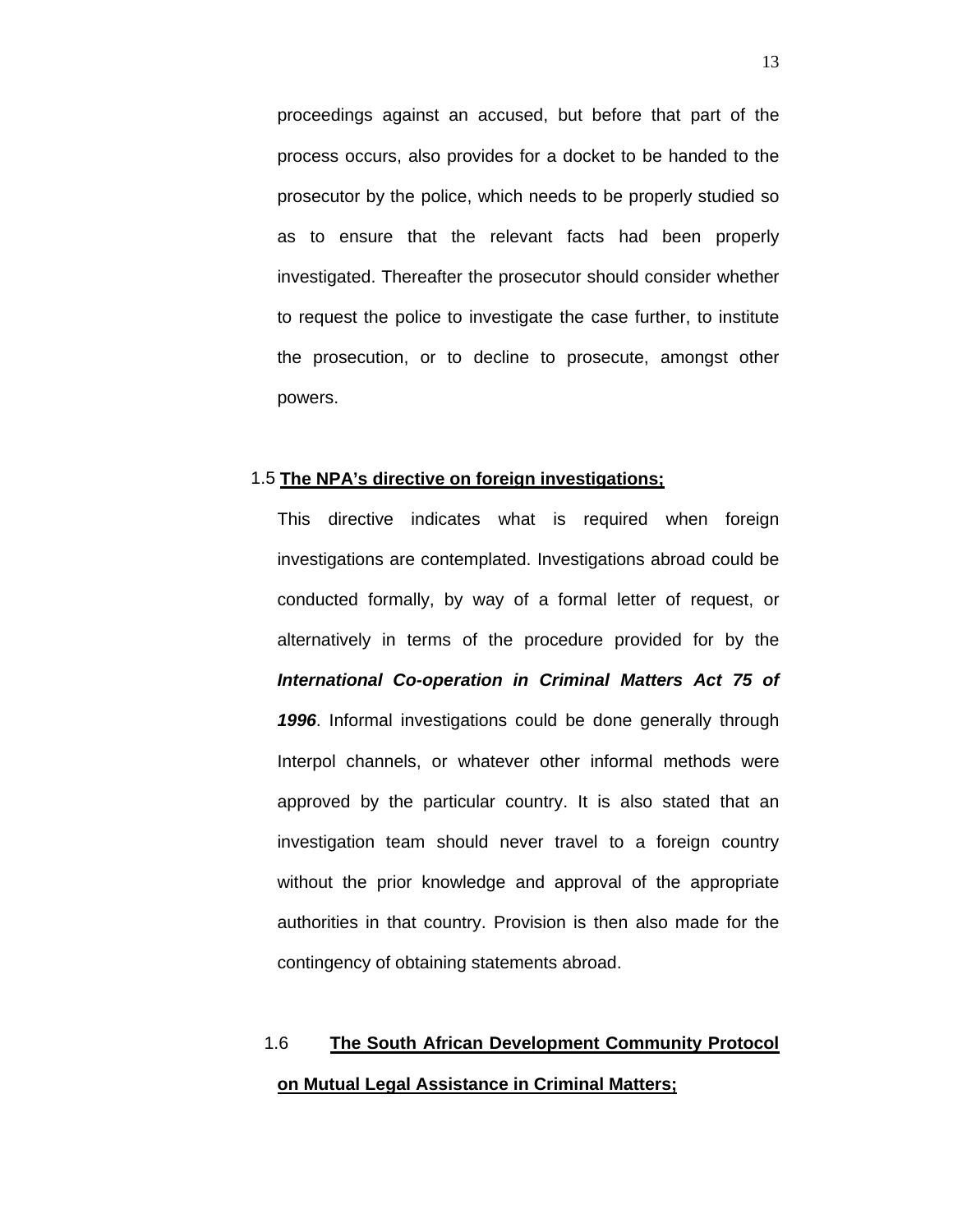This protocol provides for the widest possible measure of mutual legal assistance in criminal matters which includes investigations, prosecutions or proceedings relating to offences concerning transnational organised crime, corruption, taxation, custom duties and foreign exchange control. Zimbabwe did not ratify this protocol.

# 1.7 **The Zimbabwe Criminal Matters (Mutual Assistance) Act 13 of 1990;**

The granting of assistance is under the control of the Attorney General, who may refuse a request by a foreign country for assistance under that Act if the request relates to the prosecution or punishment of a person for an offence that is, by reason of the circumstances in which it is alleged to have been committed or was committed, an offence of a political character or if there are reasonable grounds for believing that the request has been made with a view to prosecuting or punishing a person for an offence of a political character.

# 1.8 **The Implementation of the Rome Statute of the International Criminal Court Act, 27 of 2002:**

1.8.1 It is convenient to quote part of the preamble to this Act in the present context; "The Republic of South Africa is committed to. bringing persons who commit such atrocities to justice, either in a Court of Law in the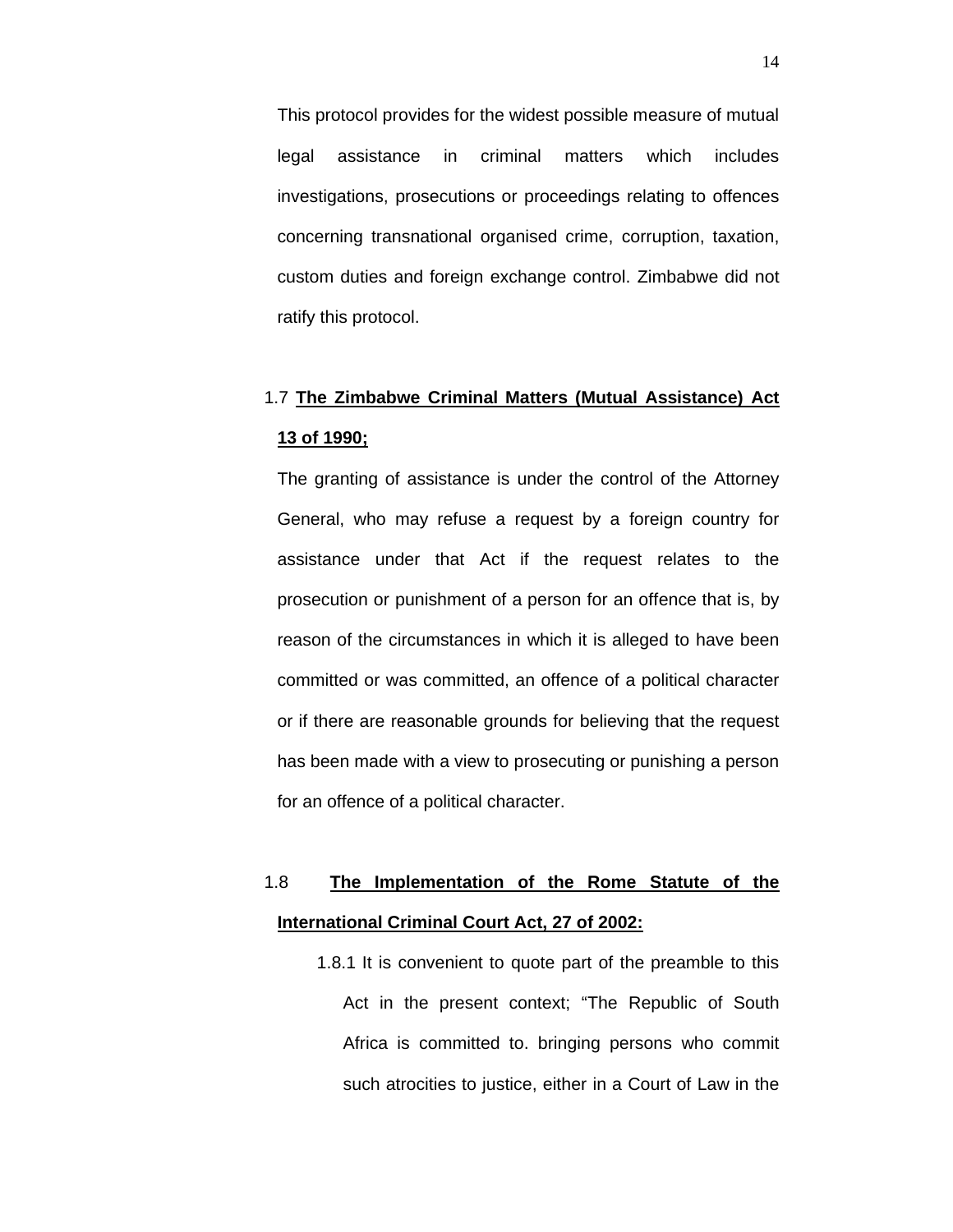Republic in terms of its domestic laws where possible, pursuant to its international obligations to do so when the Republic became party to the Rome Statute of the International Criminal Court, or in the event of the National Prosecuting Authority of the Republic declining or being unable to do so, in line with the principle of complementarity as contemplated in the statute, in the International Criminal Court, created by and functioning in terms of the said statute; and, carrying out its other obligations in terms of the said statute;"

I will refer to this statute as the "domestic Rome Statute".

- "The Statute" means the **Rome Statute of the International Criminal Court,** adopted by the United Nations Diplomatic Conference of Pleni-potentiaries on the establishment of the International Criminal Court on 17 July 1998, and ratified by the Republic on 10 November 2000. In addition to the Constitution and the law, any competent court in the Republic hearing any matter arising from the application of this Act must also consider and, were appropriate, may apply –
- a. conventional international law, and in particular the Statute;
- b. customary international law;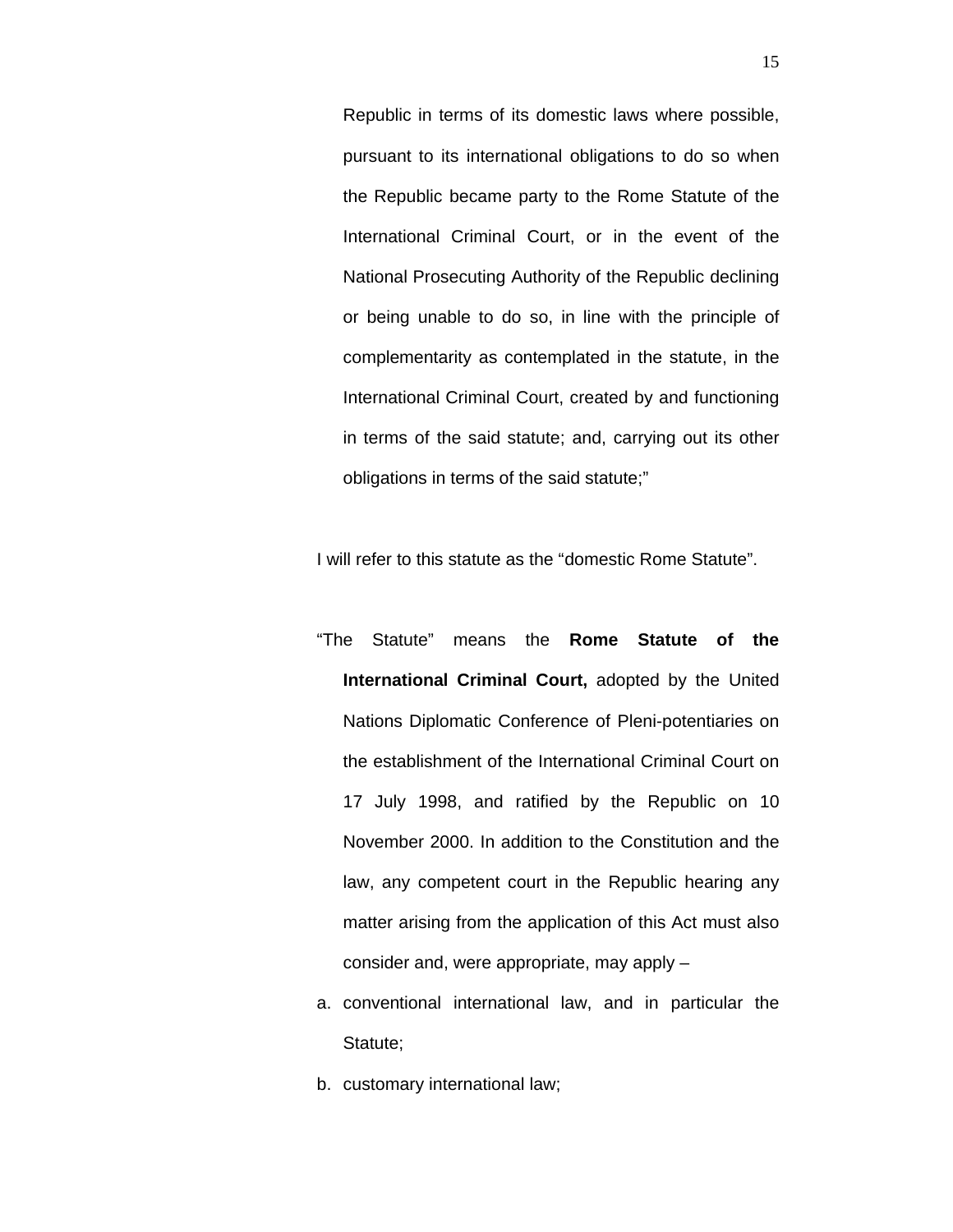c. comparative foreign law.

1.8.3 **The Objects of the Act** are the following;

- a. to create a framework to ensure that the Statute is effectively implemented in the Republic;
- b. to ensure that anything done in terms of this Act conforms with the obligation of the Republic in terms of the Statute;
- c. to provide for the crime of genocide, crimes against humanity and war crimes;
- d. to enable, as far as possible and in accordance with the principle of complementarity as referred to in Article 1 of the Statute, the National Prosecuting Authority of the Republic to prosecute and the High Courts of the Republic to adjudicate in cases brought against any person accused of having committed a crime in the Republic, and beyond the borders of the Republic in certain circumstances; and
- e. in the event of the National Prosecuting Authority declining or being unable to prosecute a person as contemplated in par (*d*), to enable the Republic to cooperate with the Court in the investigation and prosecution of persons accused of having committed crimes or offences referred to in the Statute, and in particular to –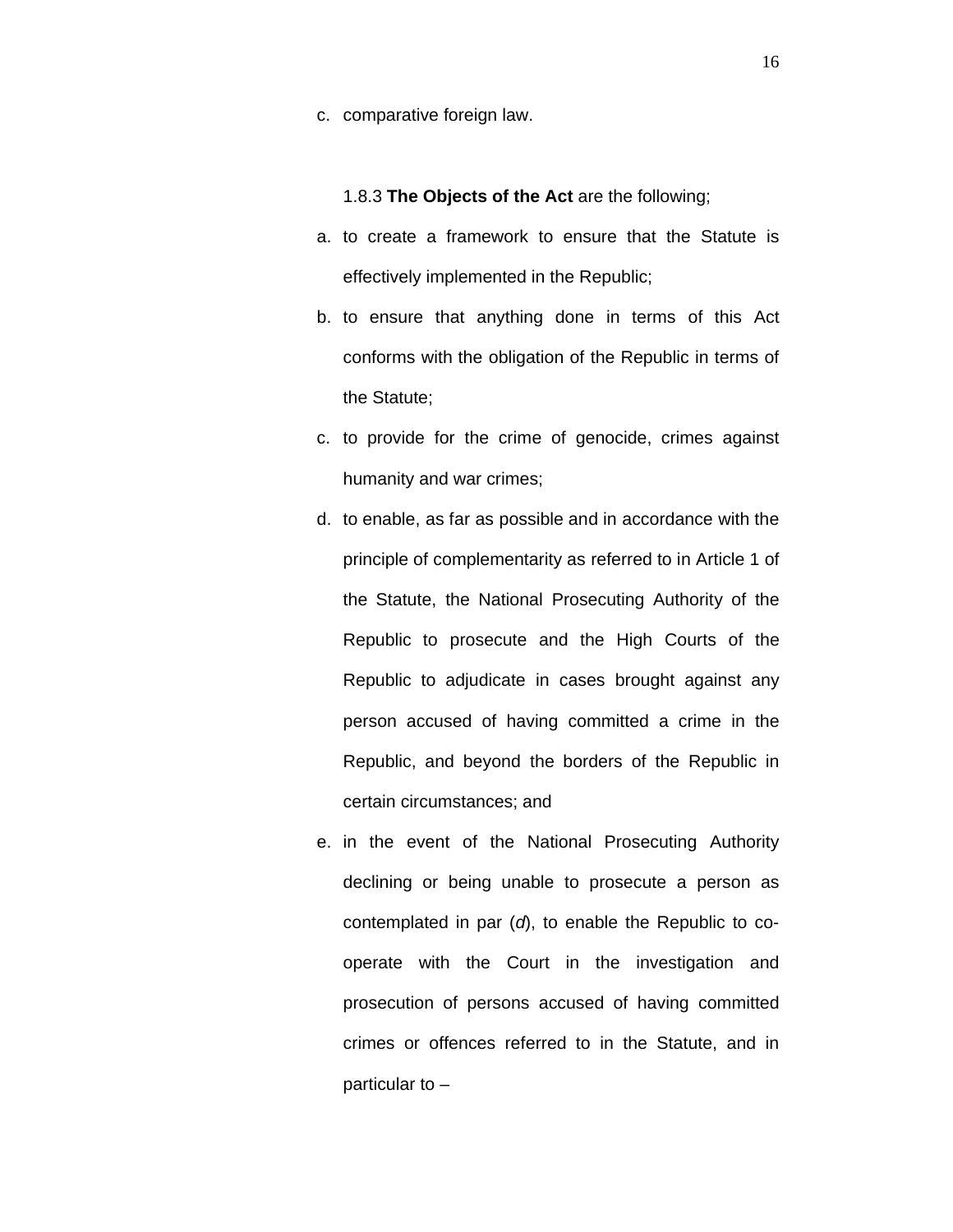- (i) enable the Court to make requests for assistance;
- (ii) provide mechanisms for the surrender to the Court of persons accused of having committed a crime referred to in the Statute;
- (iii) enable the Court to sit in the Republic; and
- (iv)enforce any sentence imposed or order made by the Court.

"A crime against humanity" means any conduct referred to in part 2 of Schedule 1 of this Act. In the present context it referrers to torture when committed as part of a widespread or systematic attack directed against any civilian population, with knowledge of the attack. "Torture" means the intentional infliction of severe pain or suffering whether physical or mental, upon a person in the custody or under the control of the accused; except that torture shall not include pain arising only from, inherent in or incidental to, lawful sanctions. Chapter 2 provides for the jurisdiction of South African courts and institution of prosecutions in South African courts in respect of a crime and, in s 4 (1) states that any person who commits a crime is guilty of an offence and is liable to certain punishment. S 4 (3) provides the following;

"In order to secure the jurisdiction of a South African court for purposes of this chapter, any person who commits a crime contemplated in ss (1) outside the territory of the Republic, is deemed to have committed that crime in the territory of the Republic if –

a. that person is a South African citizen; or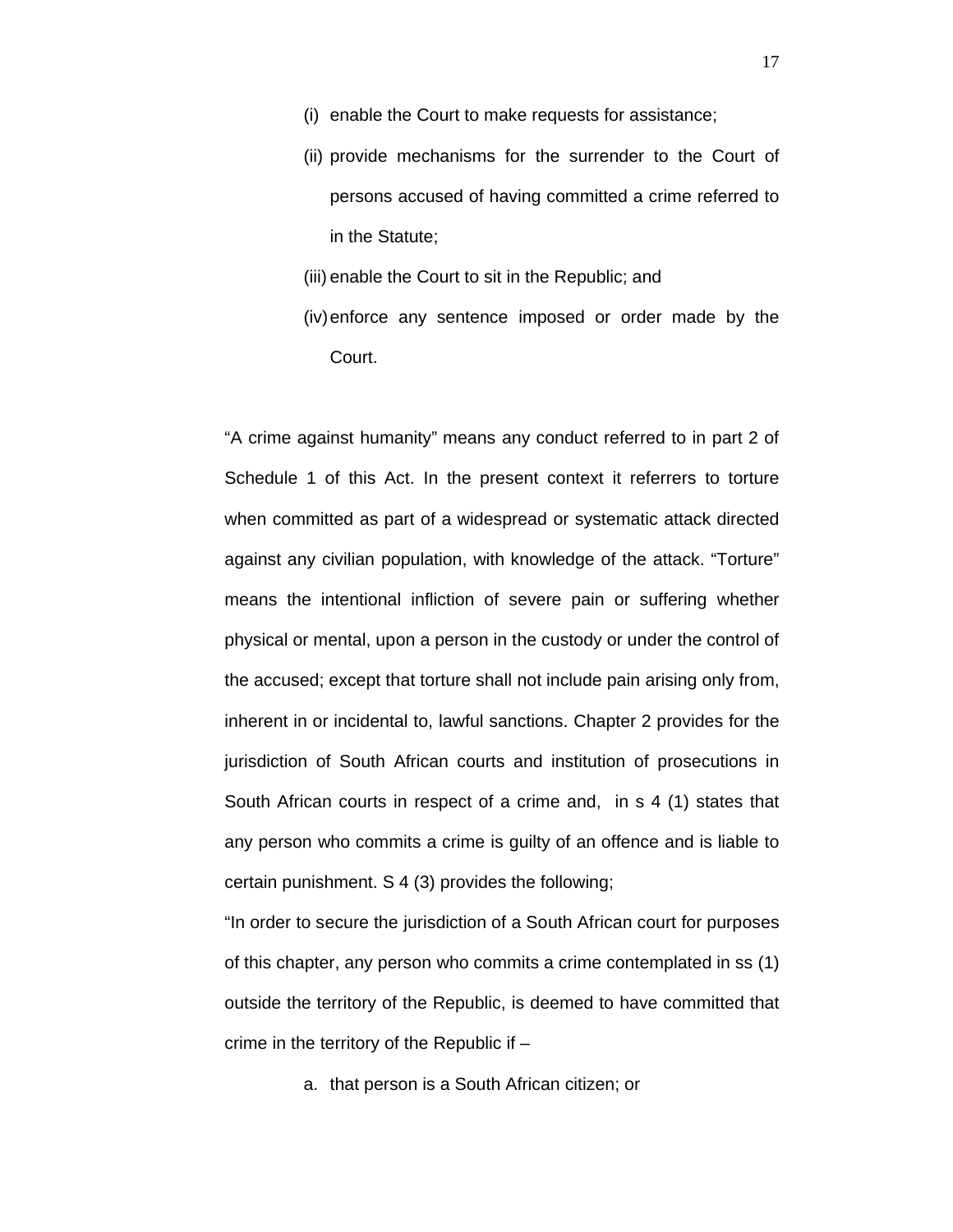- b. that person is not a South African citizen but is ordinarily resident in the Republic; or
- c. that person, after the omission of the crime, is present in the territory of the Republic; or
- d. That person has committed the said crime against a South African citizen or against a person who is ordinarily resident in the Republic."
- S5 (1*)* provides that no prosecution may be instituted against a person accused of having committed a crime without the consent of the National Director.

# 1.9**The Presidential Proclamation appointing Second Respondent;**

This proclamation was made under s13 (1) (c ) of the National Prosecuting Authority Act on 24 March 2003, and appoints the Second Respondent, a special Director of Public Prosecutions to head the Priority Crimes Litigation unit, and to manage and direct the investigation and prosecution of crimes contemplated in the implementation of the Rome Statute of the International Criminal Court Act 27 of 2002, and serious national and international crimes amongst others.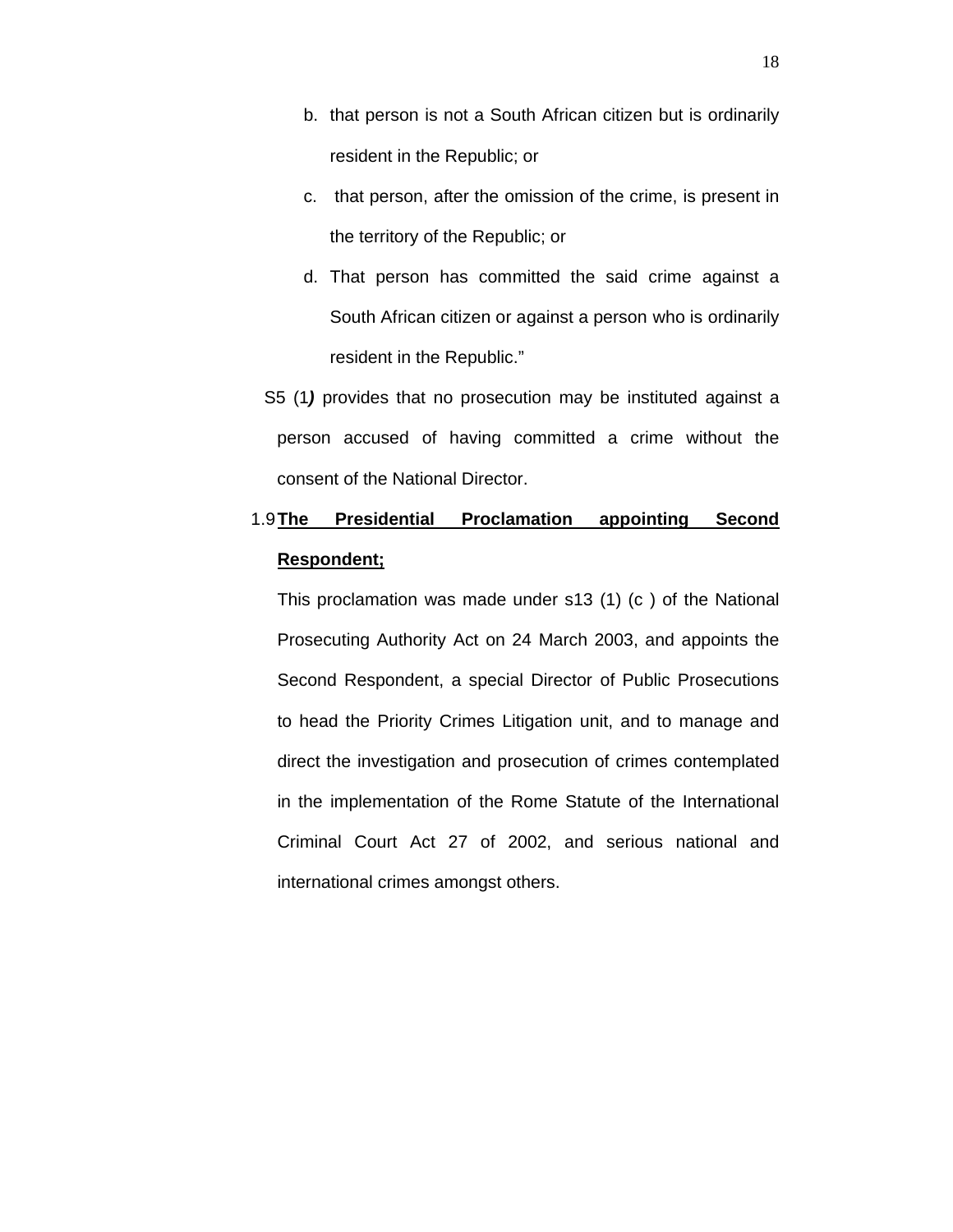### **2.**

### **The Persons;**

Mr T.C Williams drafted Fourth Respondents answering affidavit herein. During the times relevant to these proceedings he had been the acting National Commissioner of the South African Police Service. The acting National Director of Public Prosecutions had been Advocate Mpshe SC. Advocate Ackerman SC had been head of Second Respondent. Advocate M Simulane SC had been Director General; Department of Justice and Constitutional Development up to 14 October 2009.

### **3.**

### **The decision;**

Mr Williams described the factual background as follows;

On 5 January 2009 he received a letter signed 17 December 2008 from the Acting National Director of Public Prosecutions Advocate Mpshe SC, in which it was recorded that the allegations made in what was referred to as "the docket" required further investigation before the Acting National Director could make a decision whether to prosecute or not. He forwarded the letter to General Lalla, who at the time was the Divisional Commissioner: Detective Service. He in turn referred the letter to the head: Legal Support: Crime Operations, General Jacobs. General Jacobs had elicited the services of Colonel Bester from die SAPS legal services to advise whether the docket, from an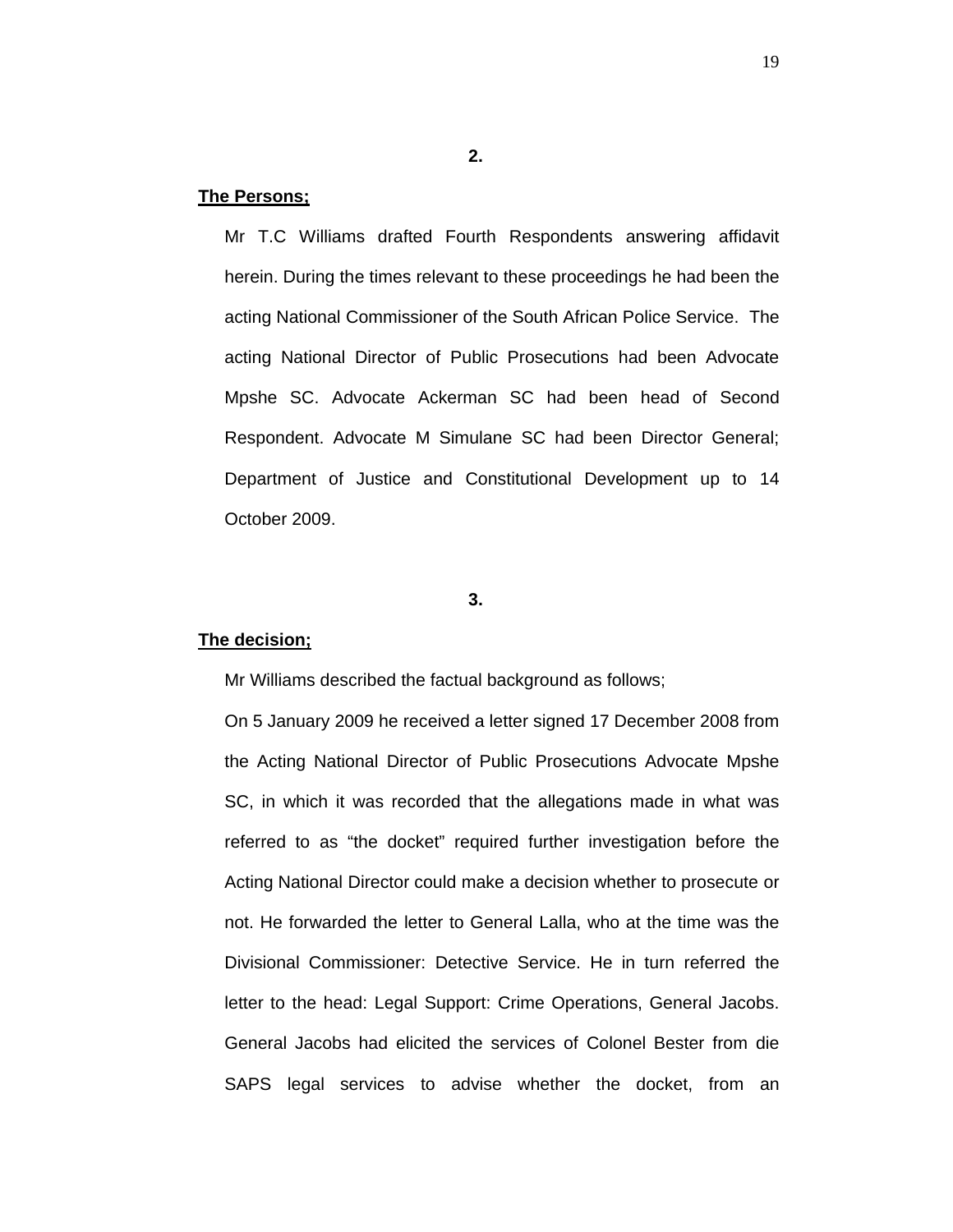investigative point of view, was adequate or not. Colonel Bester apparently perused the entire docket and was of the view that it was not only inadequately investigated, but that further investigations into the relevant allegations would be impractical and virtually impossible. Mr Williams on 29 May 2009 wrote to the Acting National Director, Advocate Mpshe SC, advising him that the South African Police Service should not initiate an investigation as suggested by First Applicant. He gave reasons. Advocate Mpshe SC made an affidavit in which he stated, amongst others obviously, that the decision not to institute an investigation was taken by Fourth Respondent on 29 May 2009, which decision had been communicated to him on 12 June 2009. The decision therefore had not been made either by him or the Second Respondent. He had however agreed with the decision. I must add that Advocate Ackerman SC, the Second Respondent in effect, had recommended at one stage that an investigation be instituted as requested by First Applicant.

3.1 It however also appears from the answering affidavit, in answer to his affidavit filed a few days before the hearing, that he had been of a different view at another stage, which view substantially accorded with that of Mr. Williams. Before me, he did not explain this at all. In December 2008 the Second Respondent was of the view that the docket should be investigated by the Fourth Respondent, who on 29 May 2009 decided not to do so, for a number of reasons which were then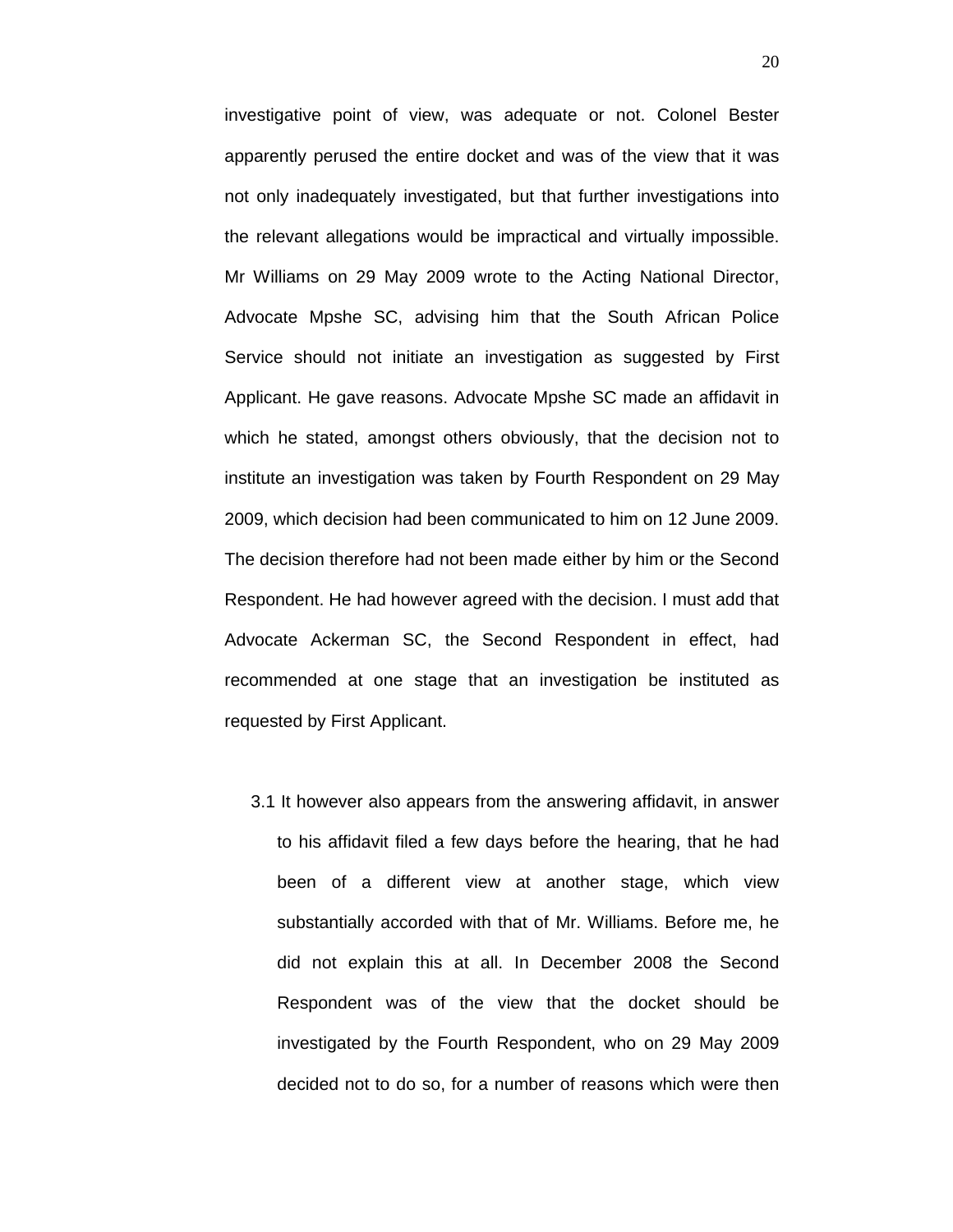accepted by the First Respondent. In the context of the mentioned time-period First Applicant's heads of argument said the following: five months had passed before Fourth Respondent declined to initiate an investigation. He did so, on the basis of five unsubstantiated reasons, and provided no evidence of any efforts undertaken to even attempt an investigation, or to engage with the Second Respondent. In this five month period between the referral by the First Respondent to the Fourth Respondent, no guidance and direction was sought from or given by the National Prosecuting Authority. Also, during this period, the South African Police Service did not take any preliminary steps to investigate the allegations. No docket was registered nor an investigating officer appointed. No witnesses were interviewed, and no attempt was made to monitor the movements of the relevant perpetrators in and out of South Africa, and no attempts were made to engage with the Applicant. Advocate Ackerman SC, the head of Second Respondent, was at one stage unhappy with the manner in which the South African Police Service handled the matter, and was of the view that it should as a minimum have registered such a docket, appointed an investigating officer, held discussion with the First Applicant and witnesses, and then should have submitted the docket back to the National Prosecuting Authority. Advocate Mpshe SC did not share these concerns, and supported Fourth Respondents' decision and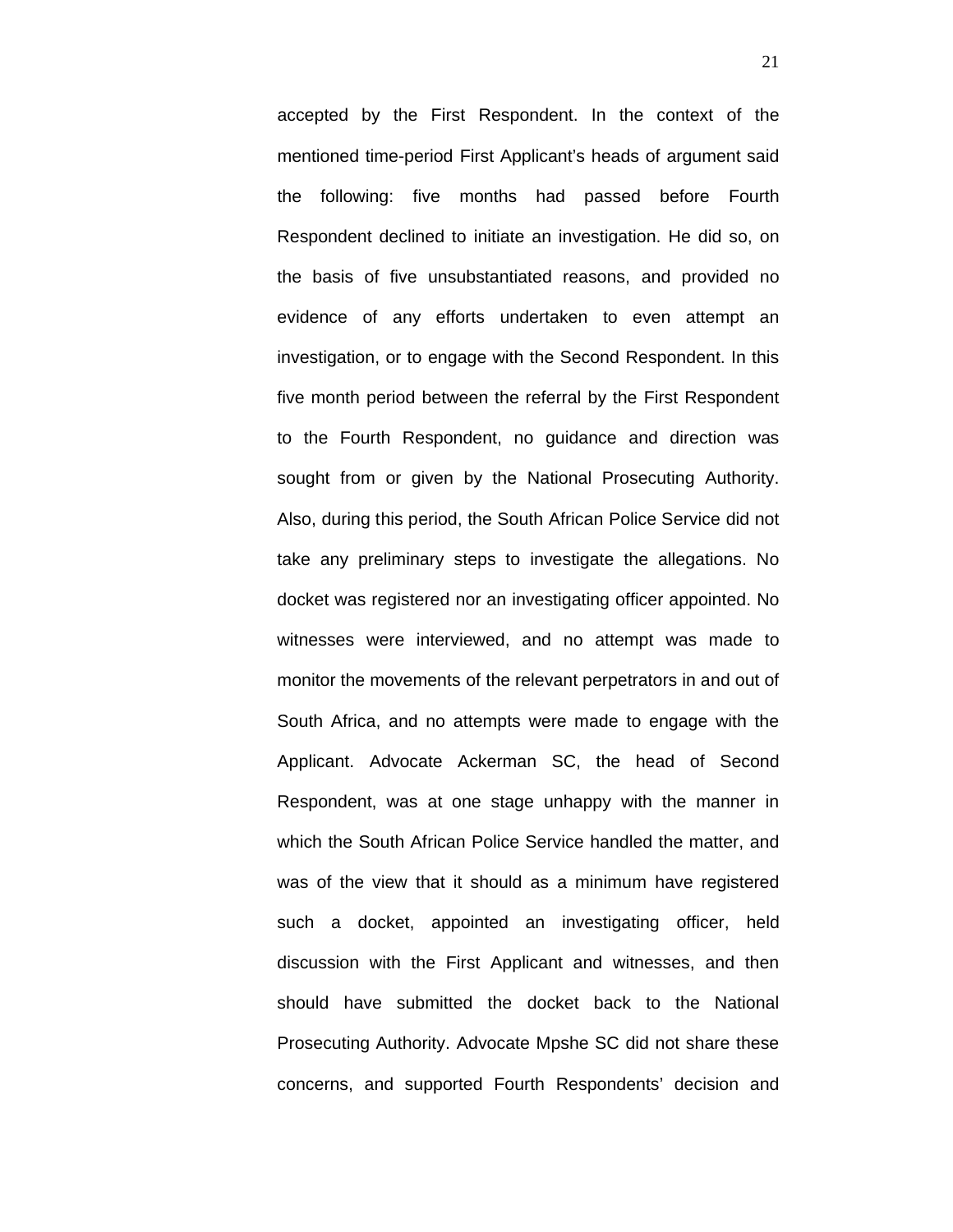reasoning. In the context of these facts, First Applicant was of the view that the lengthy and detailed answering affidavits filed by the First and Fourth Respondents evidenced a "rearguard attempt to explain, *ex post facto*," the various difficulties that the Respondents now called into service, and seeking to explain a decision not to institute an investigation. In the context of the reasons offered in this application by the Respondents, First Applicant's say that:

- 1.1the reasons had not been forthcoming until the application was launched;
- 1.2the reasons changed between the filling of the Rule 53 record and the filling of the answering affidavit;
- 1.3The reasons are on the main an after  $-$  the  $-$  fact collection of speculative "justifications" for why it would not have been possible to conduct an investigation.

I may say at this stage that Respondents admitted that an undue delay had occurred but stated that the Applicants had not been prejudiced thereby.

**4.**

### **Fourth Respondent's reasons;**

As said, Fourth Respondent wrote to First Respondent on 29 May 2009 declining to initiate an investigation as suggested by First Applicant. In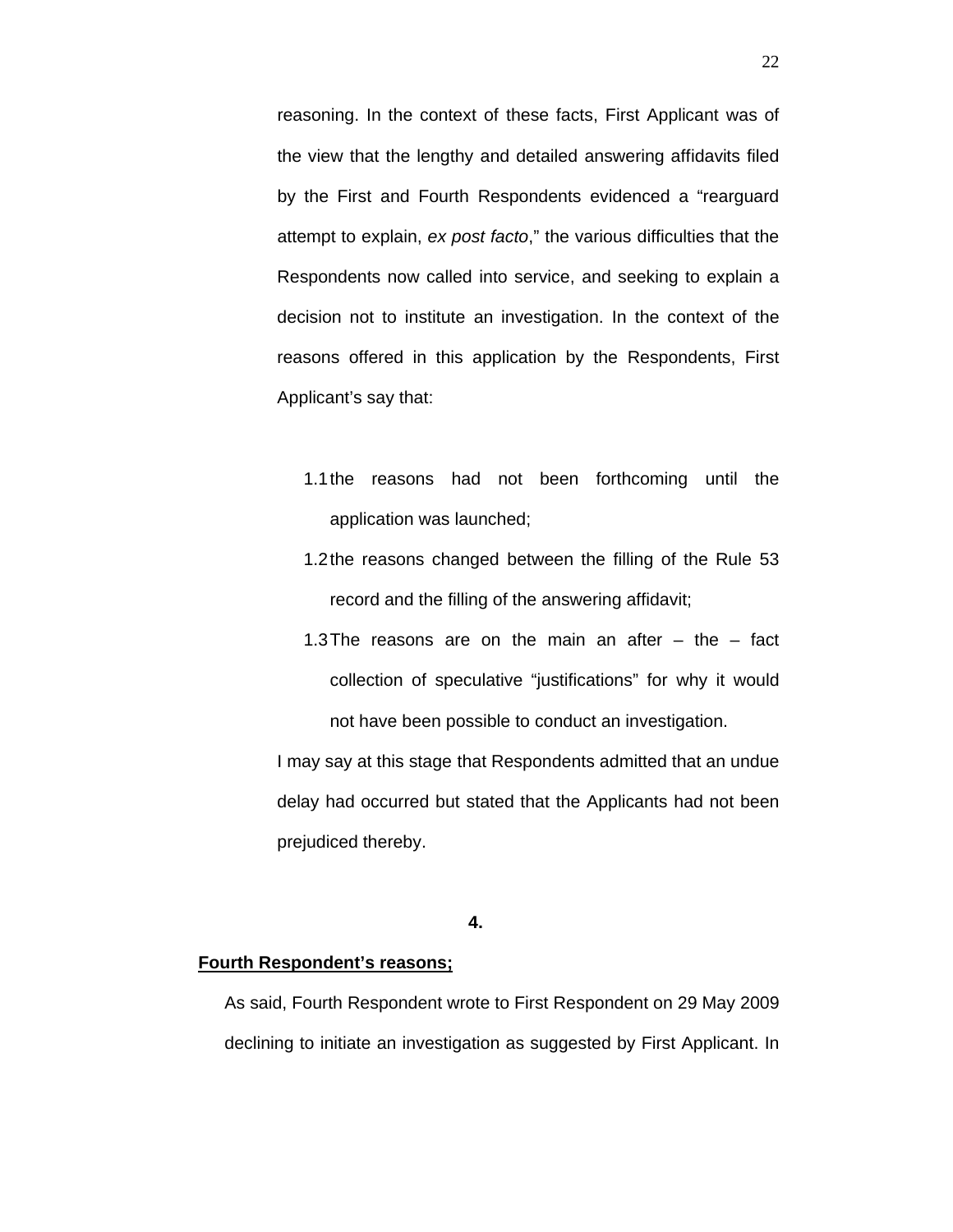the context of the argument before me, it is necessary to quote this letter.

"Dear Advocate Mpshe SC

# **ALLEDGED CONTRAVENTION OF THE IMPLEMENTATION OF THE ROME STATUTE OF THE INTERNATIONATIONAL CRIMINAL COURT ACT, 2002 (ACT NO 27 OF 2002): ZIMBABWE**

With reference to your letter dated 15 December 2008 in respect of the abovementioned matter and the letter of Southern African Litigation Centre (SALC) dated 20 April 2009, I may inform that an initial evaluation of the so – called "docket" provided by the SALC has been conducted.

As you are most probably aware, the so-called "docket" contains a number of "statements" which are unsigned and which contain allegations of torture being committed by Zimbabwean officials. The information therein is, in addition to the above, of such a nature that it is insufficient to constitute evidence in an investigation into contraventions of the above Act.

Although the SAPS does not believe that it is legally entitled to initiate an investigation into the allegations merely on the "anticipated presence" of the persons in South Africa, as suggested by the SALC,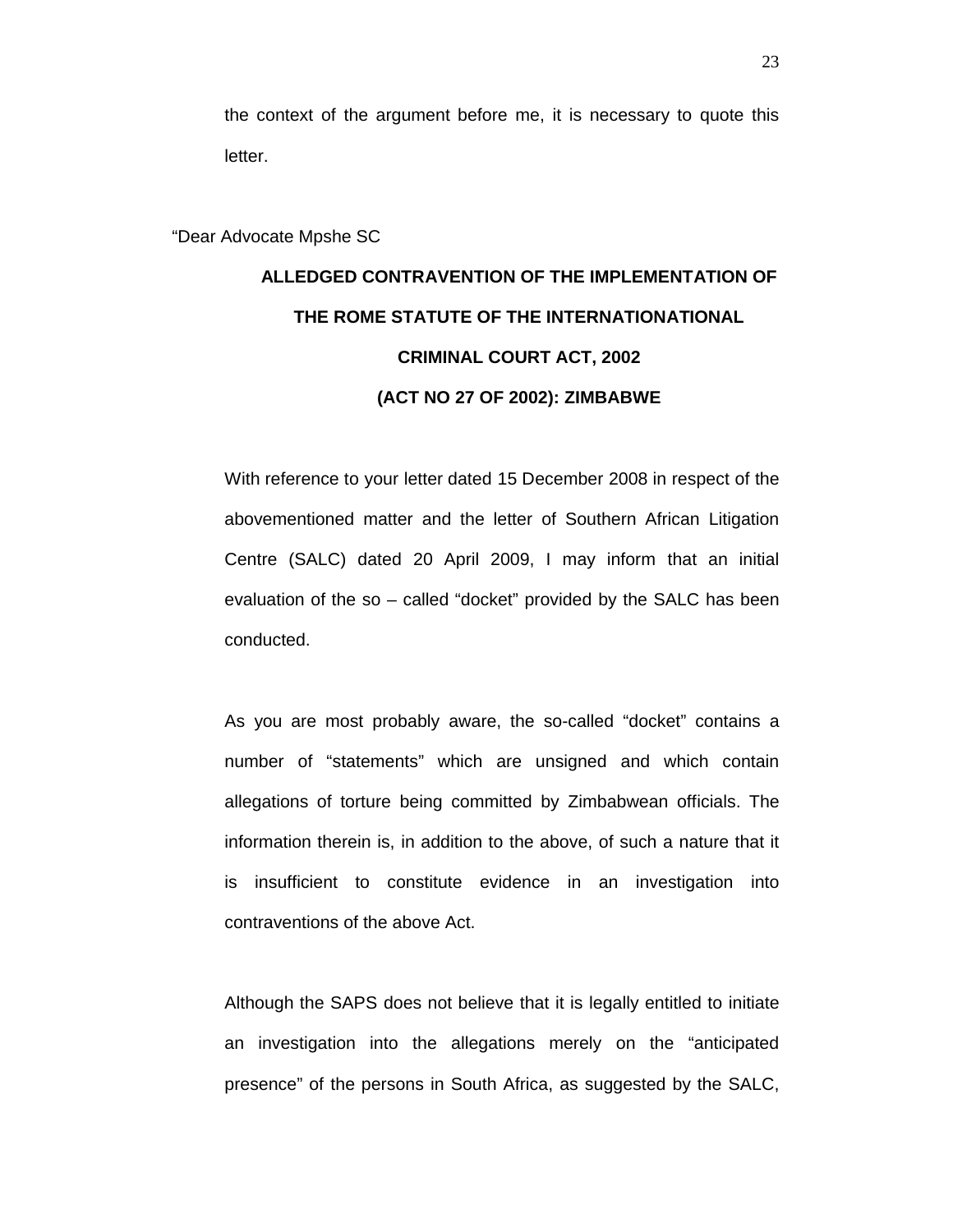the ability of the SAPS to conduct investigations relating to event which occurred in another country will be hampered by the following factors:

> In order to conduct a thorough, court-directed investigation, the identity of the deponents and the contents of the statements need to be verified. For obvious reasons, this cannot be done through the utilization of existing legitimate channels, thus hampering the collection of the required evidence.

> While we have noted an undertaking by the SALC to make witnesses available and assist in obtaining evidence, the manner in which they are to be made available and the manner in which evidence is to be collected, especially in respect of the Zimbabwe Government or *de facto* authority, is not clear. The value of the undertaking is also uncertain and neither the SAPS nor our courts for that matter have, without the assistance of the Zimbabwean Authorities, the ability to ensure such co- operation.

> Given the identity of the perpetrators and the relevant circumstances prevailing in the country it stands to reason that the required evidence will to a greater or lesser extent have to be obtained in a covert manner, by unknown persons and entities (over whom we have no control) at the behest of the SAPS.

-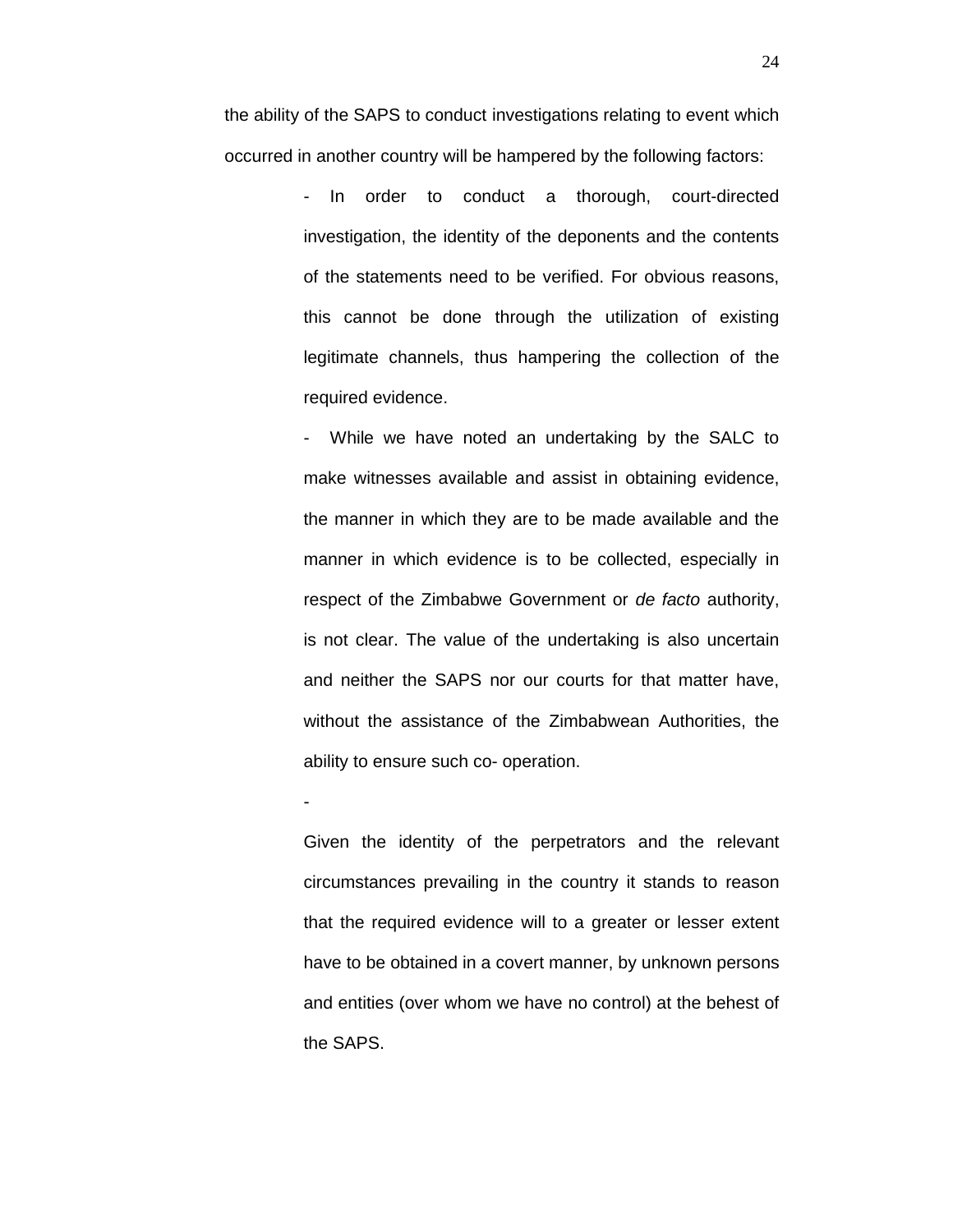- This you will appreciate would imply that these persons are in fact "agents of the service and a very real risk exists that the SAPS can be accused of conduct which is tantamount to espionage, or at the very least impinging on that countries sovereignty.

-

At this stage, the docket contains nothing more than mere allegations and I do not see my way clear or involving the SAPS in an investigation, the legality of which is questionable and which can have for reaching – implications for the Service and the country in general. It may also be pointed out that following the submission of the "docket" to your office the SALC wrote an article which was published in the Mail and Guardian in which this fact was made public. It can therefore be expected that should the SAPS undertake to investigate the matter the SALC may make public this fact thus compromising any investigation which may have been possible. Furthermore the undertaking of an investigation will generally be construed as being sanctioned by Government and as reflecting South Africa's policy in respect of that country; a decision which can, for obvious reasons, not be taken in isolation. In conclusion it may be mentioned that the undertaking of any investigation will in addition to negatively impacting on South Africa's diplomatic initiatives in Zimbabwe, compromise the position of the SAPS when is

25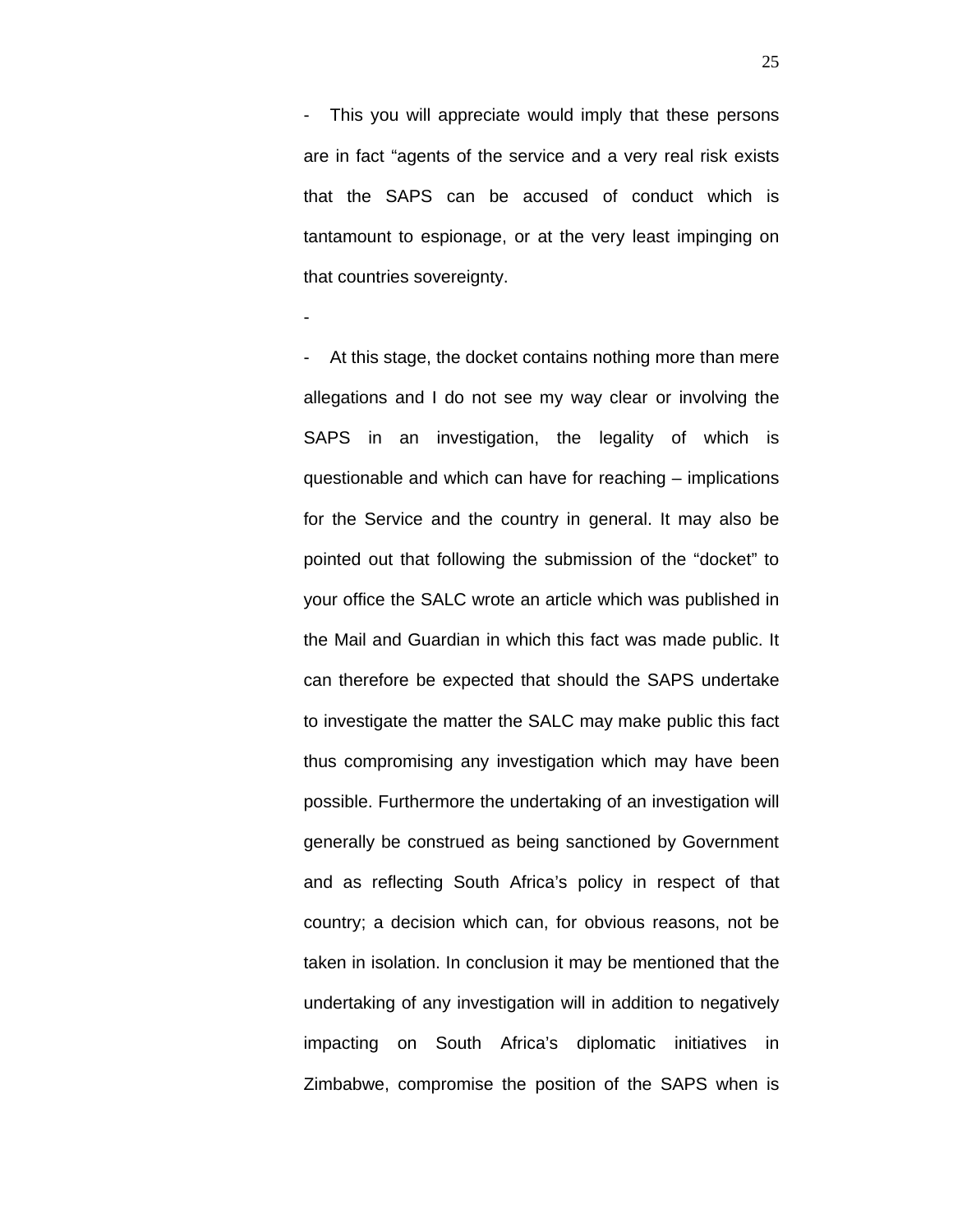assumes the chair of the Southern African Regional Police Chiefs Co- operation Organization (SARPCCO), the official SADC law enforcement structure, in September this year (2009). Similarly, the undertaking of an investigation against the top structures of the Zimbabwean Police will be met with resistance and will effectively bring to end not only ongoing and future criminal investigations, (which are in the direct interest of the Republic). Given the uncertainties which exist in respect of the legalities pertaining to the conduct of such an investigation, and its consequences for SAPS and the country, I do not intend to initiate an investigation as suggested by the SALC."

#### **5.**

In his answering affidavit the Fourth Respondent also made reference more specifically to a regional organisation known as the "Southern African Regional Police Chiefs Co-operation Organisation". This organisation is also presently an institution of the South African Development Community. On a national level the Directors General of the departments of State Security, Correctional Services, Justice and Constitutional Development, the South African Police Service as well as the department of International Relations and Co-operation, serve on a committee known as the International Co-operation Trade and Security committee. He was represented on this committee by General Jacobs. In this context he confirmed that it would have had a definite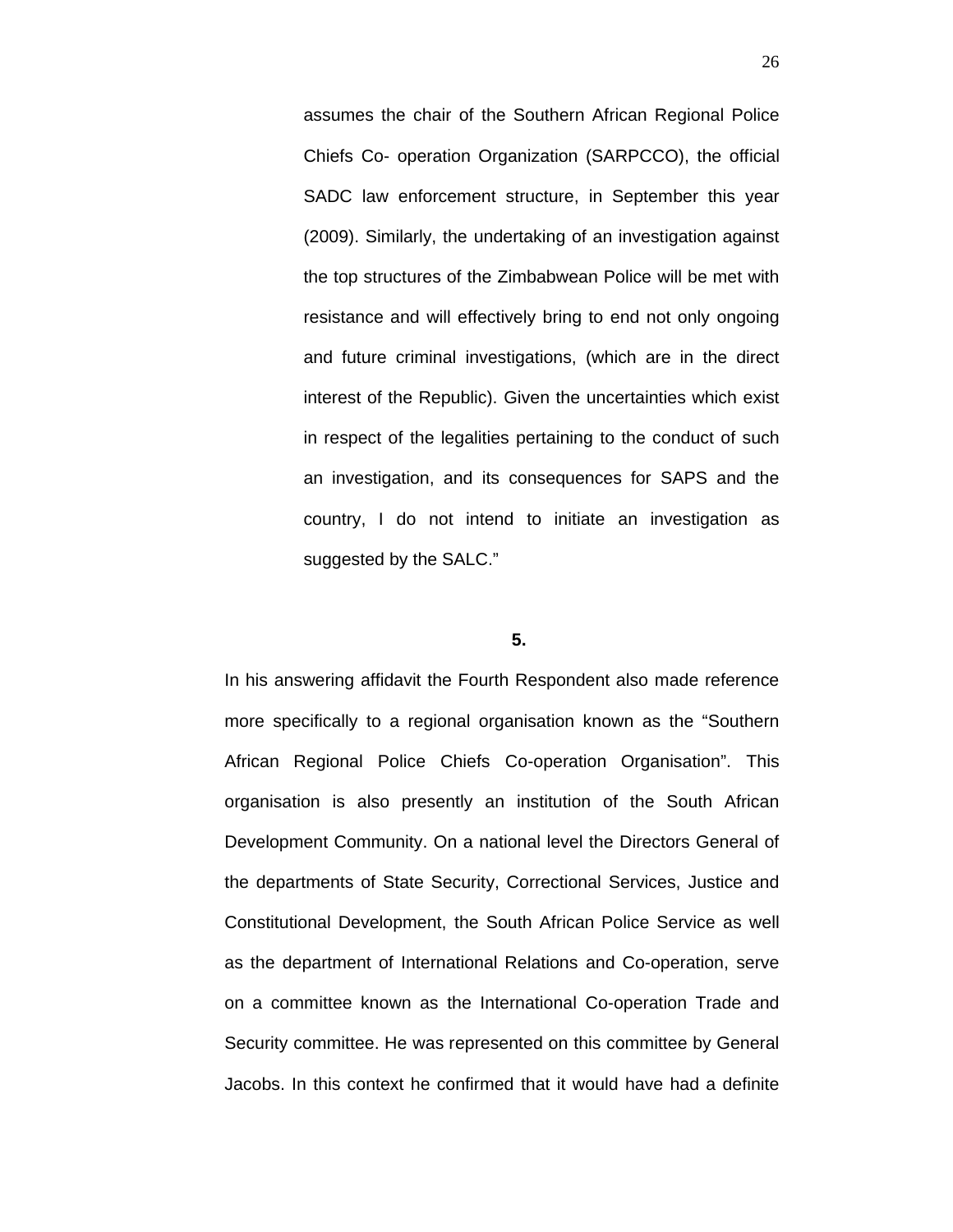detrimental and prejudicial effect on the relationship between the various police forces of the SADC countries if it were to be disclosed that South Africa was contemplating an investigation of high - ranking police officials of Zimbabwe, in respect of a crime committed in Zimbabwe by Zimbabweans. In this context he stated in his answering affidavit that; "it stands to reason that if the SAPS were to have initiated an investigation aimed at prosecuting six Ministers and Directors – General, together with a Commissioner and eleven members of a special task force, the Zimbabwe Police Service may, to put it euphemistically, have taken an adverse view on the conduct of the SAPS and it may have led to that Police Service declining to cooperate with the SAPS on other matters. He was also of the view that neither the South African Police Service nor the South African courts have the ability to ensure co-operation from the Zimbabwean authorities to investigate the matter.

**6.**

It is convenient at this stage to refer to the appointment of Brigadier Marion who was tasked to establish whether the statements and other material contained in the docket constituted a court – investigation into the allegations which the First Applicant sought to be investigated. This was done after the application had been served. Brigadier Marion filled a comprehensive supporting affidavit setting out all the deficiencies in the docket which still had to be investigated in order to properly submit a dossier to the First Respondent to consider whether he would be able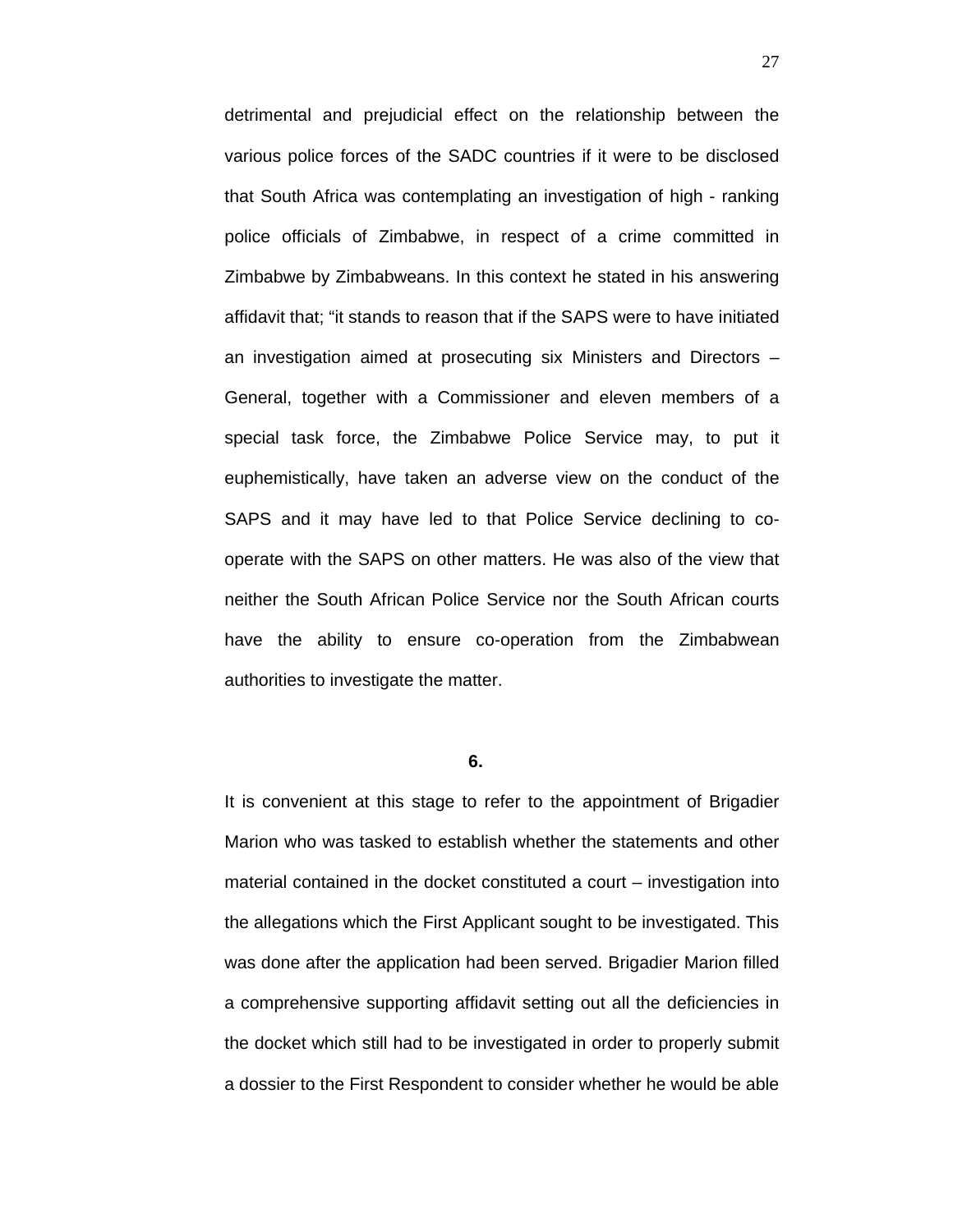to institute a *prosecution* which had a reasonable prospect of success. Brigadier Marion's assessment of the torture docket only occurred on 3 February 2010. First Applicant argued that this evidence is a belated exercise in irrelevancy. They object to the retrospective justification of the imputed decision and in any event, the mandate given to Brigadier Marion was to advise on the prospects of a successful prosecution rather than investigating whether the torture docket was sufficient to initiate an investigation with a view to prosecution. The wrong question was therefore asked and answered. Brigadier Marion did in fact explain in his affidavit what a "court – directed" investigation was. Such an investigation has at its primary object the gathering of evidence relevant to the commission of a crime in a matter so as to enable a prosecutor to make a properly informed decision whether or not to prosecute, and in the event of a prosecution being instituted, to ensure the conviction of the accused. I do not agree that the whole affidavit of Brigadier Marion is either inadmissible or irrelevant. He analysed thirteen of the witness statements and gave detailed explanations of their deficiencies. (In the context of the question put to him) Having regard to the context in which First Applicant's have put this case before this court, I am of the view that any Judge would have had to read the docket himself and at the very least form an opinion whether the allegations contained therein established the elements of the crime against humanity (this is after all what the First Applicant's alleged has occurred and in which context it has presented this case), and whether or not further investigations ought to have taken place, and what the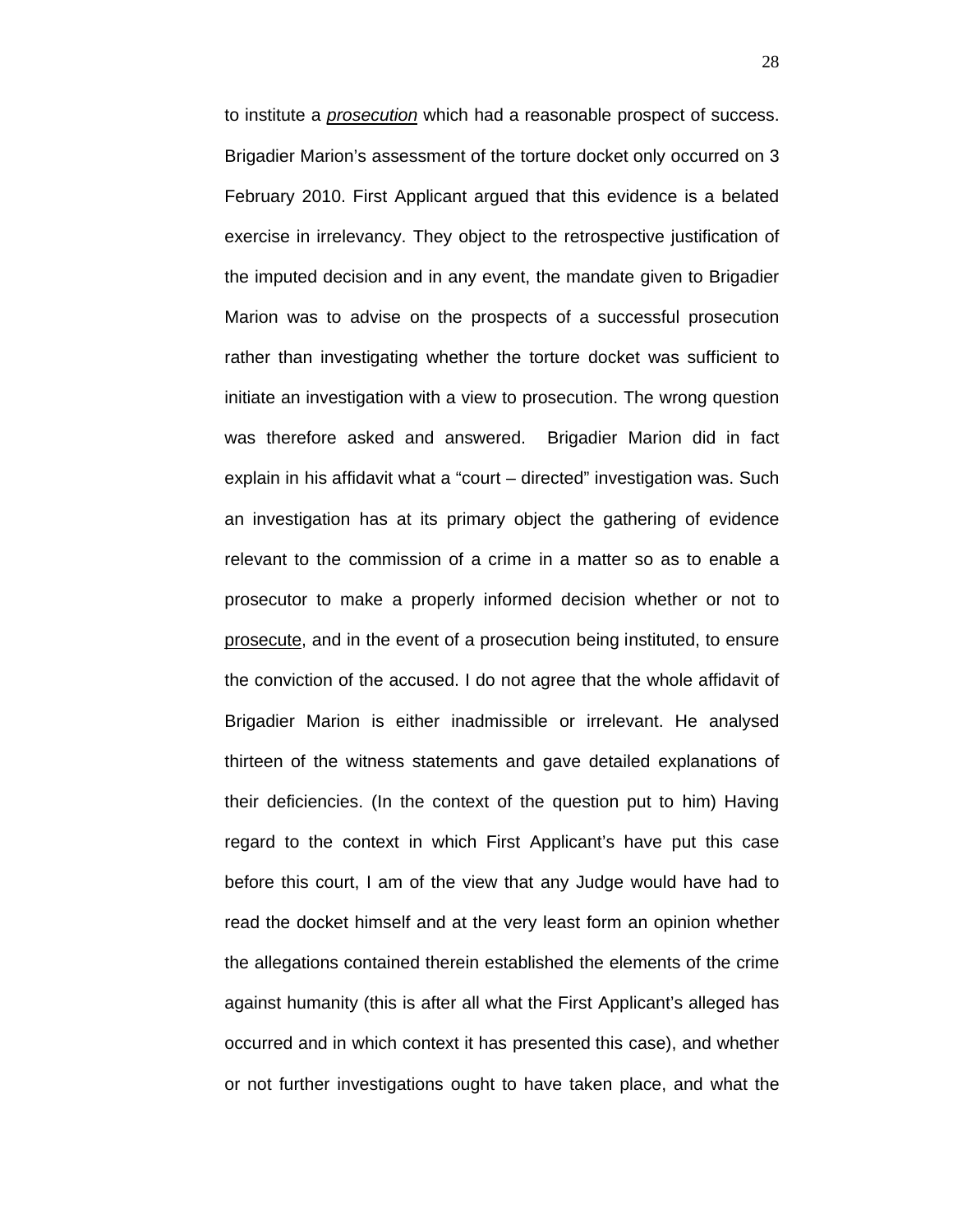nature of these investigations ought most likely to have been, and what further information was necessary. By way of example I will refer to his analysis of one of the witnesses only and this was in respect of witness number one.

Statement;

"He was arrested on 26 March 2007 by two police officials and he admits that he is a member of the MDC. He alleges that he was continuously assaulted and tortured over a period of time. The following requires further investigation:

- 1.1 In paragraph two of his affidavit he does not mention the names of the policemen who arrested him. This must be established.
- 1.2 In paragraph 3 of his affidavit he does not mention the member in charge of the police station where he was detained. This person would have to be approached to confirm or dispute his version.
- 1.3 A search will have to be conducted at the other police station for his files and children's luggage to corroborate his version and to establish whether his clotting was in fact connected to any bombings.
- 1.4 The railway line mentioned in paragraph 4 will have to be visited and the witness will have to point out the spot where he was allegedly tortured. This will have to be photographed. It must be established whether in fact a train had been petrol bombed at that spot.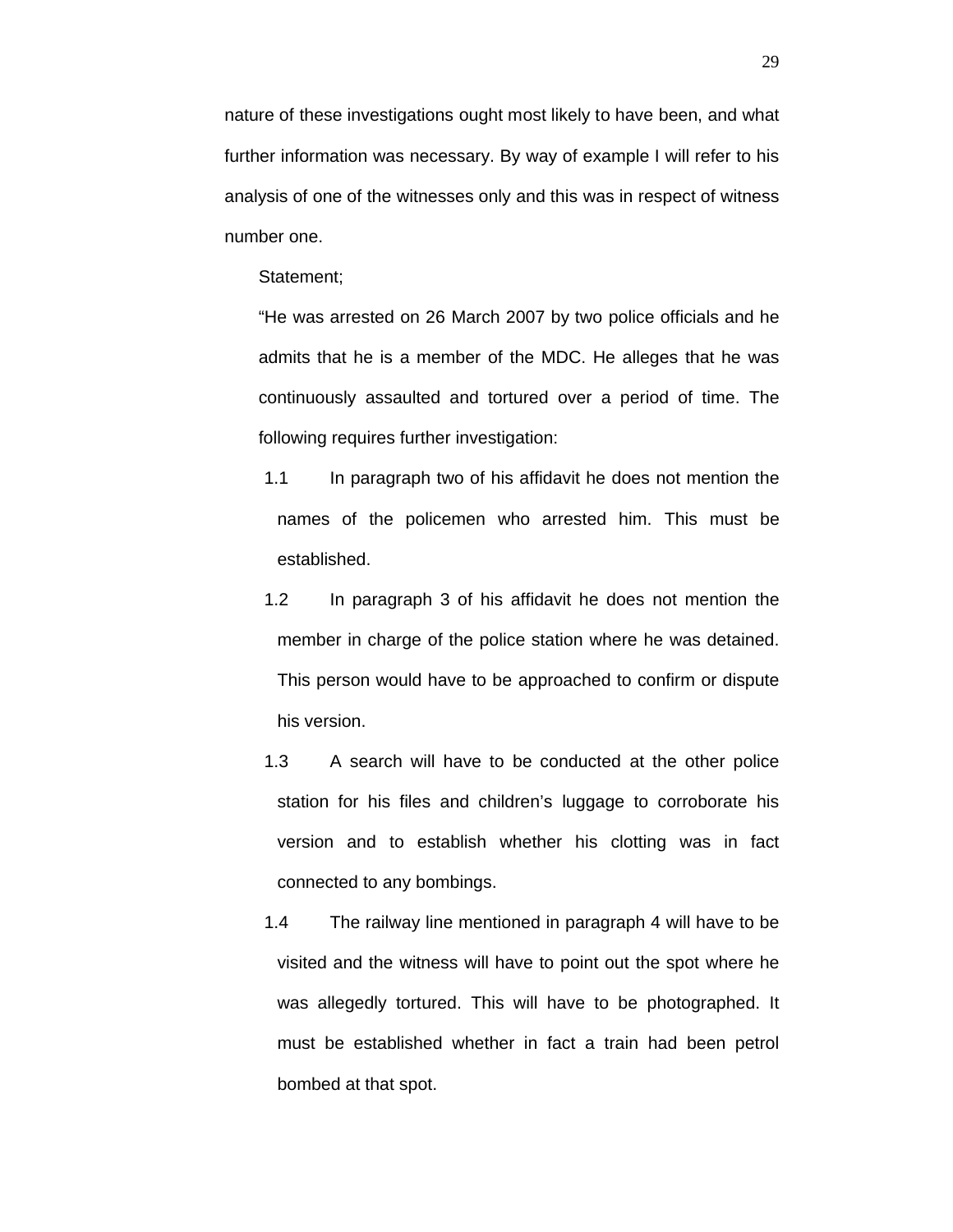- 1.5 All the police stations and other scenes will have to be visited and photographed, especially the rooms which featured prominently in the allegations of torture. Forensic Crime scene testing is also required to ascertain whether blood or other fluid can be found which can be linked to the victims DNA.
- 1.6 In paragraph 7 he mentions that he was assaulted by a gang of police officers. He does not mention who they are and what each of them did, and which of the instruments were used by each of them to assault him.
- 1.7 He does not mention in his affidavit the names of the people whom he falsely implicated as having committed offences. It should be established what information was given to him by the alleged torturers and what he made up of his own accord.
- 1.8 We will require the so-called many confessions and statements which he was forced to make. This will be required to test his version and the contents of these statements will be the subject of a number of further investigations.
- 1.9 In paragraph 11 he mentions that he was taken by car to Harare Police Station. It is not explained or mentioned in his affidavit what the colour, make or other description of the car was, which would assist to trace the vehicle and ultimately the driver and other assailants.
- 1.10 In paragraph 13 he names specific police officers as persons who actively or passively participated in the assaults on

30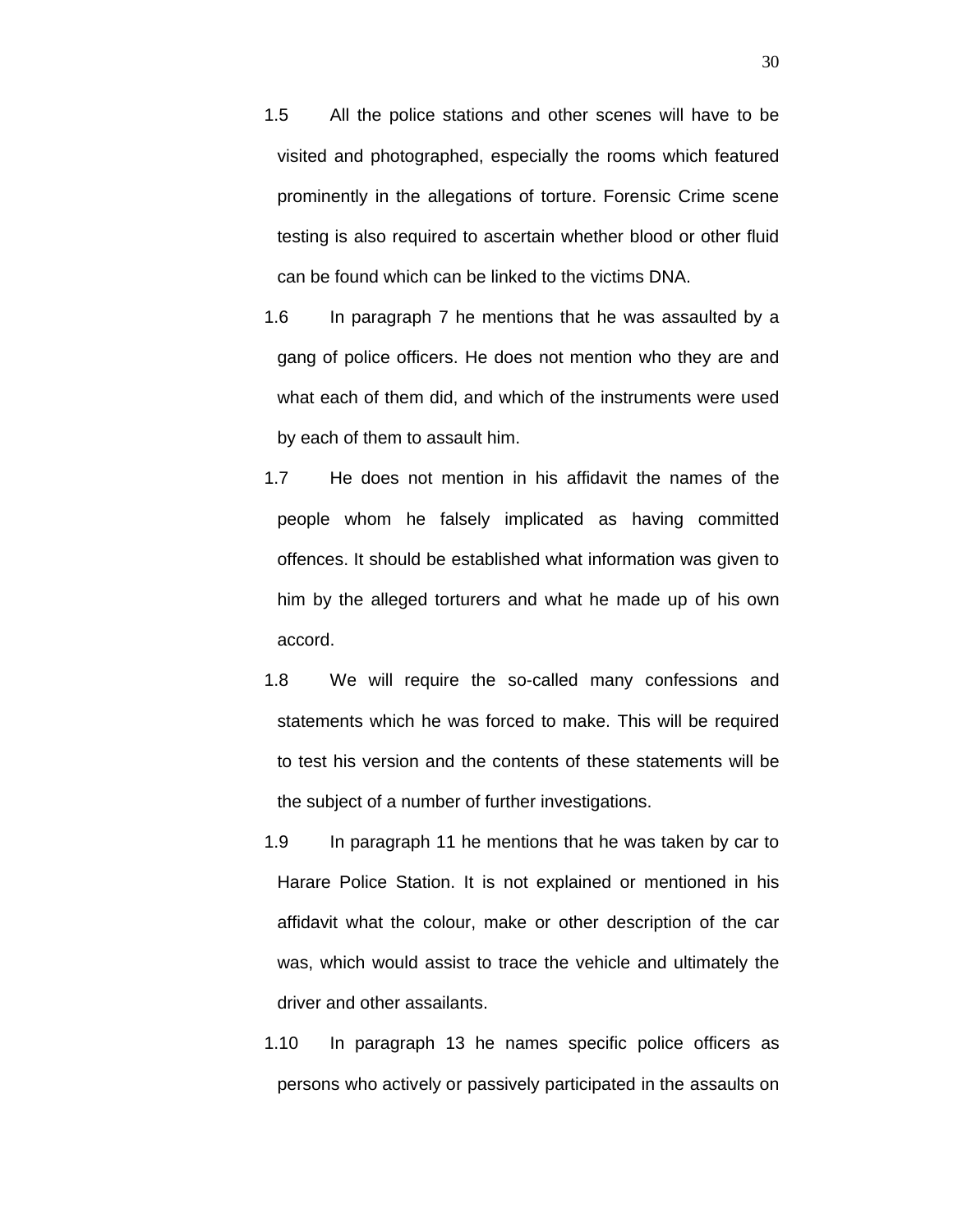him. This is not sufficient as he needs to state what each police official did and what weapons were used to assault him. He also needs to mention who stood by and did nothing.

- 1.11 He does not mention in his affidavit whether he received medical treatment for any injuries which he sustained.
- 1.12 The statement was recorded nearly a year after the incident.
- 1.13 He does not elaborate in his affidavit whether he was released, whether he was charged or not and whether he was or is being prosecuted.
- 1.14 No medical report has been filed relating to him.

### **7.**

In the said context Brigadier Marion analysed thirteen witness statements on a similar basis. I am of the view that a court would have had to do the same exercise, albeit not that detailed if the proper question is asked and answered. He concluded that the statements provided by the First Applicant were inadequate for a "court – directed" investigation. The allegations of torture would have had to be reinvestigated from scratch. He highlighted certain issues which would have to be addressed in any new investigation. I set out a number of them;

1.1 A number of the statements had not been signed or commissioned;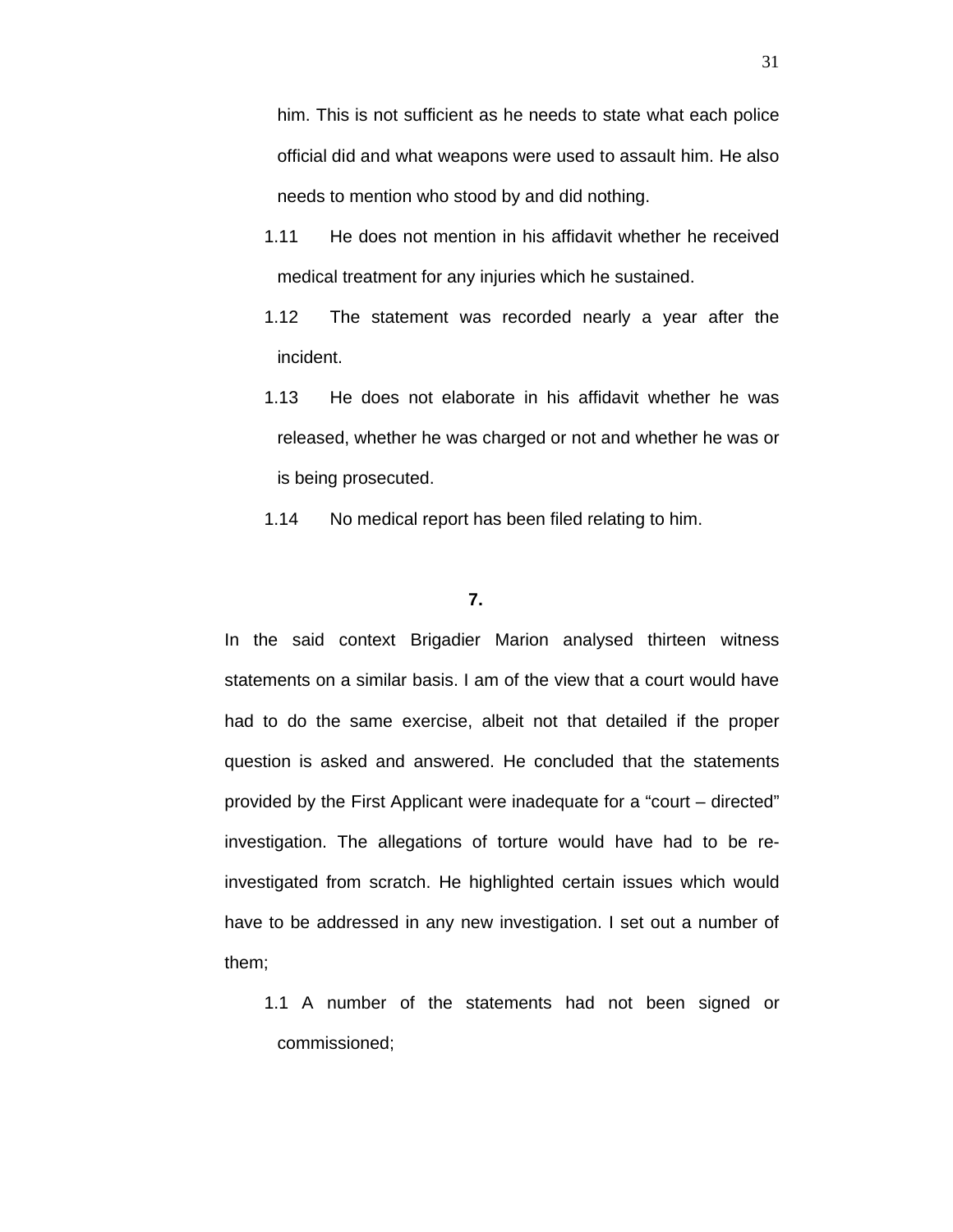- 1.2 None of the statements indicate that the witnesses did not require an investigation by the South African authorities nor do they confirm that they were prepared to testify in a South African court;
- 1.3 In several instances the names of the alleged torturers were spelt differently and appropriate investigations would have to be undertaken to properly establish the identities of all the implicated police officials;
- 1.4 It would be necessary to see all the relevant records maintained by the Zimbabwean police relevant to the arrest, detentions and court proceedings;
- 1.5 Prison records relating to the detention of the witnesses would also have to be obtained;
- 1.6 Court records would have to be obtained in particular the ones where the matters state and or prosecute the noted injuries on the persons of certain of the witnesses;
- 1.7 No medical reports were provided for at least seven of the witnesses and medical reports in respect of at least eleven persons who had not provided witness statements were filled. In many cases the observations reflected on the medical reports were in illegible hand wrighting, and in some cases even the names of the patients and or doctors could not be established;
- 1.8 In respect of seven witnesses, the reports were compiled months after the medical examinations;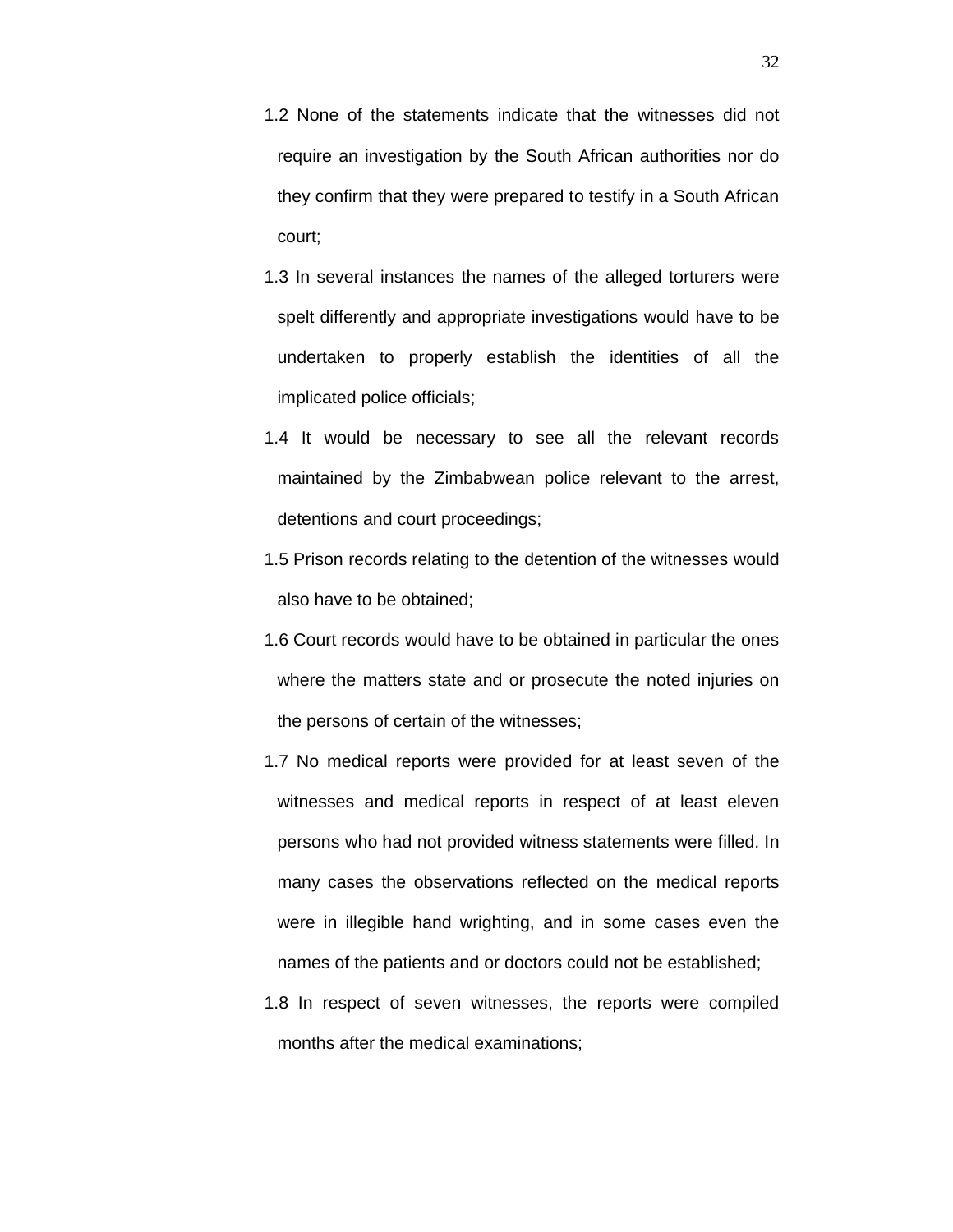- 1.9 In the case of certain witnesses, more than one report had been compiled, and a second report was either unsigned or the author thereof was not identified;
- 1.10 Proper affidavits would have to be obtained from all examining medical practitioners;
- 1.11 In as much as these were mainly State employees, the consent of the Zimbabwean government would have to be obtained;
- 1.12 The Zimbabwean Prosecuting Authority would have to explain why no criminal proceedings were instituted against any of the persons arrested;
- 1.13 The implicated parties would have to be approached, informed of the allegations against them and provided with an opportunity to raise a defence.

**8.**

It was stated that a South-African prosecutor would not have been prepared to make a decision to prosecute on the facts placed before him such as they were, *but would have directed that further investigations be conducted* (I underline). All of those investigations would have to be conducted in Zimbabwe. No South African police officer would have the right to travel to Zimbabwe and to proceed to carry out the mentioned investigations without special authorisation. In the case of at least seventeen of the witness's statements, "copying and pasting" had occurred. The South African Authorities had no legal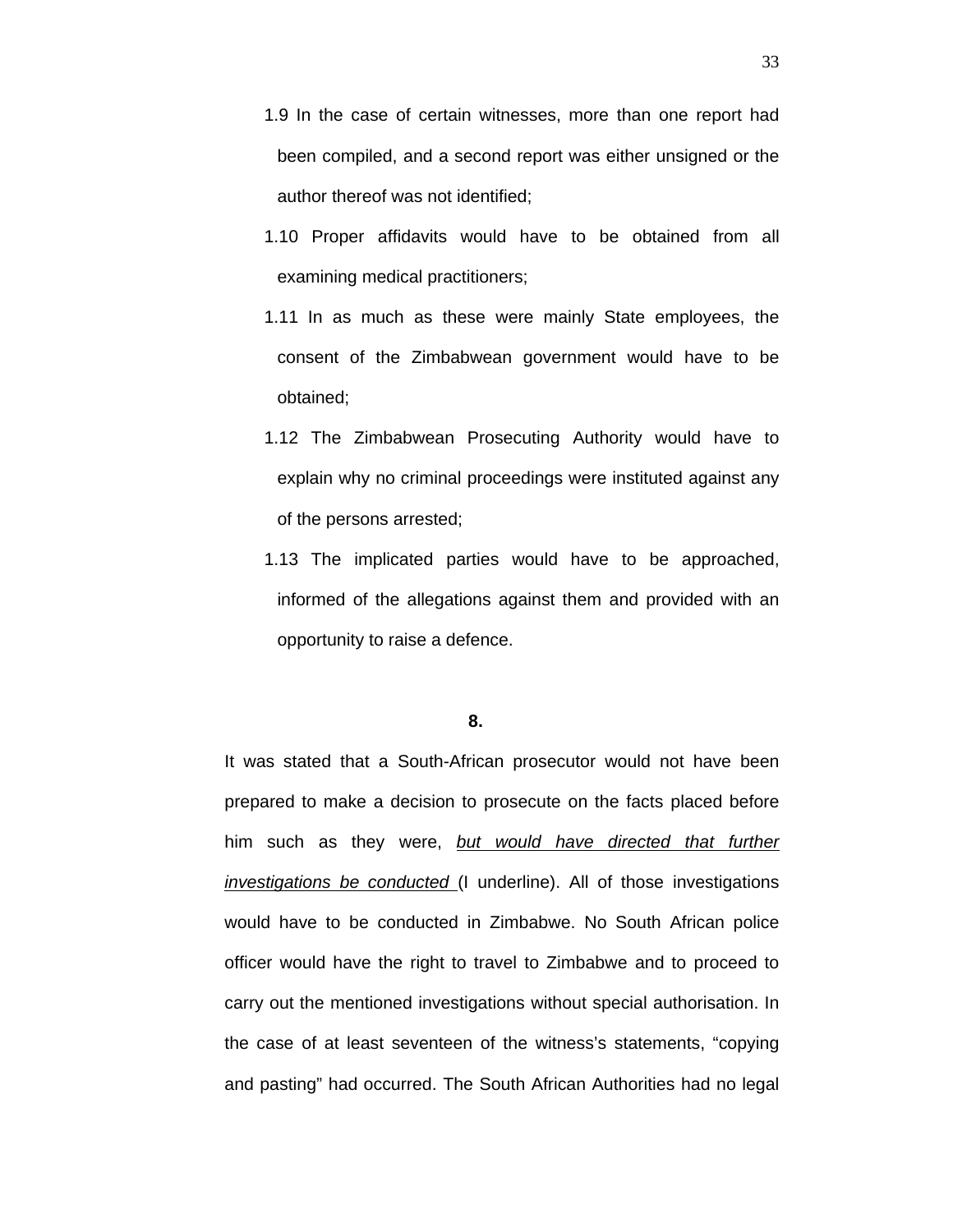basis upon which to investigate a charge of torture and consequently, it had to be established whether there was any basis on which a crime against humanity could be investigated. It had to be so that the implicated parties conducted the actual torture, that they knew that their conduct was contributing to a wide spread or systematic attack on a civilian population, and in this context, a strategy of the Zanu – PF to intimidate the MDC, and to weaken its power base as the political opposition. A complete analysis of all the witness statements supported Brigadier Marion's conclusion that the special unit was tasked with the investigation of bombings and conducted a round-up of all persons suspected or implicated therein. The Harvest House incident was therefore not a stand-alone one, but an integral part of a police action commencing on 26 March 2007 and concluding with the arrest of the last suspect in April 2007. Twenty six persons were arrested during this round – up and fourteen did not even claim any membership or association with the MDC. In respect of the Harvest House incident, at least four of the persons detained and tortured also did not claim any association with the MDC. Although several witnesses claimed that they were questioned about MDC affairs and that derogatory remarks were made about their support of the MDC, the primary focus of the alleged interrogations and torture appear to have been directed at obtaining confessions in respect of specific crimes. For instance, witness number 4 alleged that he would have been beaten to death if he did not produce the diary which indicated where certain petrol bombings were to take place. Witness number 10 also claimed that he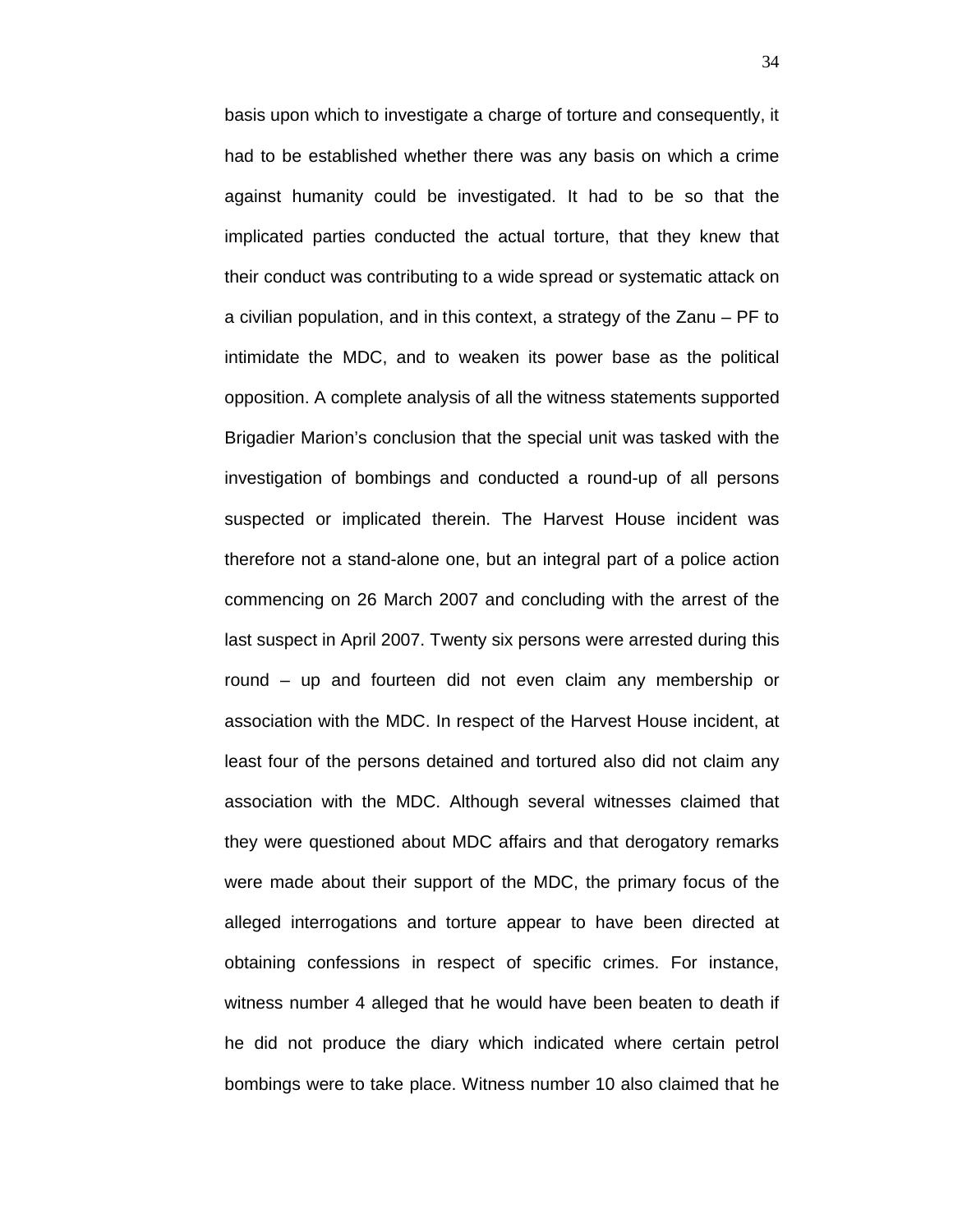was accused of commanding a specific bombing, and witness number eleven alleged that he had been accused of being responsible for certain bombings during the previous week.

**9.**

In the light of those mentioned facts (I have not mentioned all of them) it appeared to the Brigadier that it would be problematic in trying to establish that when the police officers carried out the said acts of torture they knew that they were contributing to a wide spread and systematic attack on the MDC in order to further a political strategy of the ruling party. In the event of this not being established, the issue of a crime against humanity would fall away, and with it, any possible basis upon which the South African authorities could lawfully be involved with the matter. The material submitted by First Applicant also contains statements relating to the torture of the leader of the MDC and other MDC officials after a rally on 11 March 2007. Further extensive investigations in Zimbabwe would have to be conducted in order to establish whether this event constituted a crime against humanity, which could be legitimately investigated by the South African authorities. He pointed out that First Applicant also sought the investigation of six Ministers and Heads of Department on the basis of "command responsibility" In this context Article 28 (b) of the International Rome Statute was relevant. None of the witnesses implicated the command structure at all. By way of summary therefore the investigation of all aspects of the alleged crime against humanity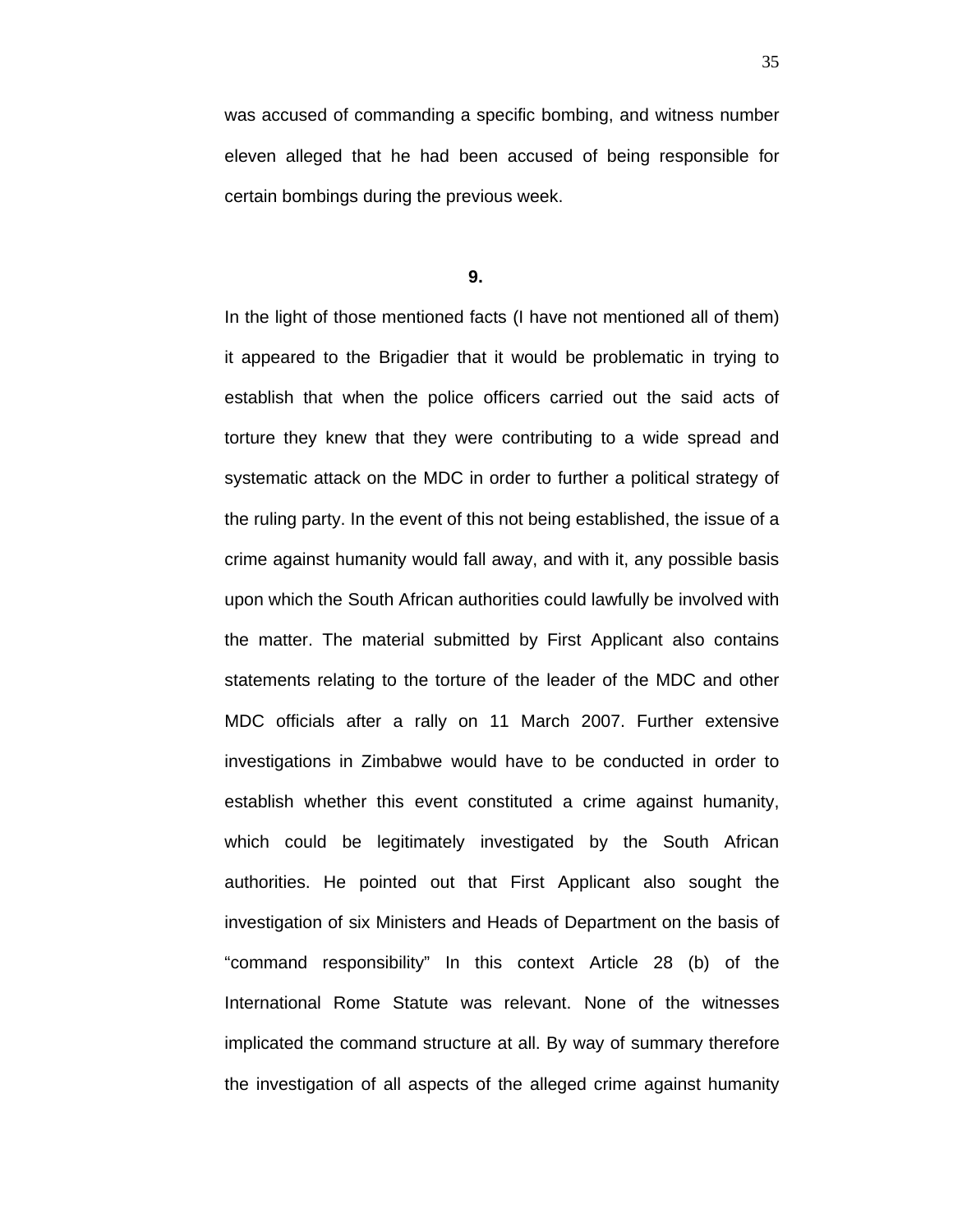would have to be conducted in Zimbabwe. The Fourth Respondent had no general power to do such investigations, and in any event, he was of the view that an investigation could only be contemplated if it was proven that the implicated parties were present in South Africa after the commission of the crimes. He did such investigations as were necessary in this context and stated that the relevant database revealed that;

- 1.1 Eleven of the alleged torturers had never visited South Africa;
- 1.2 One such alleged torturer did visit South Africa once in January 2009 and once in 2010;
- 1.3 The Minister implicated in First Applicant's memorandum last visited the country in January 2008;
- 1.4 The head of a Department mentioned only visited South Africa on certain occasions in 2009 but not at all during 2010;
- 1.5 The Minister referred to in the memorandum visited South Africa only once in 2008 (a visit of less than 24 hours duration) and subsequently never visited South Africa again;
- 1.6 Another head of a Department mentioned had never visited South Africa;
- 1.7 Not a single one of the persons implicated had at all been present in South Africa during the period 14 to 31 March 2008. (It was not explained why, only this period had been considered.)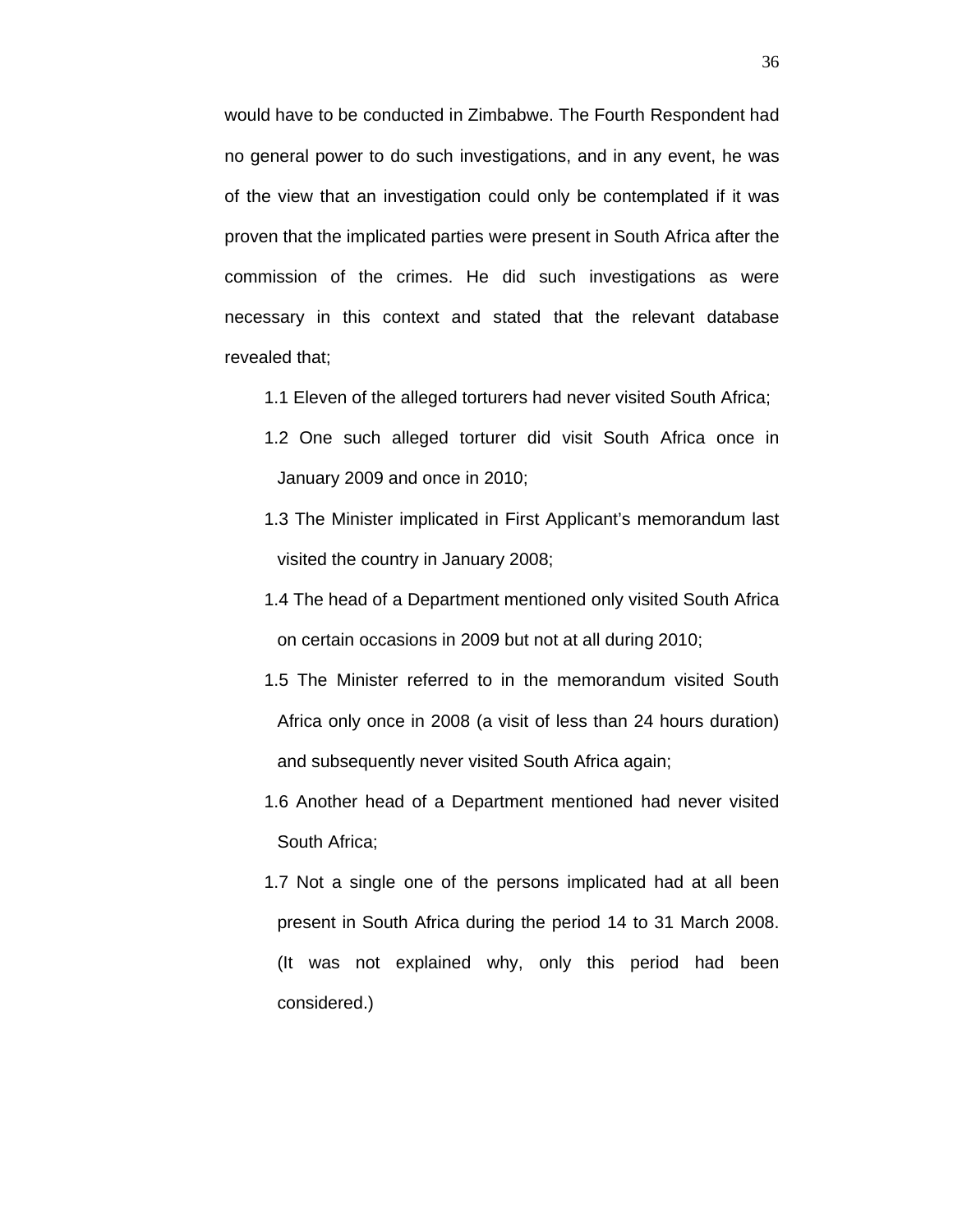**10.**

## **First Respondents Reasons;**

First Respondent also made a lengthy answering affidavit. He had agreed with the decision of the Fourth Respondent. When he had received the Commissioner's letter, he had identified the reasons for him deciding not to initiate an investigation as having been the following;

1.1 The statements compiled by the First Applicant fell short of a thorough court- directed investigation;

1.2 SAPS could not conduct the investigation which would be necessary to overcome the shortcomings;

1.3 SAPS could not accept the offer of the First Applicant to gather evidence on its behalf for the reasons stated;

1.4 The undertaking of an investigation could tamper the existing and ongoing investigation of crimes committed in South Africa where cooperation from the Zimbabwean police was necessary;

1.5 The undertaking of an investigation could also negatively impact on South Africa's international relations with Zimbabwe.

As said, the First Respondent accepted the validity of these reasons and stated that he had those concerns all along. First Respondent was of the view that the case reported by First Applicant called specifically for a very professional, thorough and all embracing investigation. He agreed with the summary of shortcomings pointed out by Brigadier Marion.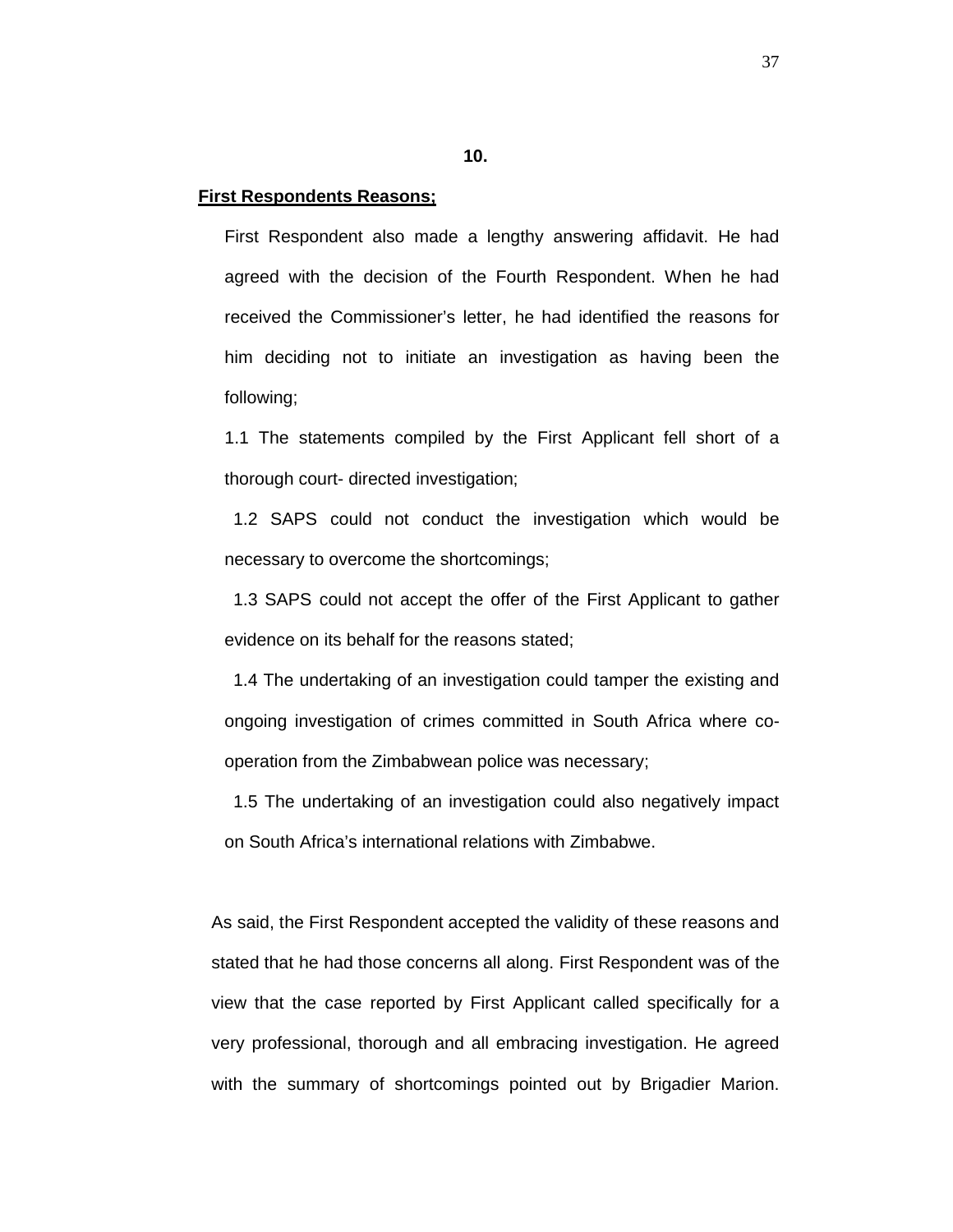Having regard to the mentioned deficiencies he would never support the arrest of any of the implicated parties if such deficiencies existed or continued to exist. The crimes sought to be investigated were solely committed in Zimbabwe. Any investigation would have to be conducted in that country. He was fully aware of the need, under those circumstances, to evoke mutual legal assistance mechanisms in order to acquire evidence from a foreign state and in this context also referred to the NPA directives relating to investigations abroad. This document highlighted that neither a prosecutor nor an investigator would have any powers in a foreign state and that all assistance had to be obtained through the relevant authorities in the foreign state. An investigator working abroad was bound by the legislation of that country. With reference to the Rome Statute of the International Criminal Court, and the domestic Rome Statute, he stated that he did not take either of these Statutes into consideration when deciding to accept the decision of the Fourth Respondent. He was of the view that these Statutes did not impose any obligation on any of the Respondents to investigate the case having regard to the above -mentioned considerations. The material provided by First Applicant fell short of a proper investigation as contemplated by the NPA's policy. In his view therefore the Fourth Respondent had valid reasons, based on the legality and national interest and policy, not to initiate an investigation. He therefore himself acted perfectly correctly in accepting those reasons.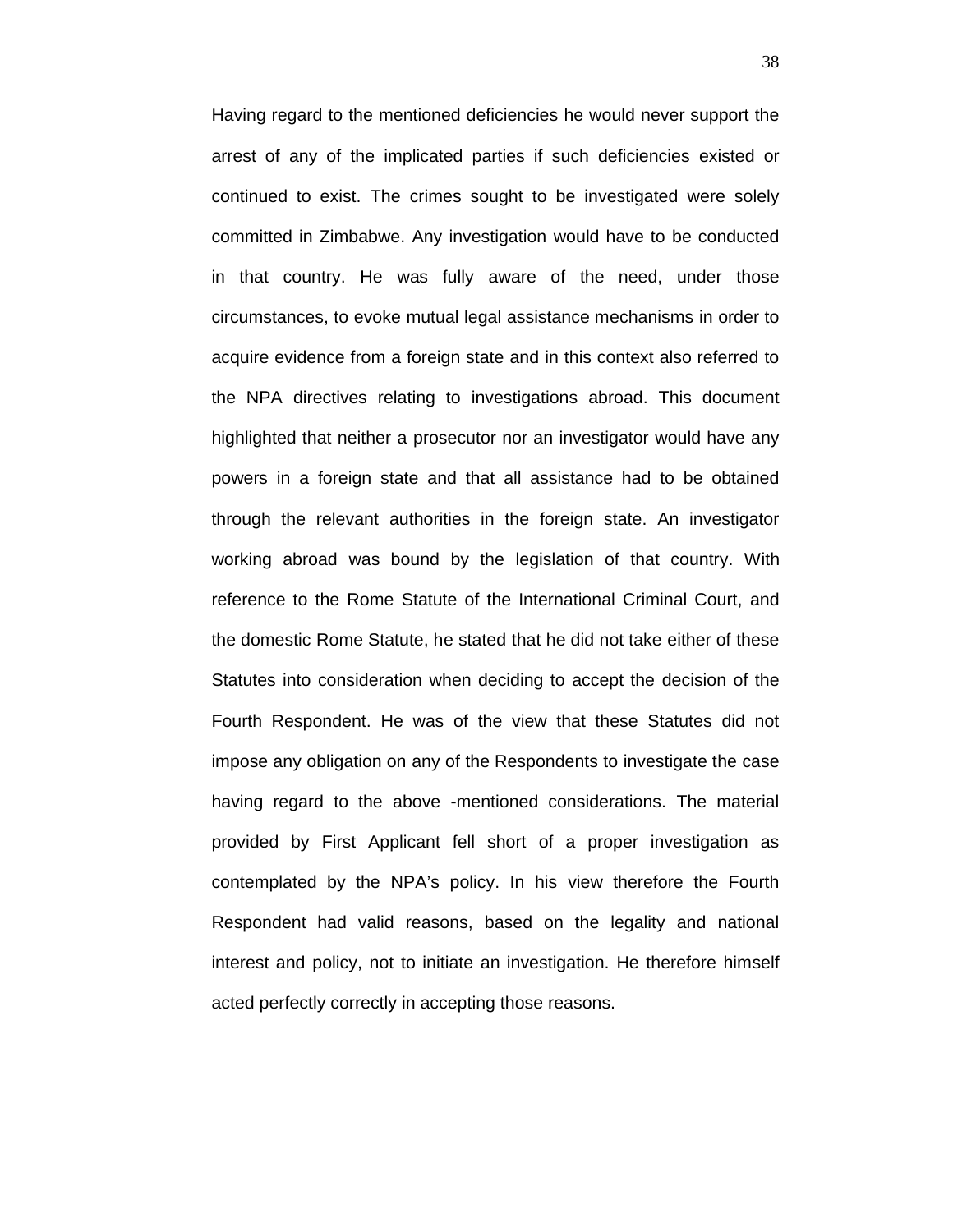From Fourth and First Respondents version, the following facts are obvious at this stage:

- 11.1 the docket was examined to ascertain whether it contained sufficient information for a so-called court-directed investigation, ie whether it could enable a prosecutor to make a properly informed decision whether or not to prosecute;
- 11.2 the docket was therefore not considered with the view to conduct further investigations into the alleged deficiencies and future evidential and/or legal requirements;
- 11.3 First Respondent did not take the ICC Act or the Rome Statute into account, and therefore did not even apply his mind to the proper context in law;
- 11.4 political considerations were taken into account by institutions, which, according to law, are obligated to act independently in the context of the Constitution and the legislation governing their functions, duties and obligations;
- 11.5 a number of the implicated torturers had in fact visited South Africa during certain periods;
- 11.6 Brigadier Marion stated that a prosecutor would not have prosecuted the facts before him, but would have directed that further investigations be conducted. The irony is obvious: this is precisely Applicants' point, the crux of their argument is that Respondents were in law obliged to conduct an investigation.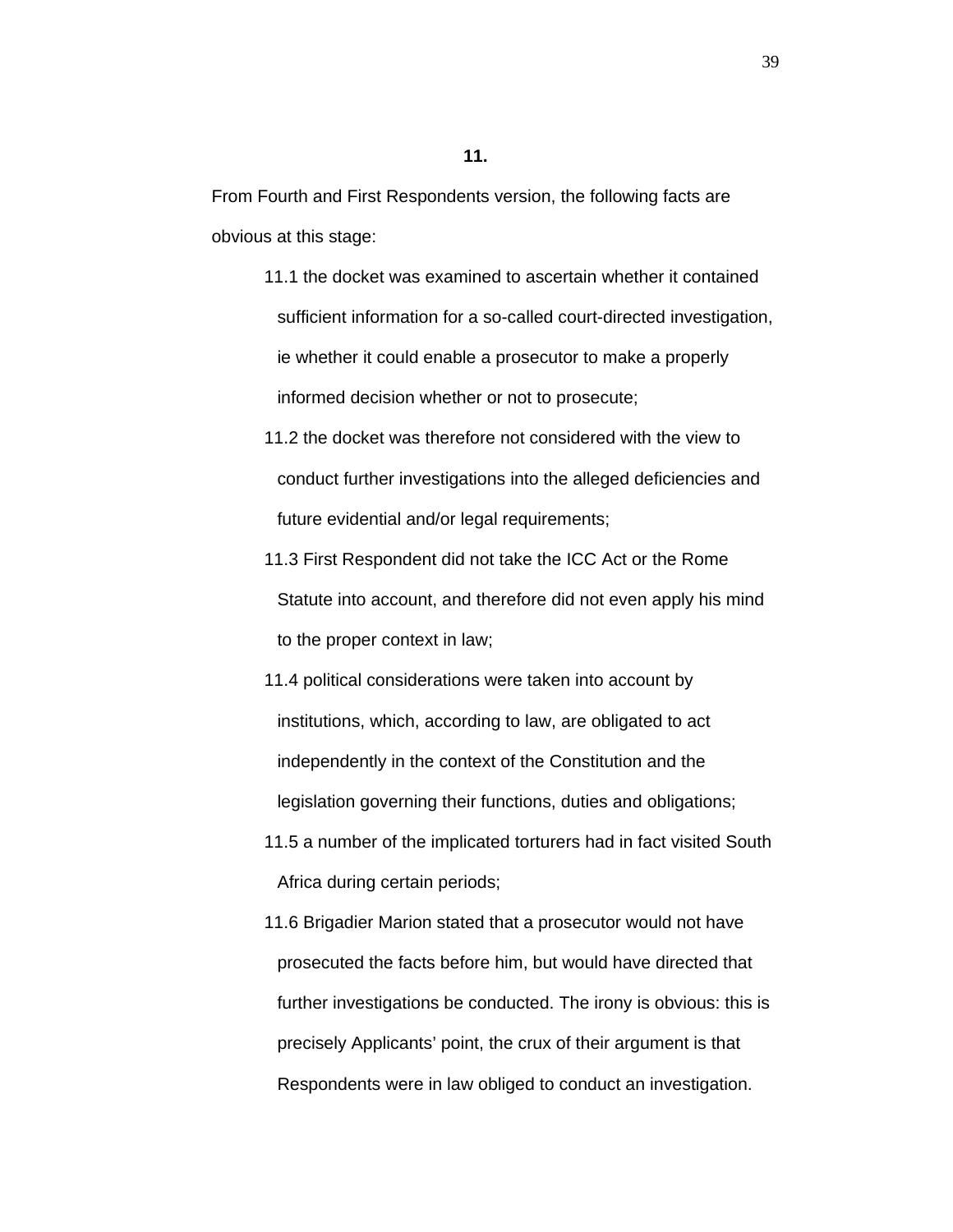**12.**

## **Applicants** *Locus Standi***;**

It is necessary to describe First Applicant's role as set out in the founding affidavit. SALC is an initiative of the International Bar Association and the Open Society Initiative for Southern Africa, and it aims to provide support, both technical and financial, to human rights and public interest initiatives undertaken by domestic lawyers within the Southern African region. SALC's model is to work in conjunction with domestic attorneys in each jurisdiction who are interested in litigating important cases involving human rights or the Rule of Law. SALC supports these Attorneys in a variety of ways, including, as appropriate, providing legal research, training and mentoring, and monetary support. While SALC aims primarily to provide support on a specific case – by- case basis, its objectives also include the provision of training and the facilitation of legal networks within the region. It was stated that for obvious reasons SALC's attention has in the recent past been directed towards the problems in Zimbabwe, a country which has been, and is currently experiencing "political and economic crisis of catastrophic proportions". Political violence has risen dramatically and state agents have been identified as key perpetrators of violent acts against human rights activists, civil society leaders, and political opposition leaders. Of particular concern to SALC has been the "almost total collapse of the Rule of Law". The magnitude of the crisis together with a corresponding failure on the part of Zimbabwean Authorities to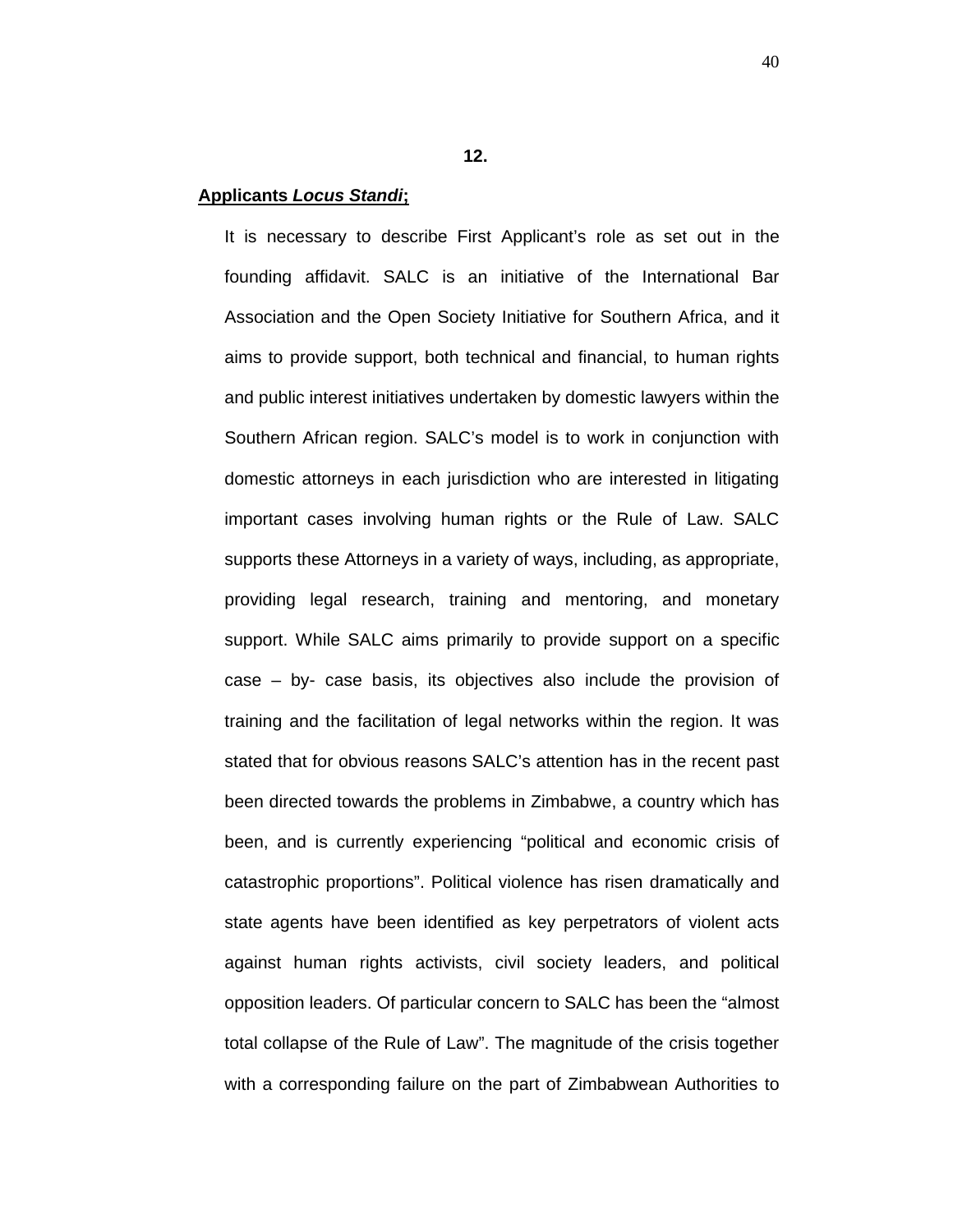introduce any mediating or reforming measures has required that SALC consider a variety of initiatives in support of human rights and public interest law defenders. One such initiative has been to utilise South Africa's implementation of the Rome Statute ("the ICC") to request South African authorities to investigate and prosecute individuals in Zimbabwe who are allegedly guilty of torture as a crime against humanity. It is this request and the inappropriate response thereto by the Respondents, so it is alleged, that is the basis of this application. The Second Applicant is the Zimbabwe Exiles Forum. Amongst others, so it is stated, its object is to assist victims of human rights abuses occurring in Zimbabwe to obtain access to justice and redress that are ordinarily denied them in Zimbabwe. It also provides assistance necessary for the dignity and wellbeing of all exiles from Zimbabwe, in particular victims of torture, political violence and other human rights abuses.

12.1 Accordingly, the Applicants state that they bring this application in their own interest in terms of s38 (a) of the Constitution of 1996, on behalf of and in interest of the victims of torture in Zimbabwe who can not act in their own name in terms of s38 (b) and (c )of the Constitution, and in the public interest in terms of s38 (d) of the Constitution. They also bring this application in their own interest pursuant to their respective aims and objectives as concerned civil society organisations. They say that torture as a crime against humanity is one of the most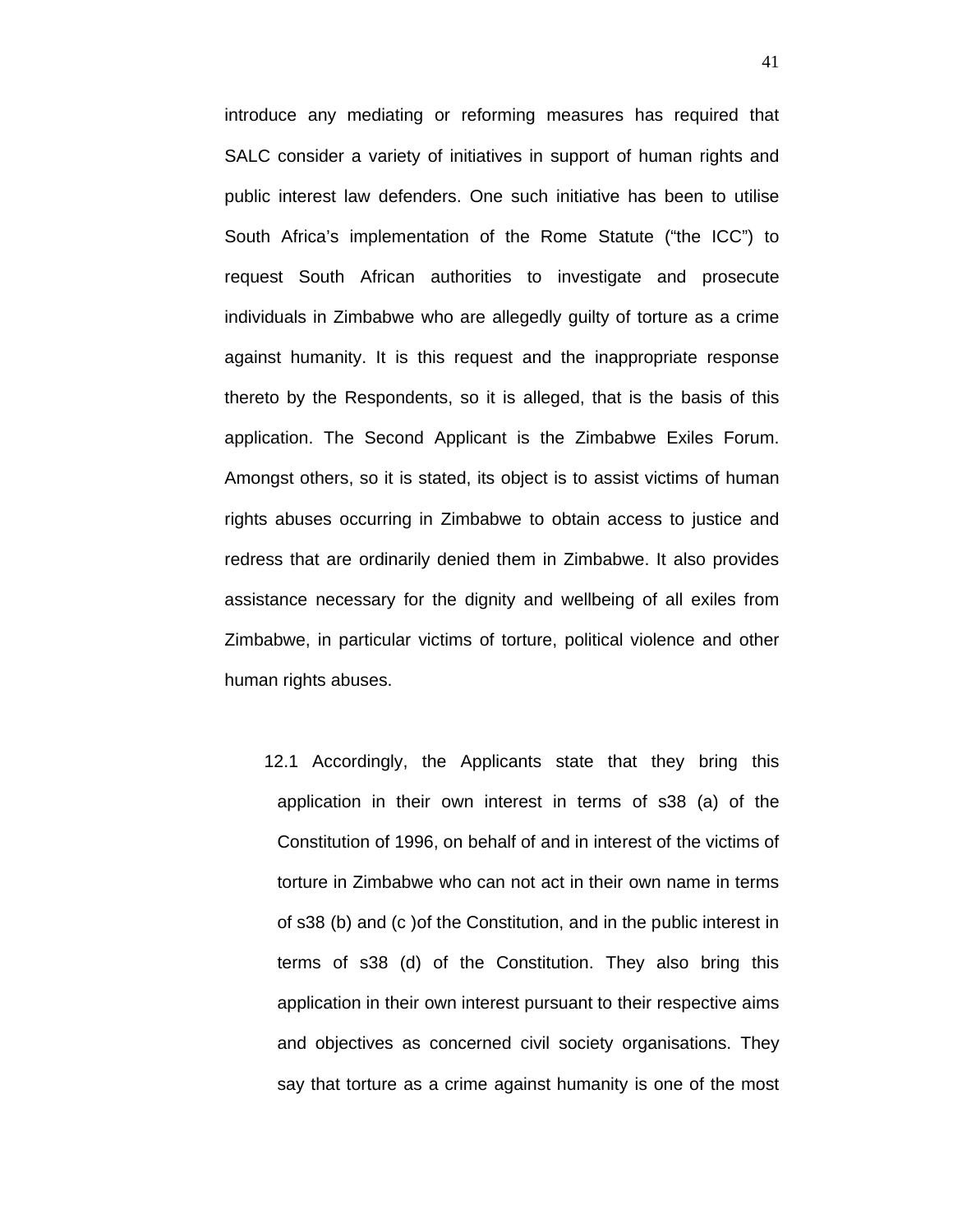universally condemned offences, the prohibition of which is regarded as a norm of *jus cogens* under international law (a preventary norm from which no derogation is permitted). Because torturers are considered on the international law to be enemies of all human kind, the Applicants have an interest in the prohibition of torture and the apprehension of torturers. The victims of torture identified in the torture docket are manifestly vulnerable individuals who rely on public interest groups such as the Applicants for the protection and vindication of their rights, and who can not (primarily for fear of reprisal) claim in their individual names. Because there is a continuing concern for the safety of the victims in Zimbabwe, confidentiality required protection through erasing reference to their names in the application papers. The Applicants also bring this application in the public interest. They say that one of the reasons why this application is brought out of the public interest concern is that without effective prosecution of those guilty of torture as a crime against humanity there is a risk of South Africa becoming a safehaven for torturers who may travel here freely with impunity. Applicants say that it is in the public interest that South Africa comports itself in a manner befitting this countries' status as a responsible member of the international community, and that it should do so by seeking to hold accountable those responsible for crimes that shock the conscience of all humankind, and by fulfilling the responsibility to protect doctrine of crimes, and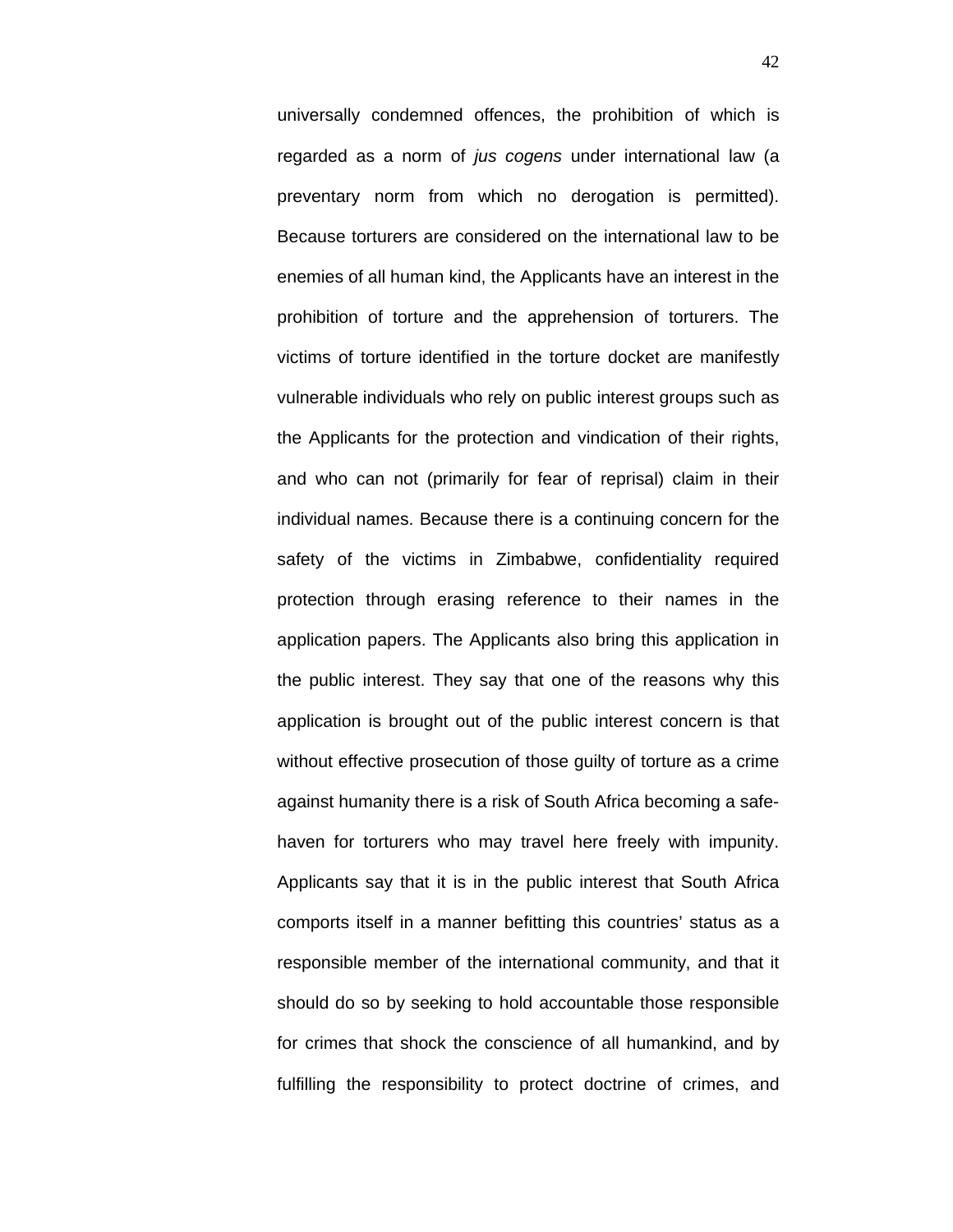acting to avert the further commission against humanity in circumstances where the state is manifestly failing to protect its population. They assert the public interest in South Africa complying with its international and domestic legal obligations to act against the perpetrators of international crimes. In the circumstances, it was submitted that the degree of vulnerability of the people affected, the nature of the rights said to be infringed, the consequences of the infringement of those rights, and the egregiousness of the conduct complained of, make it plain that the Applicants are entitled to bring this application in their own interest, in the interest of the affected individuals who are otherwise unable to act in their own name, and the public interest. Fourth Respondent sought to argue the Applicants' lack of *locus standi* as a first point. Because I was of the *prima facie* view that such argument should not be divorced from the proper factual context, I decided not to hear this argument *in limine* but as part of the Respondent's overall argument. Fourth Respondent submitted that it was understandable why the Applicants did not rely on the provisions of s38 (e) of the Constitution: none of the alleged victims of the alleged crimes against humanity were members of the Second Applicant. It was also said that neither the First Applicant nor the Second Applicant referred to any written mandate or Powers-of-Attorney by any of the alleged victims of the so - called crimes against humanity, mandating either of the Applicants to request an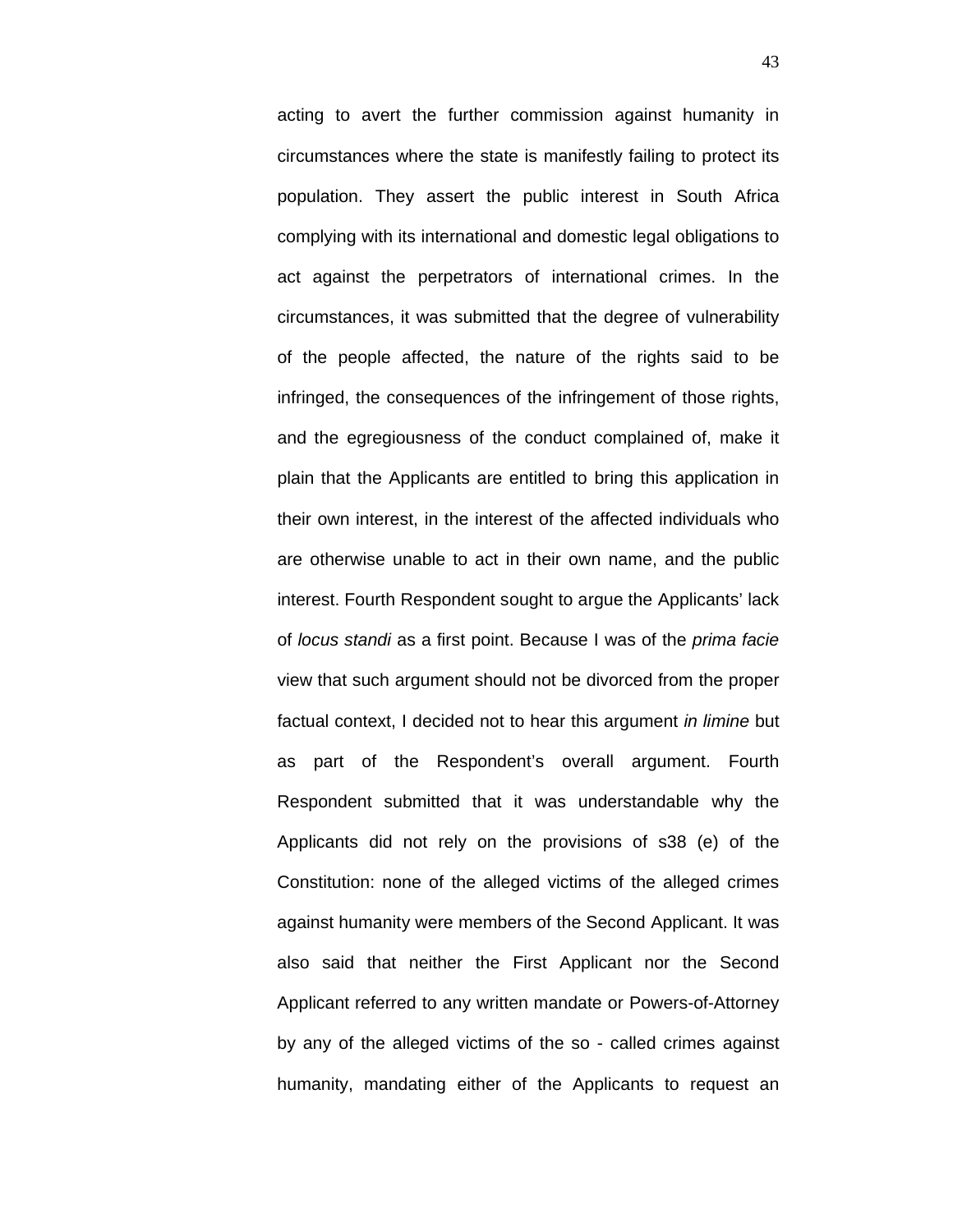investigation or prosecution in terms of the domestic ICC Act on their behalf. It was said that it was a principle that the question of legal standing is not only a procedural matter, but also a question of substance. It concerns the sufficiency and directness of a litigant's interest in proceedings which warrants his or her title to prosecute the claim asserted. An Applicant therefore had to show that it was the rights – bearing entity, or was acting on the authority of the entity, or that it had required its rights. In this context reference was made to *Land and Agricultural Development Bank of South Africa v Parker 2005 (2) SA 77 (SCA) at par 44,* and *Sandton Civic Precinct Pty (Ltd) v City of Johannesburg and another (2009) 1 All Sa 291 (SCA) at*  **par 19.** Of course, neither of these mentioned decisions dealt with *locus standi* in the context of abuse of human rights in whatever form. Fourth Respondent also submitted that the facts of this matter were distinguishable from any other class action alleging an infringement of a right contained in the Bill of Rights, for the simple reason that the persons' whose alleged interest and rights were affected, were all foreign nationals not present in the Republic of South Africa. Dealing with Applicants' reliance on the broader approach to standing in Constitutional litigation Respondents say that: "the Applicant has alleged neither a threat of a prosecution in which compelled evidence may be led against them, nor an interest in the infringement or threatened infringement of the rights of other persons". Referring to further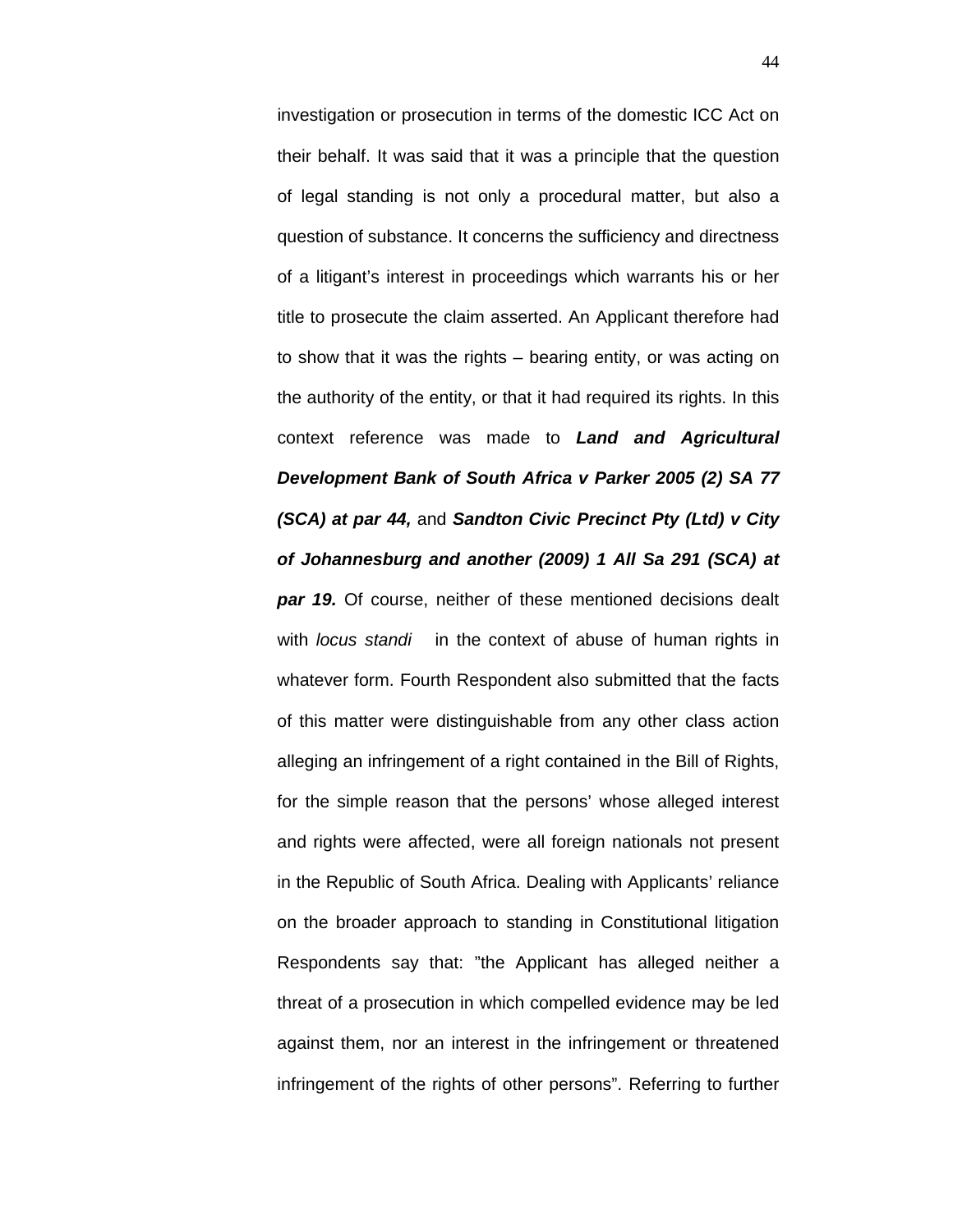dicta of O'Regan J. in this context, Fourth Respondent says that it is clear that an Applicant may acquire standing on the basis of infringement of a right of another person, provided that the Applicant has a sufficient interest in the right. The real bearers of the interest and rights in the circumstances of this matter were the alleged victims of the so - called crimes against humanity, who were all foreign nationals not present in the Republic. In this regard, they say, it behooves no argument that the Constitution and more specifically the Bill of Rights contained in the Constitution can not be applied extraterritorially, and conversely can also not be relied upon by foreigners not present in the Republic of South Africa, or for that matter anyone acting on their behalf. In this context reliance was placed on the judgment in *Kaunda and Others v President of the Republic of South Africa and Others 2005 (4) SA 235 (CC)* where it was stated in par 32 that the fact that the State was required to respect, protect, promote and fulfill the rights in the Bill of Rights, did not mean that the rights under our Constitution attached to them when they were outside of South Africa, or that the State has an obligation under s7 (2) of the Constitution to respect, protect, promote and fulfill the rights in the Bill of Rights which extends beyond its borders. Those were different issues which depend in the first instance whether the Constitution can be construed as having extra-territorial effect. Fourth Respondents then referred to par. 36 of the judgment where the following was said; "the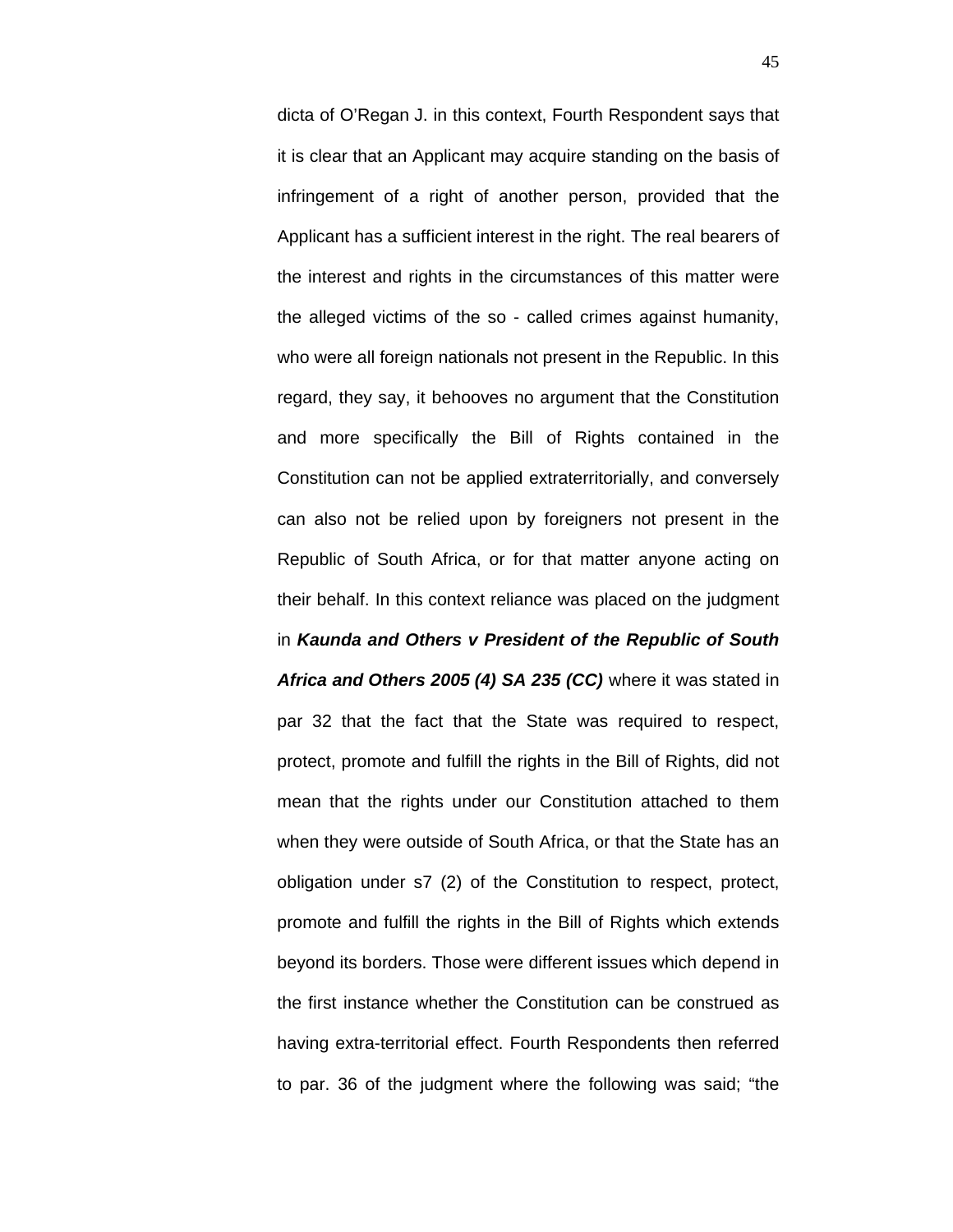starting point of the enquiry into extra-territoriality is to determine the ambit of the rights that are the subject matter of s7 (2). To begin with two observations are called for. Firstly; the Constitution provides the framework for the Government of South Africa. In that respect it is territorially bound and has no application beyond our borders. Secondly, the rights in the Bill of Rights on which reliance is placed for this part of the argument are rights which vest in everyone. Foreigners are entitled to require the South African state to respect, protect and promote their rights to life and dignity, and not to be treated or punished in a cruel, inhuman or degrading way while they are in South Africa. Clearly, they lose the benefits of that protection when they move beyond our borders. In the same judgment the extraterritoriality of international law was discussed, and reference was made to the principle that State may not exercise its authority in any form in the territory of another state. Accordingly, so it was argued, that viewed from whatever perspective, the alleged victims of the alleged crimes could not rely on any of the provisions of the Constitution *in absentia,* and the Applicants could conversely not rely on any infringement of interests or rights under the domestic ICC Act, either in their own interest or on behalf of any of the alleged victims. It was therefore submitted that the Applicants could not allege or assume any "interest in the rights of persons who had attained no rights under our Constitution, for want of those persons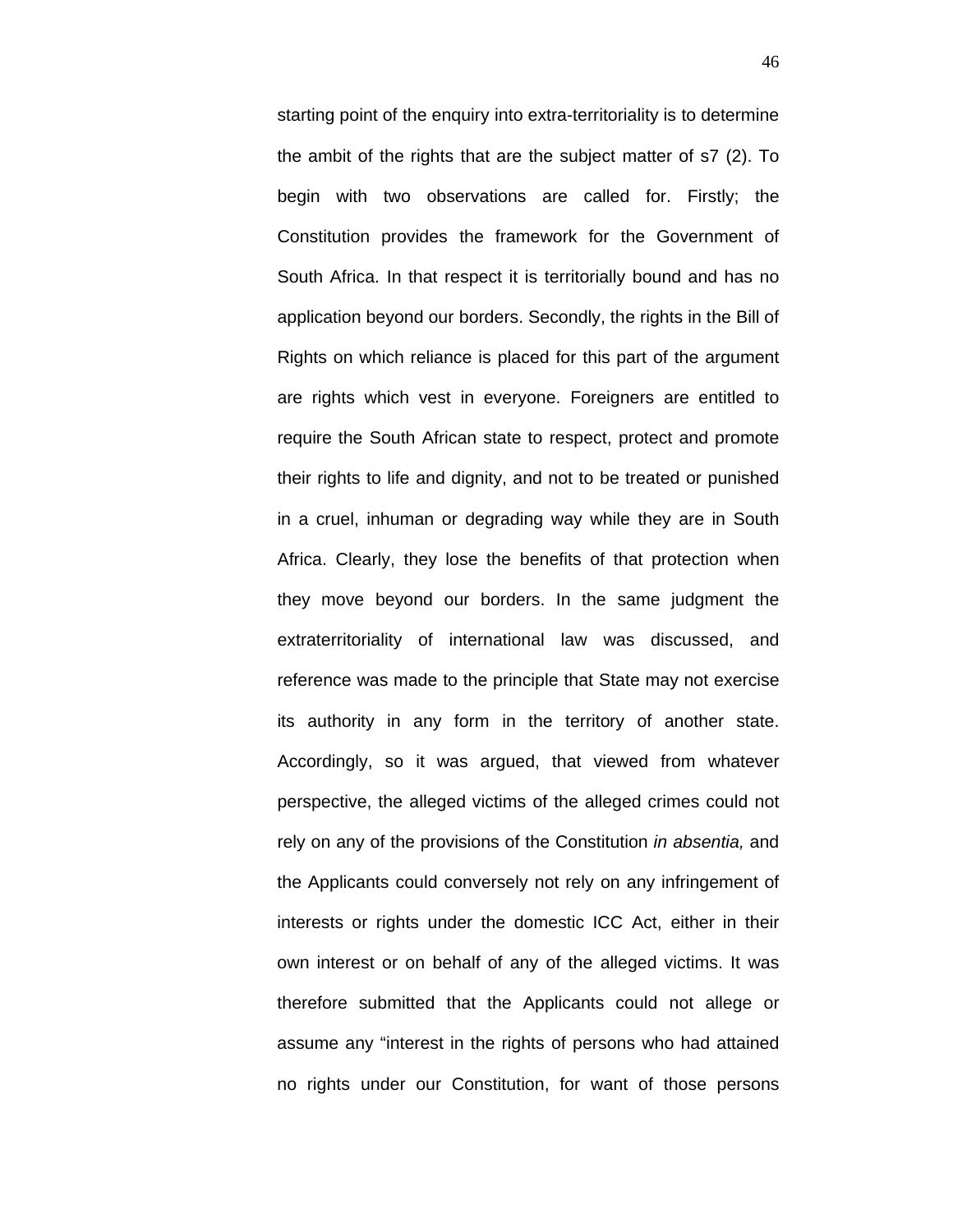presence in the republic of South Africa. It was accordingly submitted that the Applicant's reliance on a variety of case law in support of their professed standing in terms of s38 of the Constitution was misplaced, as all of those judgments related to representative litigation on behalf of persons or members of the public present in South Africa. One of these cases is *Kruger v President of the Republic of South Africa 2009 (1) SA 417 (CC).*

12.2 A number of questions that had to be answered, although this was not easy, were those posed in *Independent Electoral Commission v Langeberg Municipality 2001 (3) SA 925 (CC) at par 15. Section 38 (b)-(e)* manifestly went beyond common law rules of standing, and such extension accorded with constitutionalism. One could however ask whether a person bringing a constitutional challenge as a member of, or in the interests of, a group or class of persons required a mandate from members of the group or class, what it is that constituted that class or group, what would be the nature of the common factor, and what entitled someone who is not a member of the group or class to act on behalf of those who are i.e must such person demonstrate some connection with the member or some interest of the outcome of the litigation, what should be the nature of such "connection" or "interest" and in what way if at all must the "interest" differ from that envisaged in s38 (a). The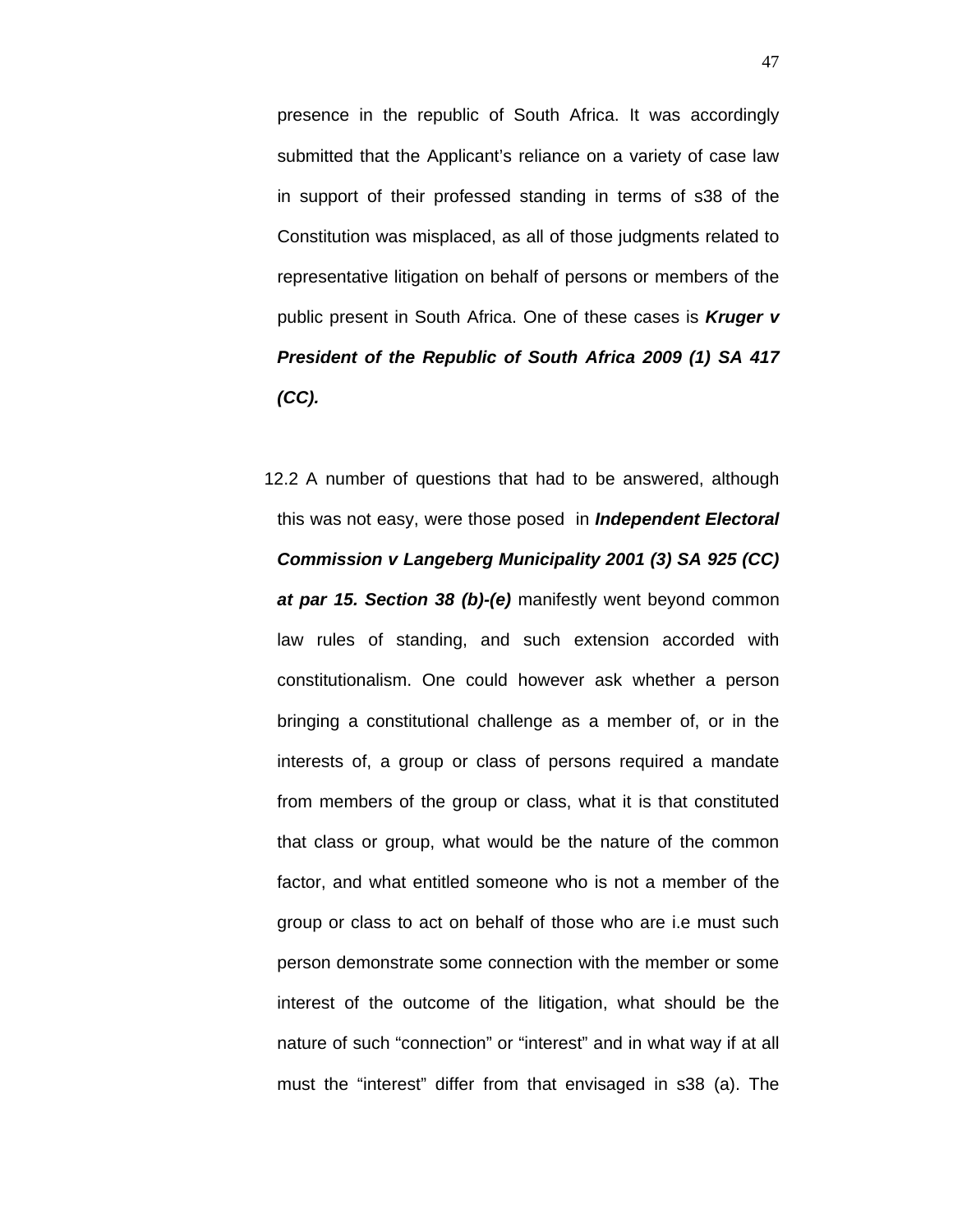Applicant was then also criticized for not following the approach formulated by Traverso DJP in *First Rand Bank Limited v Chaucer Publications Pty (Ltd) 2008 (2) SA 592 (CC)* and that Applicants would not have succeeded in such an application to establish the necessary *locus standi* to institute a class action for the following reasons;

- 1.1 It was clear that the decision sought to be reviewed by the Applicants is a decision not to investigate alleged crimes committed under the domestic ICC Act. It follows logically that the only persons whose rights may be adversely affected by this decision are the alleged victims of the crimes;
- 1.2 The decisions sought to be reviewed by the Applicants did not affect any of the Applicants' rights derived from the domestic ICC Act;
- 1.3 The decision sought to be reviewed can not be said to have adversely affected the rights of any of the alleged victims and which had a direct and external legal effect, whether in violation of the PAJA rights, s237 and s195 of the Constitution rights*,* or the principle of legality, for the simple reason that the alleged victims were all foreign nationals not present in the Republic. (This was said in the context of the definition of "Administrative Action" in PAJA).

48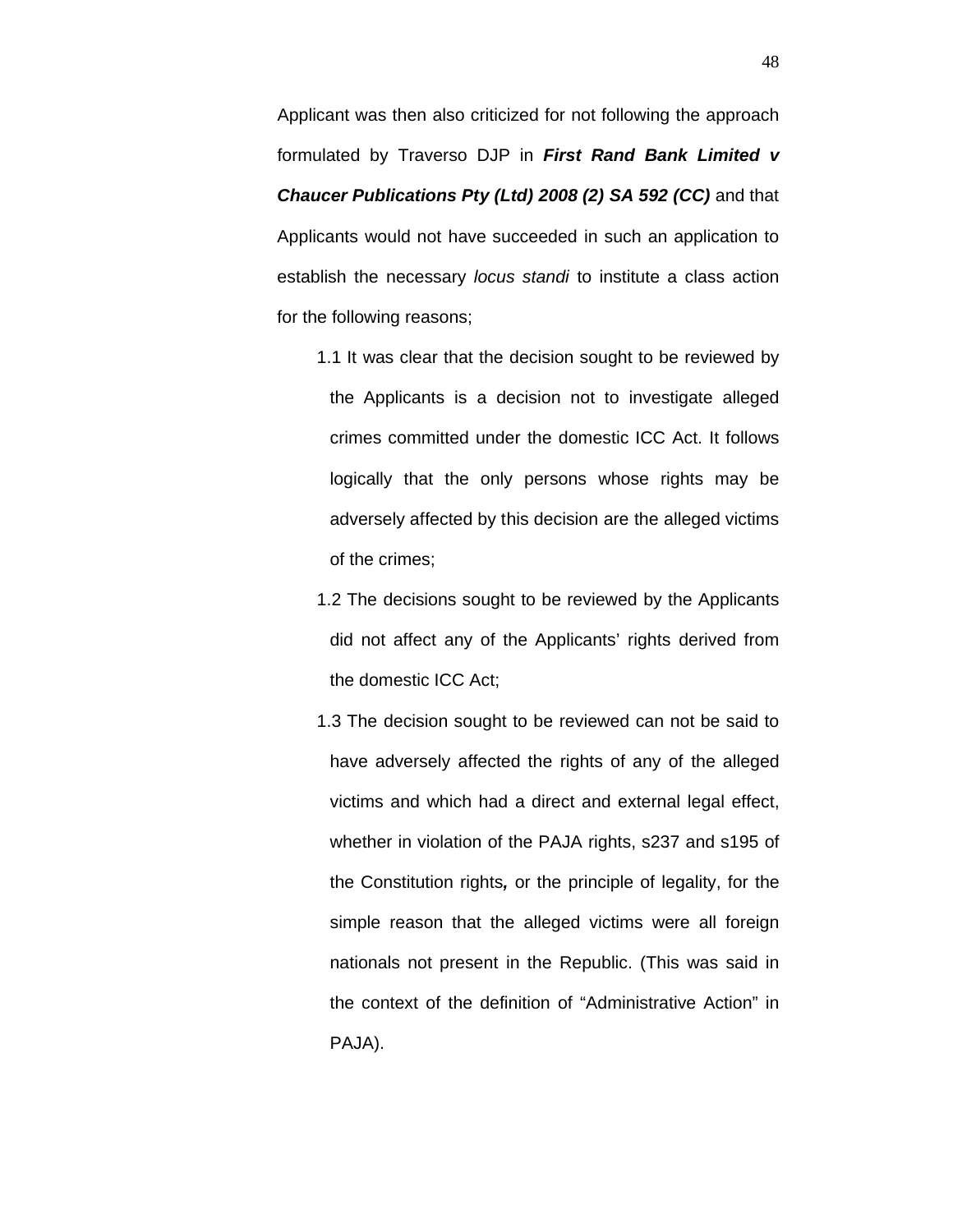1.4 In any event, the Applicants' rights, whatever they may be, and the alleged victim's rights were not similarly affected. There was therefore no common interest which related to the alleged infringement of a fundamental right as required by s38 of the Constitution. Applicants could not and can not rely on any of the rights in the Bill of Rights in their own interest, or for that matter can they also not rely on any of the other provisions contained in the Constitution. Not even s195 of the Constitution obliges any of the Respondents towards any foreign national not present in South Africa.

## **13.**

In their argument the Applicants dealt with Respondents points *in limine,* and in the context of *locus standi* stated that the Respondents' objection to the Applicant's standing confirmed the Respondents' capricious approach to the Applicants, as well as their failure properly to understand the law and issues relevant to this application. They say that Applicants' argument relating to the applicability of the Constitution confirms their unfortunate failure to understand the very statute which governs their conduct in this application, namely the ICC Act. In order to give affect to the principle of universal jurisdiction, and to confer jurisdiction on domestic courts for international crimes, the ICC Act deems that all crimes contemplated by that Act, wherever they may occur, are committed in South Africa. Therefore it was legally irrelevant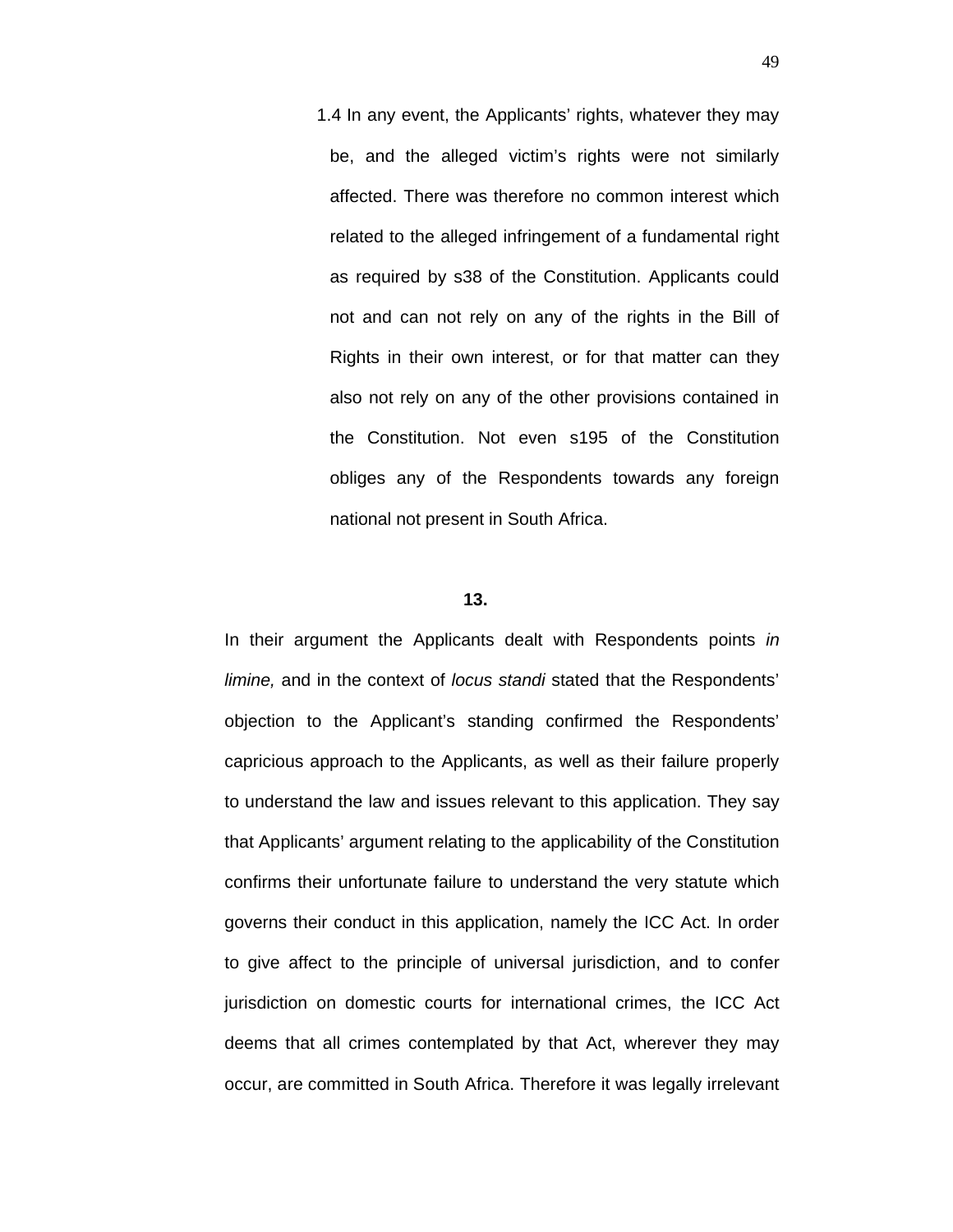that the victims were tortured in Zimbabwe, because the ICC Act requires that they are to be regarded as having been tortured in South Africa. The Constitution, and its protections, therefore must be considered as extending to victims of the alleged torture raised in the torture docket. Respondents' approach, according to this argument, would lead to the untenable situation that it would deny victims of international crimes standing in South African proceedings, and would shield decision-makers, like the Respondents, from accountability when faced with making decision regarding prosecutions of international crimes that had occurred outside South Africa. This would make a mockery both of the universal jurisdiction principle endorsed by Parliament when enacting the ICC Act, as it would render the legislative provisions redundant, as well as the principle of accountable governance to which the Constitution commits South Africa. This could not have been the intention of the legislators or of the Constitution drafters. The application also concerned a review in terms of PAJA. As this legislation gave effect to the constitutionally protected right to administrative justice, protected in s33 of the Constitution, section 38's provisions regarding standing should be read into PAJA. Applicants also argued that the courts have accepted that in light of the need to give effect to the Constitutional values, and because s38 of the Constitution has created new and different grounds of *locus standi,* the approach to standing when dealing with constitutional issues must be broader than the traditional approach under the common law. See in this context *Ferreira v Levin supra par 230 and Kruger supra at par*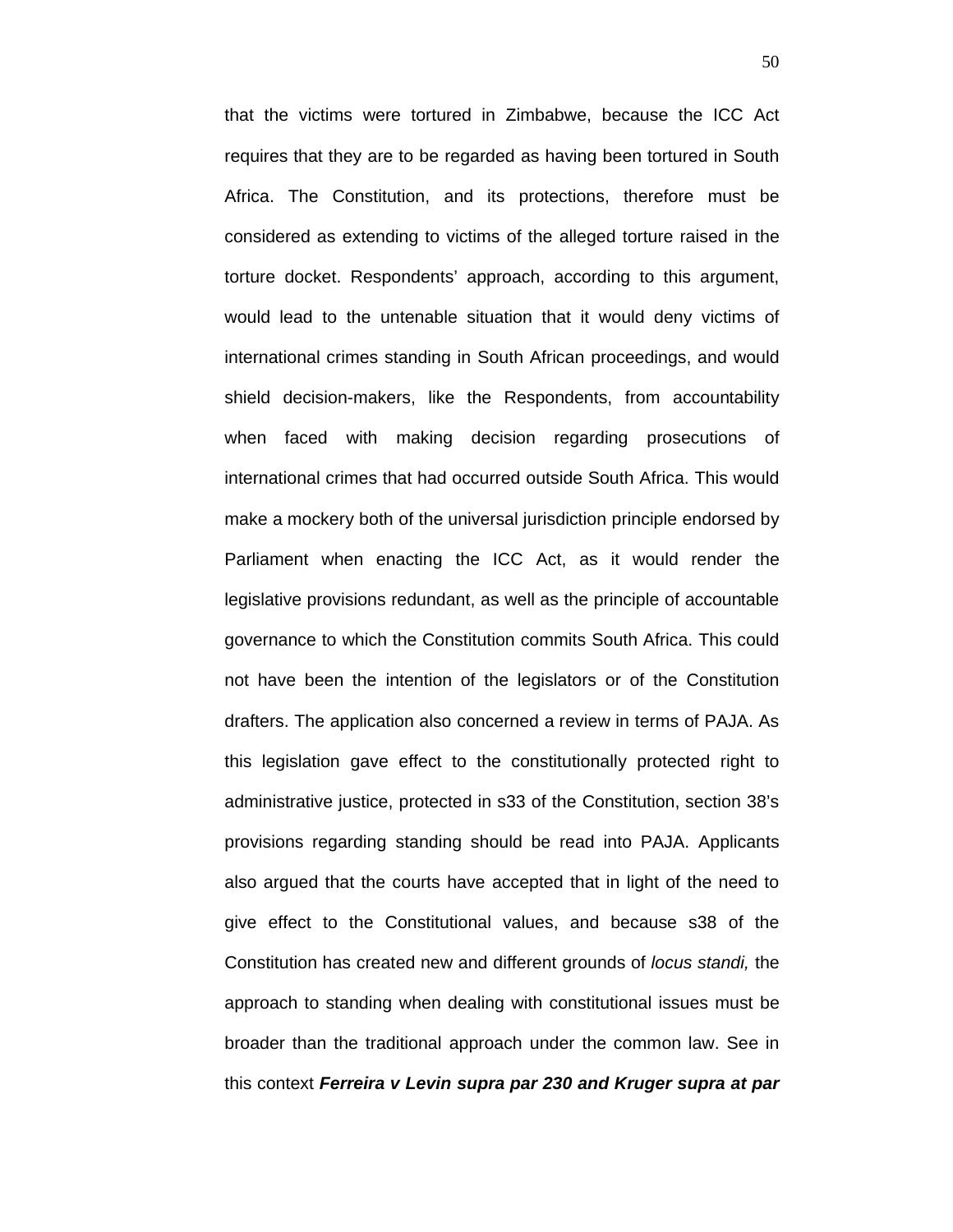23. In *Ferreira v Levin (at par 226)* O'Regan J said that (in the context of s7 (4) of the interim Constitution) a person may have an interest in the infringement or threatened infringement of the right of another, which would afford such person the standing to seek Constitutional relief. The Constitution required a broader approach to standing and I therefore respectfully agree with that approach, which differs from the more narrow interpretation followed by Ackerman J, in that case. Applicants argue that SALC's mandate is to provide support, both technical and financial, to human rights and public interest initiatives undertaken by domestic lawyers within the Southern African region. The magnitude of the crisis in Zimbabwe and the failure on the part of Zimbabwean authorities to introduce any ameliorating or reforming measures has required that SALC consider a variety of initiatives in support of human rights and public interest law defenders. SALC was accordantly not barred from bringing an application in its own interest, namely an interest in ensuring investigations and prosecutions of those suspected of having committed crimes against humanity. SALC acted in its own interest when it compiled the torture docket, and thereafter submitting it to the Second Respondent. The Second Applicant has an organisational mission to combat impunity and achieve justice for victims of human rights violations in Zimbabwe. In order to achieve this, it monitors, documents and researches human rights violations of Zimbabweans in exile in South Africa, and assists victims to obtain access to justice and redress for these violations that it denied them in Zimbabwe. One way in which they do this is facilitating the prosecution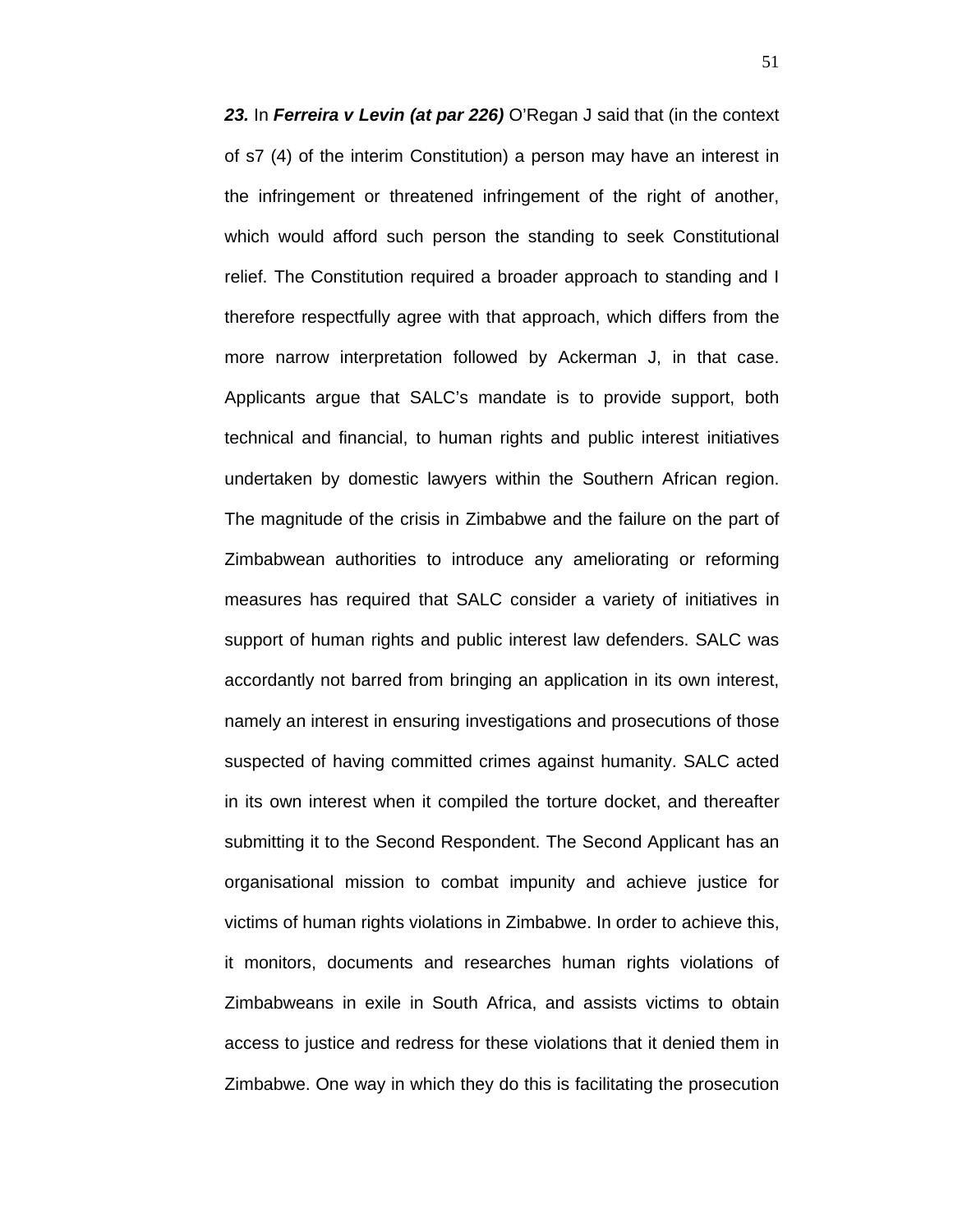of the perpetrators at the regional and international level. They therefore have a clear own interest in this application. The litigation presently before this court was the first of its kind in South Africa. Advocate Ackerman SC on behalf of the Second Respondent had explained to Advocate Mpshe SC (at one stage) the novelty and public importance of the torture docket. The Applicants had a clear standing in the public interest in this particular context. See *Lawyers for Human Rights v Minister of Home Affairs 2004 (4) SA 125 (CC) at par 15.* In *Albutt v Center for the Study of Violence and Reconciliation and Others 2010(3) SA 293 (CC),* Ngcobo CJ accepted that the governmental organisations that had brought the challenge of the granting of amnesty to various prisoners had standing in their own interest and in the public interest. The learned Chief Justice (at par 33- 34) held that our Constitution adopts a broad approach to standing, in particular when it comes to the violation of the rights in the Bill of Rights. Civic organisations would also have an interest in ensuring compliance with the Constitution and the Rule of Law. The broad approach to standing in this context was also recently followed by the Supreme Court of Appeal in the decision of *Democratic Alliance and Others v The Acting National Director of Public Prosecution and Others (2012) ZASCA 15 (20 March 2012).* In **Lawyers for Human Rights** (supra) Yacoob J set out the criteria to be met when courts are seized with the question of whether a party does, in fact, act in the public interest. The enquiry would examine whether the application involves alive, rather than abstract issues; the nature of the infringed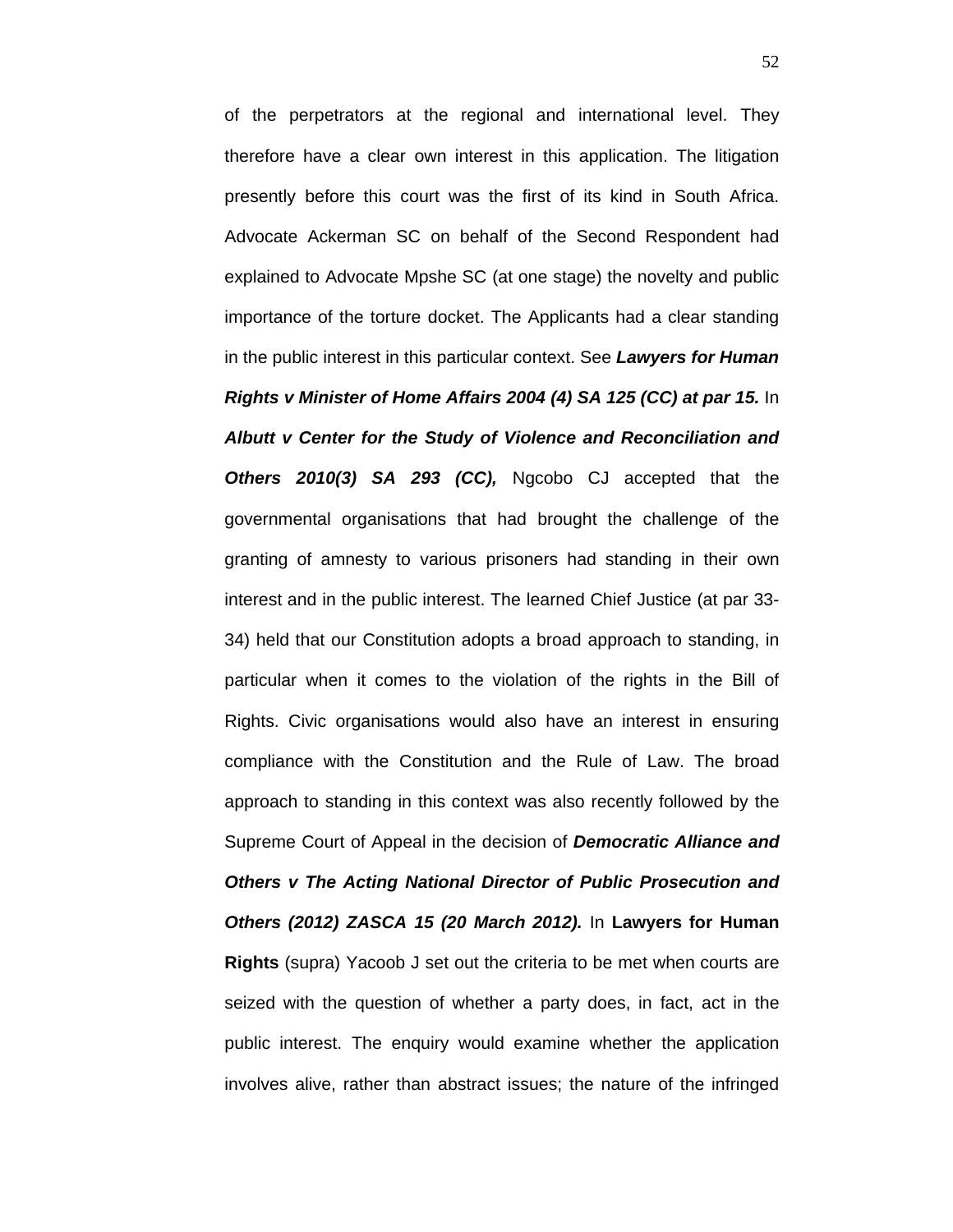right and the consequences of the infringement; relief sought and whether it would be of general and prospective application; the range of persons who may be affected by a court order, the vulnerability and whether they had the opportunity to present evidence and argument to the court; and whether there is an alternative, reasonable and effective manner in which the challenge could be brought. Applicants accordingly submitted that they had met all of these criteria elucidated by Yacoob J. The complainants of the torture have had their rights to dignity and freedom and security of the person violated in the most egregious manner; and they have been placed in an extremely vulnerable position because of the lack of avenues in Zimbabwe through which to challenge their rights infringements, and to ensure future protection. Applicants argue that the conduct of the Respondents in choosing not to investigate the evidence presented by the First Applicant is in disregard of South Africa's domestic and international obligations, and the consequences thereof are grave for the ideals of accountability and transparency in the south African public administration, particularly in respect of conduct that the international community has labeled "crimes against humanity". In line with this argument therefore they submitted that a number of groups are affected by the impugned decisions:

13.1 The Applicants, whose rights to have the decision made lawfully and in accordance with Constitutional and statutory obligations has been infringed;

53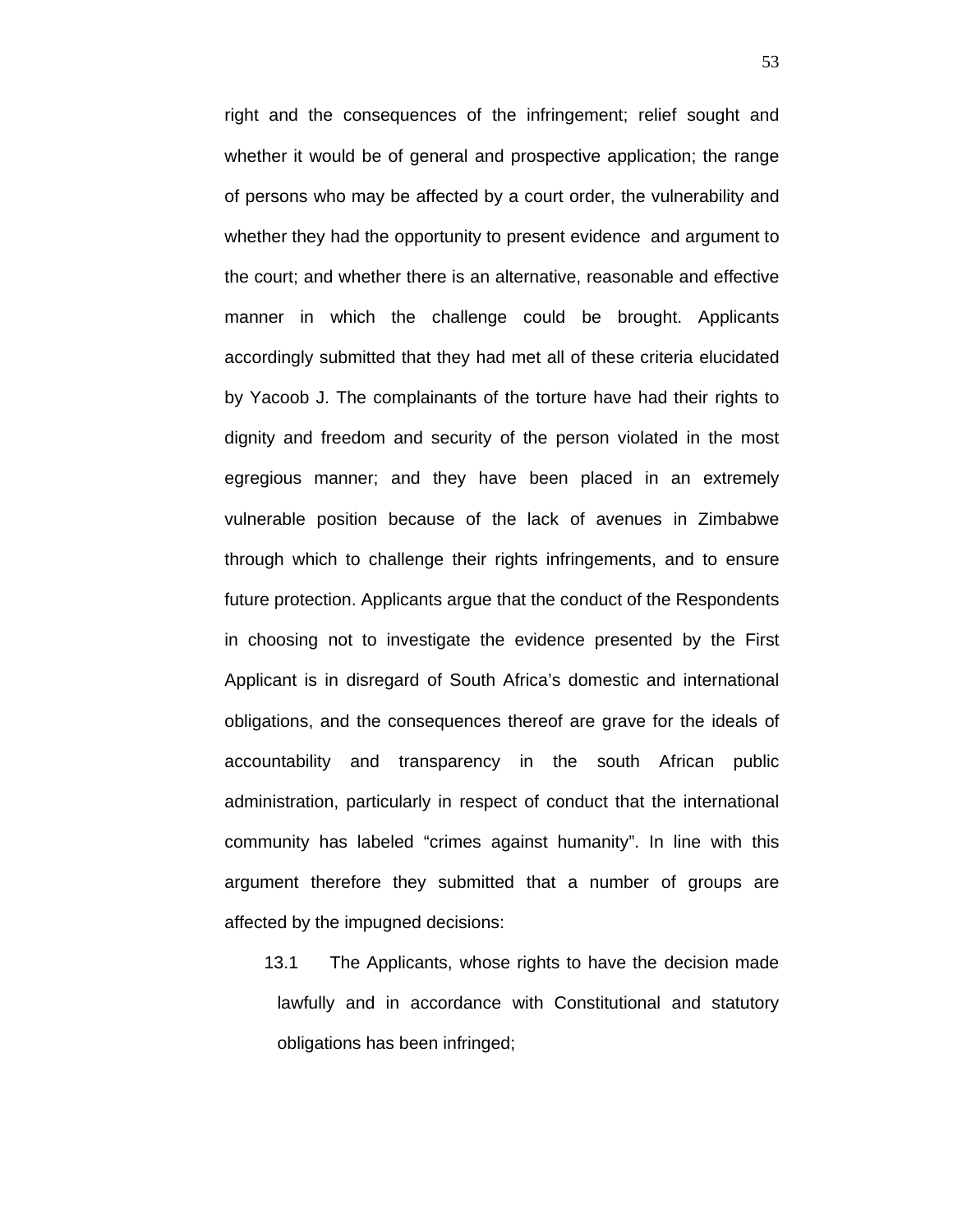- 13.2 The victims of the alleged torture, who have been denied the opportunity to see justice done;
- 13.3 The general South African public, who deserved to be served by a public administration that abides by its national and international obligations. It was also in the public interest that South Africa comports itself in a manner befitting this countries' status as a responsible member of the international community, and this would be done by seeking to hold accountable those responsible for crimes that shock the conscience of all human kind. By initiating an investigation into the allegations of torture the Respondents could ensure that the individual obligations were met in this regard. The decision not to do so is effectively a shirking of these responsibilities, and therefore is of concern to the South African public. The public clearly has an interest to the manner in which public officials discharge their duties under this legislation.
- 13.4 A number of decisions of the Constitutional Court and that of the Supreme Court of Appeal dealing with the concept of *locus standi* in the context of constitutional litigation are quite clear; a broad approach is required. Fourth Respondent's argument was that these decisions are distinguishable on the basis that none of the victims were South Africans or even present in South Africa. I agree however with the Applicants' contentions that the decisive factor in the present context is the ICC Act. In the present instance the quality of *locus standi* has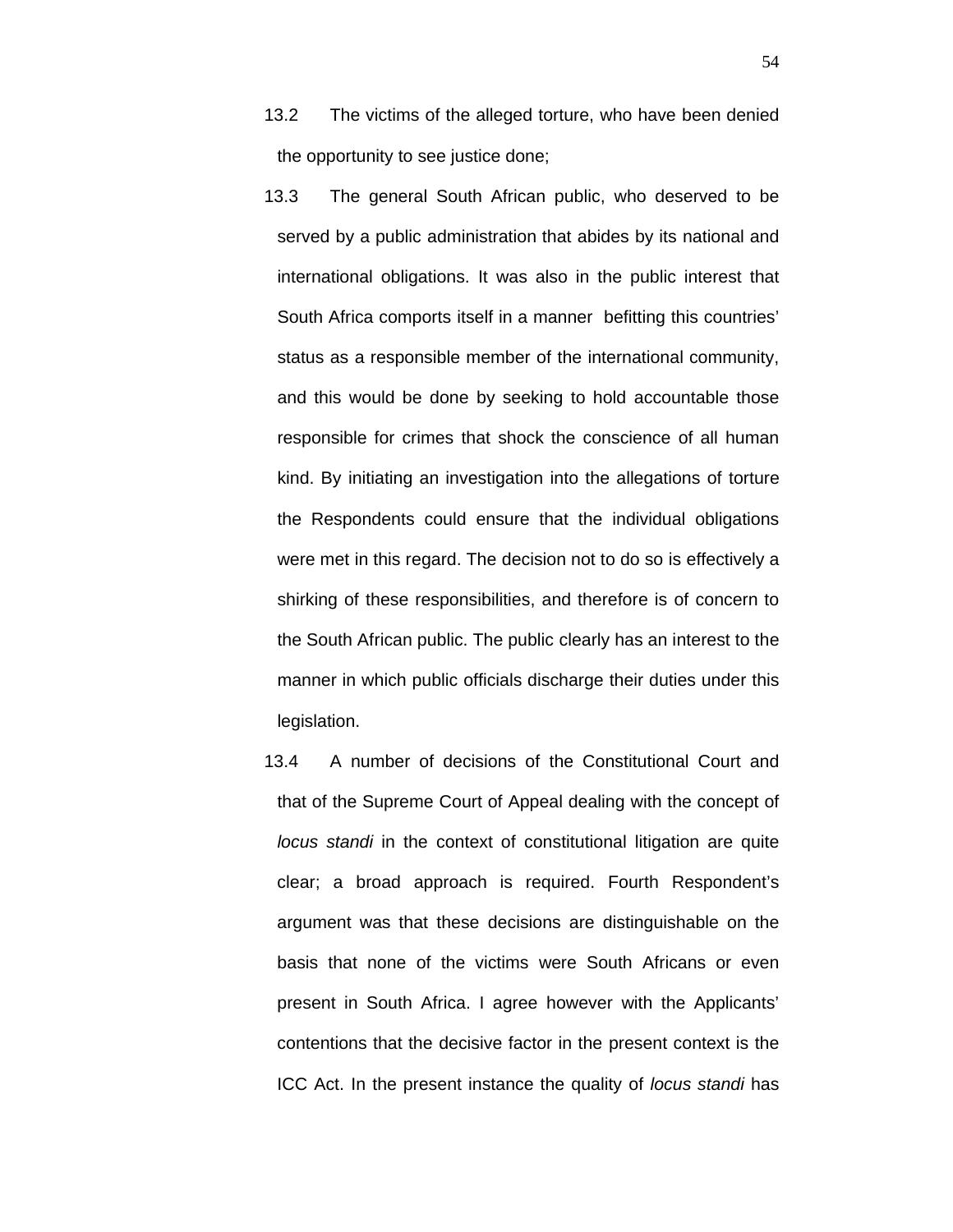to be decided, not by mere reference to prior decisions of the Constitutional Court and the Supreme Court of Appeal, which both adopt a broad approach in constitutional litigation, but more importantly in the context of the Rome Statute and the domestic Act of 2002, the ICC Act. The former emphasises in its preamble that it is the duty of every state to exercise its jurisdiction over those responsible for intentional crimes. In the preamble to the ICC Act, Parliament committed South Africa, as a member of the international community, to bringing persons who commit such crimes to justice under South African law where possible. The Act, read in the context of its purpose and Rome Statute, seems to require a broad approach to traditional principles of standing. Section 3(d) read with s2 requires the High Courts of South Africa to adjudicate cases brought by persons accused of a crime committed in the Republic, and even beyond its borders in certain circumstances. The relevant international imperative must not be lost sight of, and the Constitutional imperative that obliges South Africa to comply with its relevant international obligations. The complimentarity principle referred to in Article 1 of the statute must also not be lost sight of in this context. This states that the ICC has jurisdiction complementary to national criminal jurisdictions. Section 4(3) of the ICC Act is also relevant, as it goes beyond "normal" jurisdictional requirements. In the context of the purpose of that Act, s3 requires that a prosecution be enabled as far as possible. Seen holistically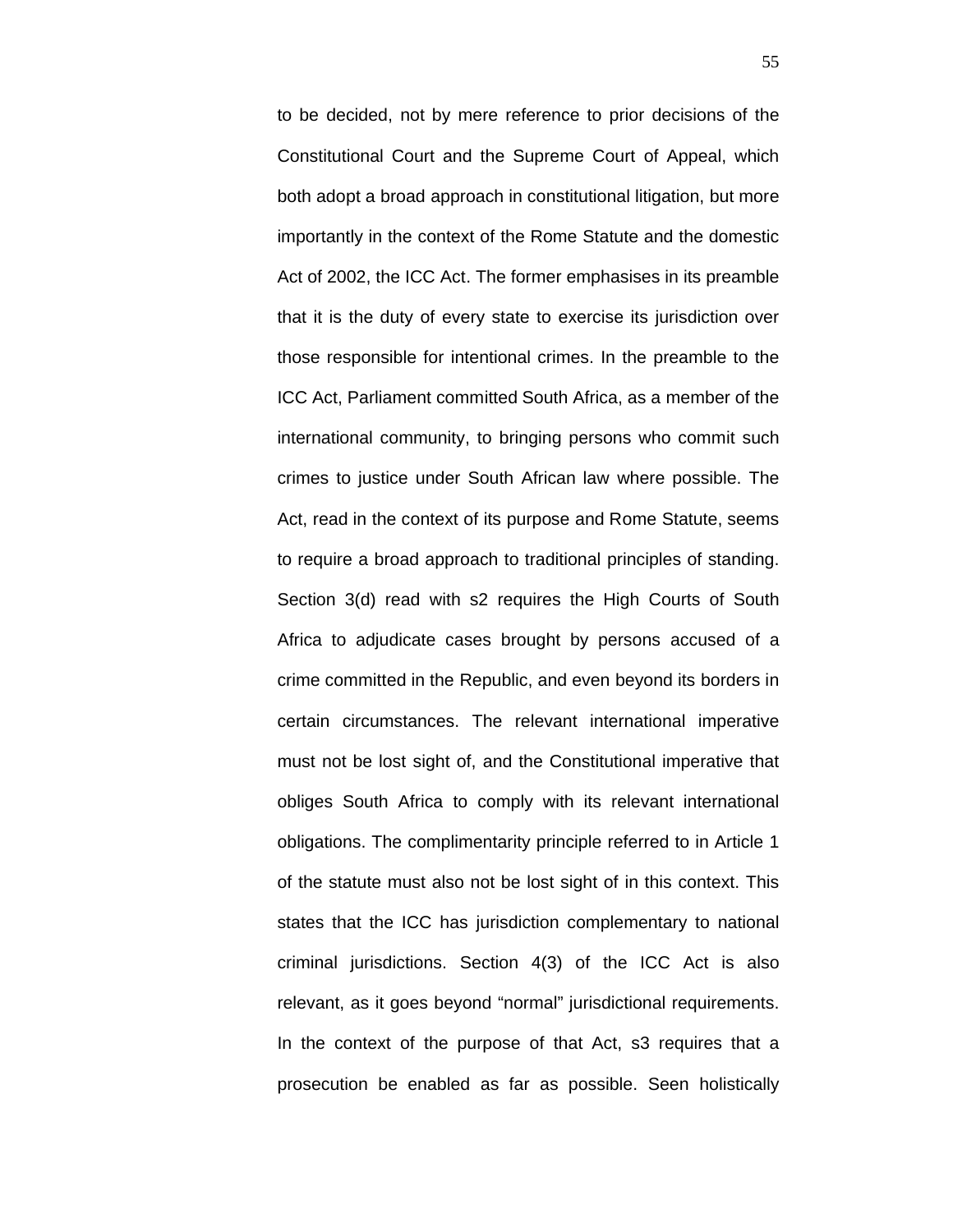therefore, all the mentioned provisions place an obligation on South Africa to comply with its obligations to investigate and prosecute, crimes against humanity within the ambit of the provisions of s4(3) of the ICC Act, and it is in the public interest that the State does so. In the context of that Act it is not decisive that the crimes contemplated by that act were not committed in South Africa. Section 3 of the South African statute makes this abundantly clear in my view, and I therefore hold that Applicants have *locus standi* in the litigation before me. It is my view that the Applicants are entitled to act in their own interest in the present context, and also in the public interest in particular. They do not have to be the "holders" of any human rights themselves. They certainly have the right, given their attributes, to request the state, in the present context, to comply with its international obligations on behalf of those who cannot do so, and who are the victims of crimes against humanity.

13.5 On behalf of Applicants Mr. W Trengrove SC argued that the First Applicant was the complainant. It did not have to show that its own interest had been affected. Respondents had not made a "proper" decision, ie not one made according to law. In any event, there had been no "proper" decision, and Respondents were in law obliged to uphold international documents. Furthermore, First Respondent said the following in its written argument: "As far as the First Applicant is concerned it has an interest in torture, the Rome Statute and the situation in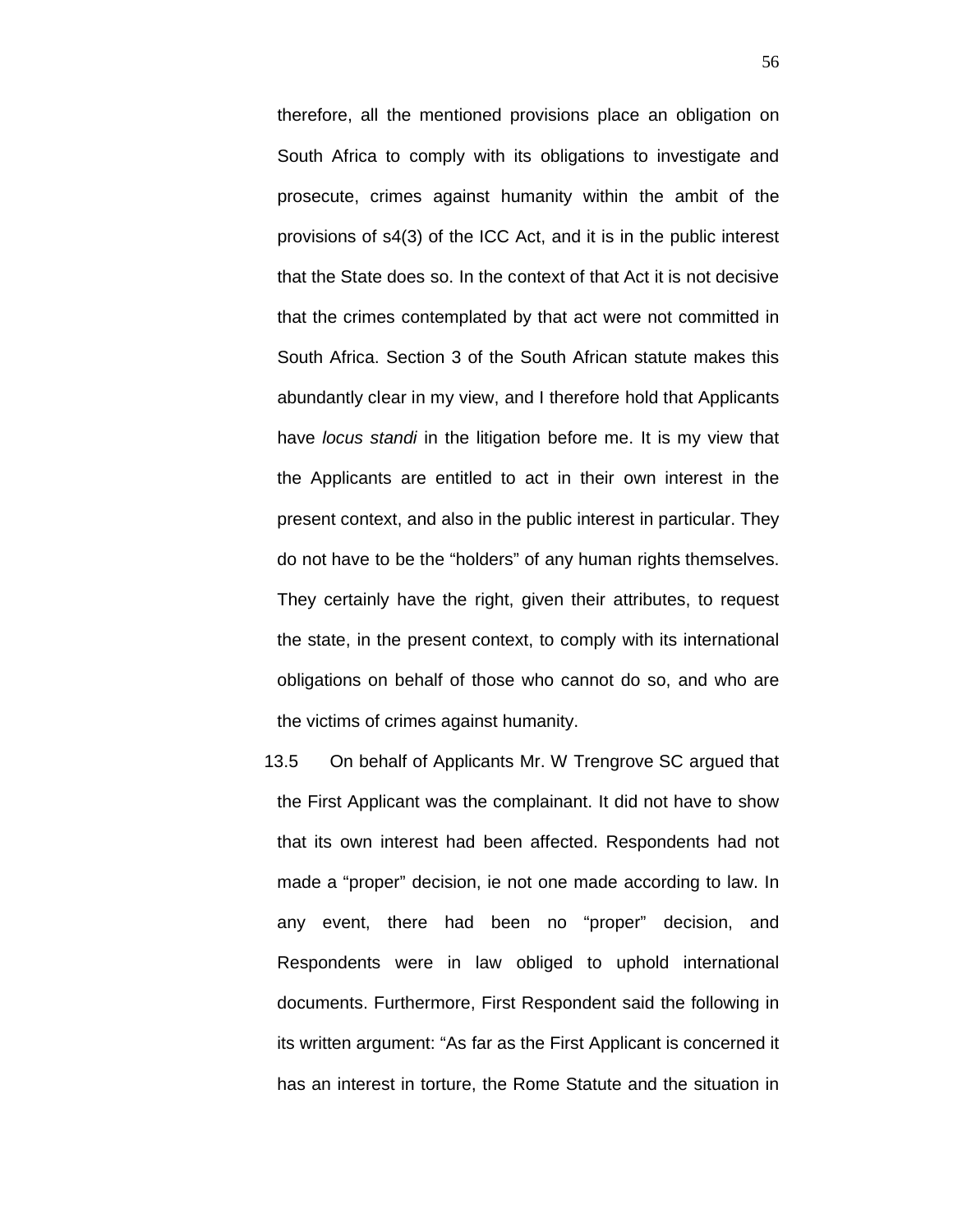Zimbabwe. We submit that once a proper decision has been made in respect of its request it ceased to have any further interest greater than that of the ordinary member of the public" It should be obvious, I must say at this stage, that whether or not a "proper" decision has been made, is precisely the issue herein. The public interest element is the crux here in any event. In **Kruger** supra (par 23), s38 of the Constitution was also not directly applicable, in that no infringement of any human right had been alleged. Nevertheless a generous approach to standing was adopted. In *Bio Energy Africa Free State (Edms) Bpk v Freedom Front Plus 2012 (2) SA par 15,* the full bench of that court stated that it seemed evident that the Constitutional Court had given an extended interpretation to s38 to incorporate violations of, and threats to all the rights, obligations, values and principles contained in the Constitution committed by public bodies or public officials. This would include any executive or administrative act or conduct of any organ of state. In **Albutt**  supra, the learnerd Chief Justice granted the Applicant NGO standing on the basis that a particular process had to comply with the Constitution and the Rule of Law. Also, the victims of that process had been unable to seek relief themselves. I must add that the court also held that it was axiomatic by then that the exercise of all public power meant complying with the Constitution, which is the supreme law, and the doctrine of legality, which is part of the Rule of Law. See also: *Democratic*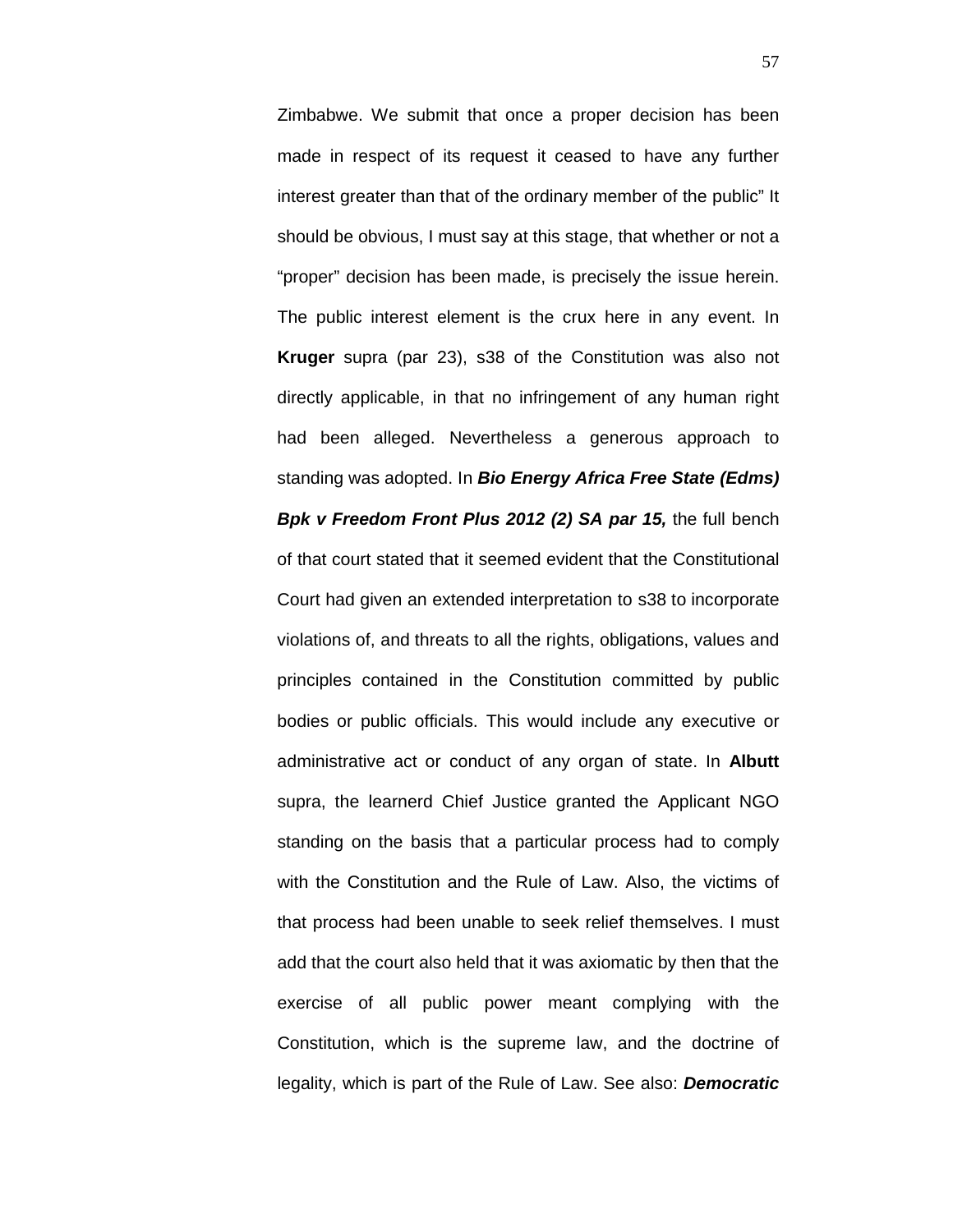*Alliance v Ethekwini Muncipality 2012 (2) SA 21 SCA.* (I will return to this topic hereunder). In the context of standing, I was also referred to *Freedom under Law v Acting Chairperson Judicial Service Commission and Others 2011 (3) SA 549 SCA at par 21* with reference to the public interest element, and *Justice Alliance of South Africa v President of the Republic of South Africa and Others 2011 (5) SA 388 (CC) at par 17.*  One of the public interest facets therein was the protection and advancement of the understanding of, and respect for the Rule of Law and the principle of legality. Mr Trengrove SC also referred me to the decision of the Supreme Court of Canada cited as *Canada (Justice) v Khadr 2008 SCC 28.* This was done in the context of the Fourth Respondent's written argument that the Bill of Rights contained therein cannot be applied extraterritorially, and conversely could not be relied upon by foreigners not present in the Republic of South Africa, or for that matter anyone acting on their behalf. In that case, a Canadian government organization "interviewed" Mr. Khadr at the notorious prison in Guantanamo Bay (Cuba) and shared the contents of that "interview" with American authorities. He sought an order that the government be required to disclose to him all documents in their possession relevant to the charges he was facing, for the purpose of his defence. Had the process been in Canada, he would have been entitled to full disclosure of information in the hands of the government under s7 of the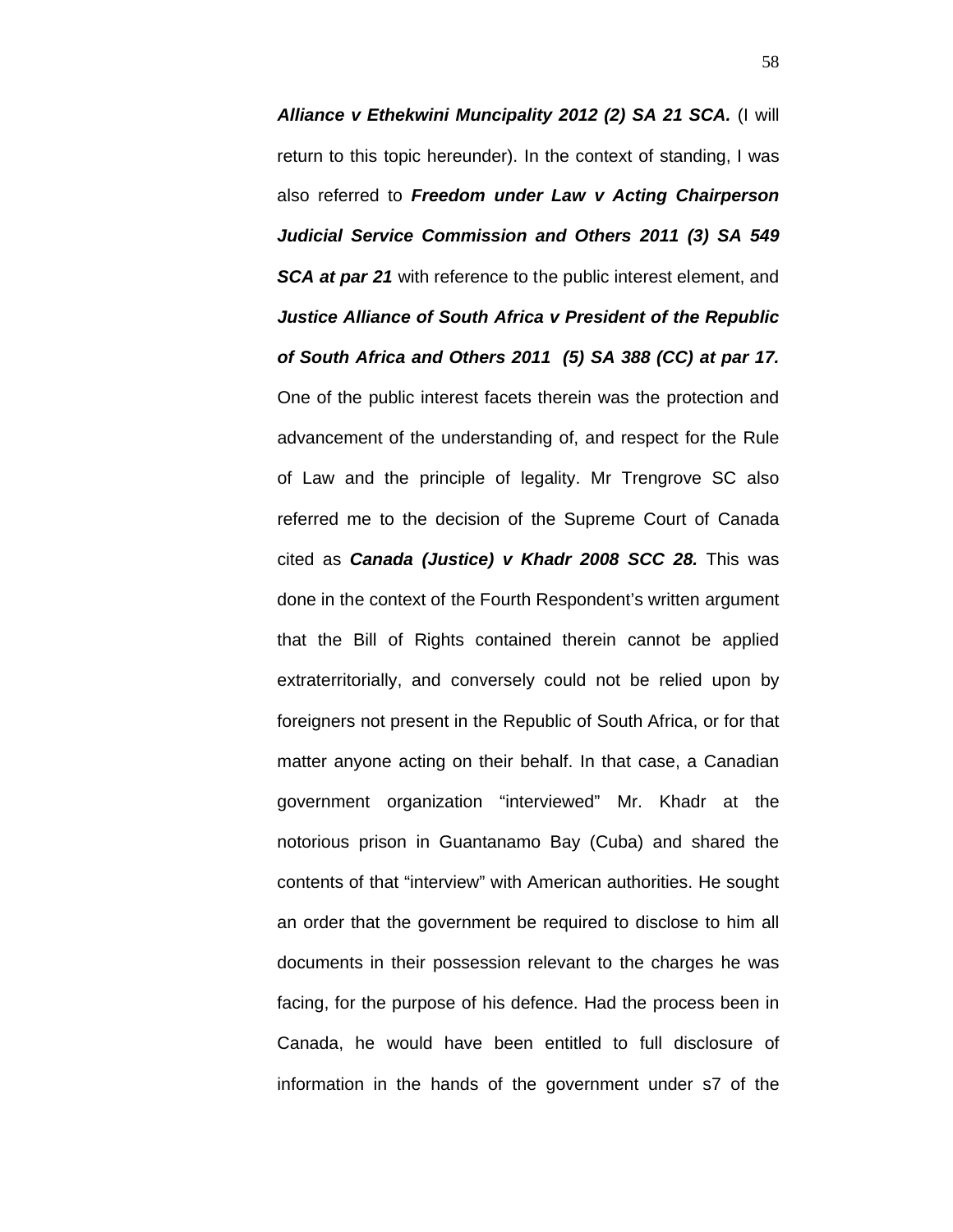Canadian Charter of Rights and Freedoms. The Federal Court of Appeal applied such principle and ordered disclosure. On further appeal the government had argued that this constituted an error, because the Charter did not apply to the conduct of Canadian agents operating outside Canada. The argument was based on international law principles against extraterritorial enforcement of domestic law and the principle of comity, which implies acceptance of foreign laws and procedures when Canadian officials were operating abroad. With reference to *R v Hope [2007] 2 S.C.R 292, 2007. SCC 26,* the court referred to an important exception nl. that comity could not be used to justify Canadian participation in activities of a foreign state or its agents that are contrary to Canada's international obligations. It was held therein that the defence required by the principle of comity "ends where clear violations of international law and fundamental human rights begins". The court also held that in interpreting the scope and application of the Charter, the courts should seek to ensure compliance with Canadian's binding obligations under international law. In **Khadr** it therefore held that if the Guantanamo Bay process under which he was being held was in conformity with Canada's international obligations, the Charter had no application, and his application for disclosure could not succeed. However, if Canada was participating in a process that was violating Canada's binding obligation under international law, the Charter applied. The detention and trial of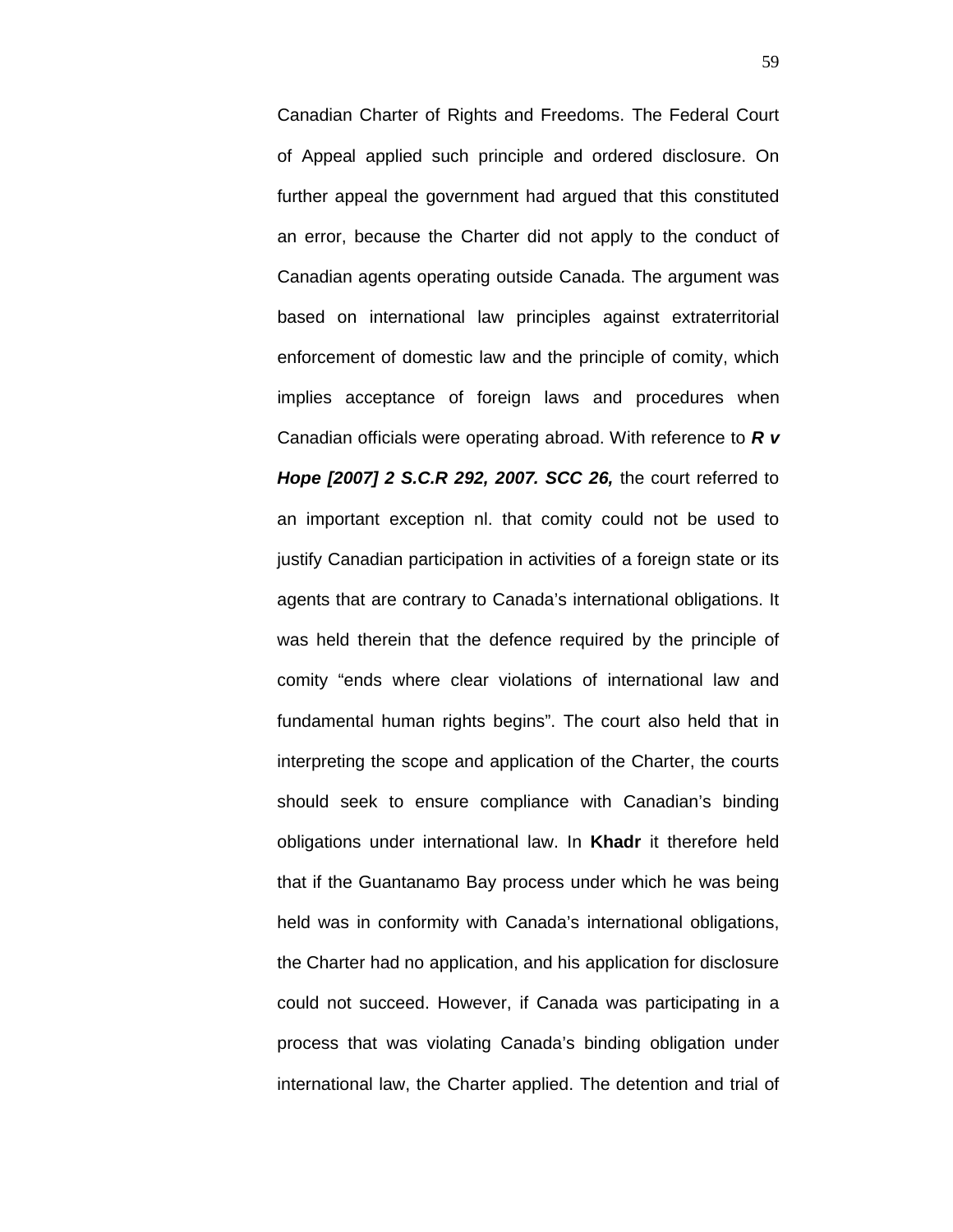Mr. **Khadr** at the time of the "interview" constituted a clear violation of fundamental human rights protected by international law, and Canada had been a signatory to for Geneva Considerations of 1949 which had been incorporated into Canadian law. The Charter applied to the extent that the conduct of Canadian officials invoked it into a process that violated Canada's international obligations. The decision seems particularly apposite in the present case, and I adopt its reasoning. I agree with the Applicants' argument that a number of groups are affected by the impugned decision nl. the Applicants' rights to have the decision made lawfully and in accordance with constitutional and statutory obligations has been infringed, the victims of the torture who had been denied the opportunity to see justice done, and the general South African public who deserve to be served by a public administration that abides by its national and international obligations. The public clearly has an interest in a challenge to the manner in which public officials discharge their duties under the relevant legislation.

## 14.

### **Reviewability of the decision of Fourth Respondent:**

On behalf of First Respondent it was submitted that in the context of reviewability in terms *PAJA,* the courts have applied the following tests when reviewing administrative action;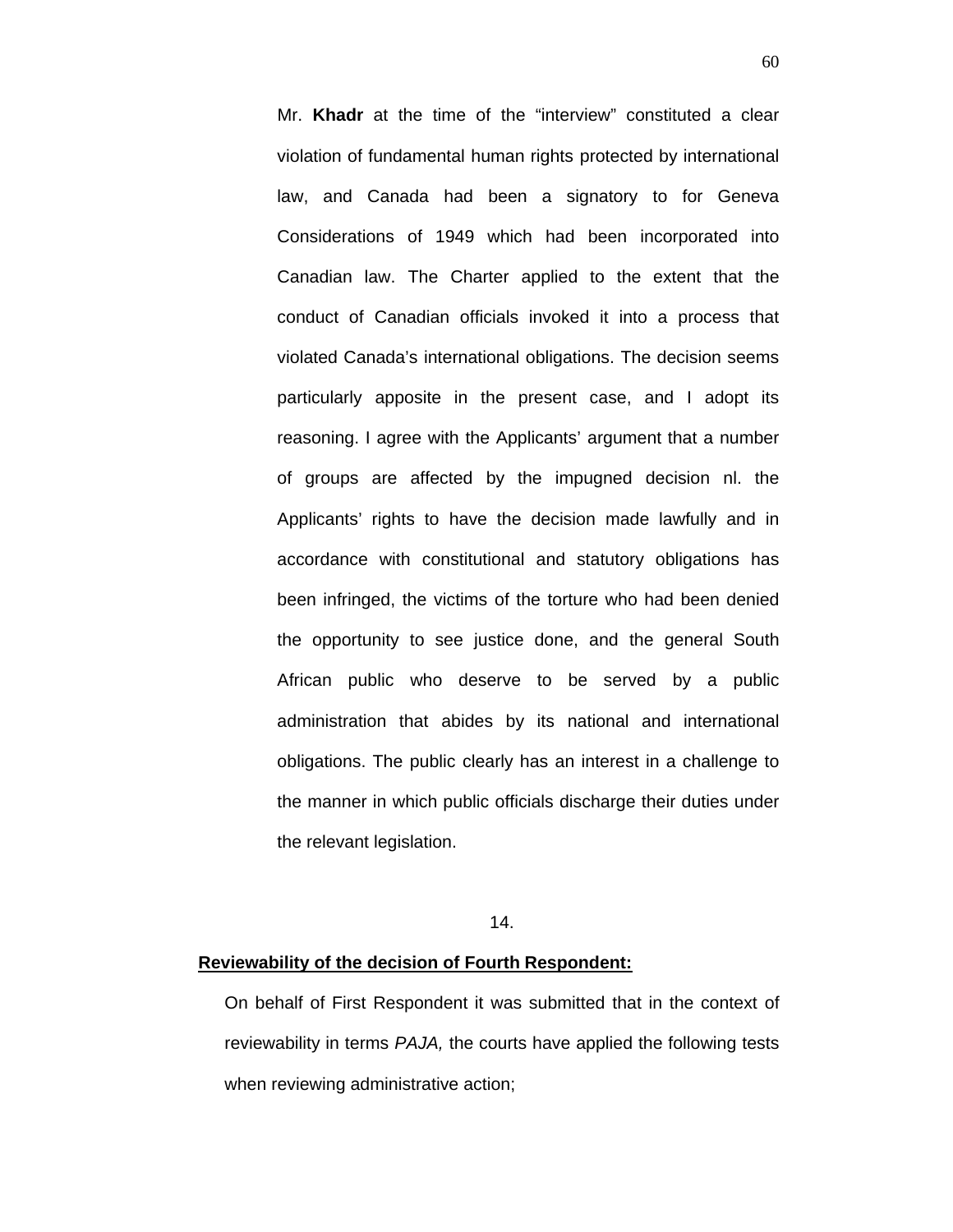14.1 Where the action related to a point of law, the test of correctness was applicable;

14.2 Where the action related to an issue of fact, the test was one of reasonableness. In this context reliance was placed on *Bato Star Fishing Pty (Ltd) v Minister of Environmental Affairs and Tourism and Others 2000 (4) SA 490 (CC) at par 25 and 26*; *Minister of Health and another v New Clicks SA Pty (Ltd) and Others 2006 (2) Sa 311 (CC) at par 95 to 96.* It was submitted that the issue of the NPA powers and the interpretation of the mutual legal assistance instruments were legal issues, and the other grounds were factual. It was pointed out that Counsel for the First Applicant had submitted in their heads of argument that the institution of an investigation and prosecution was a discretionary power. The court should be less inclined to interfere with the exercise of a discretionary power as opposed to failure to comply with a positive duty. In the present matter the decision not to institute an investigation was taken by the Fourth Respondent, and not the First Respondent. In accepting this decision, Advocate Mpshe SC exercised a prosecutorial discretion, and the exercise of such discretion would be rarely set aside on review. In *Grey's Marine Hout Bay Pty (Ltd) and Others v Minister of Public Works, the court* held (at par 23 to 24) that properly interpreted, "administrative action" is action that has the capacity to effect legal rights. See also *Oosthuizen Transport Pty (Ltd) and Others v MEC,* 

61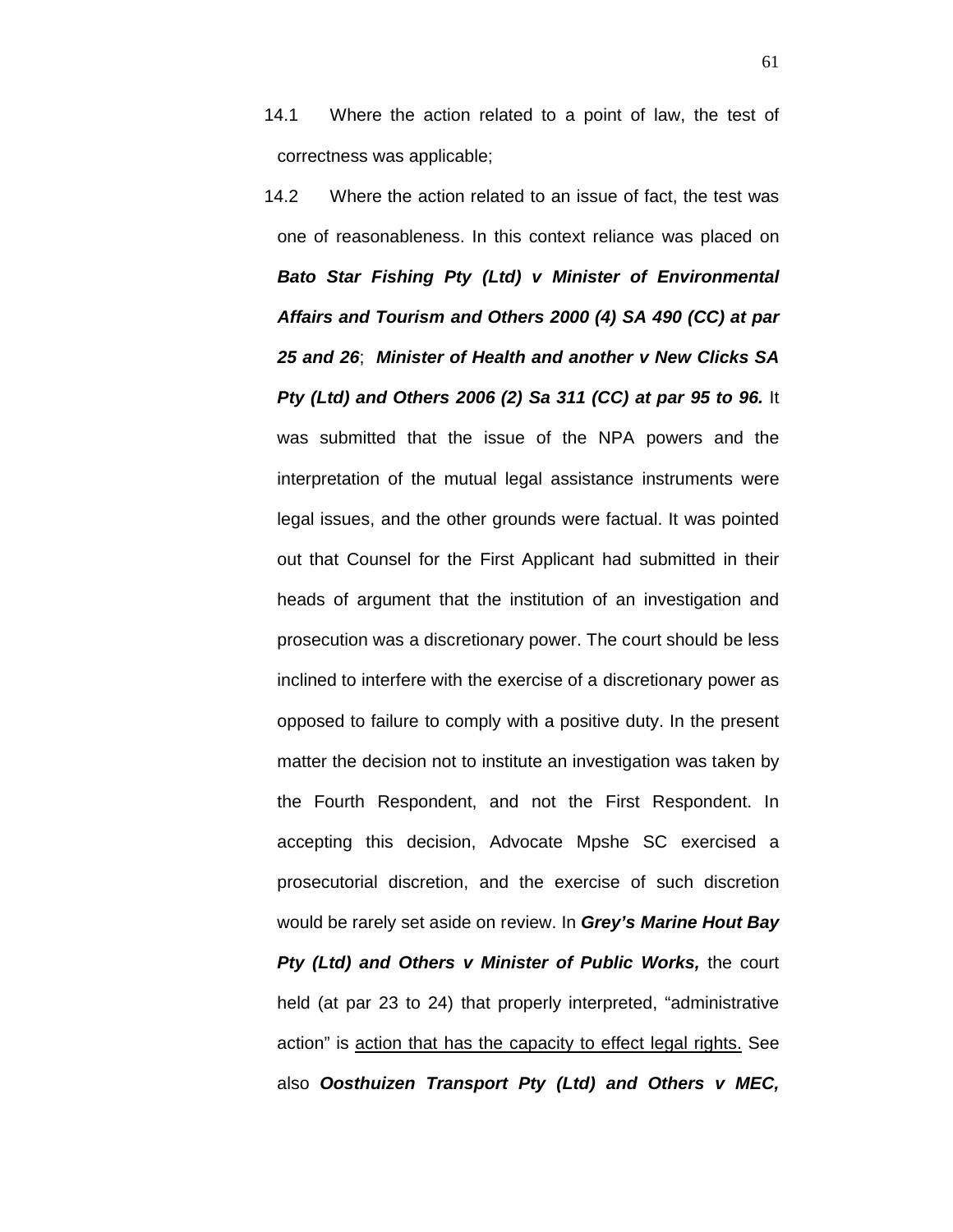*Road Traffic Matters Mpumalanga and Others 2008 (2) SA 570 (T) at par 29.* In *Steenkamp NO v The Provincial Tender Board of the Eastern Cape 2007 (3) SA 121 (CC),* the Constitutional Court in referring to the mentioned **Grey's Marine** decision, stated that administrative action applied where a decision " materially and directly affected the legal interest or rights" of persons. The relevant refusal decision herein accordingly clearly effects and has a capacity to affect the Applicants' legal interest or rights, so it was argued on behalf of the Applicants. In any event the Applicants submitted that an incisive debate on this topic was not necessary in as much as they sought reviewability also under the "safety – net" that is the principle of legality. The guarantee of the Rule of Law in s1 (c ) of the Constitution, is constitutionally justiciable. Conduct which falls foul of the principle of legality is liable to be set aside .See *Fedsure Life Assurance Ltd v Greater Johannesburg Transitional Metropolitan Council 1991 (1) SA 374 (CC) par 56 to 59, President or Republic v South African Rugby Football Union 2000(1) SA 1 (CC) at par 148;*

14.3 The exercise of all public power must comply with the Constitution, which is the Supreme Law, and the doctrine of legality, which is part of the Rule of Law. In the present context, Applicants say that the well-motivated and compelling request contained in the torture docket meant that the Applicants had a right to have their request properly considered by the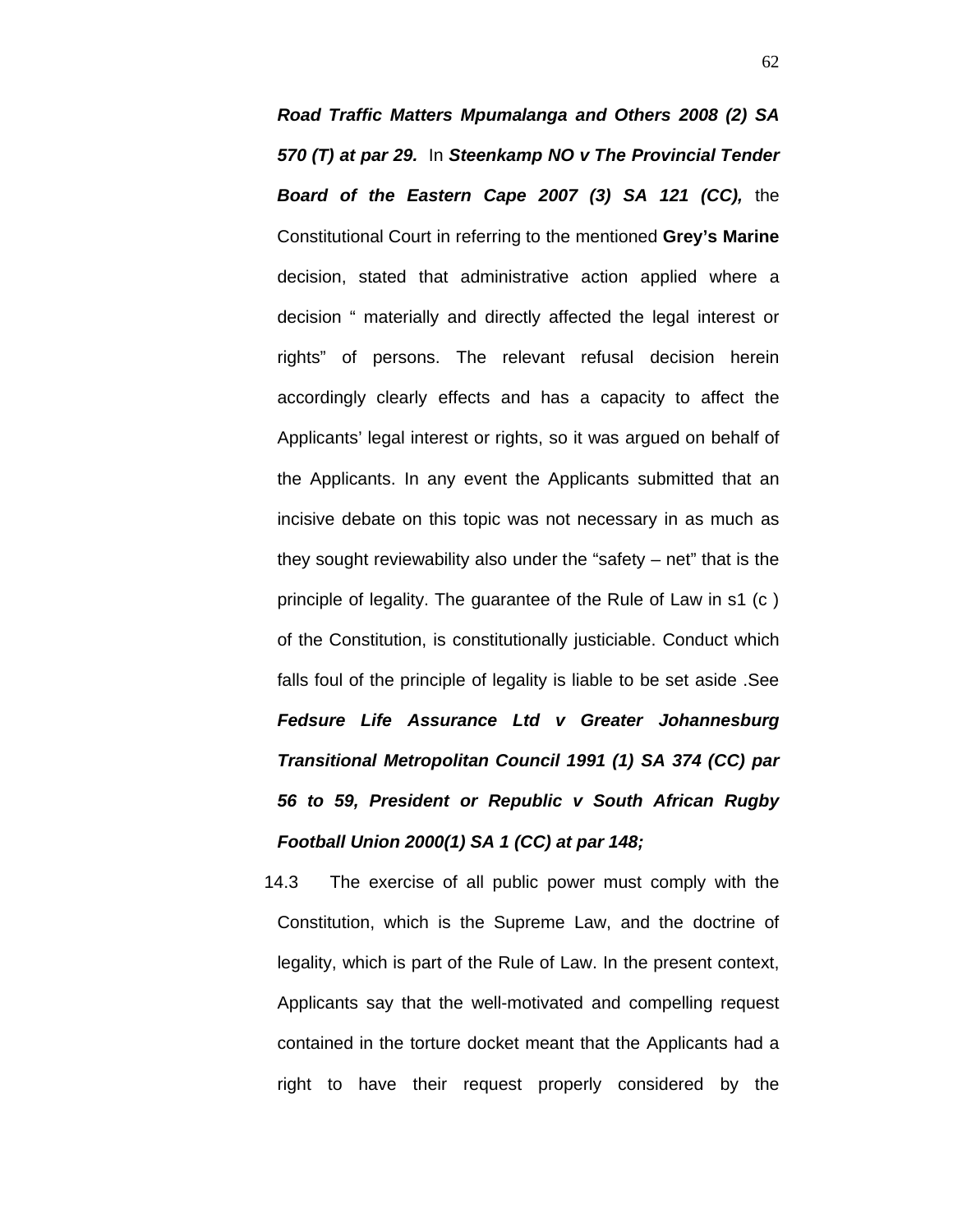Respondents, and decided upon rationally, in good faith, and in accordance with the principle of legality. In the context of this case, the Rule of Law and the principle of accountability that is part of it, together meant not only that the Respondents were obliged to accept and properly consider the torture docket, and to do so timeously. It also meant that the Respondents' response to the torture docket had to be performed with due respect for the enabling law applicable to their functions, and with respect for the values of the Constitution and South Africa's weighty international law obligations to take effective action against perpetrators of the most serious crimes against humanity.

## **15.**

Applicants submitted that South Africa, through its ratification of the Rome Statute and subsequent domestication thereof through the ICC Act, assumed a number of binding obligations. Parliament's intention in this respect was unambiguous; namely that South Africa had committed itself to the investigation and prosecution of serious international crimes.

These obligations were imposed both in terms of international law and South African law. In this regard the Respondents, as a responsible officials for the proper administration and enforcement of the ICC Act, in failing to initiate an investigation, thereafter attempting to justify their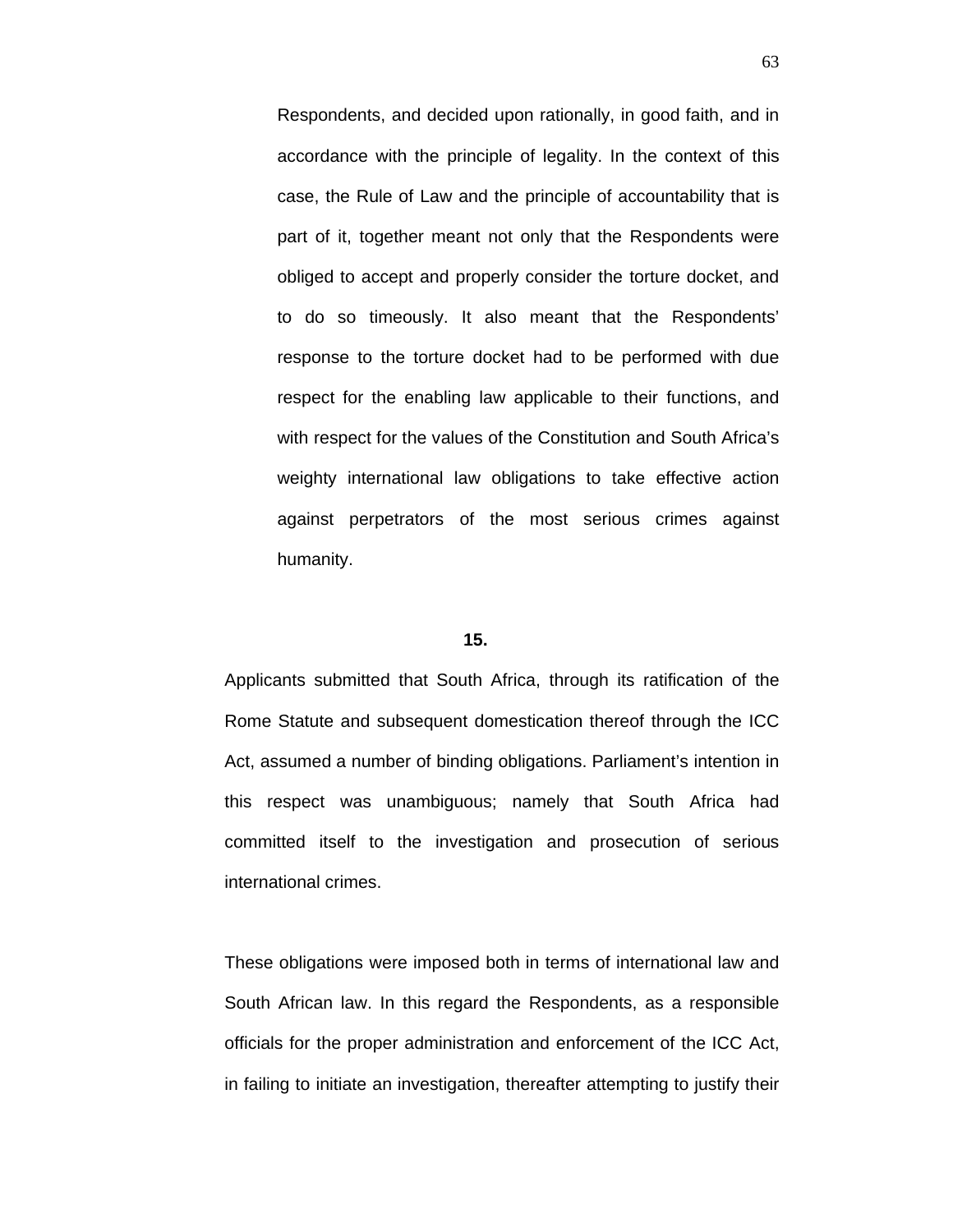decision on the basis of material errors or fact and law, and through taking into account irrelevant factors and failing to consider relevant ones, have flouted both their domestic and international obligations. Accordingly, and in failing to discharge their obligations, the Respondents individually and collectively have rendered their conduct susceptible to review on a number of grounds, either under PAJA or the principle of legality. Respondents failed to discharge their individual and or collective responsibility to initiate, manage and direct an investigation in a co-operative manner as envisaged by the ICC Act, and legally required in terms of the NPA Act and SAPS Act, as read with the Presidential Proclamation relating to the Second Respondent. It was submitted that the reasons filed by the Respondents together with their answering affidavits confirmed that they had failed to apply their mind seriously to their obligations under the ICC Act, and to have wholly misunderstood the nature of that Act and their duties hereunder.

# **16.**

In terms of s 6 (2) (d) of *PAJA*, a court is empowered to judicially review an administrative action which was materially influenced by an error of law.

See *City of Johannesburg Metropolitan Municipality v Gauteng Development Tribunal and Others 2010 (6) SA 182 (CC) at par 91.*  In the present case the Respondents' refusal decision was rooted in material errors of law as a result of the;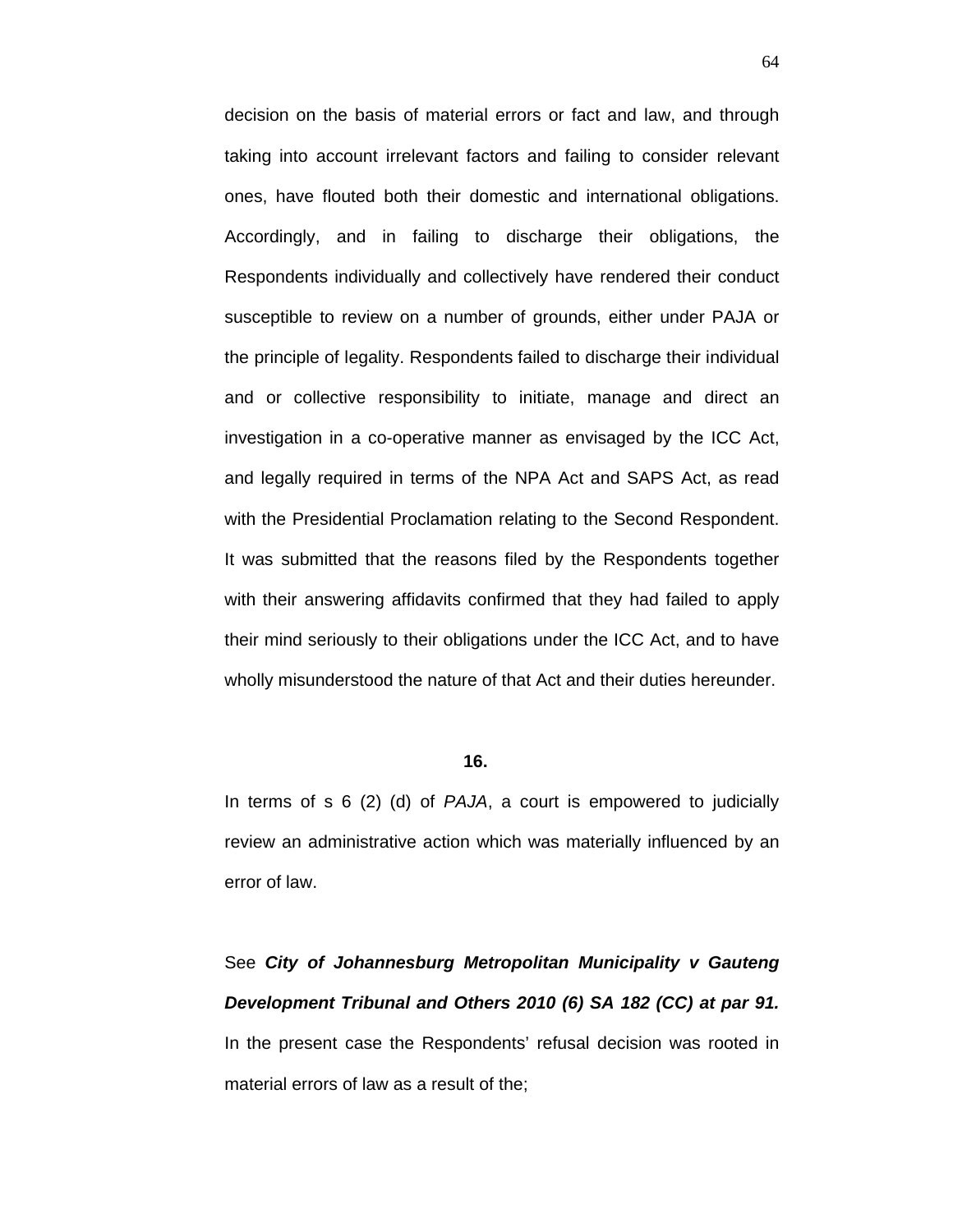16.1 individual or collective failure of the Respondents to act in accordance with their international and domestic obligations when seized with the First Applicant's request;

16.2 the failure of the First and Second Respondents to manage and direct the investigation in accordance with the ICC Act read with the SAPS Act and the NPA Act. The answering affidavit of these Respondents contained ex post facto attempts to justify their decision not initiate an investigation, which reasons were contrary to the views expressed by the Second Respondent at one stage. It is convenient to mention at this stage that the Second Respondent belatedly filed an answering affidavit on 22 March 2012. He gave the reasons for the late filing thereof, and I was of the view that it would be the interests of justice that this affidavit be accepted and considered. An answering affidavit was filed, and it appeared that he had a change of heart in the sense that he had raised the same concerns that the Fourth Respondent had. I do not intend on dealing with that issue any further, but there is no acceptable evidence for the suggestion that Adv. Macadam SC had improperly attempted to muzzle his views. The Second Respondent is mandated under s 13 (1) (c ) of the NPA Act to manage and direct the investigation and prosecution of the Rome Statute crimes. At one stage he had been of the opinion that the Fourth Respondent should at least have opened the docket and commenced with an investigation. He had not been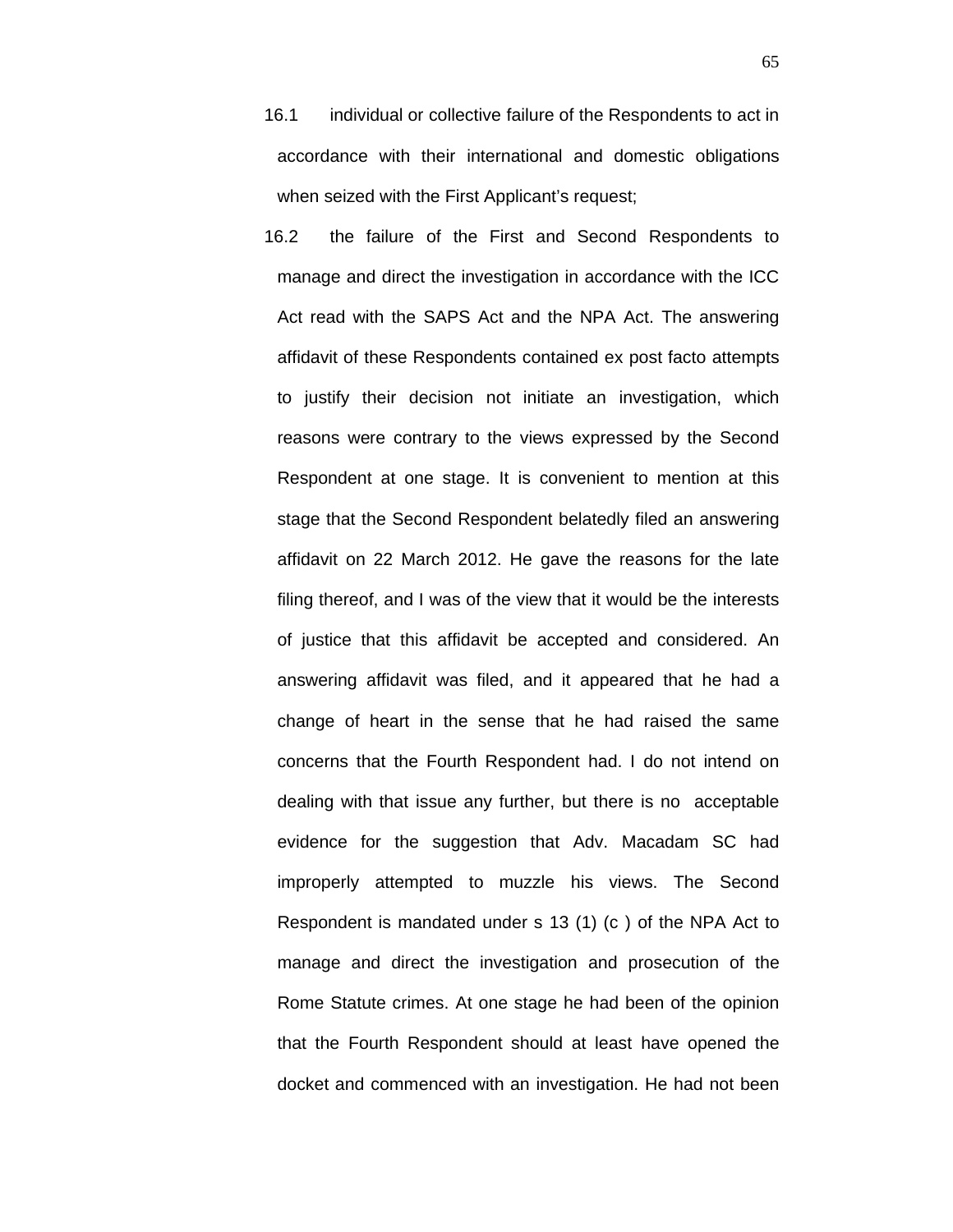satisfied with the reasons advanced by the Fourth Respondent. He stated in his affidavit that after considering the following; (during May 2009)

- a. the relevant law;
- b. the facts presented by the SALC;
- c. the seriousness of the crime;
- d. the practical difficulties that the SAPS may encounter in the investigation of the case;
- e. the international obligations imposed on South Africa to prosecute crimes against humanity;
- f. the appreciation that South Africa should not be accused of being"unwilling or unable to investigate Rome Statute crime, he was of the view that an *investigation* was justified. Political consequences were not taken into consideration when he requested the Fourth Respondent to investigate the matter. In his view at that stage he would have expected SAPS to do at least the following;
- g. to register a complaint and/ or open a docket and or an investigation;
- h. to assign an investigating officer to attend to the complaint/ investigation;
- i. to liaise with the First Applicant and to discuss the difficulties which the SAPS encountered or may encounter;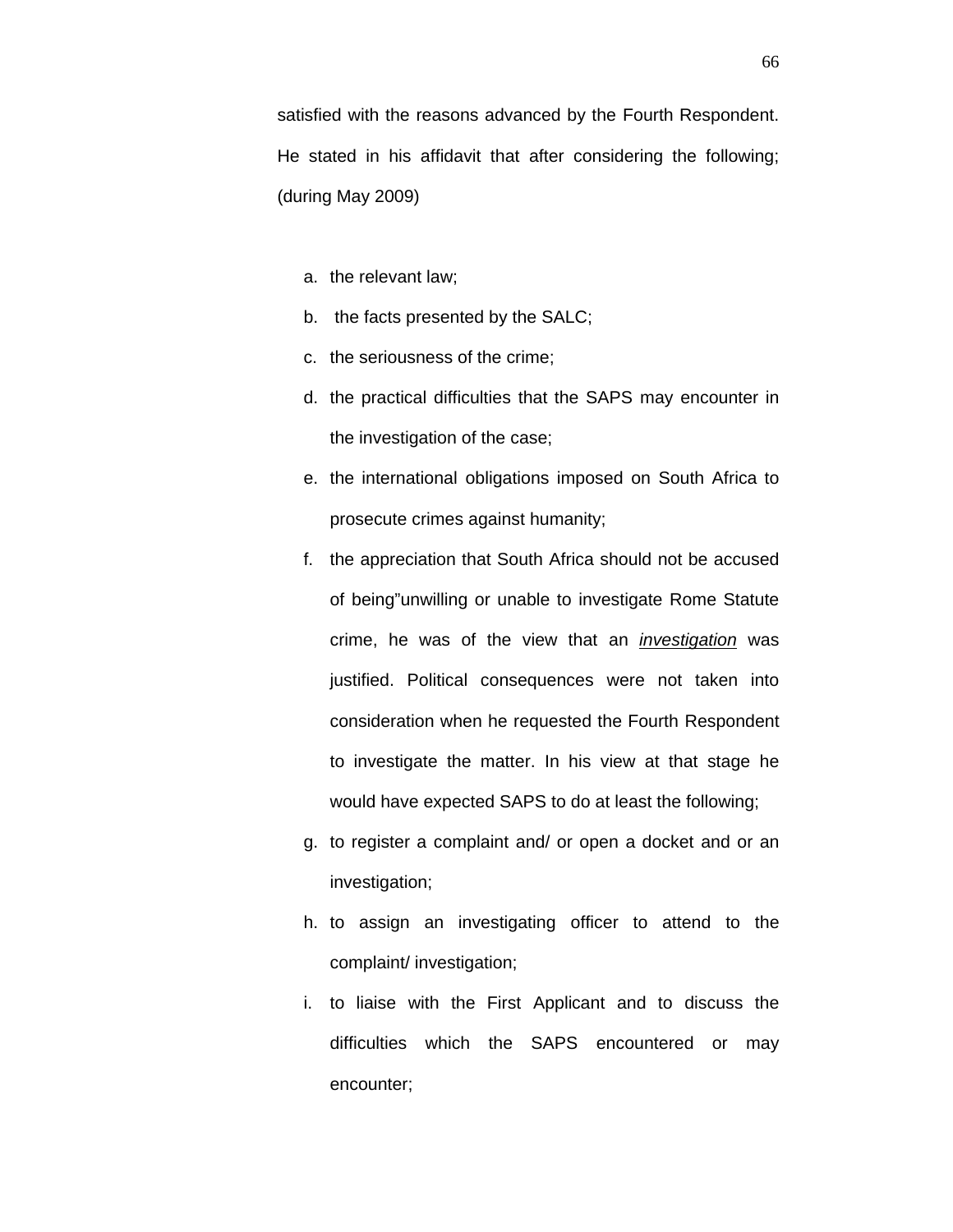- j. to obtain witness' statements and evidence as far as possible and file them in the docket;
- k. to approach the Second Respondents for guidance on the difficulties encountered with the investigation;
- l. to submit the docket to the NPA for a decision on whether or not to prosecute, he was of the view that these were the usual steps that had to be taken by the SAPS when receiving a complaint. This in essence ensured that the proper administration of justice was seen to have been done. In the present context this view was correct, and the other Respondents should have adopted it.

# **17.**

Applicants argued that First Applicant's organisational mandate was to support human rights and public interest lawyers in the region to obtain justice for victims of human rights violations. The decisions not to initiate an investigation therefore directly and adversely affected its rights by hampering the achievement of their objective. The decisions therefore fall within the ambit of the definition of "administrative action" in PAJA. The decision also had the capacity to adversely affect the rights of victims. First and Fourth Respondents in turn argued that PAJA was not applicable on the facts.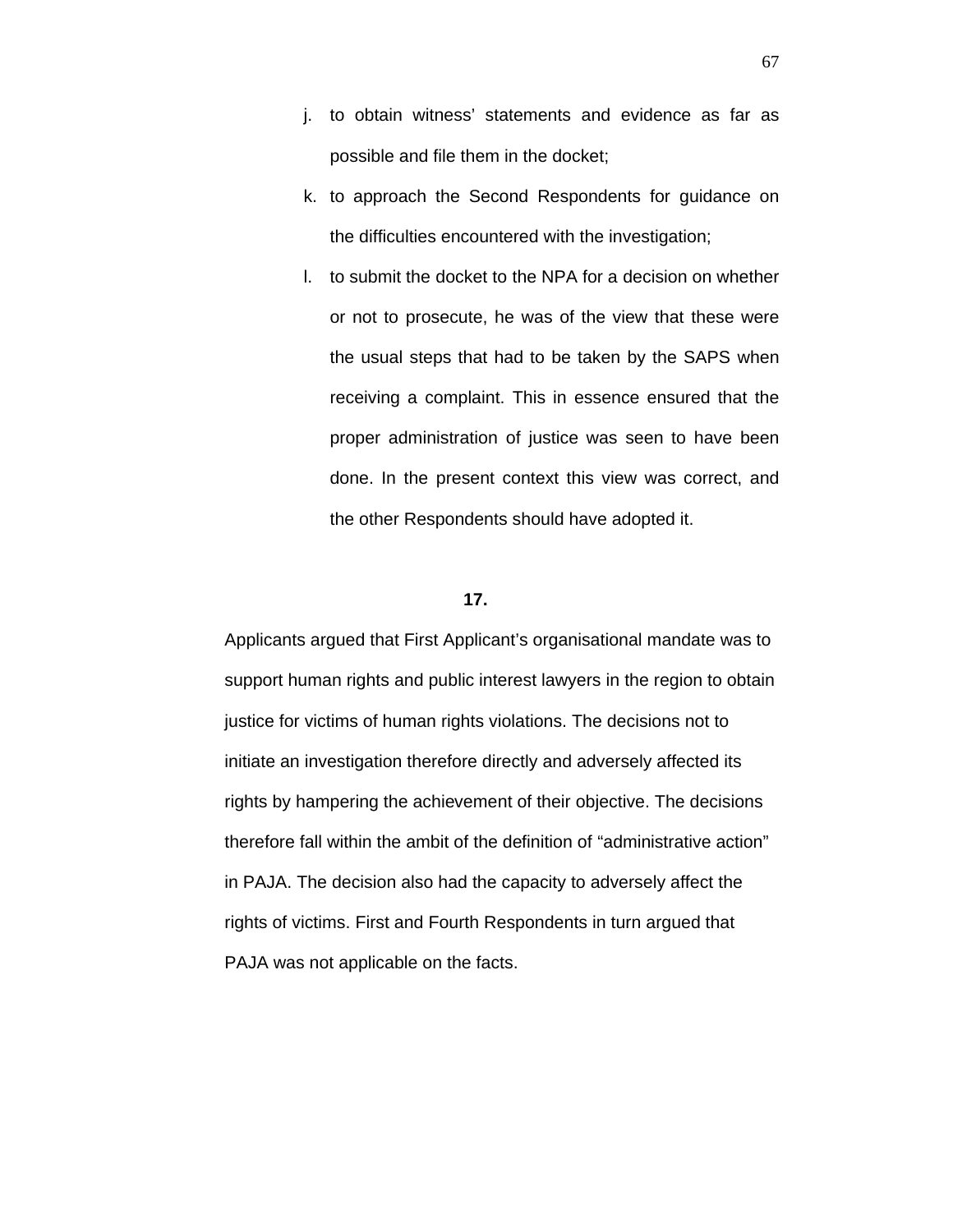**18.**

Applicants themselves, as I have pointed out, submitted that an incisive debate of this topic was not necessary, inasmuch as I ought to decide the issue in the context of the principle of legality. I agree with that approach. The principle of the legality is the light-house. If I uphold the review under that heading, I need not decide whether grounds of review exist in terms of PAJA. In any event some of the grounds referred to I s6(2) of the Act derive from the principle of legality and there is substantial overlapping. I respectfully agree that sound judicial policy requires the court to decide only that which is demanded by the facts of the case and which is necessary for its proper disposal. This is particularly so in constitutional matters. See **Albutt** supra at par. 82.

## **19.**

I have already referred to the principle of legality that all public power must be exercised lawfully, rationally and in good faith. *Minister of Health and Another v New Clicks South Africa (Pty) Ltd and Others 2006 (2) SA 311 (CC) par 79, Fed sure Life Assurance Ltd at par 56-59, Pharmaceutical Manufacturers Association of South Africa and Another: in re: ex parte President of the Republic of South Africa and Others 2010 (2) SA 674 (CC) at par 83-85* and *Rail Commuters Action Group v Transnet Ltd T/A Metro Rail 2005 (2) SA 359 (CC) at par 75.* In this case O'Regan J, for a unanimous bench, addressed the value of government accountability

68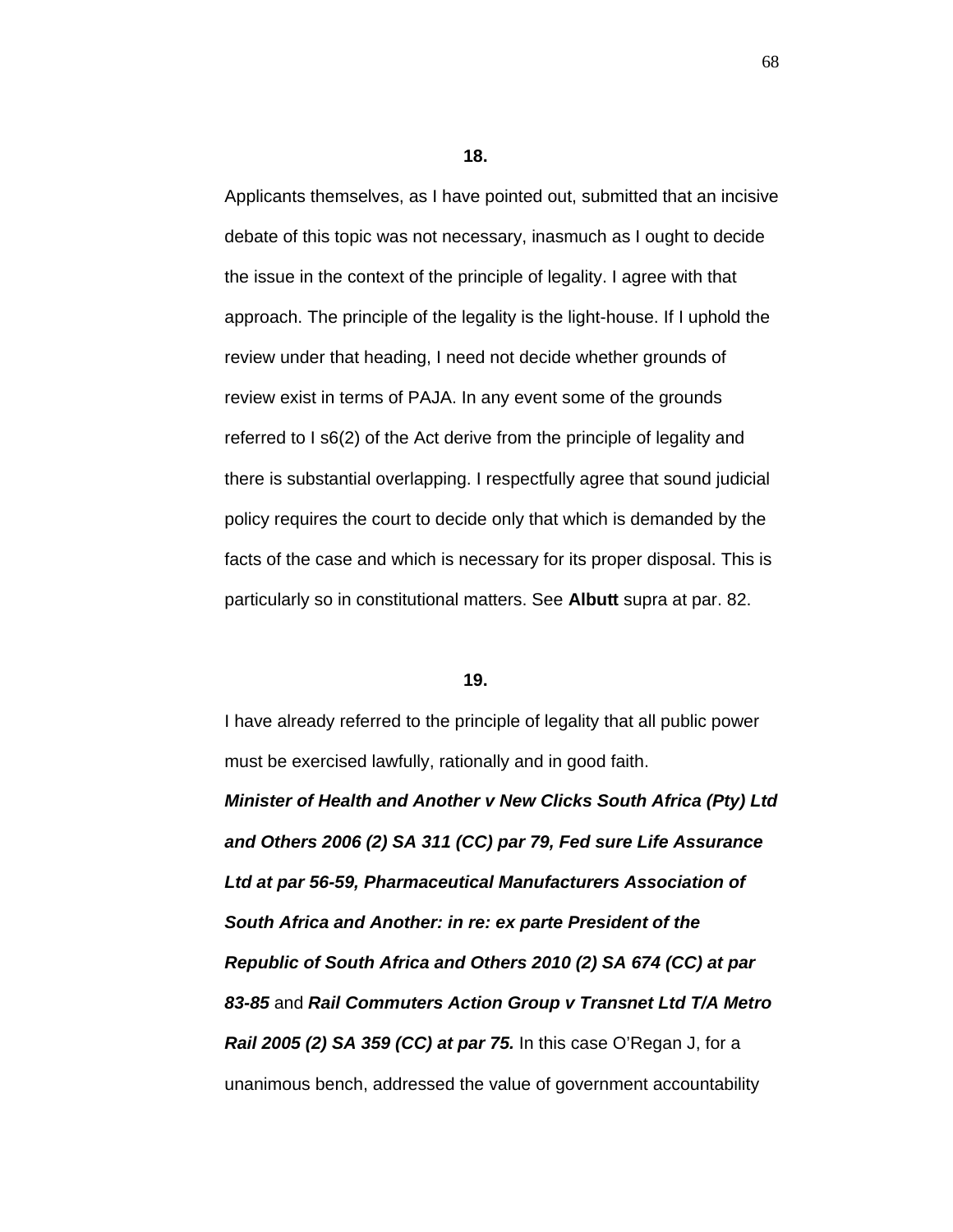contained in various sections of the Constitution. The affect of the principle of legality is that any conduct which transgresses it, falls to be set aside.

### **20.**

20.1 In the context of the relevant legislation Applicants submitted that their well-motivated and compelling request contained in the torture docket meant that the Applicants had a right to have their request properly considered by the Respondents and decided on rationally, in good faith, and in accordance with the principle of legality. The Respondents therefore had to apply their minds to the request properly, and obviously contextually. Applicants stated in their written heads of argument that, having regard to Respondents' answering affidavits, there was a well-founded apprehension that they had not acted in good faith, but had instead adopted a carping, defensive, and evasive position to avoid their duties in law. I do not for purposes of this judgment intend to go into this topic in any great detail, but Applicants' comments in this regard seem to be well justified. For instance, Applicants' *bona fides* were attacked, they were accused of publicity seeking, and almost reprimanded for daring to place an undue burden, which was an obvious waste of time, on them. These attacks herein were in my view unfortunate and unjustified, as they did not address the real crux of the case nl. whether the Respondents' response to the torture docket had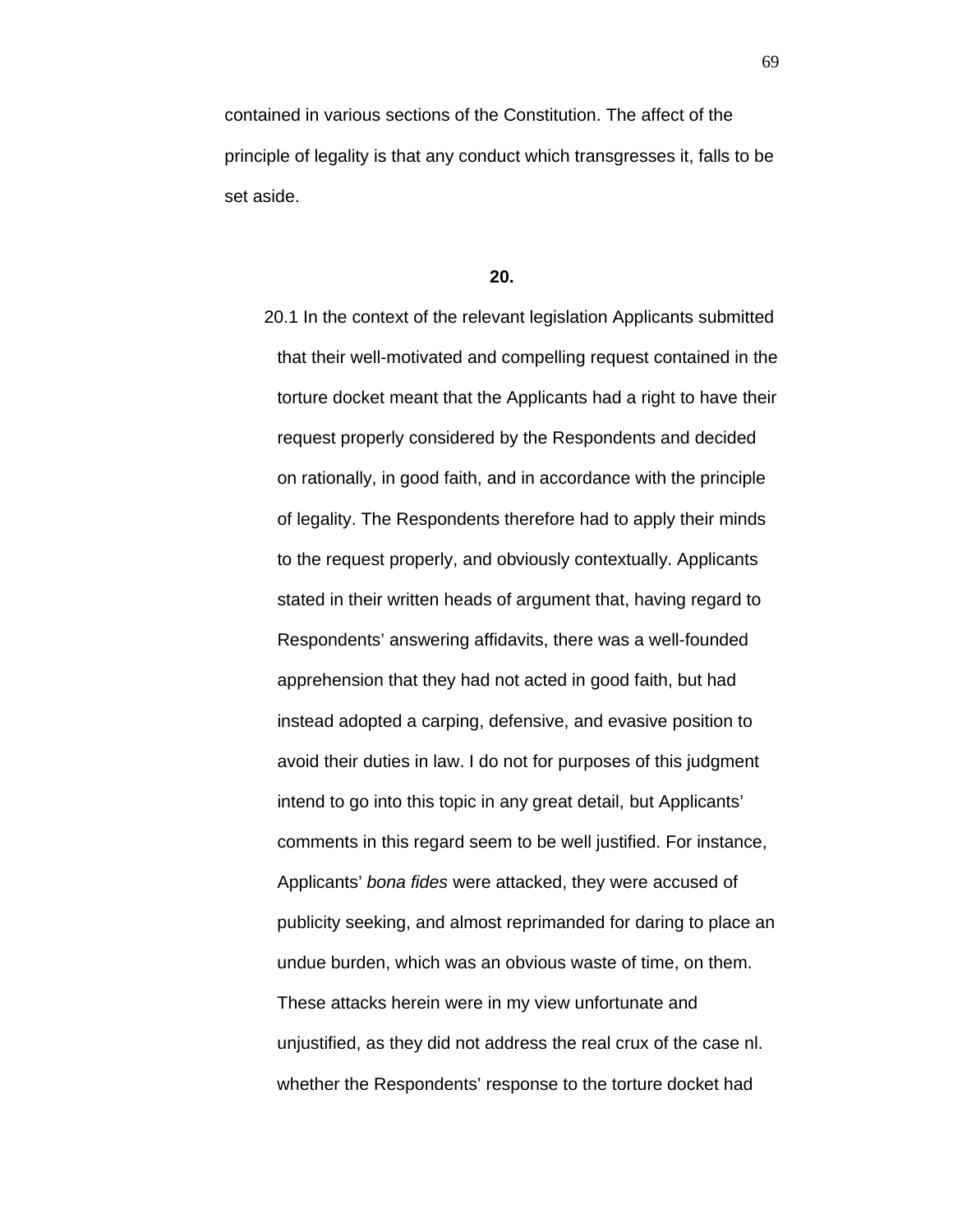been performed with due respect for the enabling law applicable to the functions, and with the respect for the values of the Constitution and South Africa's international law obligations.

#### **21.**

# **The Powers of the NPA, SAPS, and Head of the Priority Crimes Litigation Unit;**

# **the ICC Act;**

I have already referred to the preamble. I have also referred to the definition of "a crime against humanity". I have mentioned the objects of the Acts, amongst others s3 (d), which refers to such a crime having been committed in the Republic but also "beyond the borders of the Republic" in certain circumstances. Chapter 2 of this Act deals with jurisdiction of South African courts in respect of crimes, and makes a crime against humanity a crime under South African domestic law. Section 4(1) has no requirement of presence. I will deal with the provisions of s4 (3) (c ), and the relevant argument in connection therewith in a separate paragraph hereunder.

Section 5(1) states that no prosecution may be instituted against a person accused of having committed a crime without the consent of the National Director of Public Prosecutions. His consent is clearly not required when the Fourth Respondents institute an investigation.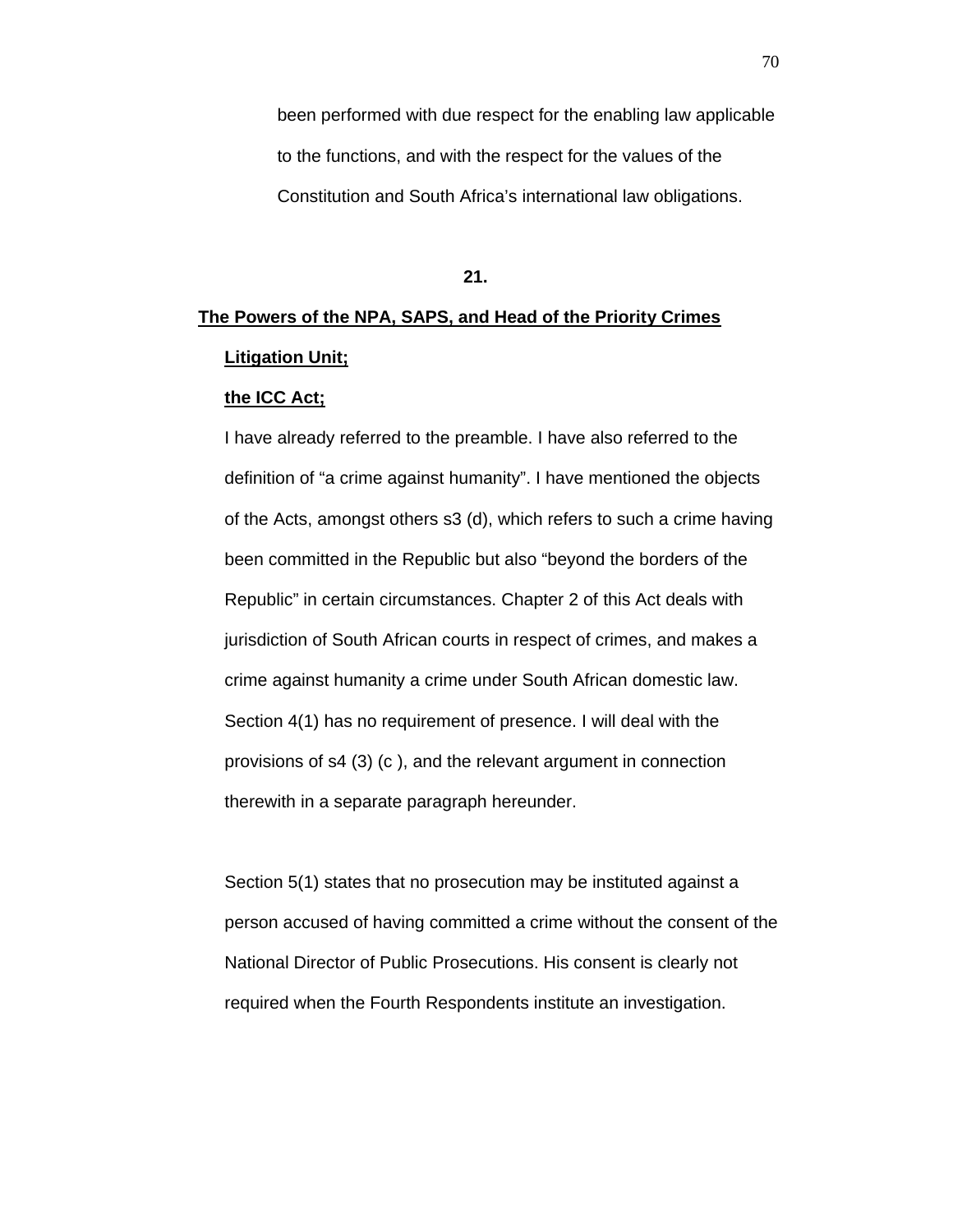**22.**

## **The National Prosecuting Authority Act 32 of 1998 as amended;**

I have referred to some of the provisions of this Act as amended in paragraph 1.2 supra. The docket was hand delivered to Second Respondent on 14 March 2008. At that time the 1998 Act was still in existence, and the Amendment Act 57 of 2008 only came into operation on 6 July 2009, ie : after the impugned decisions. The new structure introduced by that Act must be considered when I make an order It is at the present time, for purpose of this order, not affected by the judgement in *Glenister v President of the Republic of South Africa [2011] ZACC 6.*. First Respondent pointed out that in March 2008, the only investigating directorate in existence was the directorate of special operations ("DSO" or "Scorpions"). They say that already as at 8 May 2008 the draft bill had been published for the Scorpions' disolution. (see Government Gazette no. 31037 of 8 May 2008). They say that it would have been illogical to refer a complex investigation to a structure that was in the process of disbanding. Section 7 of the unamended Act provided for these investigation directorates, and in s24 referred to the powers, duties and function of directors. Section 24(1)( c) stated that a director had the power to "supervise, direct and co-ordinate specific investigations".

In the context of the NPA Act, s179 of the Constitution and the Prosecution Policy that I have already referred to, First Respondent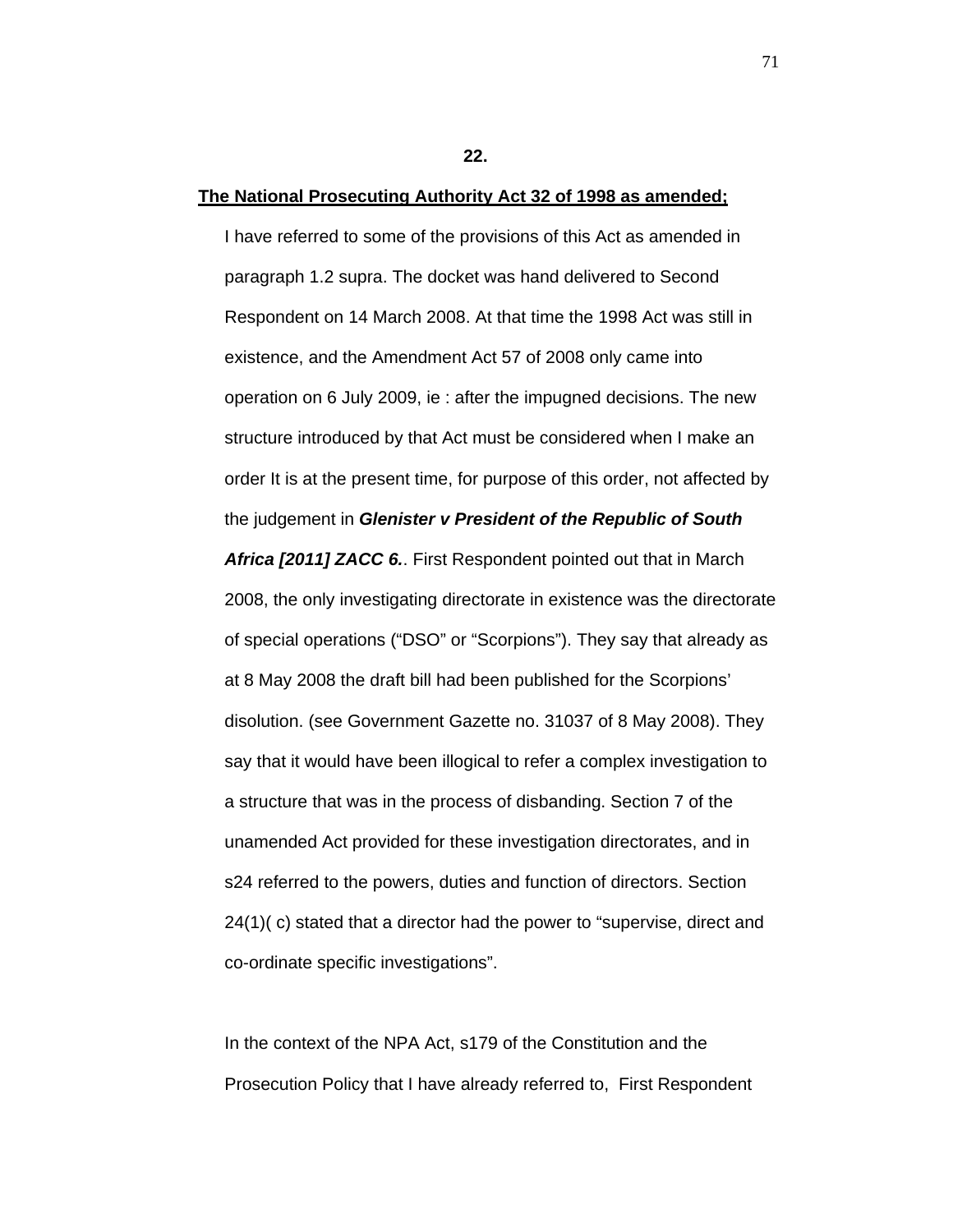argued that none of these documents authorised the Second Respondent to initiate investigations or for the First Respondent to do so itself, in respect of crimes falling within the mandate of Second Respondent. In March 2008 the limited investigative power conferred upon the NPA by virtue of the NPA Amendment Act 61 of 2000, was located solely in the investigating directorates referred to in s7 of NPA Act. The Second Respondent was not appointed as an investigating director in terms of s7, and could not exercise these powers. In fact therefore, the only investigating directorate in existence in March 2008 was the directorate of special operations, the so called "Scorpions". s24 (1) (c ) also did not confer upon any director of public prosecution the power to initiate investigations. First Respondent therefore argued that the lack of a legal basis to initiate investigations was confirmed by s24 (7) of the Act, which states that when a director is considering the institution of a prosecution, and is of the opinion that a matter connected therewith requires further investigation, he must request the Provincial Commissioner of Police for assistance in the investigation of that matter. That commissioner was required, in as far as practical, to comply with their request. The relevant **Presidential Proclamation** mandating the Second Respondent to manage and direct investigations and prosecutions must be interpreted in terms of that legislation. First Respondent emphasises, in that context, that the Proclamation did not empower him to initiate investigations. Accordingly, First Respondent submitted that a decision by a member of the NPA to initiate a criminal investigation in the absence of a legal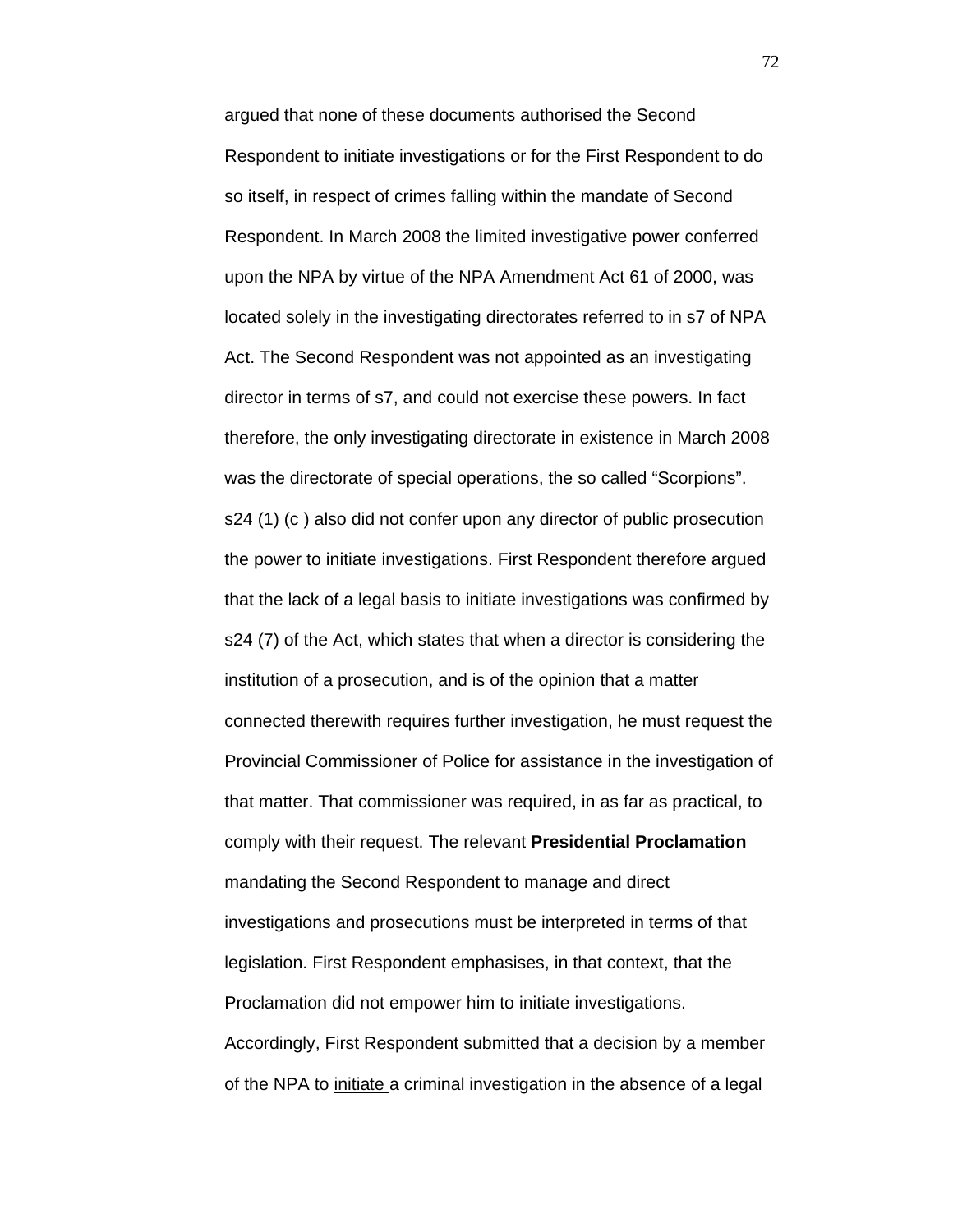provision authorising such, would render that investigation null and void. In that context reliance was placed on *Powell NO and Others v van der Merwe NO and Others 2005 (1) SACR 317 (SCA) at par 22- 23*.

#### **23.**

There was also another very valid reason why the NPA should not initiate investigations, and I was referred to s205 (3) of the Constitution. This provision defines, *inter alia,* the objects of the Police Service to investigate crime, and to uphold and enforce the law. The NPA, in initiating investigations without any legal basis, would be usurping the constitutional mandate of SAPS. I was also referred to **du Toit Others, Commentary on the Criminal Procedure Act** at 1-4l to 1-4m where the different roles of the SAPS and the NPA were discussed. Amongst others it was stated that an initial investigation was or would be conducted by the Police, and that the prosecutor, himself, did not in principle actively participate in any investigative work. Accordingly it was submitted that the First Respondent had correctly referred the request for the initiation of an investigation to the Fourth Respondent. The issue of the Second Respondent or the First Respondent initiating the investigation was now of purely academic interest in that, having regard to the **South African Police Service Amendment Act 57 of 2008** and the **National Prosecuting Authority Amendment Act 56 of 2008**, the DSO had been dissolved, and the Directorate for Priority Crimes Investigation came into effect on 6 July 2009, which was some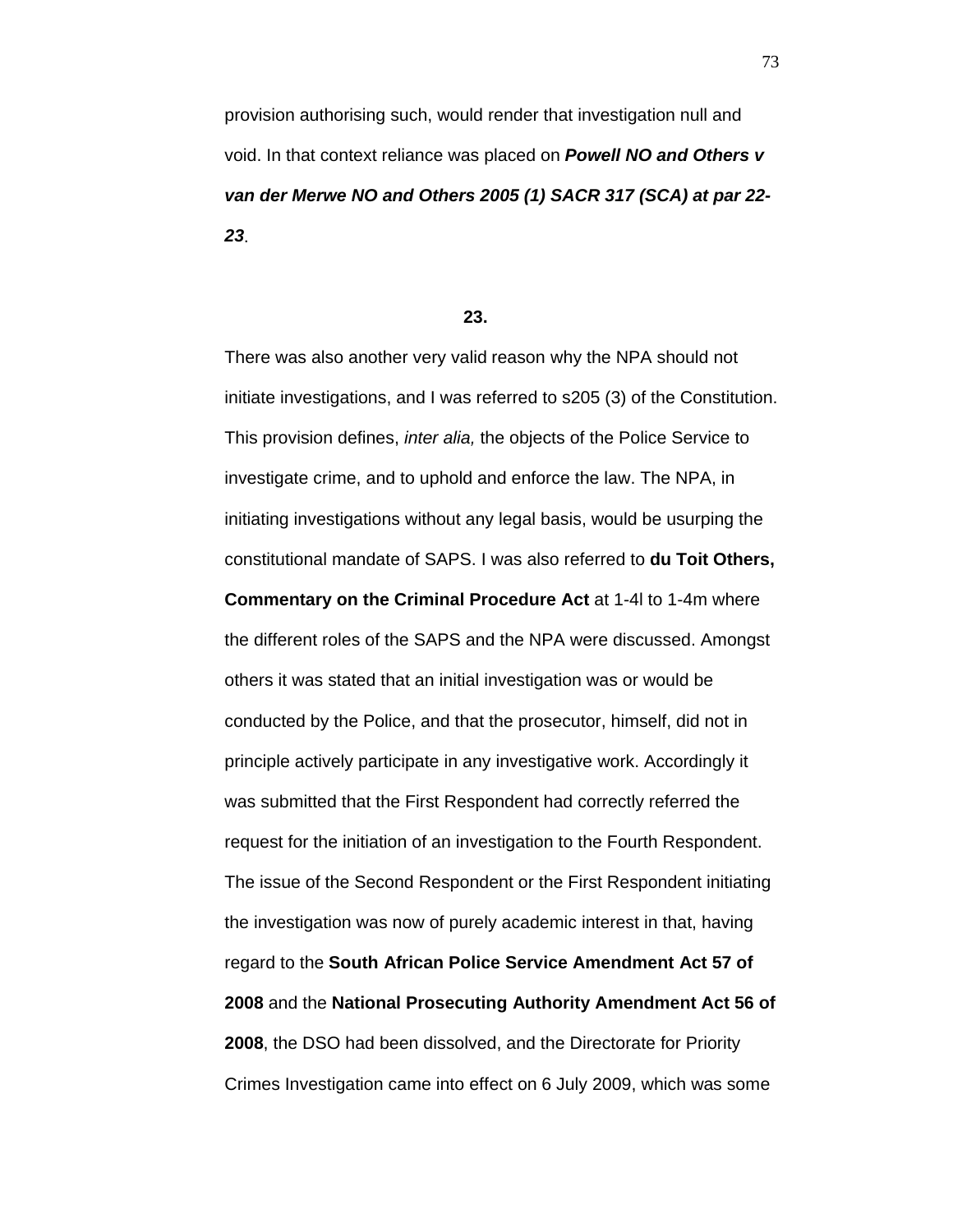five months before the Applicants lodged this application, and after the decision not to institute an investigation had been taken. Therefore, none of the investigating directorates referred to in s7 of the NPA Act were in existence, and consequently there is now no legal provision to enable the NPA to initiate investigations. It also appeared from Schedule 1 of the amended SAPS Act, that the offences created in terms of the domestic Rome Statute fell within the mandate of the said Directorate for Priority Crime Investigation. Section 17D(3) of the amended Act took away the power of the NPA to initiate investigations in respect of such offences. This **Presidential Proclamation** establishing Second Respondent had not been recalled, and it must therefore as from 6 July 2009 be considered to be the dedicated component of prosecutors in respect of the domestic Rome Statute offences. It was submitted that in the light of the above mentioned, the contention that Applicants maintain that it was the responsibility NDPP and/ or the Second Respondent to initiate an investigation, was bad in law. The Rome Statute, according to First Respondent, also contained no provision which could be cited for authority for either the NDPP or any other member of the NPA to initiate an investigation.

### **24.**

The Presidential Proclamation relating to the Second Respondent was made under s13(1)(c ) of the NPA Act. Advocate Ackerman SC was appointed as Special Director of Public Prosecutions and "to exercise the powers, carry out the duties and perform the functions necessary,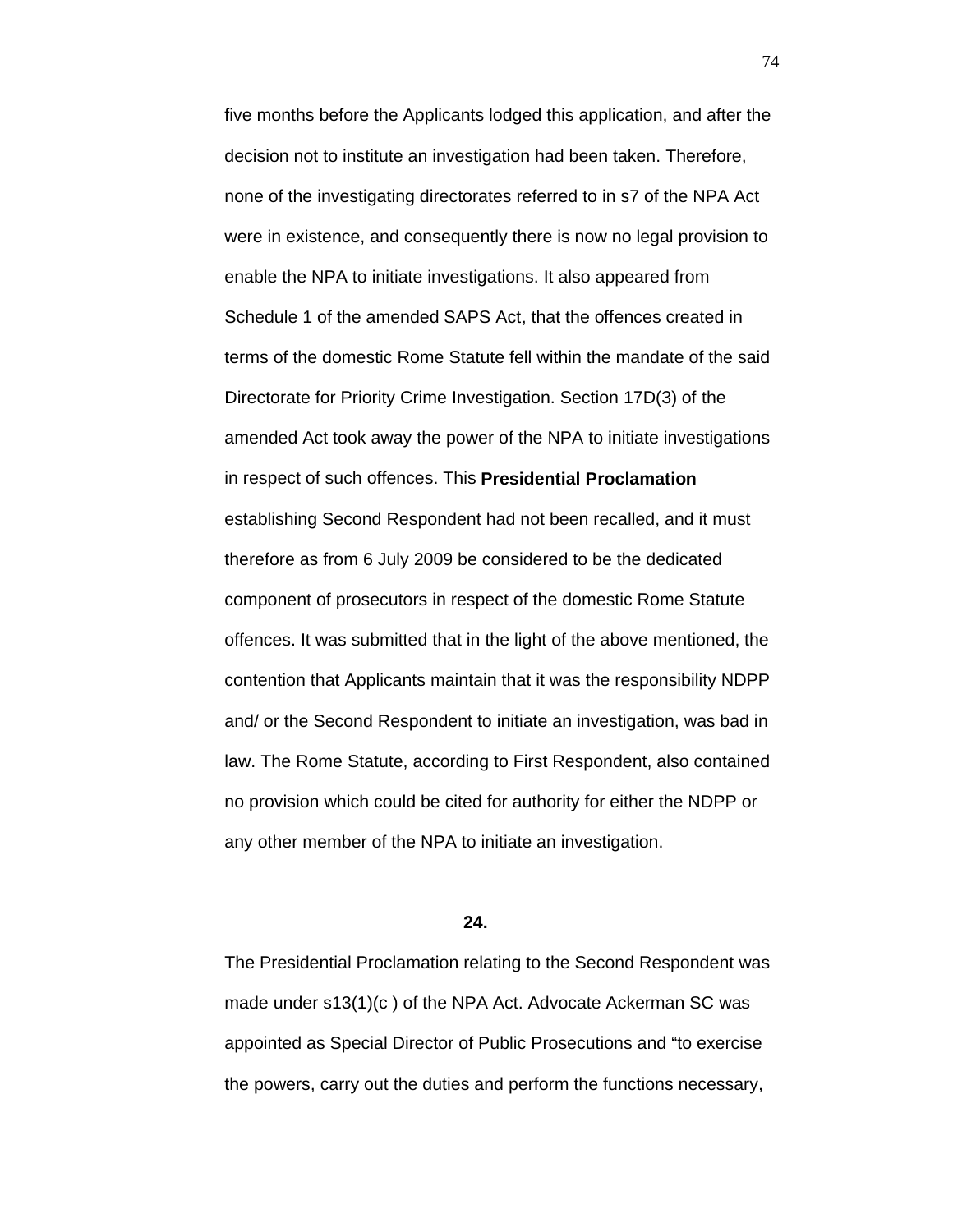within the office of the National Director of Public Prosecutions as directed by the National Director and-

a. in particular, to head the Priority Crimes Litigation Unit and to manage and direct the investigation and prosecution of crimes contemplated in the implementation of the Rome Statute of the International Criminal Court Act 2202 (Act no. 27 of 2002)".

Mr W Trengrove SC relied on the specific wording of this proclamation, and also that of s7 of the NPA Act, and in particular to s7 (1)(iii) which referred to criminal activities committed in an organised fashion. A crime against humanity fell within that type of crime by definition. It was therefore his submission that the mentioned Scorpions at the time had the power to investigate crimes against humanity, and that the First Respondent was in control, in that context, in terms of s22 (1) of the NPA Act. It must be remembered it had been contended by the First and the Second Respondents that they had never made a decision not to investigate as this decision had been made by the Fourth Respondent.

## **25.**

Mr W Trengrove SC argued that all of the Respondents' arguments were untenable:

Firstly, they ignored the legal obligations of Second Respondent to "manage and direct investigations" of crimes contemplated in the ICC Act, and secondly, they demonstrated, on the Respondents' own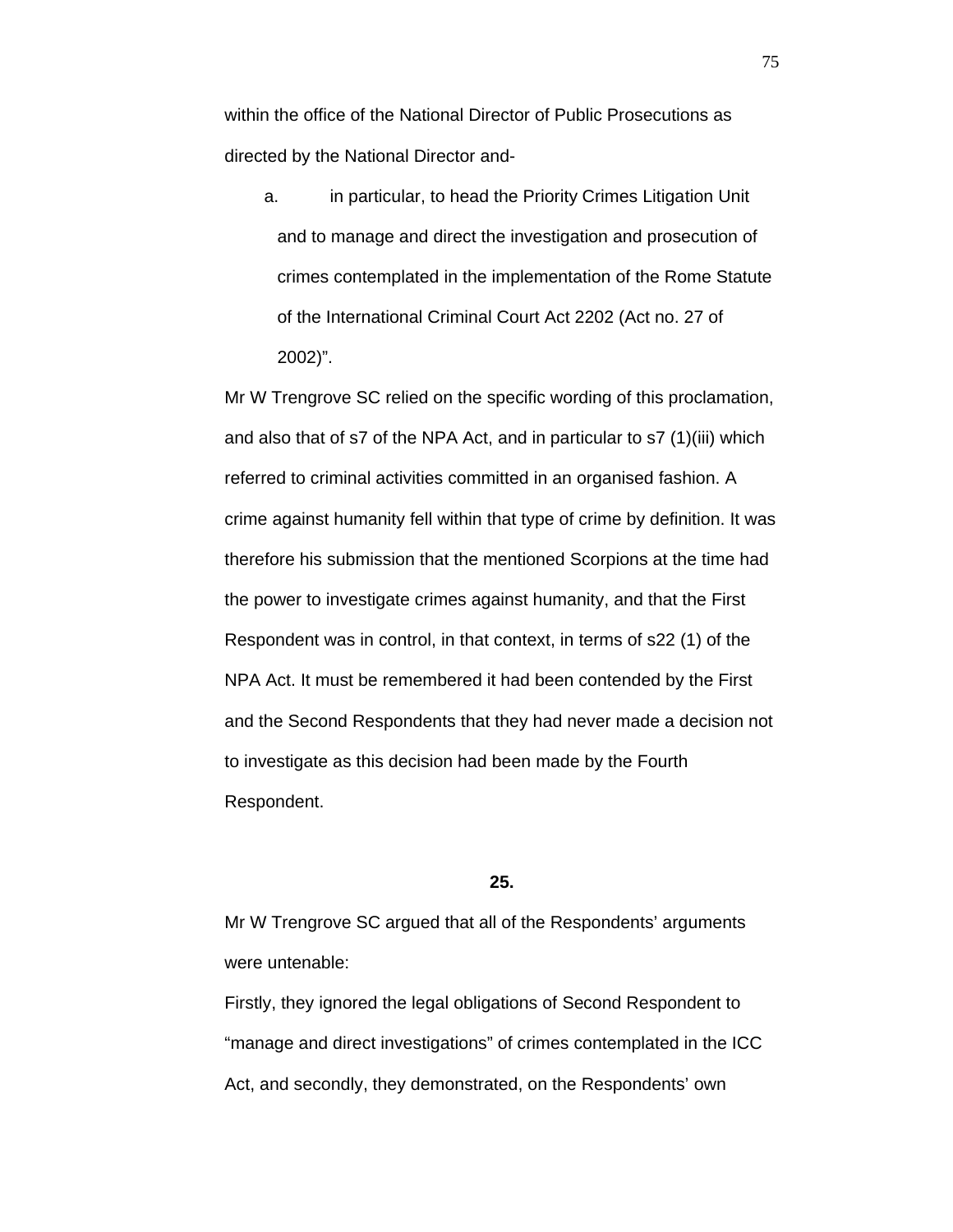version, that they had not made a decision, but had abdicated their legal duties by unlawfully placing the responsibility on the Fourth Respondent. Mr W Trengrove SC accordingly submitted that the designation of international crimes as " priority crimes", the establishment of dedicated units to investigate and prosecute them, and the weight given to investigation in priority crimes in the various policies, made it clear that the nature of these crimes necessitated, and do necessitate, a multi-disciplinary approach that recognises the complicity of investigations and prosecutions, and which required the First and Second Respondents to play a guiding role in respect of such investigations. Furthermore, such involvement by a prosecuting authority in the investigation of international crimes was common place. The Respondents themselves, in the answering affidavits referred to such special investigative units in many countries in Europe, as well as in Canada and the United States. The rationale for the establishment of such special units was that serious international crimes required specialised investigative approaches, knowledge of international crimes and international criminal law. South Africa was no different in this respect. Acknowledging the need to ensure that cases of this nature were dealt with properly, South Africa identified the Second Respondent as the unit that possessed the necessary expertise to manage the investigations and prosecute serious international crimes. Additionally, the specialist investigating directorate was the unit within the NPA to assist in the investigation of international crimes. Also, the South African Prosecution Policy in part 8 required the NPA to co-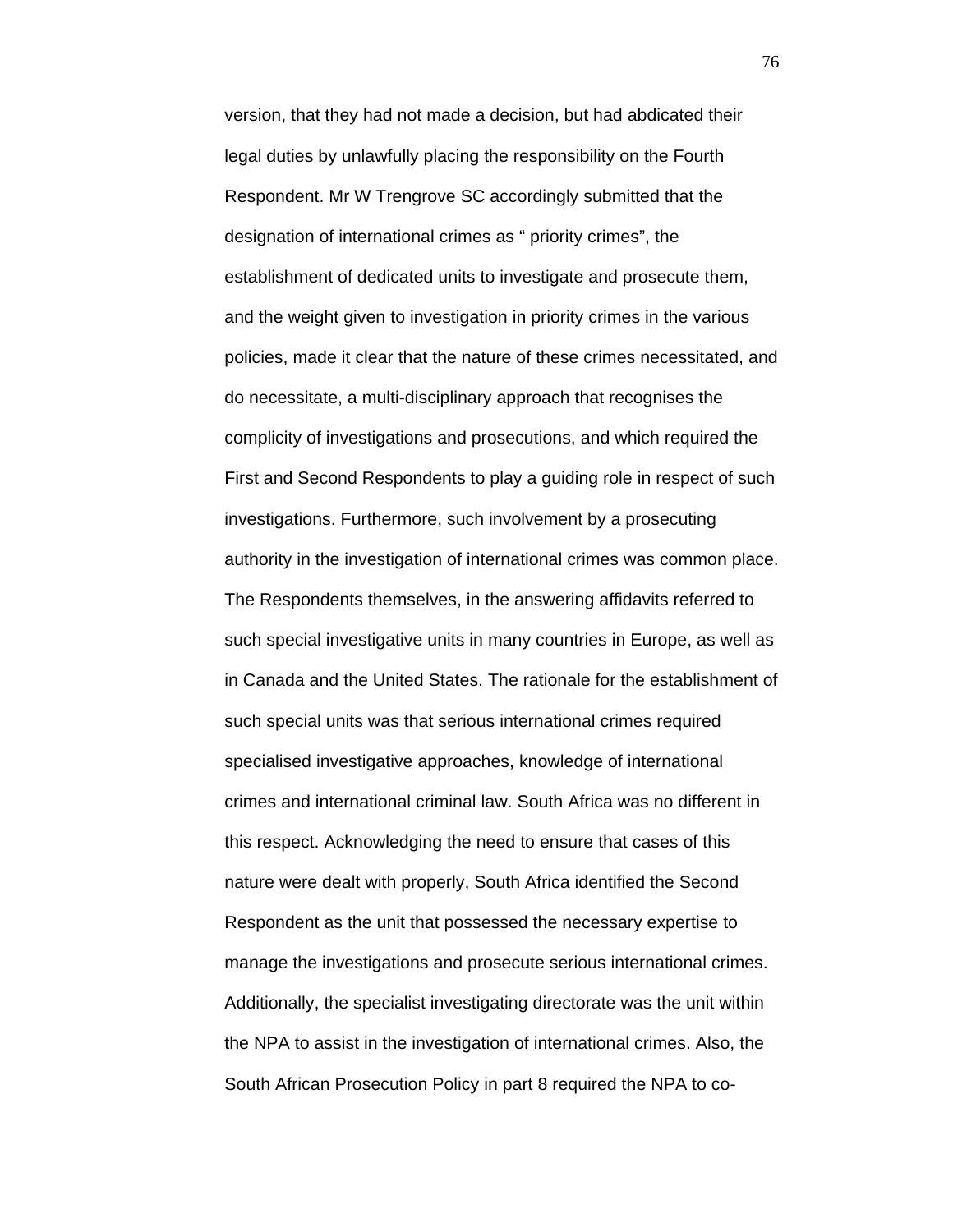operate and interact with the Police and other constituent agencies. In any event, it was argued on behalf of the Applicants that it was obvious that if the First Respondent had the power to prosecute priority crimes, then it would have the necessary and incidental powers to do whatever was necessary to achieve that purpose, which would include the power to investigate. In the present context that may be so, but not generally, it seems. See **Glenister supra** at par 76-77. Applicants therefore submitted that in relation to South Africa and the mandate of Second Respondent, the use of the term "manage and direct" in the relevant Proclamation, clearly captured the legal and practical requirement imposed upon its Head, nl, of meaningful engagement and involvement alongside the SAPS in the investigation of ICC Act crimes. Having regard to objects of that Act, there could be no doubt that the power incidental to or necessary for the achievement of the ICC Act's purposes includes the power of the PCLU to engage in investigation particularly in the multi-disciplinary manner envisaged under the SAPS Act and the NPA Act. The First Respondent's contention that the Rome Statute did not provide the Second Respondent or himself with any power to initiate an investigation was therefore materially flawed. It ignored the special status according to international crimes, and the need for special procedures to be developed and adopted, and it ignored the very clear terms of the SAPS Act that had to be read together with the ICC Act and which, as was said, required multidisciplinary approach. Accordingly it was submitted by Mr. W. Trengrove SC that it was a material legal misdirection for the First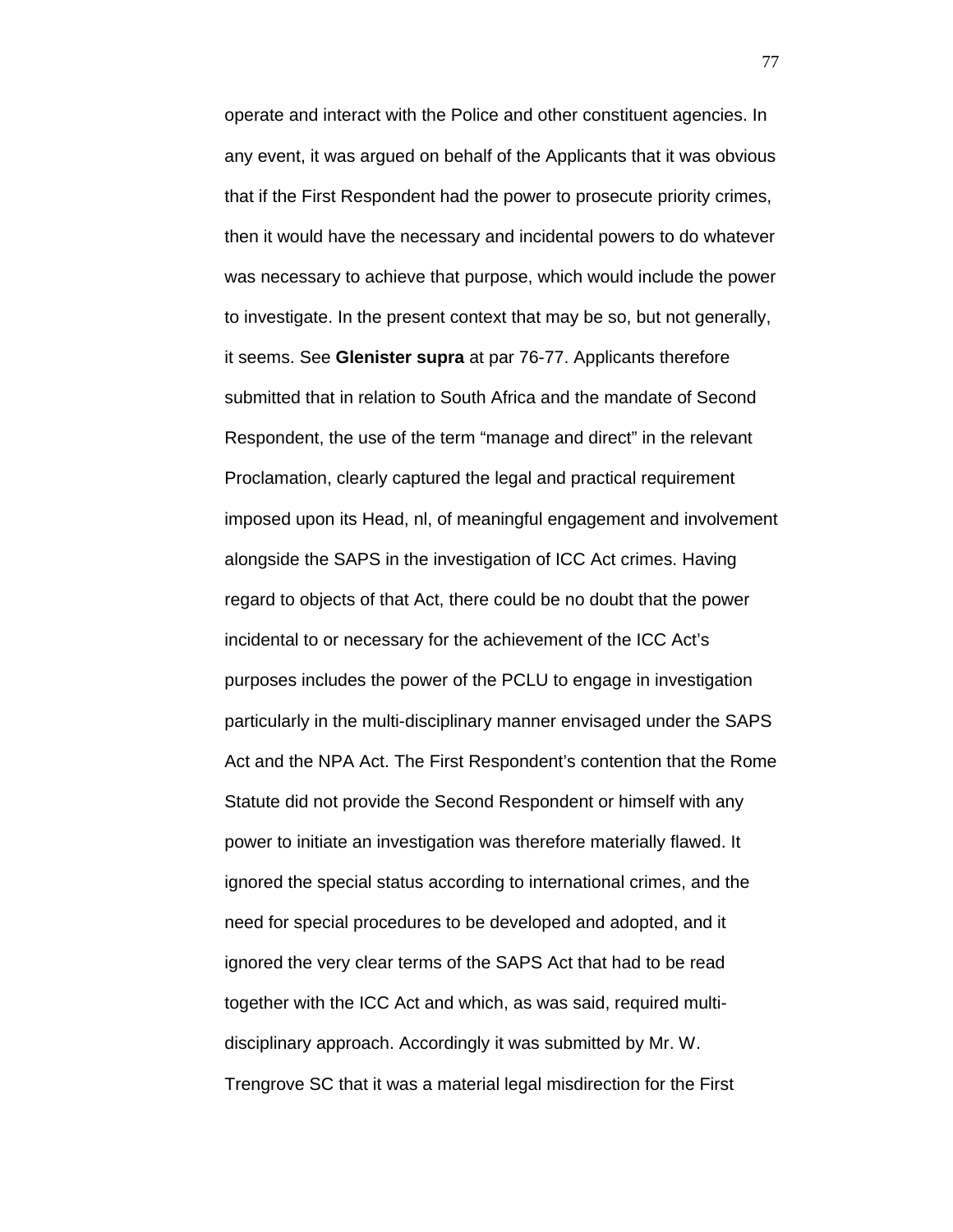Respondent to assert that "all that the Second Respondent could lawfully do in respect of the request submitted by the First Applicant was to refer the matter to the office of the Fourth Respondent". Also, in that context, it was submitted that the "passing of the buck" to Fourth Respondent amounted to a deferral, and abdication of lawfully prescribed functions. In this context reference was made to *Hofmeyer v Minister of Justice 1992 (3) SA 108 (C )* where it was held at 117 (F-G) it is well established that a discretionary power vested in one official must be exercised by that official (or his lawful delegate) and that, although where appropriate he may consult others and obtain their advice, he must exercise his own discretion and not abdicate it in favour of someone else".

It was therefore contended that in failing to ensure their continued involvement in the matter, the SAPS did not have the specialised guidance of the PCLU, and accordingly the NPA failed to manage and direct the investigation in a multi-disciplinary manner as required by law and under their own policy. In that context reference was made to **Bato Star** supra at par 100, where it was stated that if there was a relevant applicable policy, then the Minister had to exercise his discretion in accordance with such policy. He had a duty to give effect to that policy. First Applicant had therefore been perfectly entitled to submit the docket of the office of the Second Respondent, and the First and Second Respondents failure to manage and direct the investigation as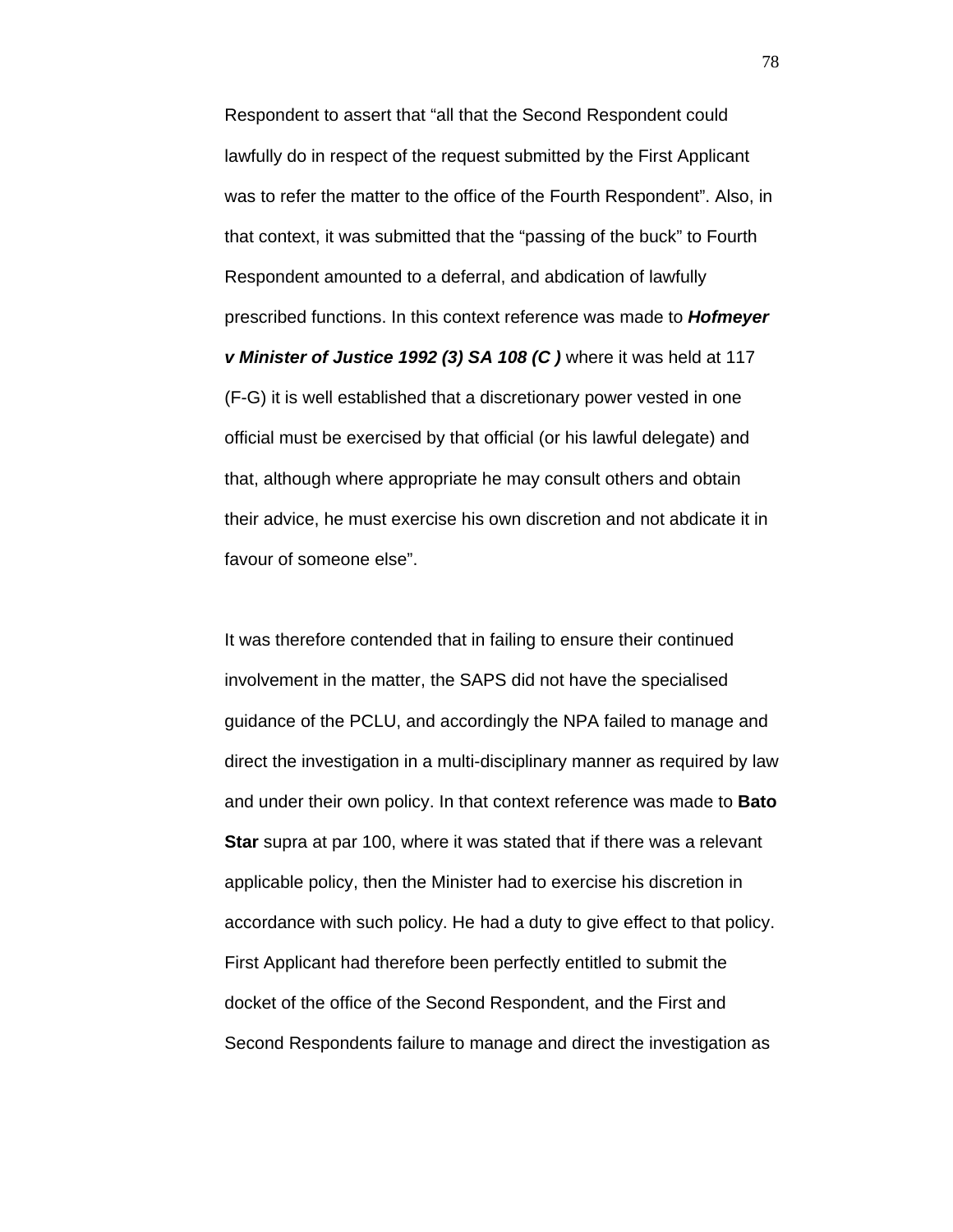required by law was a result of a material error of law, which according to the principle of legality stood to be reviewed and set aside.

## **26.**

# **The South African Police Service Act 68 of 1995 as amended by Act 57 of 2008;**

Section 11(1) of the Act referred to s218(1) of the Interim Constitution which is now s205(3) of the Constitution. The National Commissioner had to exercise the powers and had to perform the duties and functions necessary to give affect to the constitutional provisions. Since 6 July 2009 s17 (A) was operative, and there was a change-over from the "Scorpions" to the "Hawks". Section 17(B) (a) specifically dealt with serious organised crime. Section 17(D) dealt with national priority offences, as did s17(D)(3) and s17(F), which required a multidisciplinary approach. Before 6 July 2009 the powers and duties of the Police Service in the present context was exercised by the mentioned "Hawks". It was pointed out that in First Respondent's answering affidavit (page 1305 par 13) he had in fact agreed with that approach, and had said the following: "it is also practice in complex matters for investigating officers to approach the Directors of Public Prosecutions at an initial stage of an investigation and prior to the arrest of suspects to appoint a senior member of the NPA to give guidance to the investigation". The very simple conclusion was that Fourth Respondent had the power and the duty to investigate ICC crimes committed inside or outside of South Africa, that Mr. Williams had been wrong in his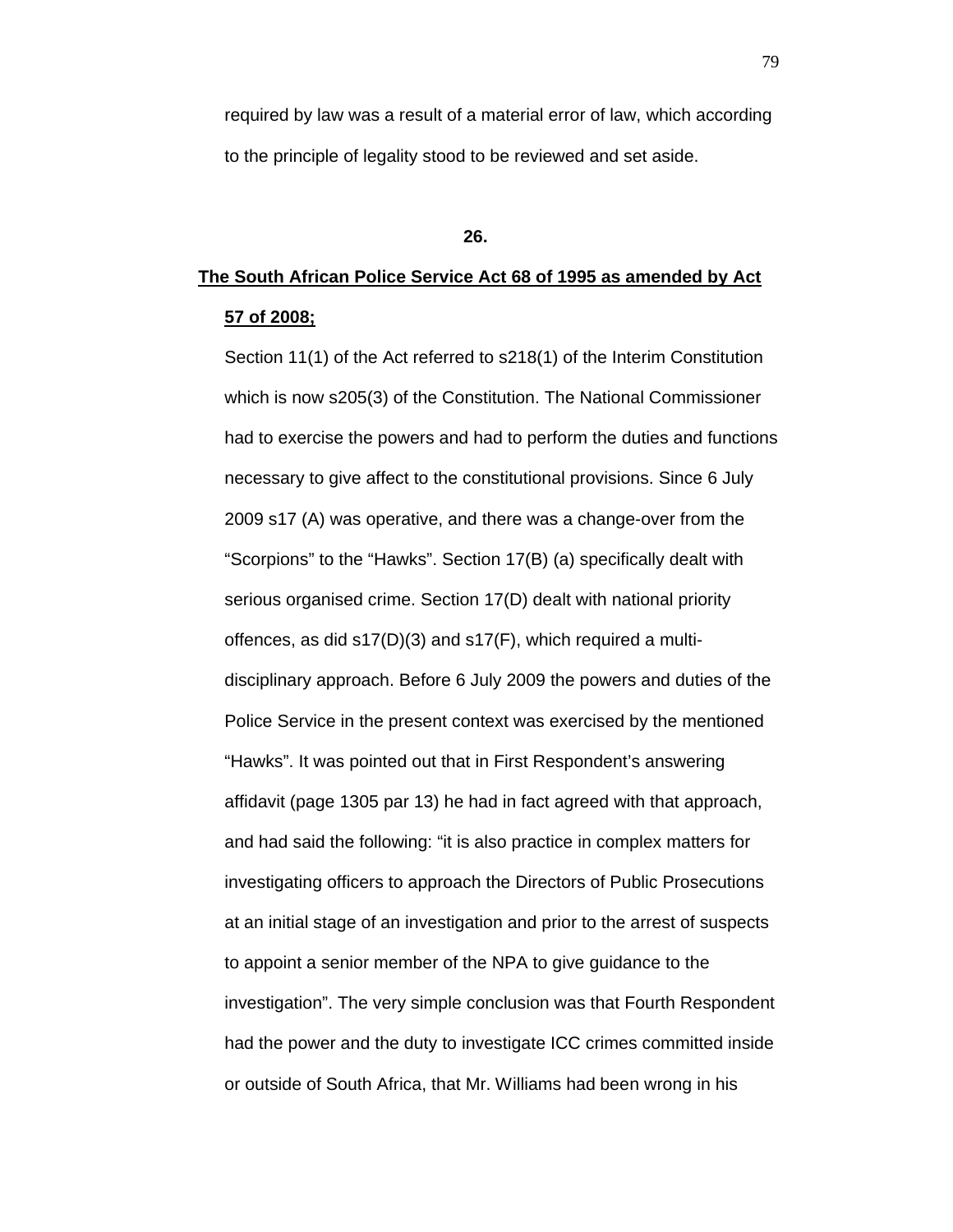reasoning and conclusion, and that this cast a shadow over all other reasons. The decision of the Fourth Respondent and the acquiescence or agreement therewith of the First Respondent, were mistakes of law, and therefore reviewable. Their power was not exercised lawfully, and if they had discretion, they did not exercise such discretion. Respondents did not discharge their obligations in accordance with South Africa's international obligations, nor with an appreciation and sound understanding of international customary and criminal law, nor in accordance with the ICC Act, read with the Presidential Proclamation, the SAPS Act and the NPA Act. Furthermore, they were required to act rationally when making decisions pursuant to the ICC Act. In this context reference was made to *Affordable Medicines' Trust and* 

## *Others v Minister of Health and Others 2006 (3) SA 247 (CC) at par*

*35* where the following was said: "the exercise of discretion by the Director-General is subject to certain constraints, apart from the constitutional constraints. In the exercise of his or her discretion, the Director-General must have regard to all relevant considerations and disregard improper considerations. The conditions that he/she is permitted to impose are those that are rationally related to the purpose for which his/her discretionally powers were given".

**27.**

The decision not to institute an investigation required the Respondents to take a number of factors into consideration and to ignore the irrelevant ones. The primary obligation was to ensure that the purposes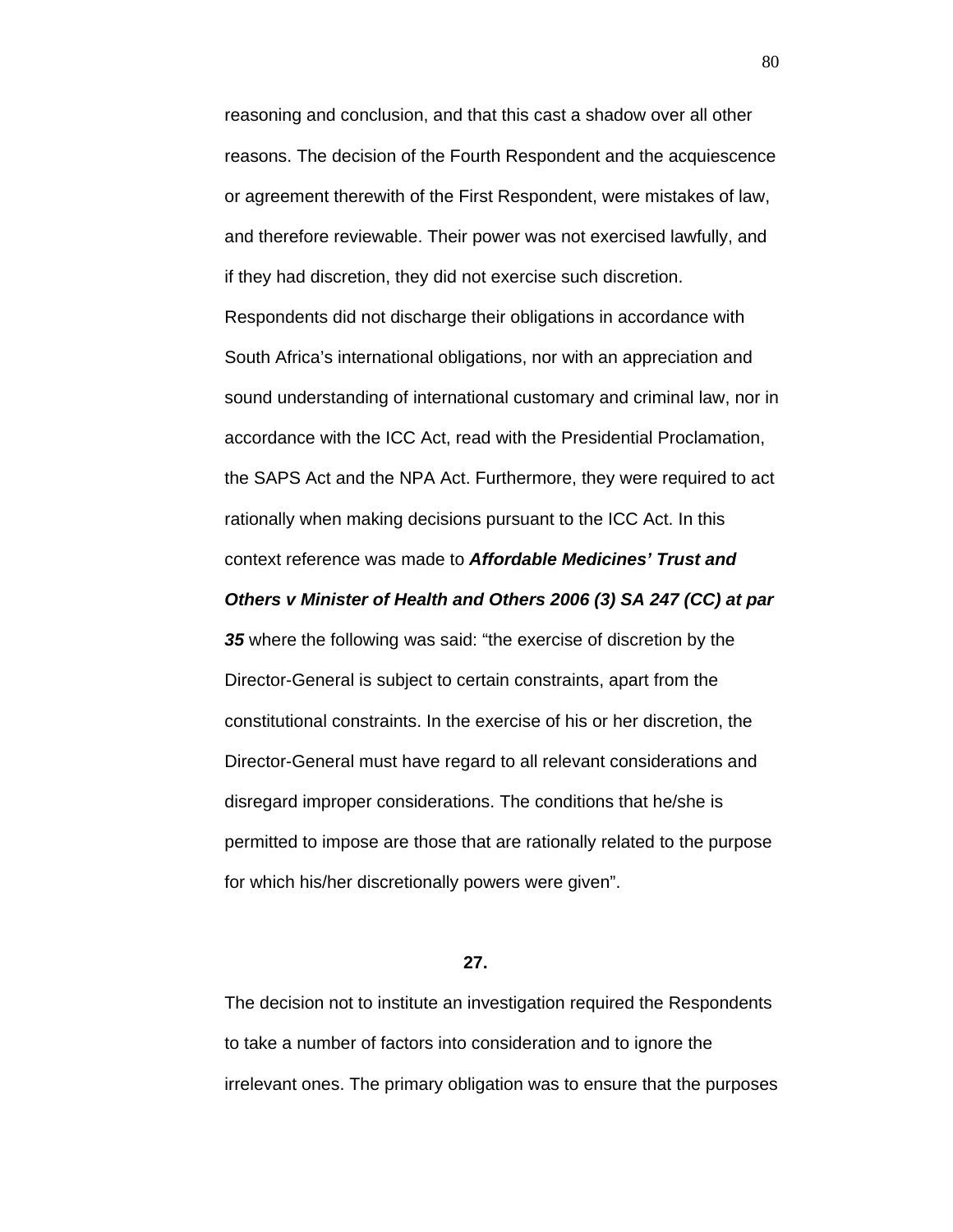and objects of the ICC Act were discharged in accordance with South African international obligation to investigate and prosecute perpetrators of international crimes in light of the information placed before the Respondents. In order for the Respondents decisions to be rational, their decision had to be "based on accurate findings of fact and the correct application of the law".

See *Pepcor Retirement Fund and Another v Financial Services Board and Another 2003 (6) SA 38 (SCA) at par 47: "*The doctrine of legality which was the basis of the decisions in Fedsure Sarfu and Pharmaceutical Manufacturers, requires that the power conferred on a functionary to make decisions in the public interest, should be exercised properly, ie on the basis of true facts;…". In that decision the SCA stated the following as conclusion: "whether a review should succeed in the matter such as the present will depend on a consideration of the public interest in having the decision corrected and other factors, and in particular, the interest of the person in whose favour a decision has been. Ultimately, a value judgement, balancing all the relevant factors will be required." In this context I may refer to First Respondents' heads of argument where they say (at page 71) "the domestic Rome Statute was enacted in order to ensure the effective implementation of the international statute. The preamble of the international statute is therefore binding upon the Republic." Applicants submitted that prosecution cases have to be made out of investigations. I was referred to *S v Basson* (1) in this context 2005 (1) SA 171 at par 37, which implied that if a state was under an obligation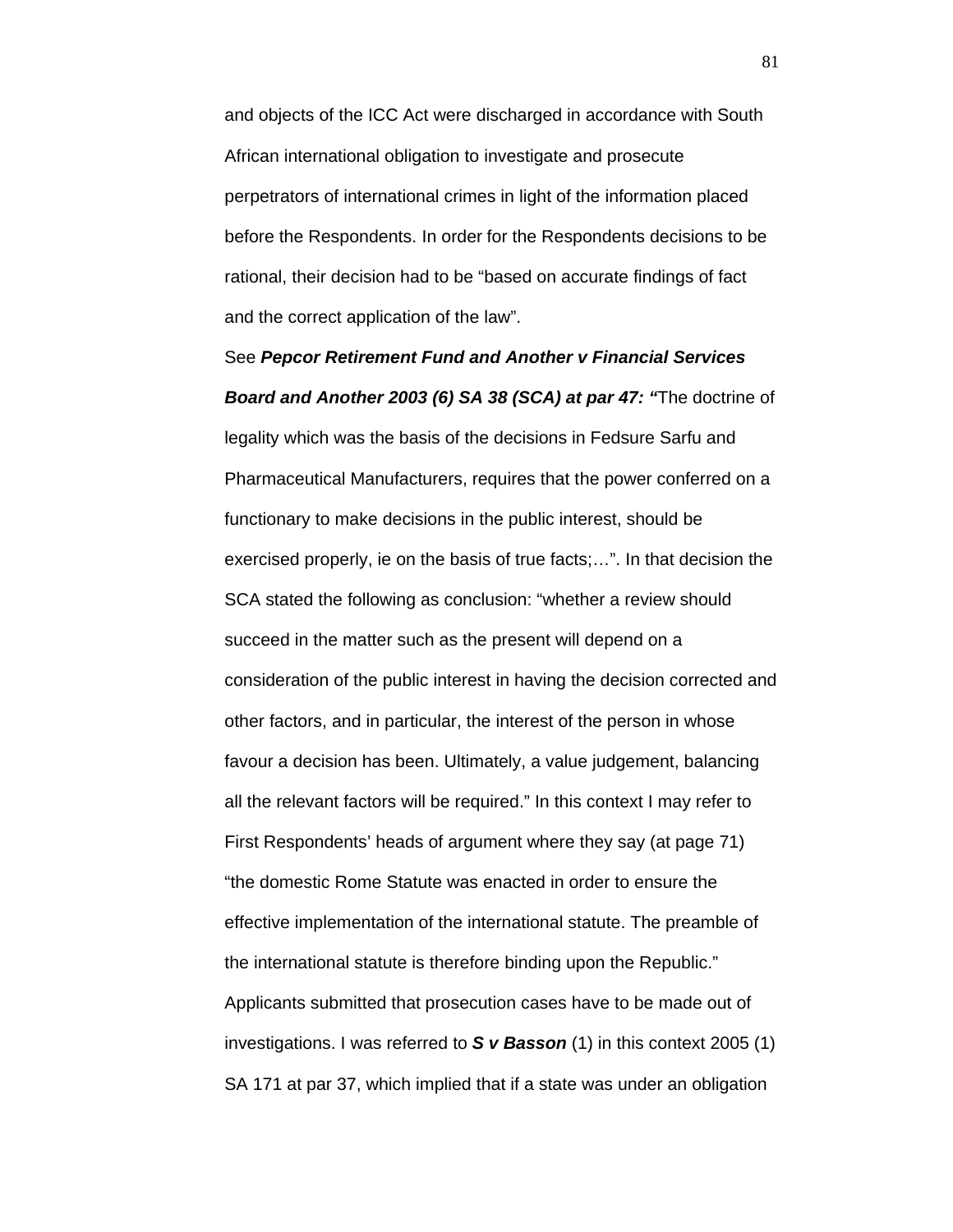to prosecute offences, it was by necessary implications obliged to investigate such offences. I was also referred to *S v Basson (2) 2007 (3) SA 582 (CC) at par 184*, where the obligations connected to prosecuting crimes against humanity were emphasised. There was an international consensus on the normative desirability of prosecuting such criminals and, by necessary implication, a proper investigation had to be done in all such instances. Accordingly, First and Fourth Respondents (Mpshe SC and Mr Williams) made errors of law regarding the powers and duties in terms of international law and domestic law. I agree with Applicant's submissions and reasoning, and I expressly adopt their conclusions for purposes of this judgment.

## **28.**

#### **Respondents Reported Concern for "Foreign Relations";**

Before dealing with that type of reasoning by the First and Fourth Respondents it will be convenient to again refer to what First Respondent said in its heads of argument (page 72 par 51) : "we accept that the NGO reports relating to the situation in Zimbabwe in March 2007 and certain of the witness statements obtained by the First Applicant create a reasonable suspicion that crimes against humanity were committed in Zimbabwe during that period." The issue for them however was whether the necessary proof of these crimes could be obtained in Zimbabwe. Such evidence would have to be obtained via mutual legal assistance mechanisms, which would require the consent of the Zimbabwean Government. They then referred to a number of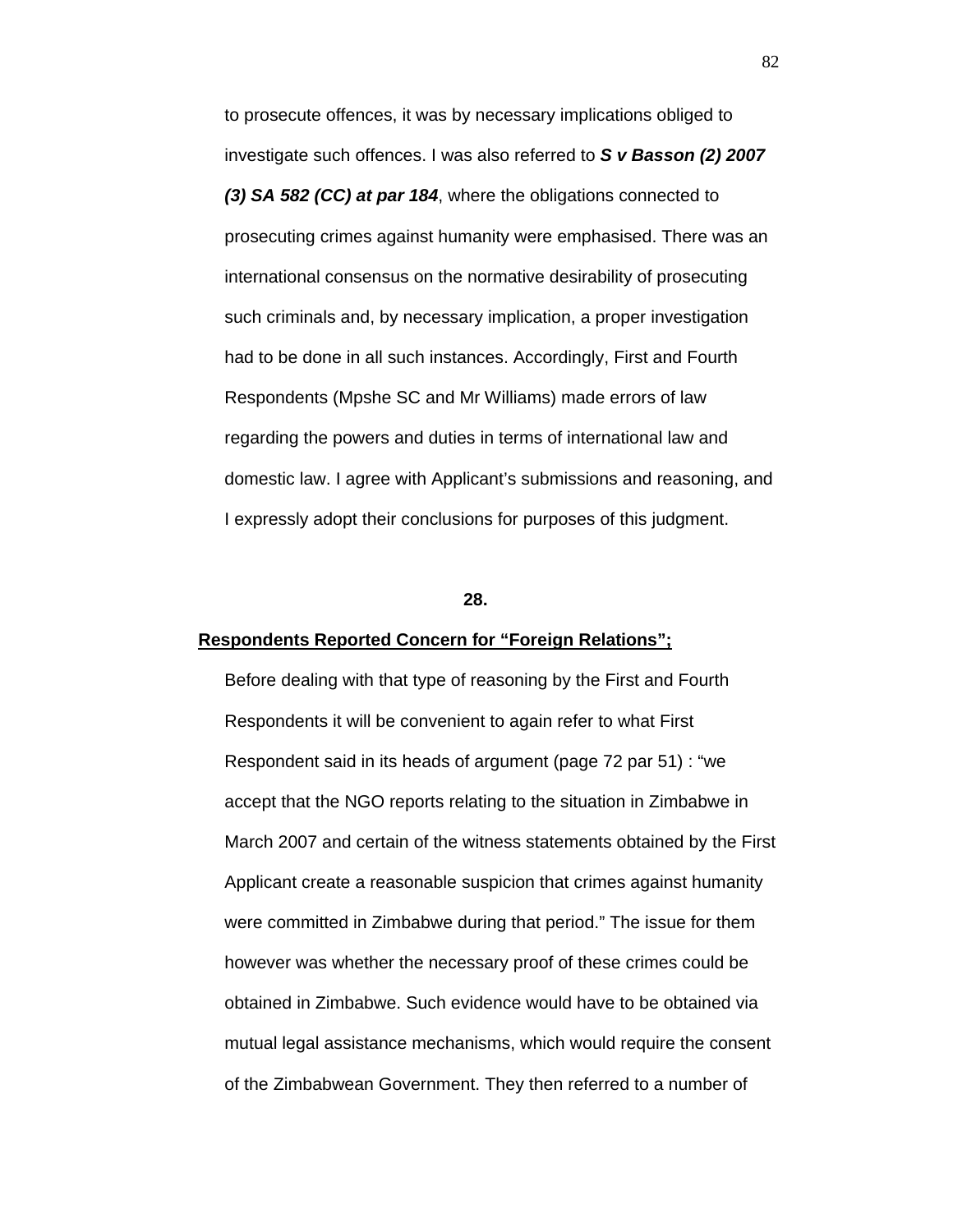such mechanisms which could be potentially applicable. Mr W Trengrove SC argued that the said Respondents had confused different thresholds for different steps that had to be taken in terms of the Statute. Article 53 of the Rome Statute only required that a reasonable basis existed for the decision whether or not to initiate an investigation. It was common cause in the present proceedings that the standard was met, obviously on First Respondent's version as well as I have just pointed out. There were other standards for an arrest, and the confirmation of charges. The sufficiency of material for prosecution purposes was therefore not the proper threshold that was required, and accordingly, Brigadier Marion, as I have already pointed out, was asked the wrong question and gave the wrong answer. The question ought to have been: Is there enough information to warrant an investigation in terms of the applicable law? The answer has to be, yes, and First Respondents have conceded that. Respondents had therefore laboured under an error of law in that context. Mr W Trengrove SC accepted that the Police could not simply enter Zimbabwe, but he did not accept that the Police would not receive any co-operation. He did not accept that that was, or could be, a reason not to initiate an investigation and indeed, Second Respondent's view at one stage had been, to put it colloquially, "see how far you get". Brigadier Marion had analysed certain so-called deficiencies, as have I. In the proper context, witnesses could have been re-interviewed. Brigadier Marion also mentioned First Applicant's alleged bias. That could not be any reason not to investigate, but was merely a misguided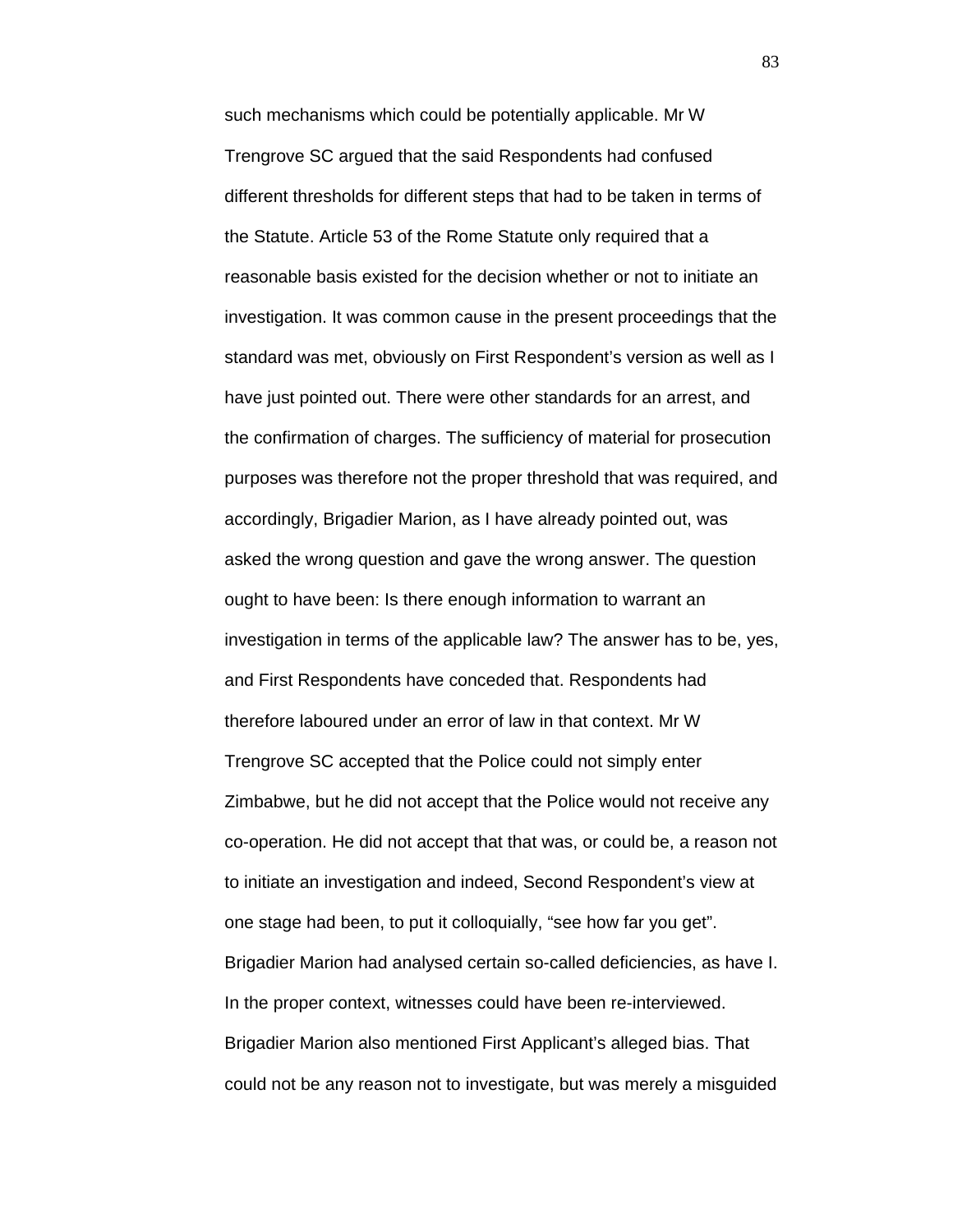attempt to smear the First Applicant. The attitude of Respondents in this context was based on the pre-conceived refusal to do so, and if Brigadier Marion's reasoning was correct, no prosecution could ever succeed or even be instituted, let alone investigated if the relevant government was complicit in the commission of such crimes, as it would obviously protect itself and the particular perpetrators. First and Fourth Respondents' view was therefore affected by irrelevant political considerations having regard to their duties. Their attitude trivialised the evidence. Diplomatic considerations were also not the business of Fourth Respondent, to put it bluntly. In that context I was referred to a fairly recent decision of *House of Lords in Regina (Corner House Research and Another) v Director of The Serious Fraud Office* 

*(JUSTICE Intervening) {2008] UKHL 60*. This decision is relevant for a number of reasons. It emphasises (of course in the British context) that the Director of Serious Fraud Office is a public official appointed by the Government, but independent of it. He is entrusted by Parliament with discretionary powers to investigate suspected offences which reasonably appear to him to involve serious or complex fraud, and to prosecute in such cases. Those were powers given to him by Parliament as Head of an independent, professional service, who was subject only to the superintendence of the Attorney General. There was an obvious analogy with the position of the Director of Public Prosecutions. It was accepted that the decisions of the Director were not immune from review by the courts, but authorities made it plain that only in highly exceptional cases would the court disturb the decisions of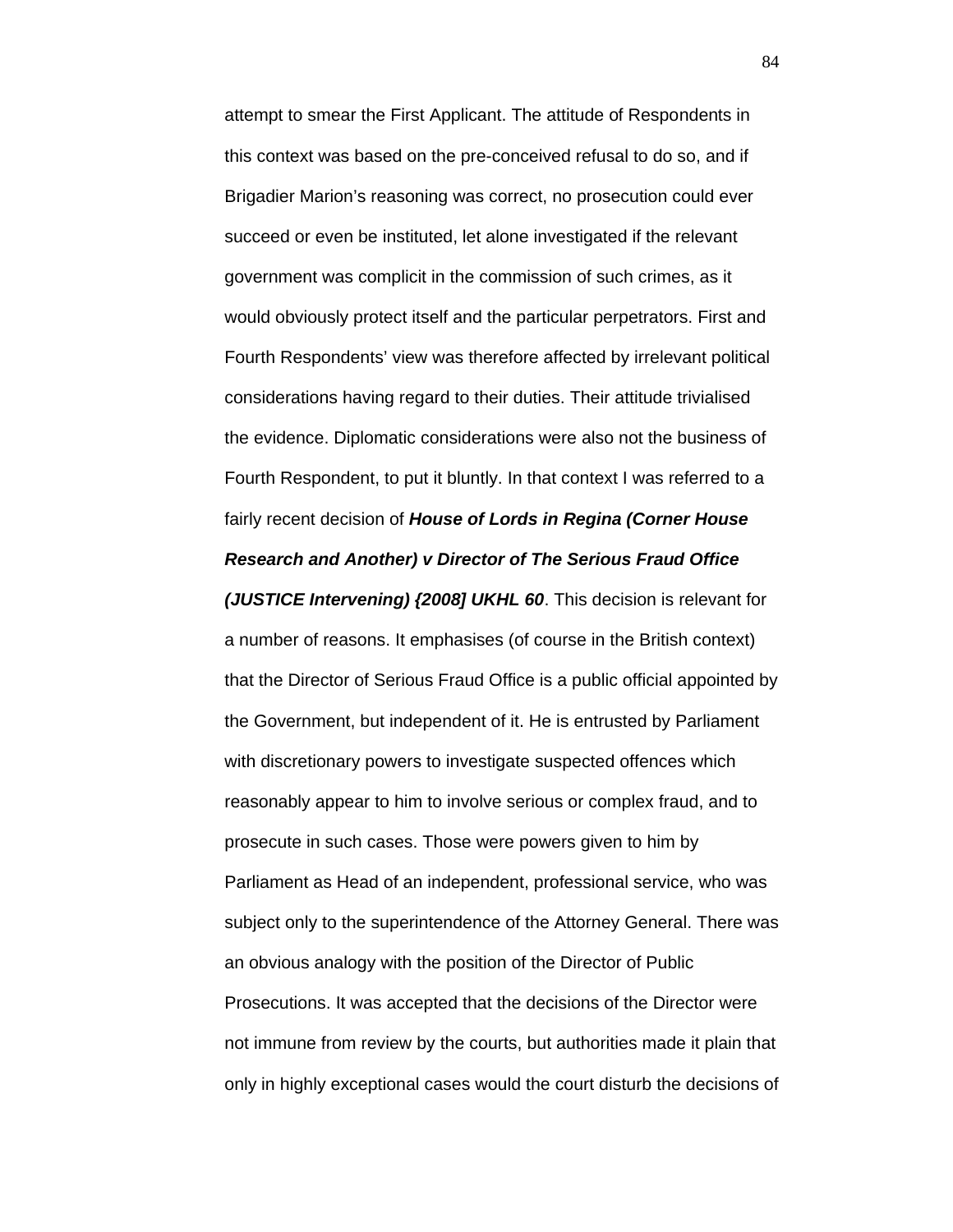an independent prosecutor and investigator. It was also pointed out that the discretions conferred upon the Director in the context of his duties were not unfettered. He had to exercise his power so as to promote the statutory purposes for which he was given them, and he had to direct himself correctly in law. He had to act lawfully. He had to do his best to exercise an objective judgment on the relevant material available to him. He had to exercise his powers in good faith, uninfluenced by any ulterior motive, predilection or prejudice. It seems to me, I must say at this stage, that those dicta are equally applicable to South African officials in the context of the legislation that I have referred to herein. In that case the Director had discontinued investigating allegations of corruption against an United Kingdom Company. There had been a threat by a foreign state (Saudi-Arabia) to withdraw co-operation on security matters if investigations were continued. If this threat was carried out, public safety and national security would be compromised. It had been made clear to the relevant UK officials, that the relevant threats to national and international security had been grave indeed. The Director had therefore taken the decision to discontinue the investigation with extreme reluctance. The Director had been confronted, as the House of Lords put it, by an ugly and obviously unwelcome threat. He had to decide what, if anything he should do. He did not surrender his discretionary power of decision to any third party, although he did consult the most expert source available to him in the person of the Ambassador, and he did, as he was entitled if not bound to so, consult the Attorney General who,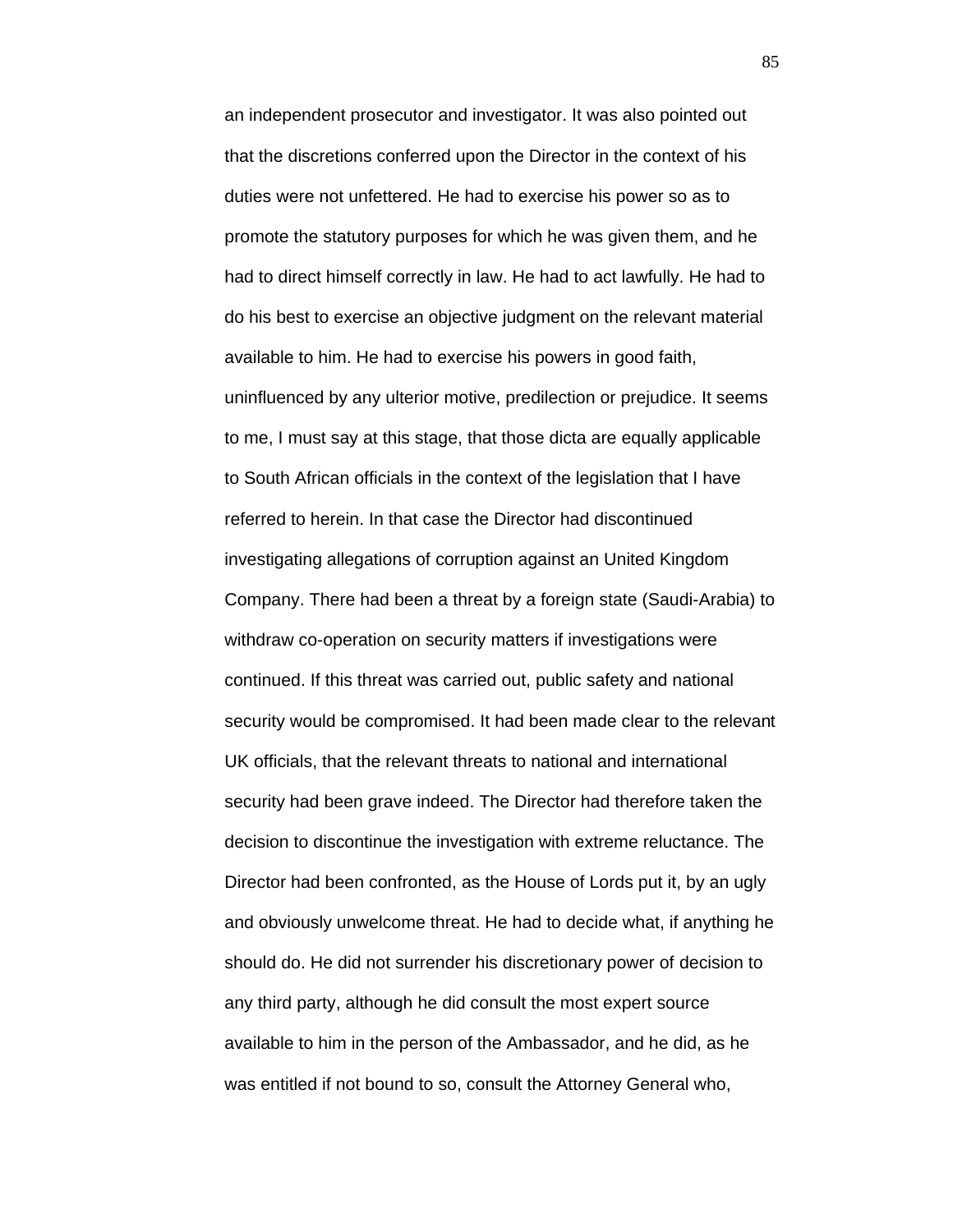however, properly left the decision to him. The issue in the proceedings before the House of Lords was not whether the decision was right or wrong, but whether the decision was a decision the Director was lawfully entitled to make. The evidence before the House of Lords was clear, no commercial interests caused the Director to discontinue the investigations, but a clear threat to "British lives in British streets" Public safety was therefore the relevant consideration.

## **29.**

I am of the view that reference to that decision of the House of Lords is particularly apposite. In the present context it was the duty of the First, Second and Fourth Respondents to investigate the docket. It contained sufficient information for purposes of such an investigation, in the context of the Rome Statute. At that stage, it was not their obligation to take political or policy considerations into account. These change in any event from time to time, whilst a proper jurisprudence remains a concrete basis for a stable society living under the twinkling but stern eyes of the Rule of Law. Any such considerations would affectively destroy the efficacy of the ICC Act. Respondents were required to act independently. In the present context, and in the light of the request for an investigation of the torture docket, they had to appreciate the nature and ambit of their duties, and act accordingly. What the First Respondent would thereafter have decided to do with the docket, if I can put it that way, was not a lawful basis for refusing to do an investigation at that stage either. That is a different topic which may or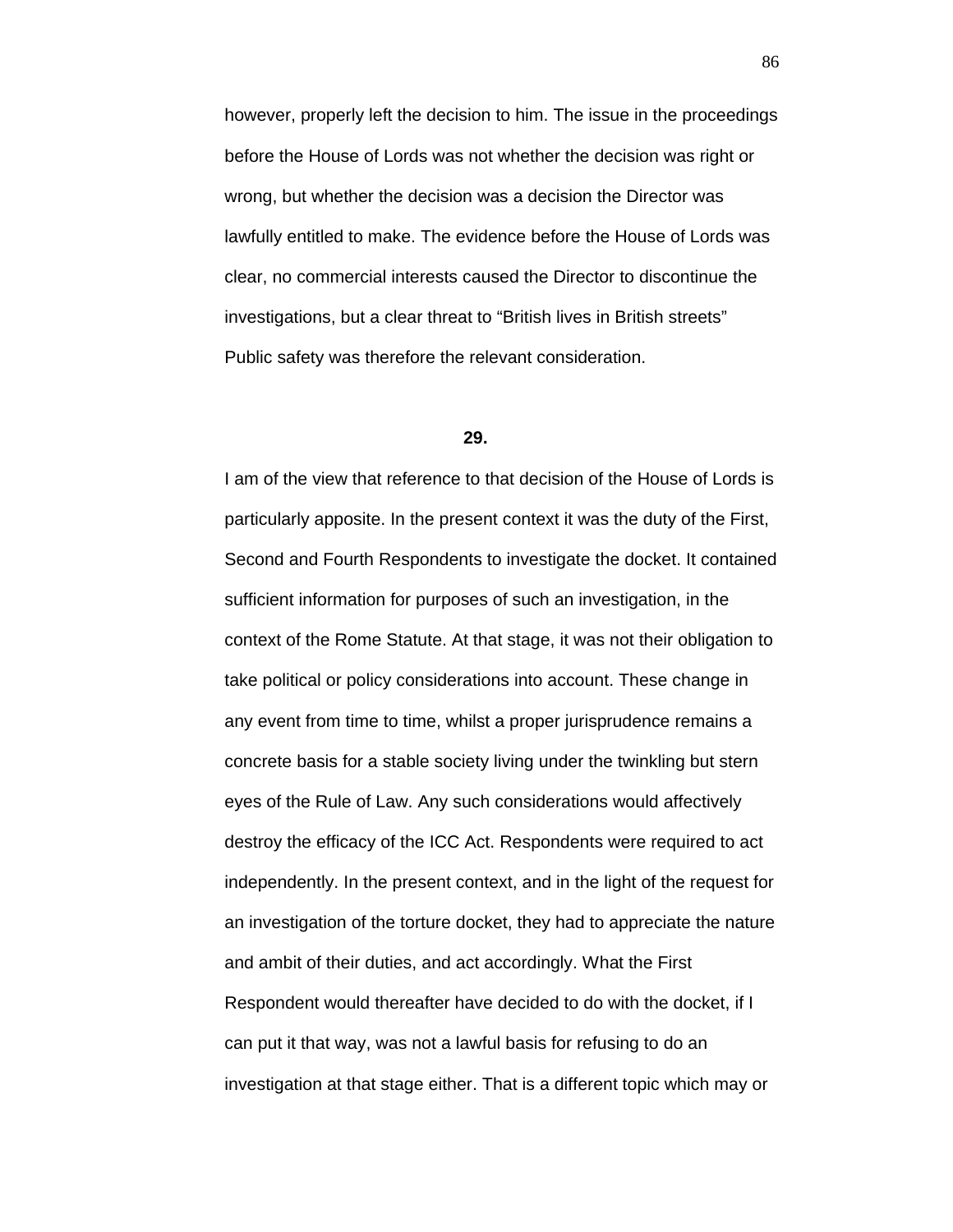may not arise in future, and which might or might not have arisen in the past, once the investigation had been completed. It is clear therefore that irrelevant considerations where taken into account at that stage.

#### **30.**

Except in the context of powers of a Court given to it in terms of the Constitution, it is ordinarily not competent and desirable that a Court comment on the Governments' policy decisions. In the present context, there is however little doubt that the Rule of Law does not exist in Zimbabwe. The United Nations has dealt with this topic as did the Southern African Development Community. I only need to refer to 3 articles in this regard and those are:

30.1 Zimbabwe: The War on Land, ADVOCATE, December 2009 at 44;

30.2 GCB News "Zimbabwe" ADVOCATE, August 2001 at 40;

30.3 The SADC Lawyers-Association: Media statements,

ADVOCATE August 2009 at 10, read with the press releases by the General Council of the Bar on SADC Rulings and the

Government of Zimbabwe, ADVOCATE, December 2010. "ADVOCATE" is published by the General Council of the bar of South Africa.

## **31.**

In my view it is clear that when an investigation under the ICC Act is requested, and a reasonable basis exists for doing an investigation,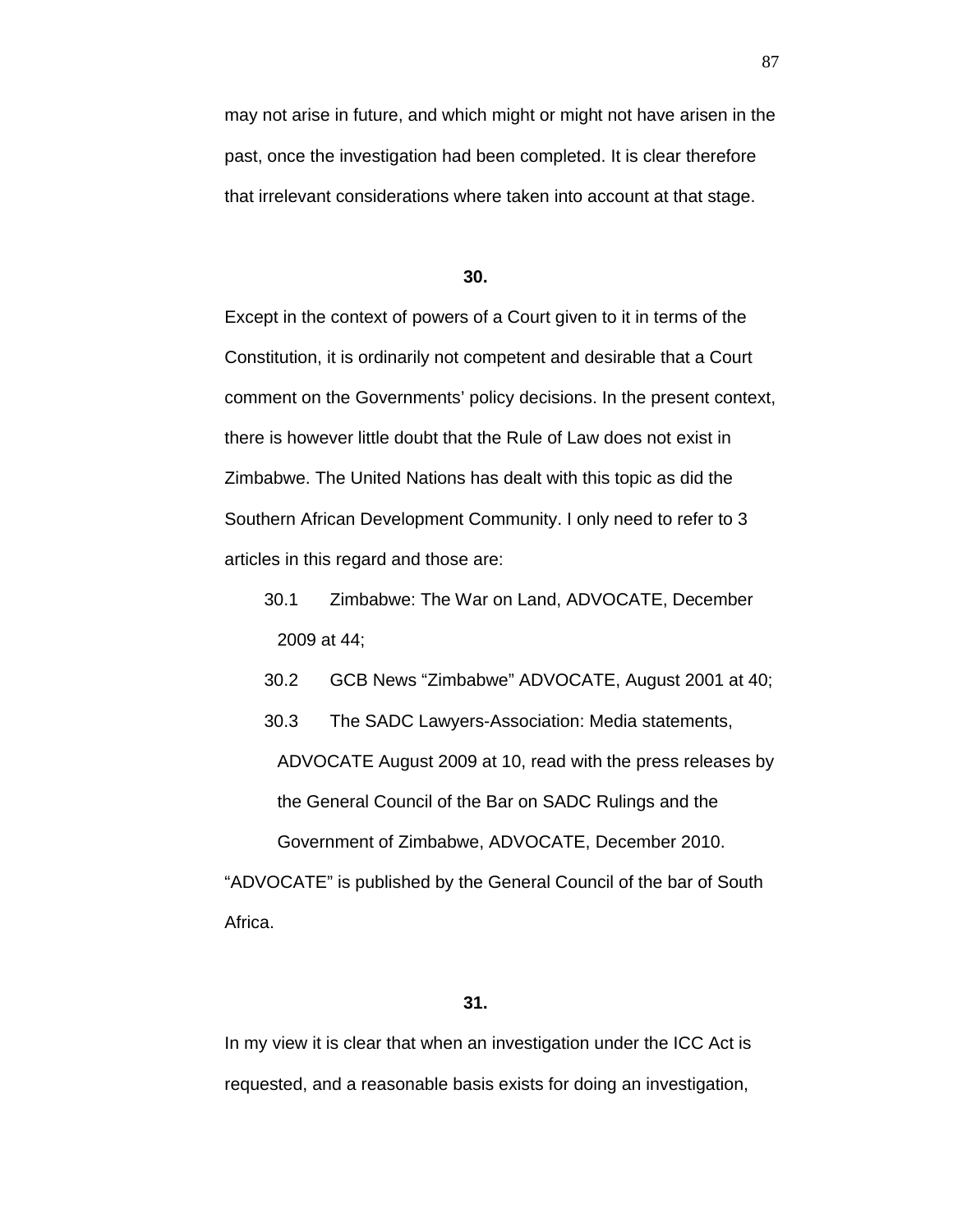political considerations or diplomatic initiatives, are not relevant at that stage having regard to the purpose of the ICC Act. Such considerations may become relevant at a stage when the First Respondent would have to decide whether or not to order a prosecution, but even at that stage the purpose of the ICC Act, and South Africa's commitment thereto, remain relevant considerations that have to be taken into account. I have already mentioned that the First Respondent said in his answering affidavit that he did not take the ICC Act into account at all. It must not be forgotten that the ICC Act itself denies explicitly diplomatic immunity to government officials accused of committing ICC Act crimes. (See s4(2)(a)). The recent trial of **Taylor**, in the International Criminal Court in The Hague, is a case in point. I have little doubt that on the present facts the Fourth Respondent could have initiated the investigation in South Africa by interviewing witnesses, with the assistance offered by the First Applicant if necessary. An attempt should also have been made, without speculating as to the result, to secure co-operation from Zimbabwe through the International Co-operation and Criminals Act 75 of 1996. It must be remembered in that context that the ICC Act under certain given circumstances, deems crimes to have been committed in South Africa. First Applicant's counsel pointed out that if Respondents' contentions were correct, nl, that the NDPP and PCLU have no investigatory powers under South African law, and that the SAPS cannot investigate crimes outside of South Africa, then the ICC Act's conferral of jurisdiction on South African courts to try perpetrators of international crimes who are not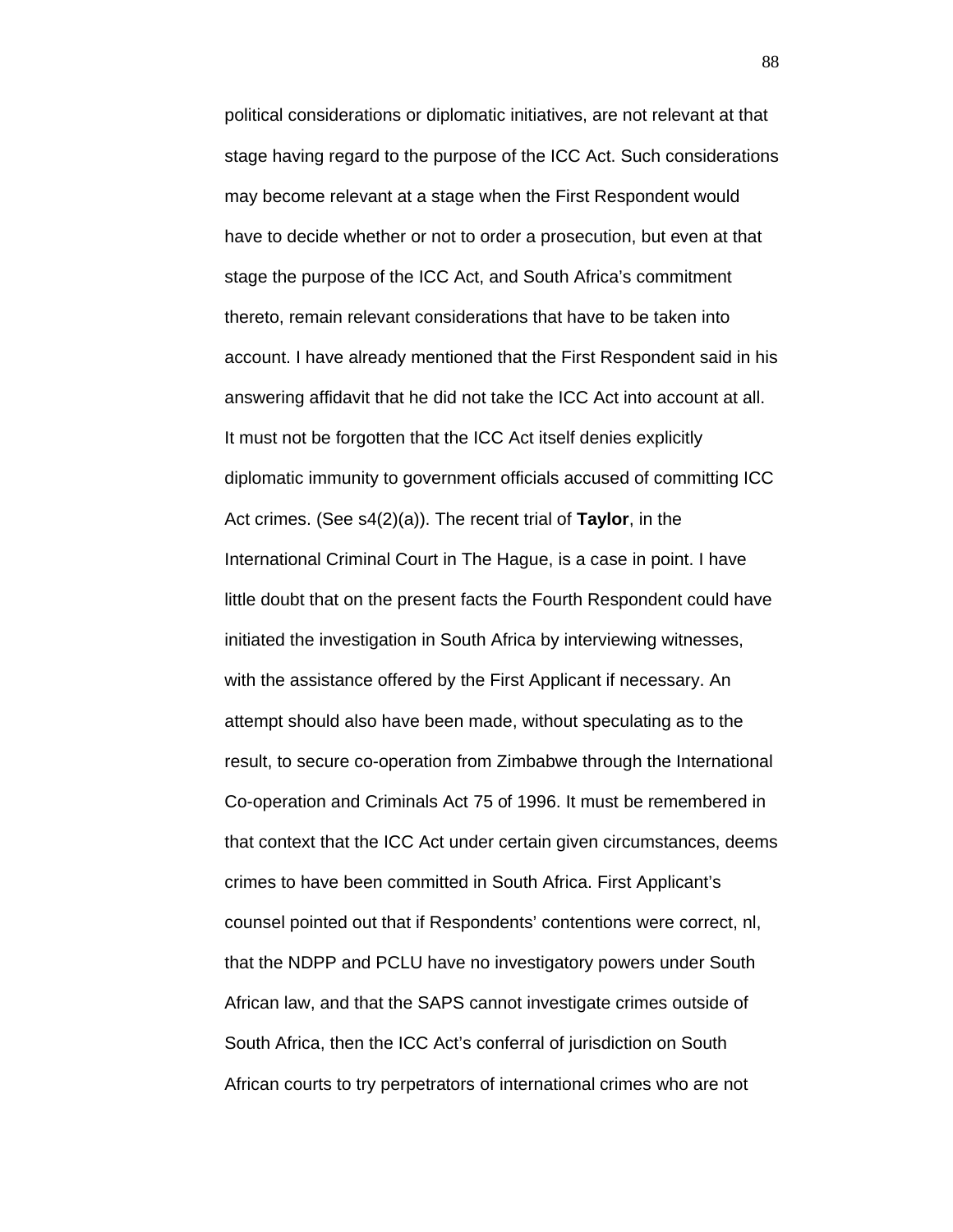South African, and who commit their crimes outside of South African borders, would be rendered meaningless. It would mean that South Africa would never be able to hold international criminals accountable because, according to the Respondents, they were paralysed to act. This was clearly not consistent with the purpose and object of the ICC Act. It is my view that in deciding whether it was "possible" to bring the perpetrators of international crimes to justice, the Respondents were required to determine whether or not the information before them was sufficient to initiate an investigation, and as I have said, First Respondent admitted that a reasonable suspicion that crimes against humanity were committed in Zimbabwe during that period, existed. It is also strange to say the least that First Respondent said that he did not take the views of Second Respondent, which at on stage were the same as those of the Applicants, into account. It is clear that First Respondent, on his own affidavit, without a thought or concern for the governing international statute or domestic legislation, abdicated his views to those held by the Fourth Respondent. I need scarcely emphasize that the Constitution, s179 has granted him, in the context of the NPA, independence, which he must exercise impartially without fear or favour it is not for him to blindly follow political views or policies, let alone to anticipate such.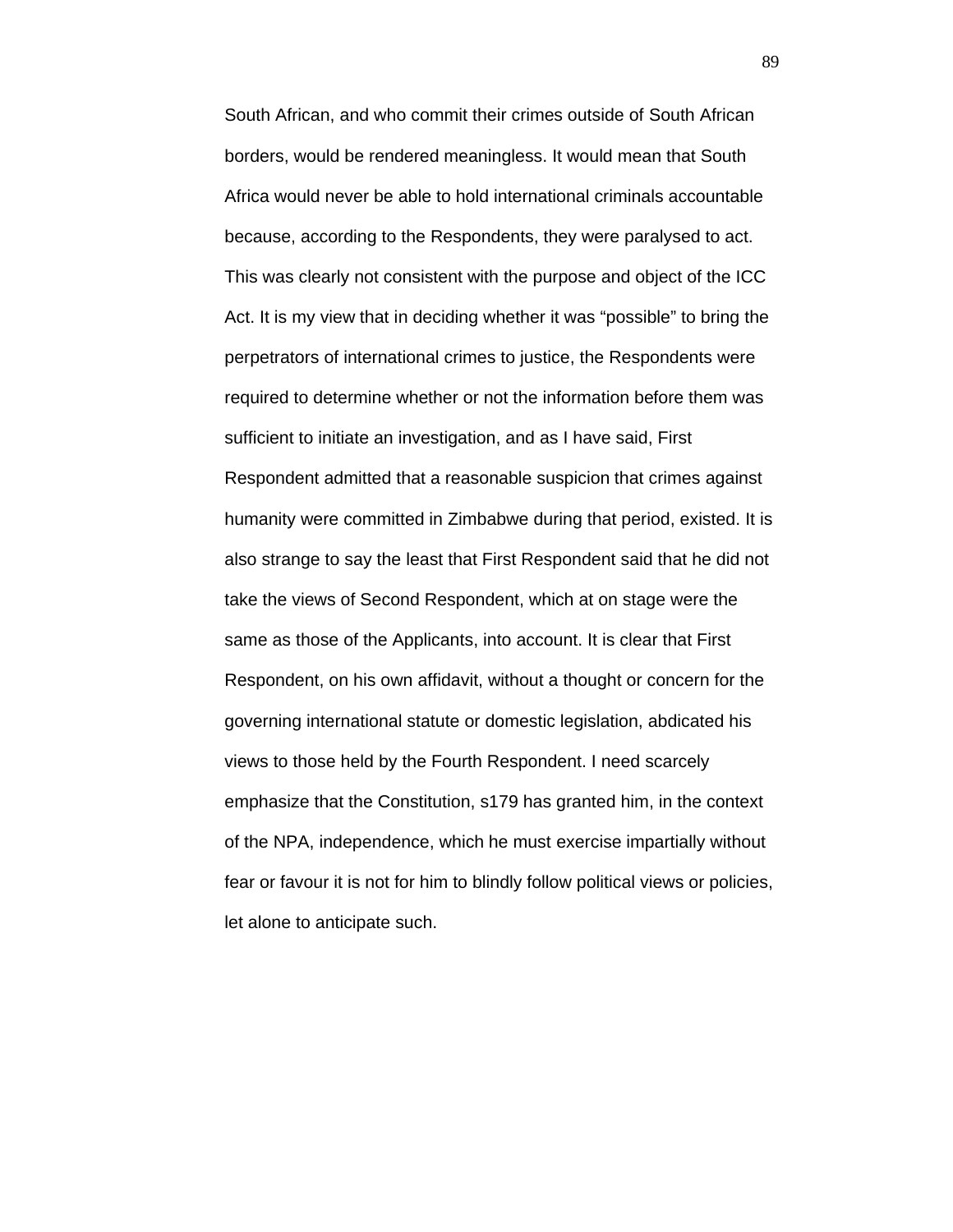**32.**

#### **Fourth Respondent's Argument;**

Fourth Respondent's counsel Mr A Ferreira SC submitted that one argument was determinative of this case: if a South African court had no jurisdiction, there would be no purpose to investigate any allegations. It would merely be an exercise in futility. No South African court would have any jurisdiction in terms of the provisions of s4 of the ICC Act of 2002, only on the basis of an anticipated presence of the perpetrators in South Africa. Section 4(1) of the domestic Act merely criminalised the crime of inhumanity. It did not give the court any jurisdiction. Only s4(3) of the Act could be relevant. As far as the provisions of s4(3) (c ) were concerned, I could not read into that section the words "or are anticipated to be present" into that section. If a South African court had no jurisdiction, there would be no duty on the Respondents to initiate an investigation. In reply, Advocate Marcus SC on behalf of the Applicants argued that it was in any event not the Applicants' case that the mentioned "reading-in" was required. He said that the Fourth Respondent's argument confused the meaning of "jurisdiction". He submitted that s4(3) (c ) dealt with the fact whether or not an accused person should be present at a trial in the context of the ICC Act. He submitted that this sub-section gave statutory recognition to the principle that a court exercising criminal jurisdiction could only do so if the relevant accused was present. This section had nothing to do with the power to conduct investigations. A trial might or might not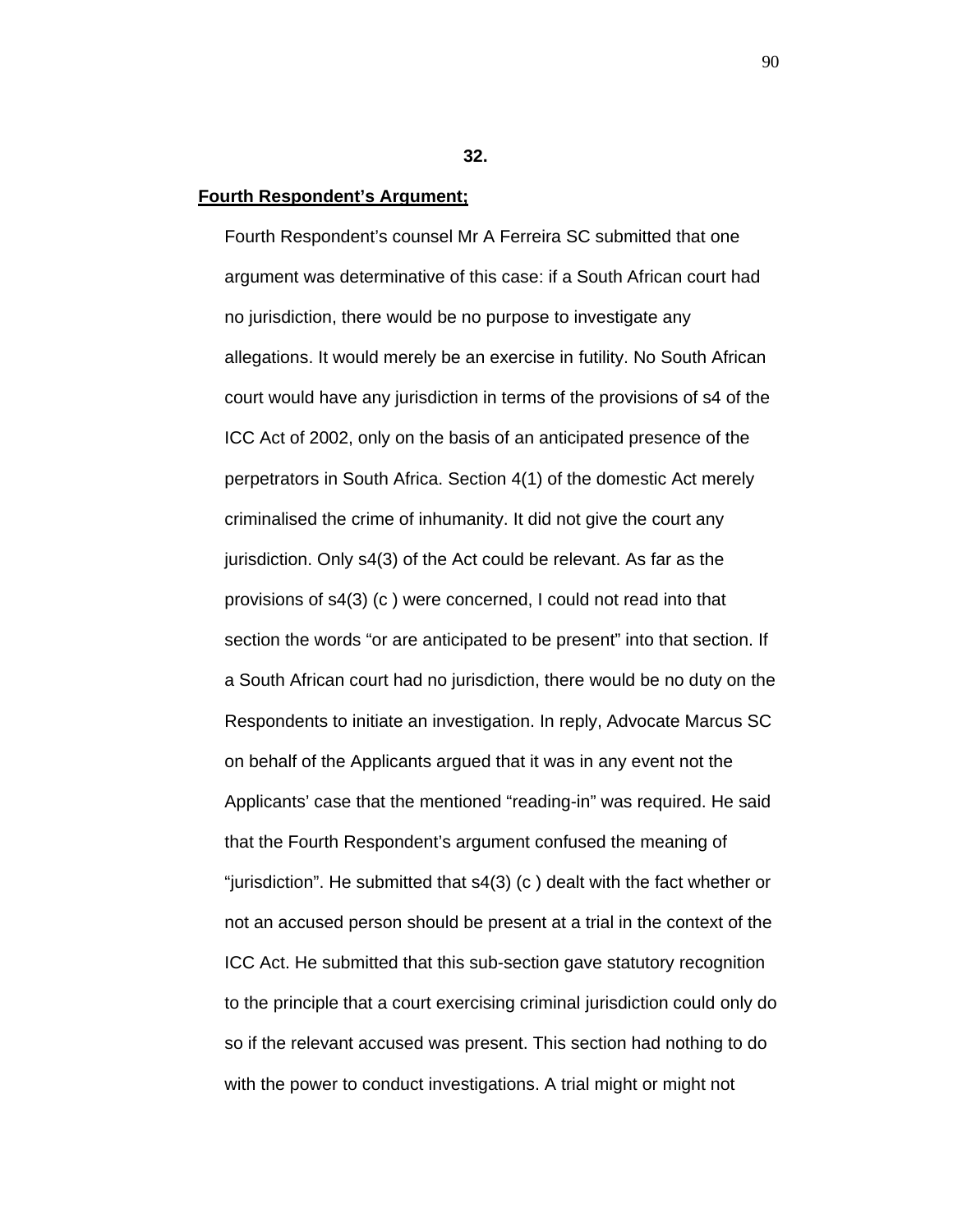eventuate. I may mention that on the Fourth Respondents own version, a number of the alleged perpetrators had been present in South Africa during certain times, although it was not explained why the Fourth Respondent did not deal with all of the time periods since the date of the impugned decisions, or even at the time of the submission of the docket. If a proper investigation had been made, it would have been the first step that would have enabled the First Respondent to make a subsequent decision whether or not to prosecute, if the perpetrators were present in the territory of the Republic, as some of them indeed had been. Mr Marcus SC is in my view correct in submitting that s4 (3) of the ICC Act dealt with the jurisdiction of the court to try someone after an investigation. He submitted that Fourth Respondent's argument was absurd: it would mean that if a suspect was physically present in South Africa then an investigation could continue. If they then left, even for a short period, the jurisdiction would then be lost. If they then re-entered South Africa, an investigation would continue. I agree that this does amount to an absurdity. One does not know what would have occurred if an investigation had been ordered, it was not simply an open and shut case. Section 4 (3) was concerned with a trial. The ICC Act was silent on an investigation, but in my view it is logical that an investigation would have to be held prior to a decision by the First Respondent whether or not to prosecute.

I am therefore of the view that Fourth Respondent's argument on the meaning of s4 (3) of the ICC Act cannot be upheld.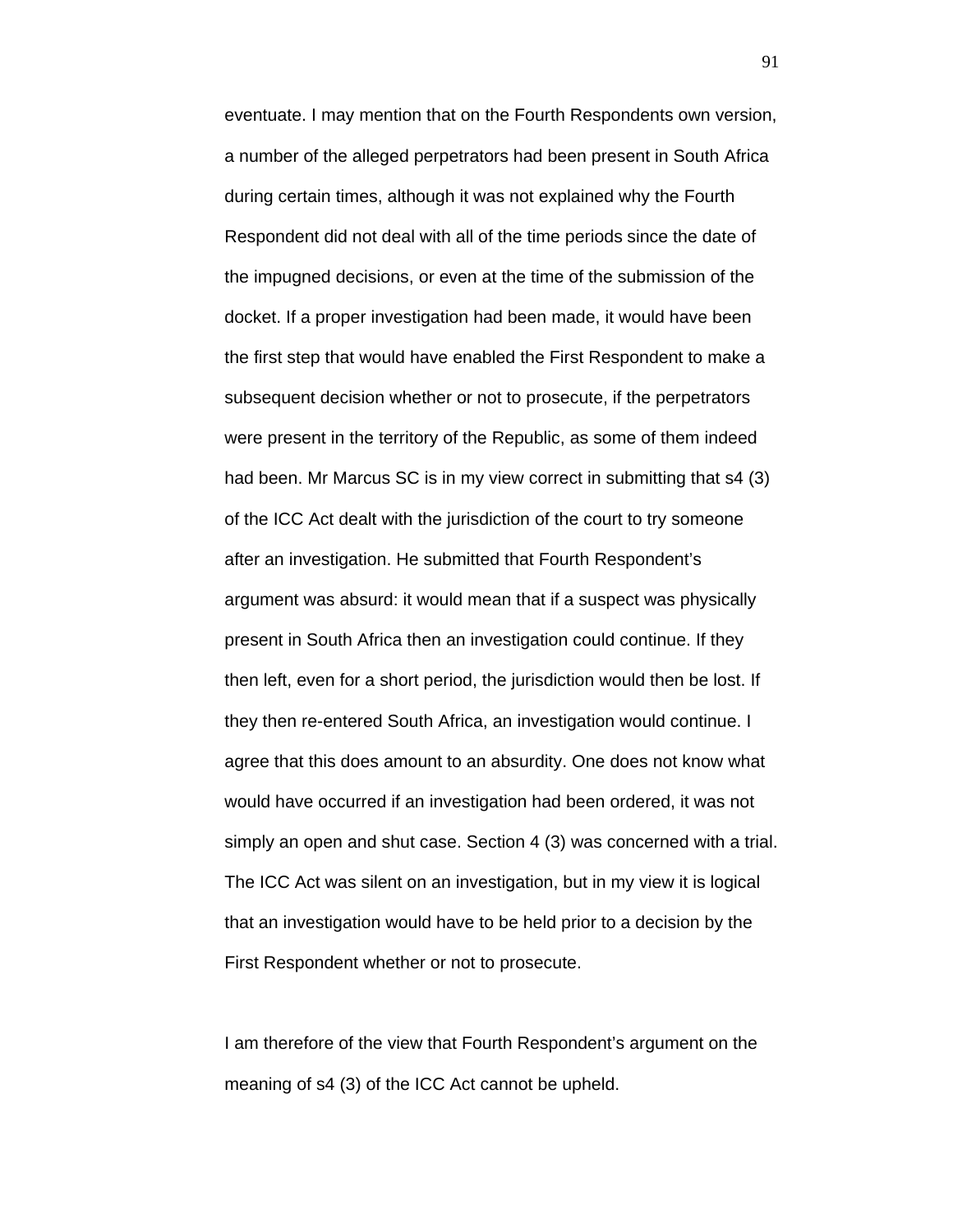**32.**

In the light of all of the above, it is my view that the application must succeed. I must emphasize that the proper context of these proceedings is crucial. My order is not intended to place any obligations upon the First and Second Respondents over and above those required by the legislation relevant herein. There is also no valid reason why the Applicants should not be awarded their costs. I must add that prior to the commencement of the proceedings I had invited the Applicants and the Respondents to propose what relief I ought to grant if I had to find that there was an undue delay by the Respondents in arriving at the impugned decisions, which a delay would have breached s179 and s273 of the Constitution. The delay was admitted, but prejudice was denied. I also invited the parties to propose what order I ought to grant in the context of Prayer 4, nl, that the First Second and Fourth respondents reconsider the Applicants' request originally dated 16 March 2008. As result I was handed two conditional draft orders, by the Fourth Respondent and by the Applicants. I have considered these, and intend amending the conditional proposal by the Fourth Respondent in the light of the Applicant's comment thereon.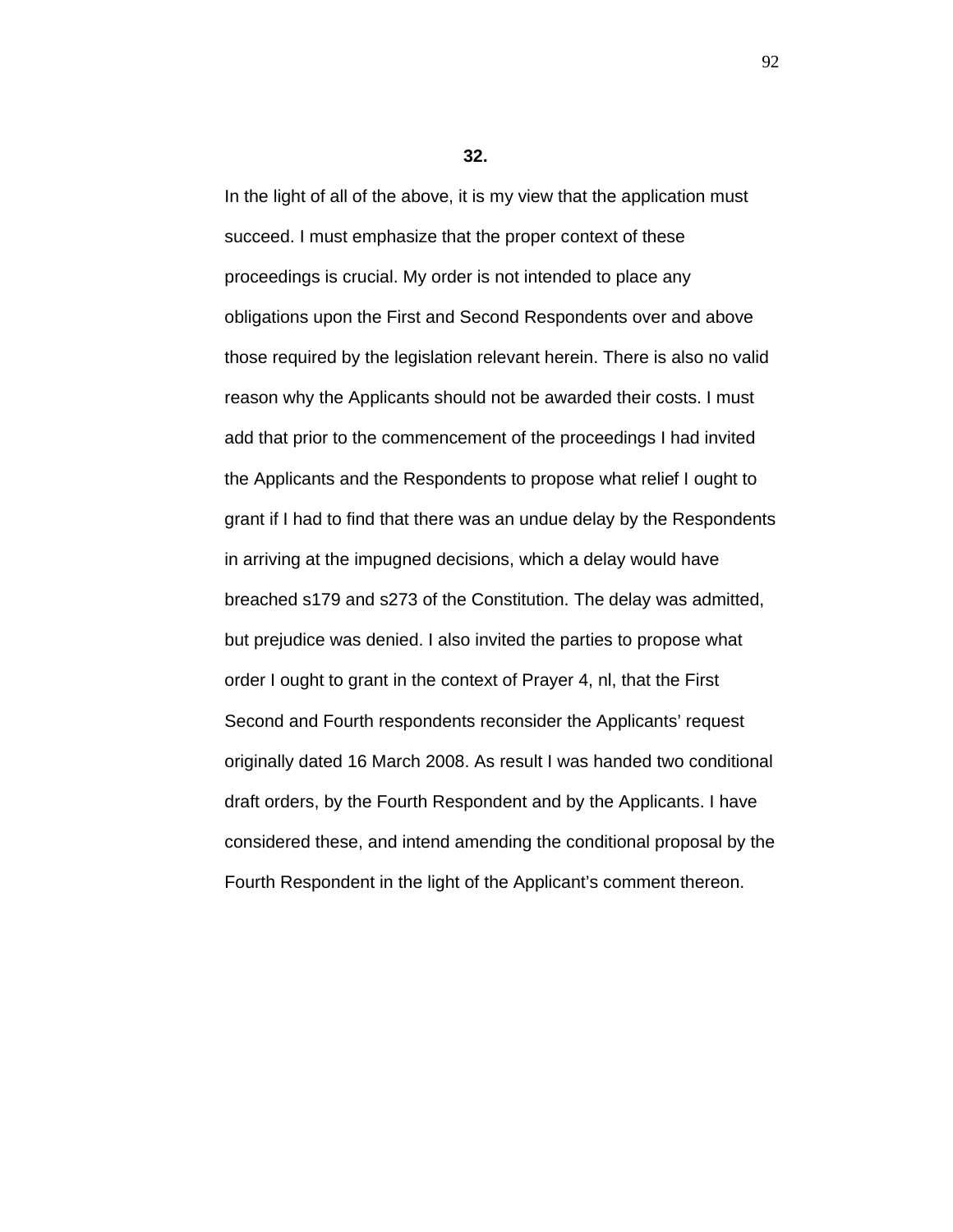#### **33.**

In result the following order is made;

- 1. The decision taken by First, Second and Fourth Respondents in refusing and/ or failing to accede to the First Applicant's request dated 16 March 2008 that an investigation be initiated under the Implementation of the Rome Statute of the International Criminal Court Act 27 of 2002, into acts of torture as crimes against humanity committed by certain named perpetrators in Zimbabwe, is reviewed and set aside;
- 2. The relevant decisions to refuse such a request are declared to be unlawful, inconsistent with the Constitution and therefore invalid;
- 3 Applicants request as aforesaid must be assessed by the First, Second and Fourth Respondents, having regard to South Africa's international law obligations as recognised by the Constitution;
- 4. The Second Respondent is ordered to render all possible assistance to the Fourth Respondent in the evaluation of the request by the First Applicant for the initiation of an investigation. The Second Respondent is ordered to manage and direct such investigation as provided for in terms of the applicable Presidential Proclamation and the NPA Act as amended;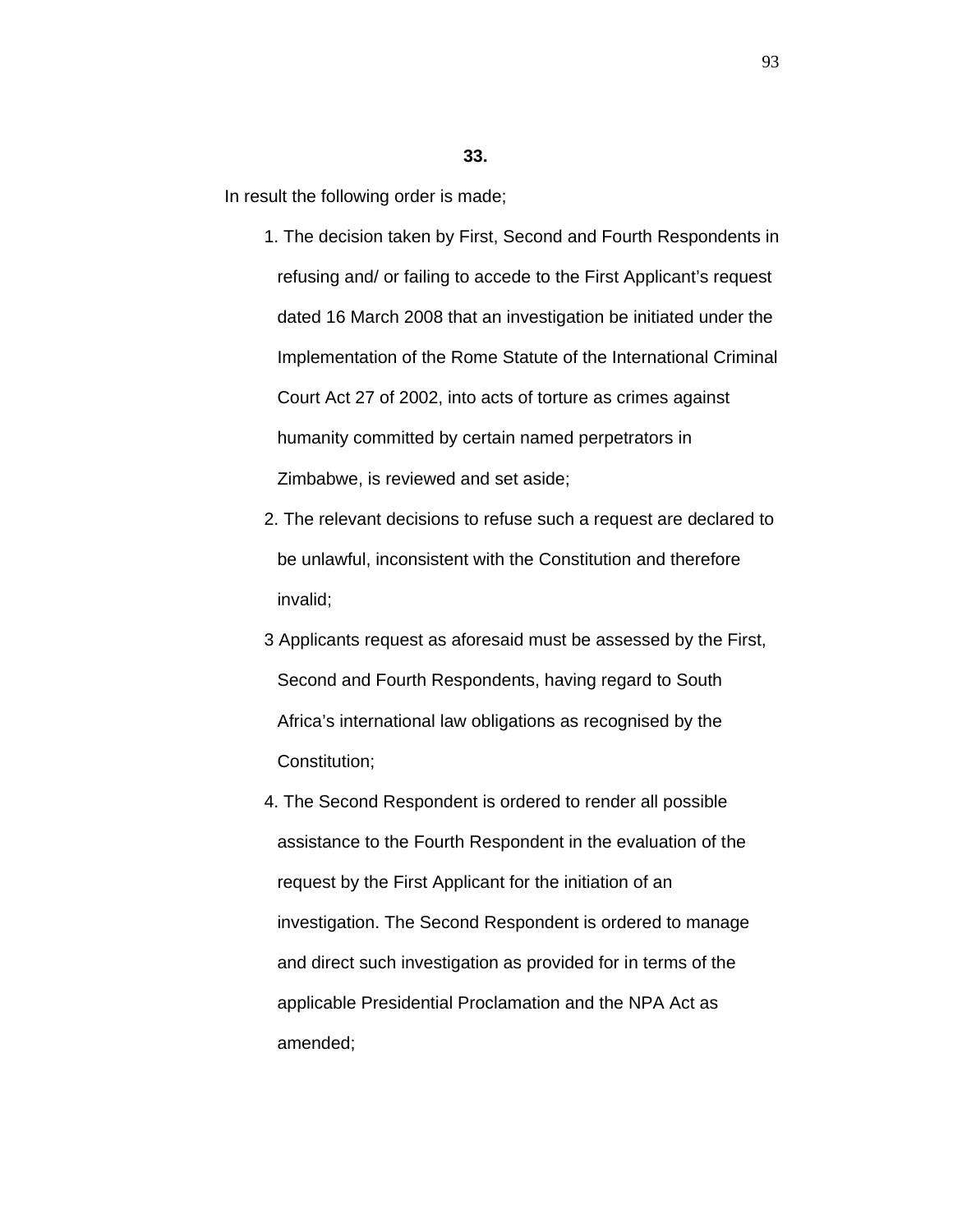- 5. The Priority Investigation Unit referred to in chapter 6A of the South African Police Service Act 68 of 1995 as amended shall in accordance with s205 of the Constitution, and in so far as it is practicable and lawful, and with regard to the domestic laws of the Republic of South African and the principles of international law, do the necessary expeditious and comprehensive investigation of the crimes alleged in the torture docket;
- 6. In so far as the investigation by this unit is concerned, it is recorded that the Fourth Respondent is unable to ensure the safety of any witnesses in Zimbabwe, and cannot take responsibility for, or be held accountable for the safety of any witnesses, or any prospective witnesses in Zimbabwe, or who will have to travel from Zimbabwe to South Africa and return;
- 7. The Investigating unit will not procure or secure the attendance of witnesses located in Zimbabwe. If the assistance of the Applicants can facilitate this process, the Applicants must render such assistance;
- 8. In the event of the Applicants being able to secure the attendance of the witnesses in South Africa, the Applicants will ensure that the witnesses enter South Africa legally and in compliance with any and all relevant immigration laws of South Africa and Zimbabwe;
- 9. The Respondents, if necessary through collaborative efforts with the department of Home Affairs and the Department of International Relations and Co-operation, will provide the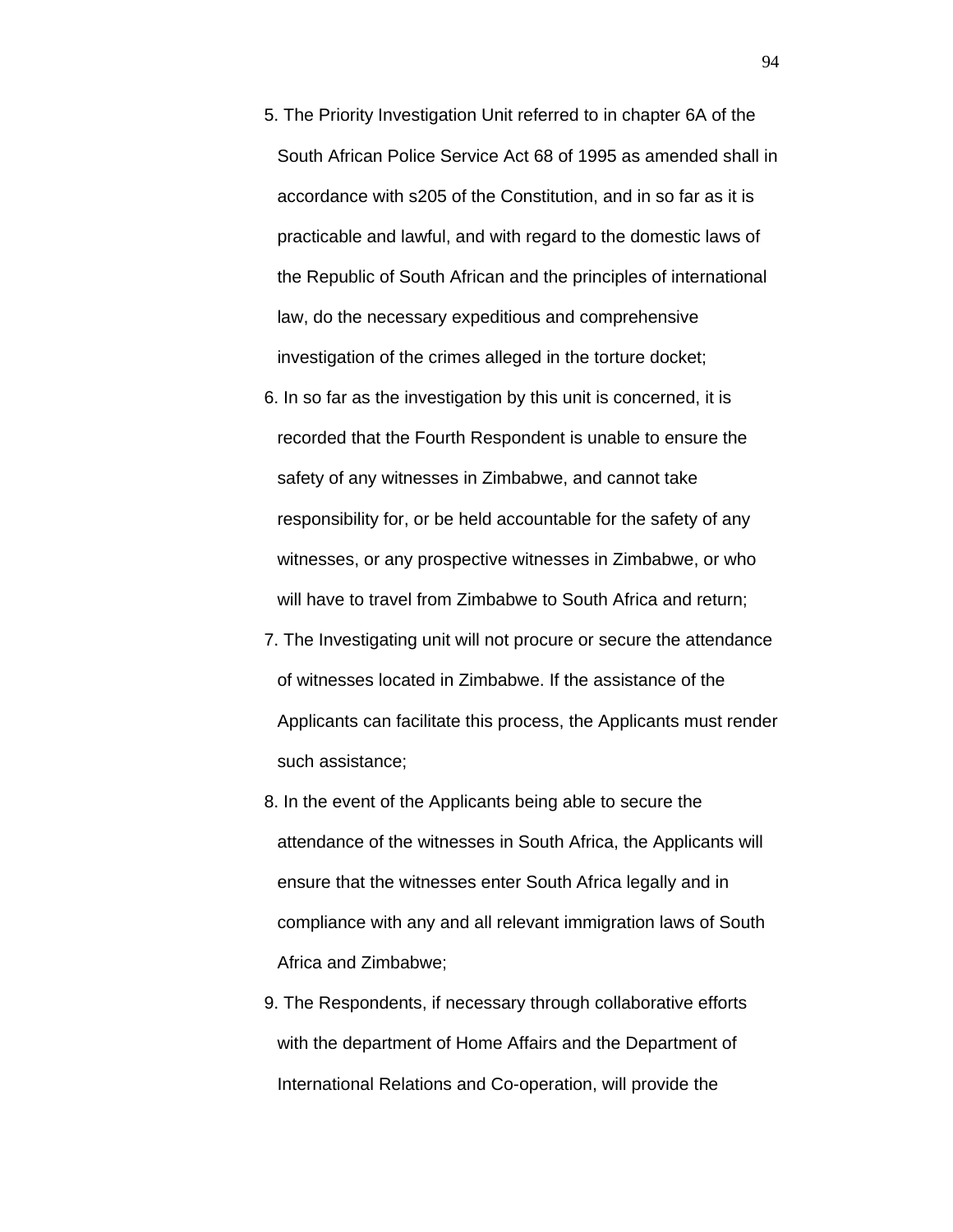required assistance to ensure the attendance of such witnesses in South Africa, including through the provision of visas and the waiving for the need of a passport (ie allowing the use of an emergency travel document) where appropriate;

- 10. It is recorded that any request for mutual legal assistance in terms of the International Co-operation and Criminal Matters Act 75 of 1996, which may be made in the investigative process, will be dealt with by the Second Respondent in co-operation with the investigating unit referred to;
- 11. The priority crimes units (the investigating unit) will without undue delay communicate all findings to the Second Respondent. After the mentioned investigation has been completed, the Second Respondent is ordered to take a decision whether or not to institute a prosecution. If a prosecution is recommended accordingly, Second Respondent must refer his decision to the First Respondent for confirmation. The record of any such decision is to be submitted to the Applicants.

## **34.**

First, Second and Fourth Respondents are ordered to pay the costs of the application jointly and severally, the one paying, the others to be absolved, including the costs of two senior counsel and one junior counsel.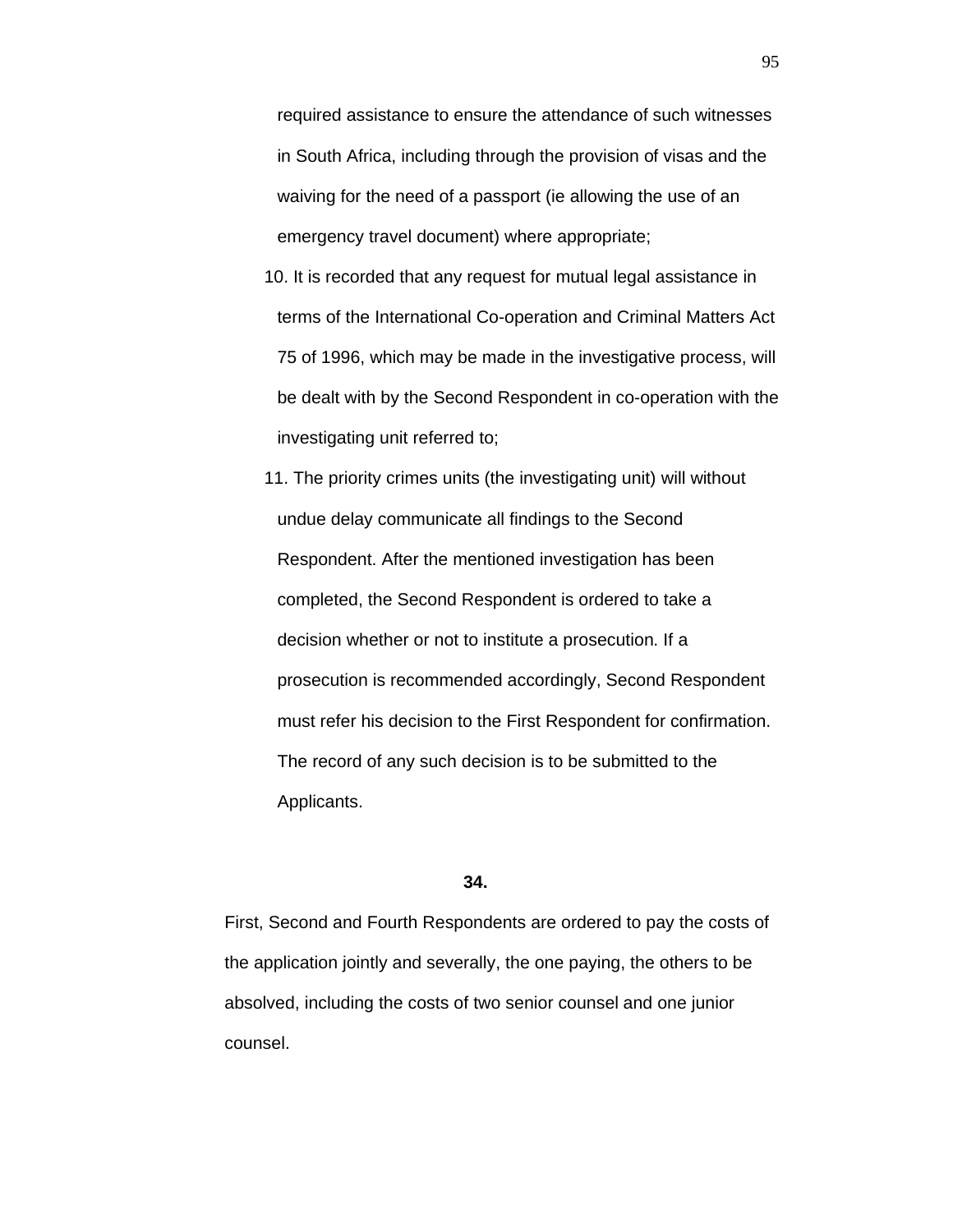I must add that I considered the employment of two senior counsel and one junior counsel on behalf of the Applicants as having been a wise and reasonable precaution in the light of the facts and the relevant legislation, and the importance of the matter to the Applicants, the victims and the general public.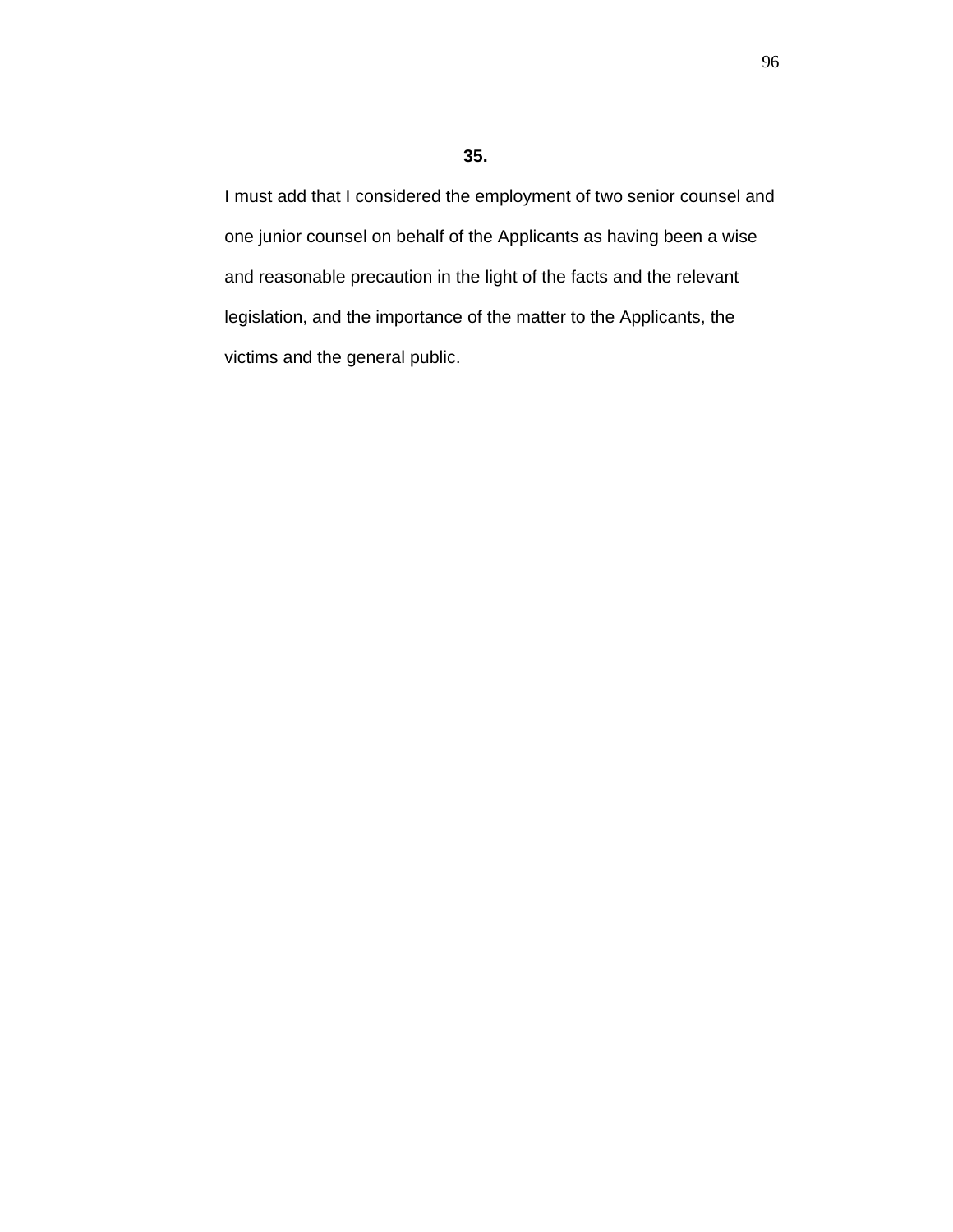8 Mei 2012

 **JUDGE H J FABRICIUS** JUDGE OF THE NORTH GAUTENG HIGH COURT

**\_\_\_\_\_\_\_\_\_\_\_\_\_\_\_\_\_\_\_\_\_\_\_\_\_\_\_\_\_\_**